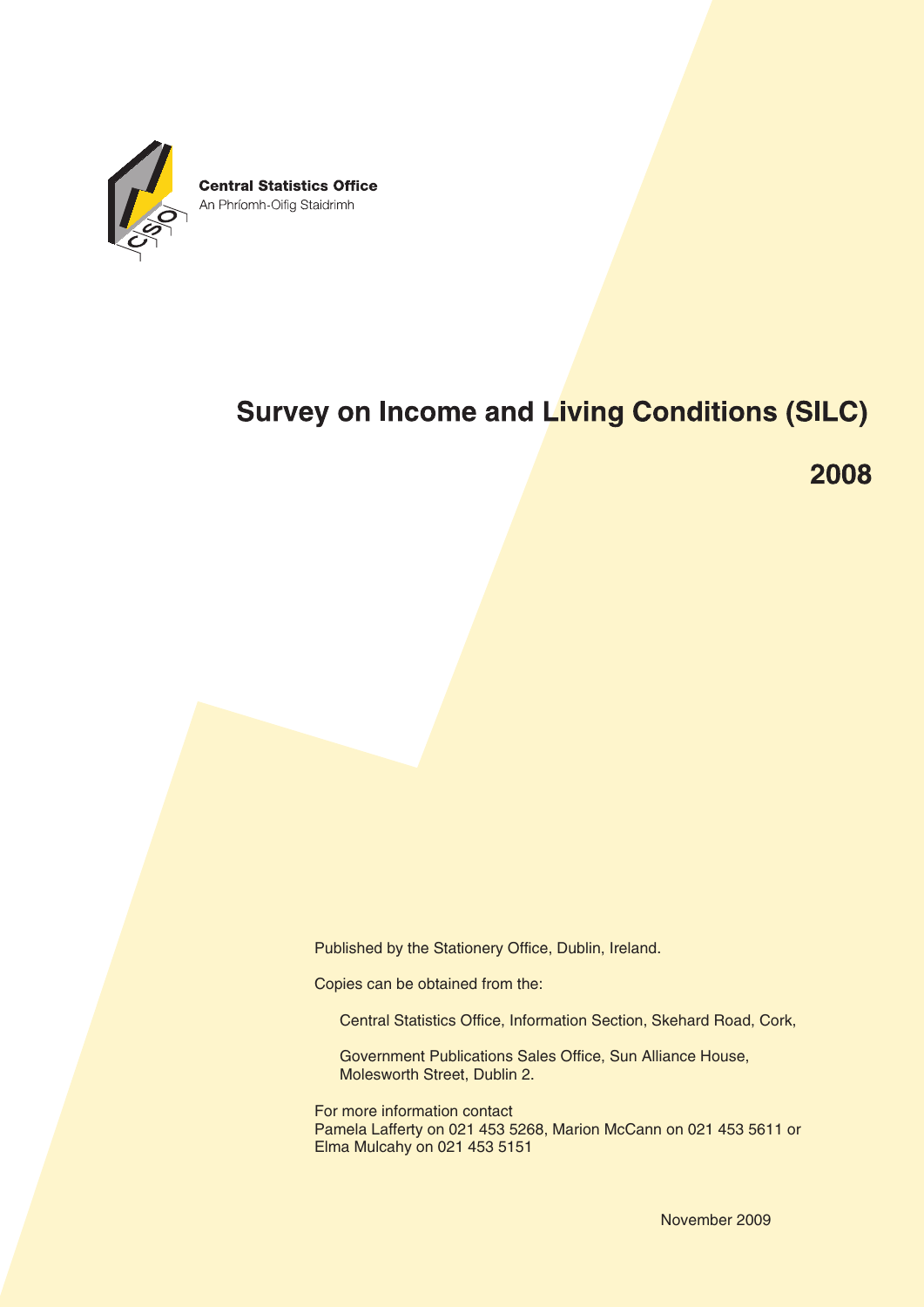## © Government of Ireland 2009

Material compiled and presented by the Central Statistics Office.

Reproduction is authorised, except for commercial purposes, provided the source is acknowledged.

ISSN 1649-6388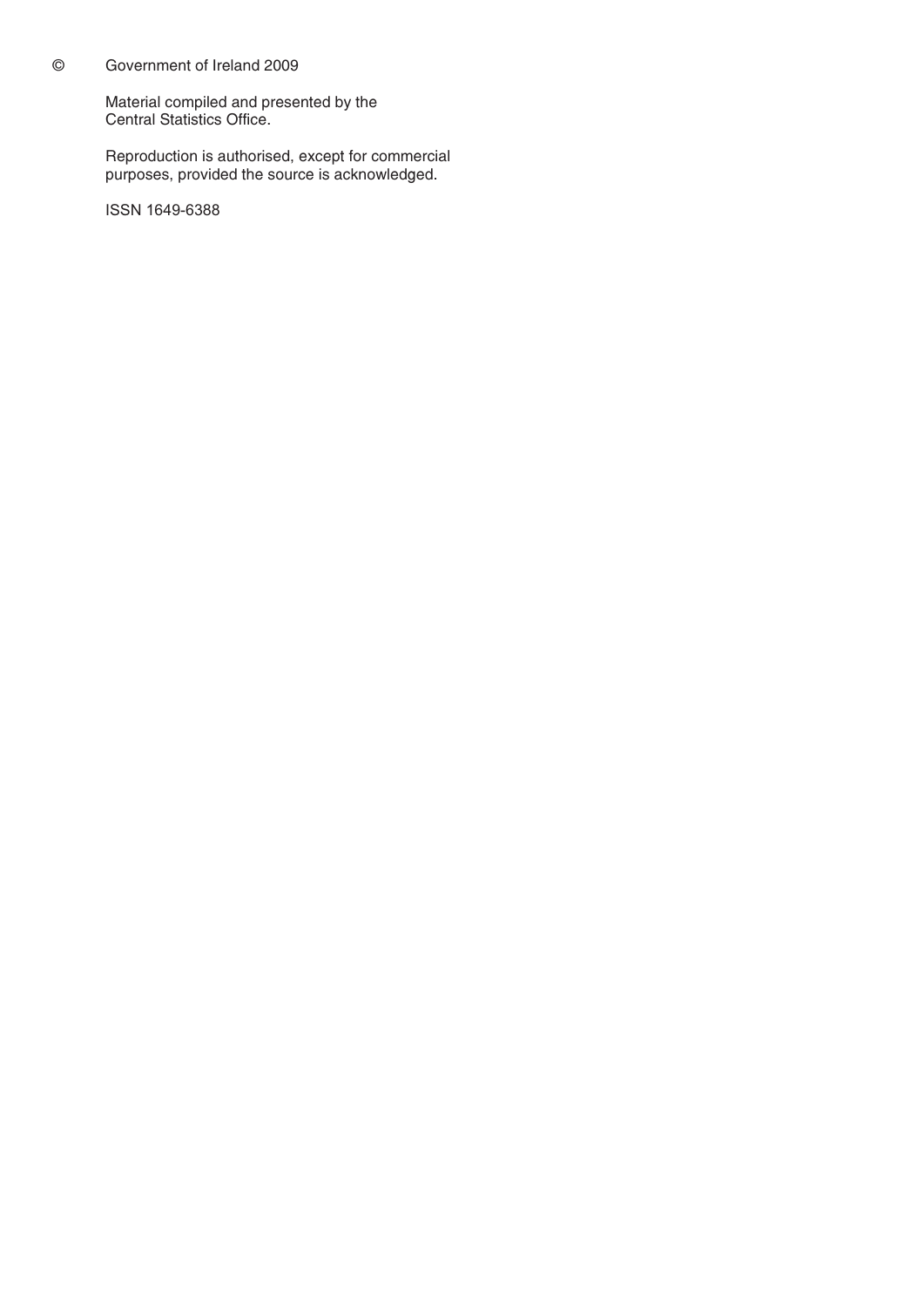# **Table of contents**

|                   |                                     | Page |
|-------------------|-------------------------------------|------|
|                   | Introduction and summary of results | 5    |
| <b>Chapter 1</b>  | Income                              | 9    |
| <b>Chapter 2</b>  | At risk of poverty                  | 35   |
| <b>Chapter 3</b>  | Deprivation                         | 53   |
| <b>Chapter 4</b>  | Consistent poverty                  | 71   |
| <b>Chapter 5</b>  | EU comparison and indicators        | 83   |
| <b>Appendix 1</b> | Sample size                         | 91   |
| <b>Appendix 2</b> | Background notes                    | 95   |
| <b>Appendix 3</b> | Regression analysis                 | 105  |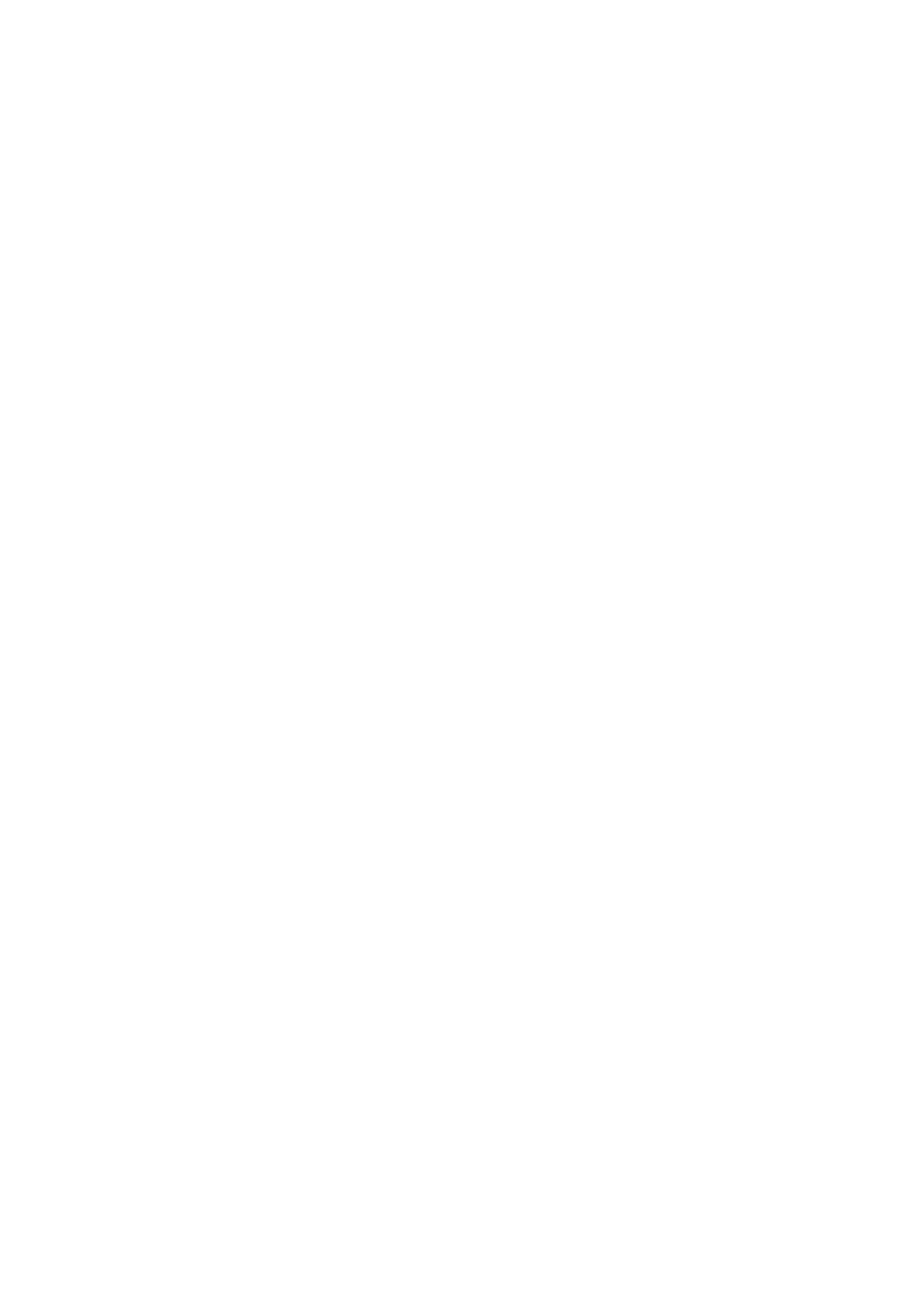# **Introduction and summary of results**

The Survey on Income and Living Conditions (SILC) in Ireland is a household survey covering a broad range of issues in relation to income and living conditions. It is the official source of data on household and individual income and also provides a number of key national poverty indicators, such as the at risk of poverty rate and the consistent poverty rate.

SILC was conducted by the Central Statistics Office (CSO) for the first time in 2003 under EU legislation (Council regulation No. 1177/2003). The survey is currently being conducted on an annual basis in order to monitor changes in income and living conditions over time. The survey is also carried out in other EU member states allowing comparable statistics to be compiled on a pan-European basis.

This report presents the results of the 2008 survey along with comparative information for previous years.

A summary of the main results can be found in *Table A.*

|                                                     | 2005   | 2006   | 2007   | 2008   | $%$ change<br>2007-2008 |
|-----------------------------------------------------|--------|--------|--------|--------|-------------------------|
| Annual average income                               | €      | €      | €      | €      | %                       |
| Gross household income (per household)              | 51,078 | 55,075 | 59,820 | 60,581 | $+1.3$                  |
| Disposable household income (per household)         | 40.497 | 43,646 | 47,988 | 49,043 | $+2.2$                  |
| Equivalised disposable income (per individual)      | 19,768 | 21,229 | 23,610 | 24,380 | $+3.3$                  |
| At risk of poverty threshold (60% of median income) | 10,057 | 10,566 | 11,890 | 12,455 | $+4.8$                  |
| <b>Poverty &amp; deprivation rates</b>              | $\%$   | $\%$   | $\%$   | $\%$   | $\%$                    |
| At risk of poverty rate                             | 18.5   | 17     | 16.5   | 14.4   | $-12.7$                 |
| Consistent poverty rate                             | 7.0    | 6.5    | 5.1    | 4.2    | $-17.6$                 |
| Deprivation rate (experienced 2+ deprivation items) | 14.9   | 13.8   | 11.8   | 13.8   | $+17.0$                 |

#### **Table A Summary of main results**

The analysis in this report is divided into five separate chapters, namely:

- ◆ Chapter 1 Income
- ◆ Chapter 2 At risk of poverty
- ◆ Chapter 3 Deprivation
- ◆ Chapter 4 Consistent poverty
- ◆ Chapter 5 EU comparison and indicators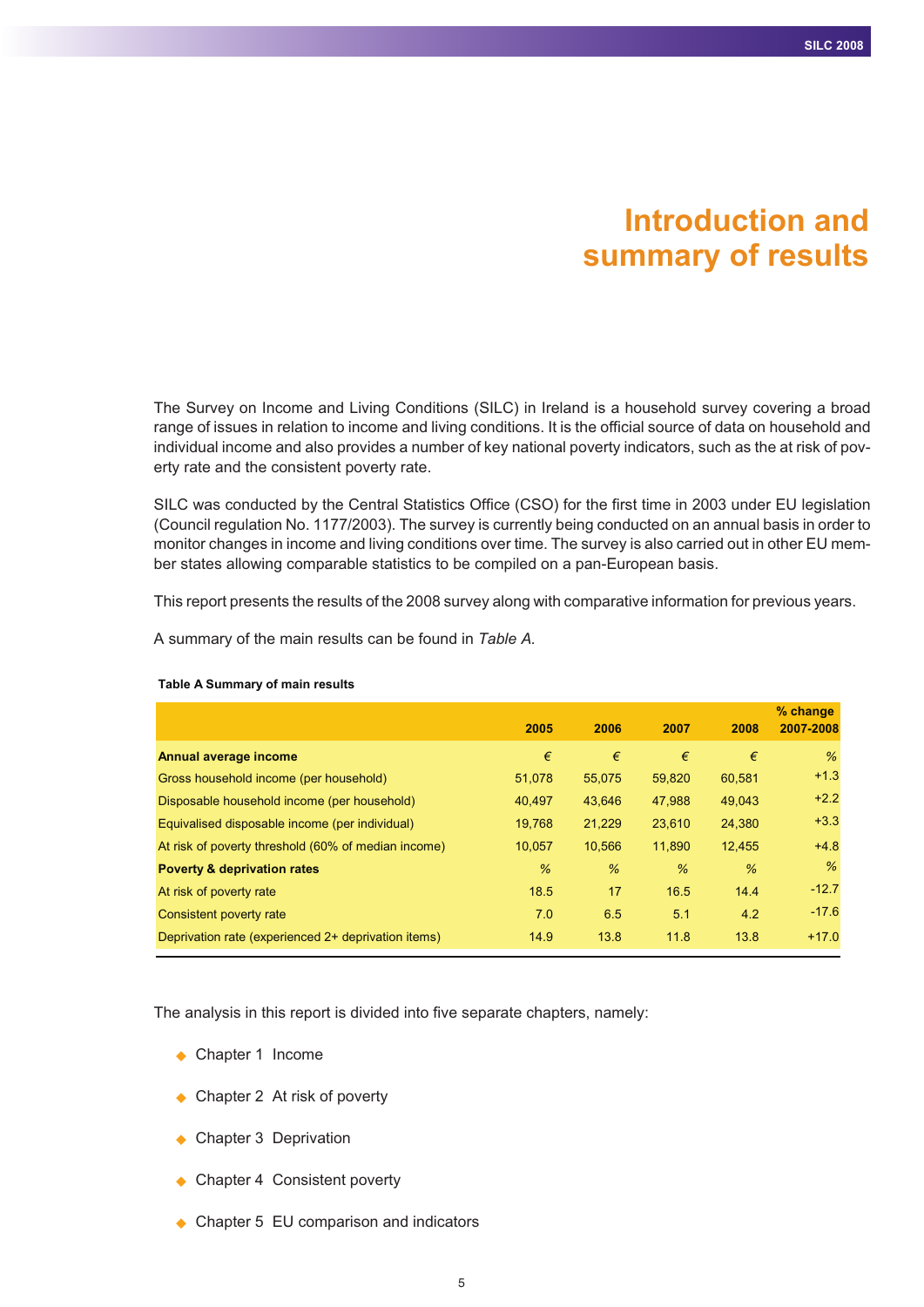The main points of note from each chapter are outlined below:

# **Chapter 1 Income**

- Average net disposable household income increased from €47,988 in 2007 to €49,043 in 2008, a 2.2% change.
- ◆ At an individual level, average annual equivalised disposable income increased by 3.3% in 2008, rising from €23,610 in 2007 to €24,380 in 2008.
- $\blacklozenge$  The at risk of poverty threshold in 2008 was €12,455, an increase of 4.8% from €11,890 in 2007.
- ◆ Households in which the head of household was unemployed (+25.2%) and persons living in lone parent households (+22.0%) reported the biggest increases in their income between 2007 and 2008.

# **Chapter 2 At risk of poverty**

- ◆ In 2008, 14.4% of the population were at risk of poverty, a decrease of 2.1 percentage points from 2007.
- Children remained the most at risk age group in 2008 with an at risk of poverty rate of 18%, a decrease of 1.9 percentage points from 2007.
- $\blacklozenge$  By Principal Economic Status the greatest fall in the at risk of poverty rate was recorded for persons who were unemployed (falling from 38.7% in 2007 to 23.0% in 2008). By comparison the at risk of poverty rate for people at work was unchanged at 6.7%.
- ◆ Lone parent households continued to be the household type with the highest at risk of poverty rate with a rate of 36.4% being recorded for individuals in these households.

#### **Chapter 3 Deprivation**

- ◆ Three quarters (75.1%) of individuals reported that they had experienced none of eleven forms of enforced deprivation in 2008. This level has remained reasonably stable since 2006.
- $\ddot{\bullet}$  Of the remaining one quarter of individuals who reported enforced deprivation, 11.1% experienced one deprivation item, almost 5% experienced two items and almost 9% experienced three or more items.
- $\ddot{\bullet}$  Lone parent households reported the highest deprivation levels of any household type with nearly one quarter (24.2%) of individuals in these households experiencing three or more of the eleven deprivation items in 2008.
- The most commonly reported of the eleven deprivation indicators continued to be the inability to afford to replace worn out furniture, at 13.3%.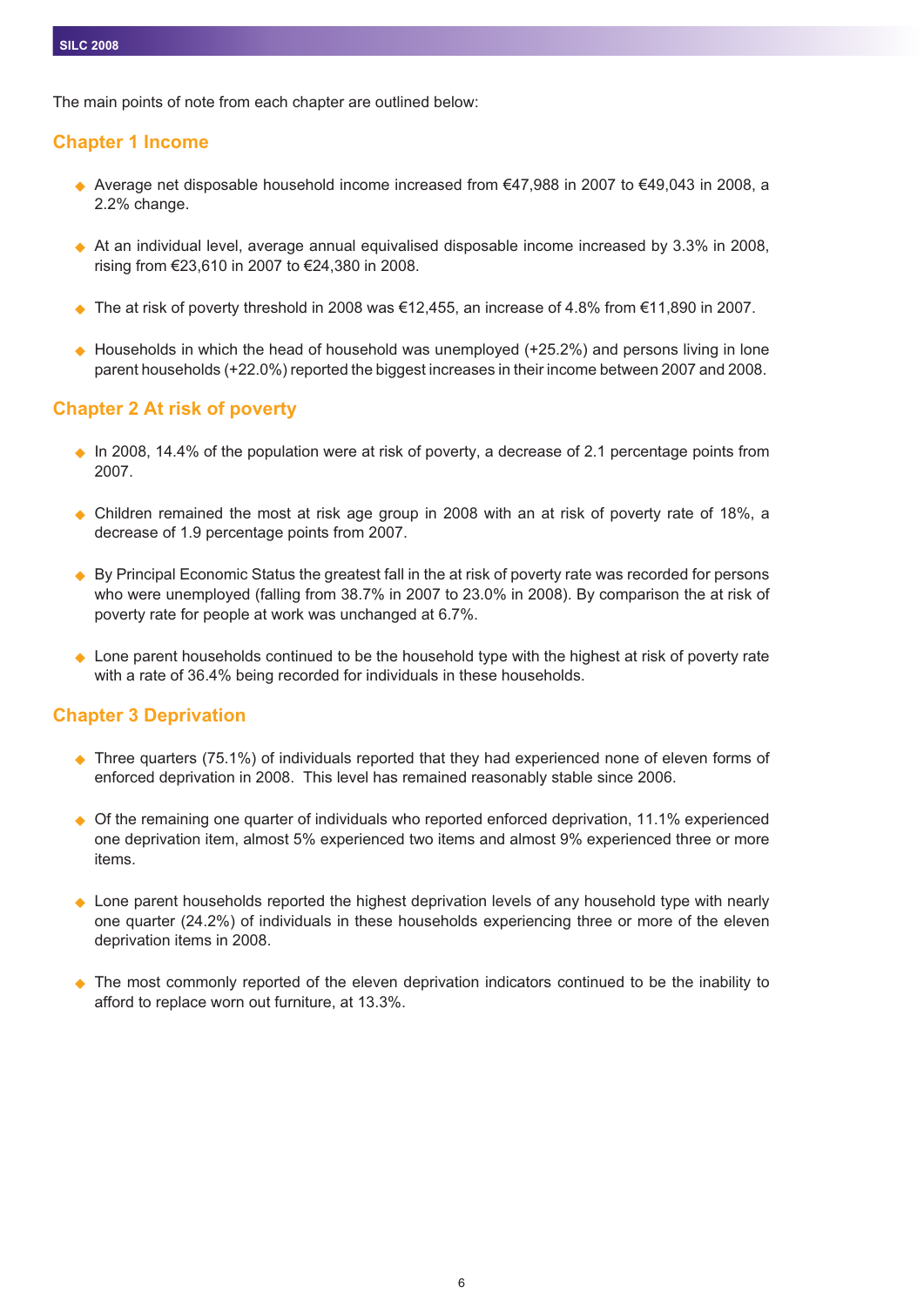## **Chapter 4 Consistent poverty**

- $\blacklozenge$  The percentage of people in consistent poverty in 2008 was 4.2%, a fall of 0.9 percentage points from 2007 when the rate was 5.1%.
- ◆ The consistent poverty rate for unemployed persons was 9.7% in 2008 down from 17.5% in 2007, a decrease of almost half. This compares with a consistent poverty rate of 1.1% where the individual was at work or retired.
- $\blacklozenge$  Children (aged 0-17) remained the most exposed age group with a consistent poverty rate of 6.3%. This compares with a consistent poverty rate of 1.7% among persons aged 65-74 and just 1.0% among persons aged 75 or over.
- ◆ Nearly one in five people in lone parent households (17.8%) were in consistent poverty in 2008, the highest rate recorded among household types.

#### **Chapter 5 EU comparison and indicators**

- $\bullet$  In 2007, the average at risk of poverty rate for the EU was 16%, with Latvia reporting the highest rate at 21% and Ireland reporting a rate above the EU average at 18%.
- ♦ The Netherlands and the Czech Republic recorded the lowest at risk of poverty rates in the EU in 2007 at 10%.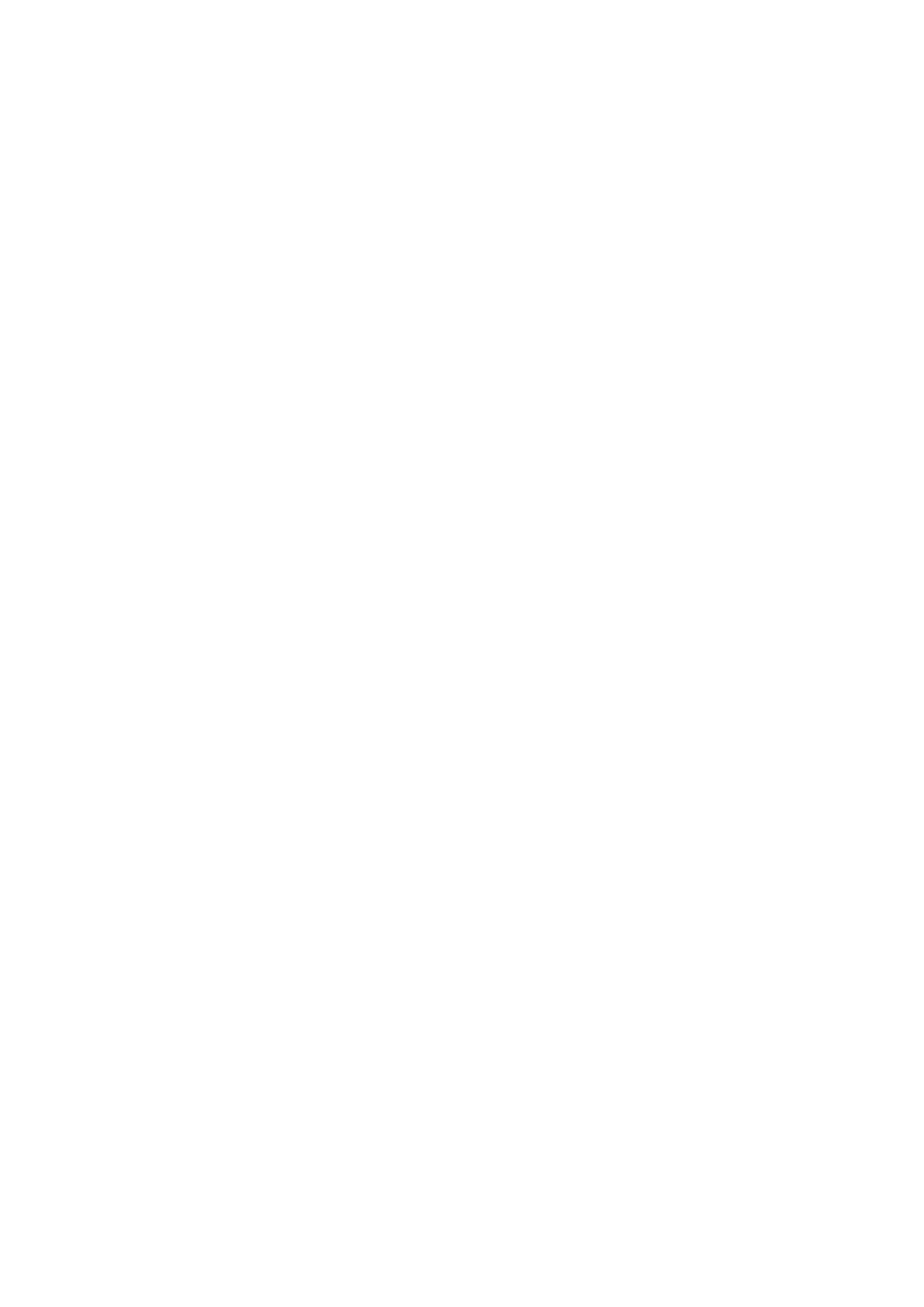# **Chapter 1**

# **Income**

## **Key Findings**

- Average net disposable household income increased from €47,988 in 2007 to €49,043 in 2008, a 2.2% change.
- ◆ Average annual equivalised disposable income increased by 3.3% in 2008, rising from €23,610 in 2007 to €24,380 in 2008.
- At State level, income from SSIA's that matured during the income reference period increased annual equivalised disposable income by 1.6%.
- $\blacklozenge$  The at risk of poverty threshold in 2008 was €12,455, an increase of 4.8% from €11,890 in 2007.
- ◆ Households in which the head of household was unemployed (+25.2%) and persons living in lone parent households (+22.0%) reported the biggest increases in their income between 2007 and 2008.

#### **Background information**

The Survey on Income and Living Conditions (SILC) collects information relating to the income of household members in the twelve months prior to the date of interview. Data collection for SILC 2008 began in November 2007 and continued until December 2008. Therefore the income reference period of this report is November 2006 to December 2008.

Gross household income is calculated by summing all direct income and all social transfers for all members of the household. Total direct income is composed of employee income, employer's social insurance contributions, gross cash benefits or losses from self-employment and any other direct income. Total social transfers include unemployment and old-age benefit, children/family related allowances, housing allowances and other social transfers such as survivors, sickness or disability benefits.

Tax and social insurance contributions are summed and deducted from gross household income to arrive at net disposable household income. Deductions include employer's social insurance contributions, regular inter-household cash transfers (paid), tax on income and social insurance contributions.

This chapter will begin with a brief analysis of gross household income and will continue with a more in-depth analysis of net disposable household income. Net disposable household income is analysed in more detail as it is considered to be the best indicator of the standard of living because it includes only amounts which are disposable for members of the household.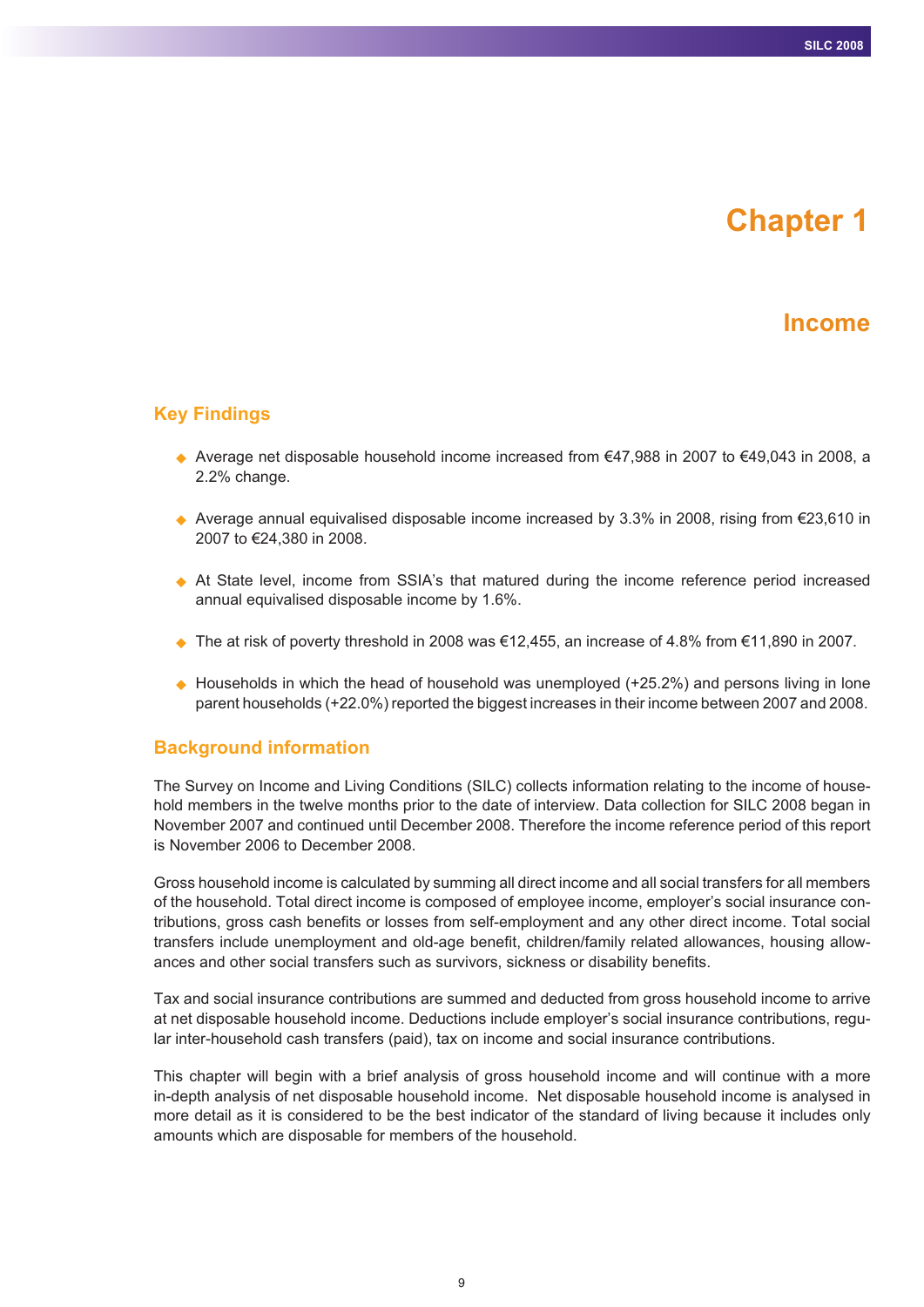# **Household income**

#### **Gross household income**

Average gross household income, the sum of total direct income and total social transfers, increased from €59,820 in 2007 to €60,581 in 2008, an increase of 1.3%. This equates to a change in average weekly income from €1,146 in 2007 to €1,161 in 2008. *See Table 1.8.*

In 2008, at State level, average weekly household direct income was €902.50, a decrease of just over 1% from €912.52 in 2007. Average weekly household social transfers were €258.50 in 2008, an increase of nearly 11% from €233.90 in 2007. *See Table 1.1 and 1.2.*

- At State level, social transfers represented 22.3% of gross household income in 2008. In comparison, social transfers represented just over 20% of gross household income in 2007.
- ◆ As a result, direct income decreased as a percentage of gross household income between 2007 and 2008 from just under 80% in 2007 to 77.7% in 2008.

#### **Composition of gross household income by net disposable household income decile**

A breakdown of gross household income by net disposable household income decile revealed that as gross household income increased, the household's dependency on social transfers decreased. *See Figure 1a.*

- $\blacklozenge$  Almost 88% of the gross household income of households in the bottom decile was made up of social transfers. The percentage of social transfers remained high up to and including the fourth decile where more than 54% of gross income was made up of social transfers.
- Above the fourth decile social transfers decreased as a percentage of gross household income, falling to just under 7% of gross income in the top decile.



#### **Figure 1a Gross household income by income type and net disposable household income decile, SILC 2008**

**Decile €**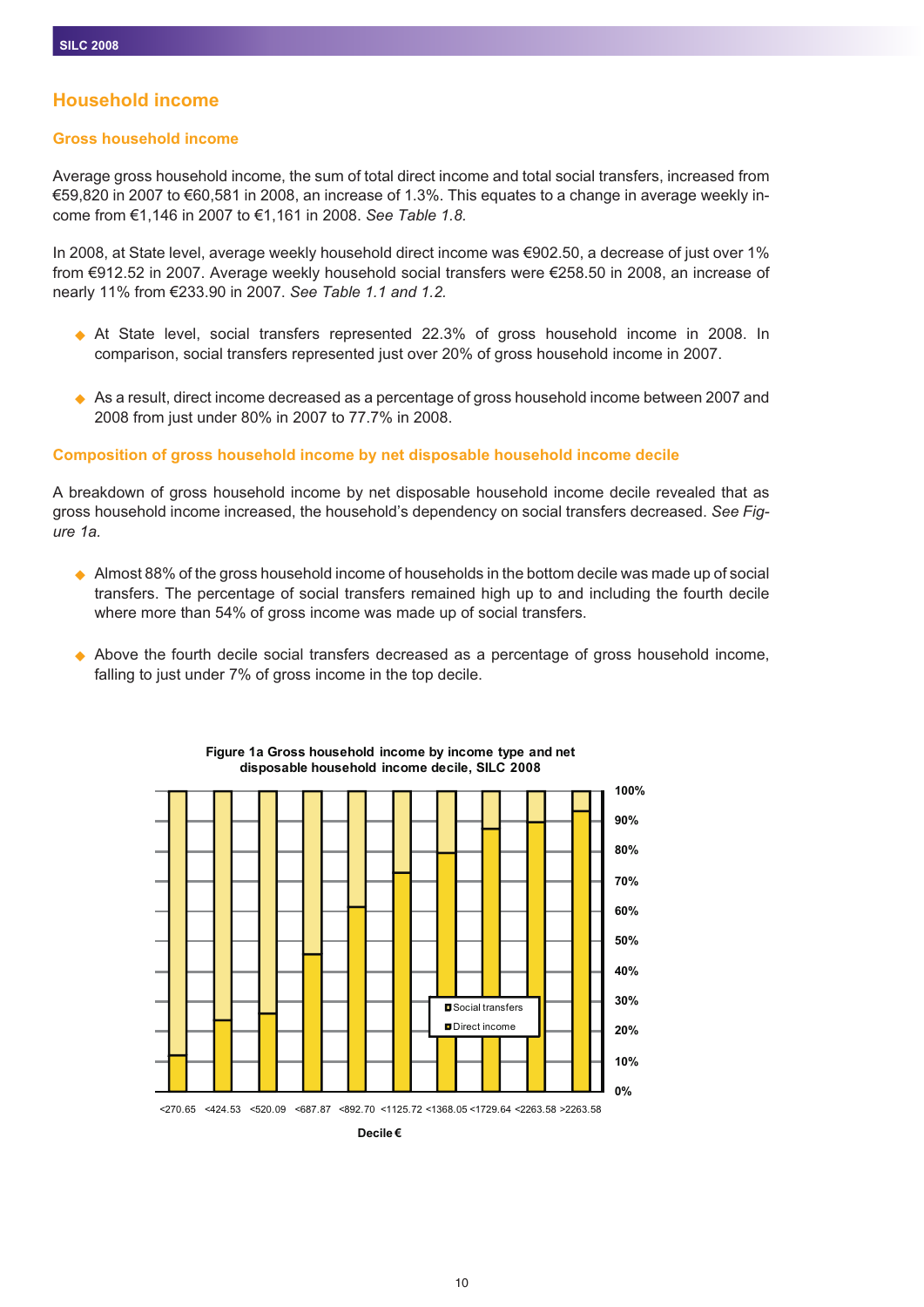As outlined earlier in this chapter, tax and social insurance contributions were summed to household level and subtracted from gross household income to calculate net disposable household income. In 2008, at State level, tax and social insurance contributions accounted for 19.0% of gross household income, a slight decrease from 19.8% in 2007. *See Tables 1.1, 1.2 and Figure 1b.*

An analysis of gross household income by net disposable household income decile and tax and social insurance contributions is presented in *Figure 1b*.

- In general, tax and social insurance contributions as a percentage of gross household income increased as household income increased. Almost 29% of gross household income in the 10% of households with the highest incomes went on tax and social insurance contributions. This compares with 10.6% for households in the fifth decile and just over 2% for the 10% of households with the lowest income. Year on year there was little change in these proportions.



**Figure 1b Gross household income broken down by net disposable income and tax and social insurance contributions and decile, SILC 2008**

#### **Net disposable household income**

Average net disposable household income increased from €47,988 annually in 2007 to €49,043 in 2008, representing a 2.2% increase year on year. Increases in income across different types of households were driven primarily by an increase in social transfers rather than an increase in direct income. Households where social transfers were the main source of income recorded bigger percentage increases in their household income in 2008 than households where direct income was the primary source of income. *See Tables 1.2 and 1.3*.

#### **Factors influencing income levels**

Various characteristics of individuals and households have an influence on income and some of these factors are inter-related. Regression modelling was used to assess the factors independently influencing income. In terms of household income various characteristics of both the household and the head of household were found to independently influence household income. In the case of individual equivalised income some additional characteristics of the individual were also found to have an influence in addition to those factors found at household level. Table 1a shows the factors which were found to be significant. The results of this analysis have been used in identifying the characteristics focused on in the remainder of this chapter. *See Appendix 2 for more details.*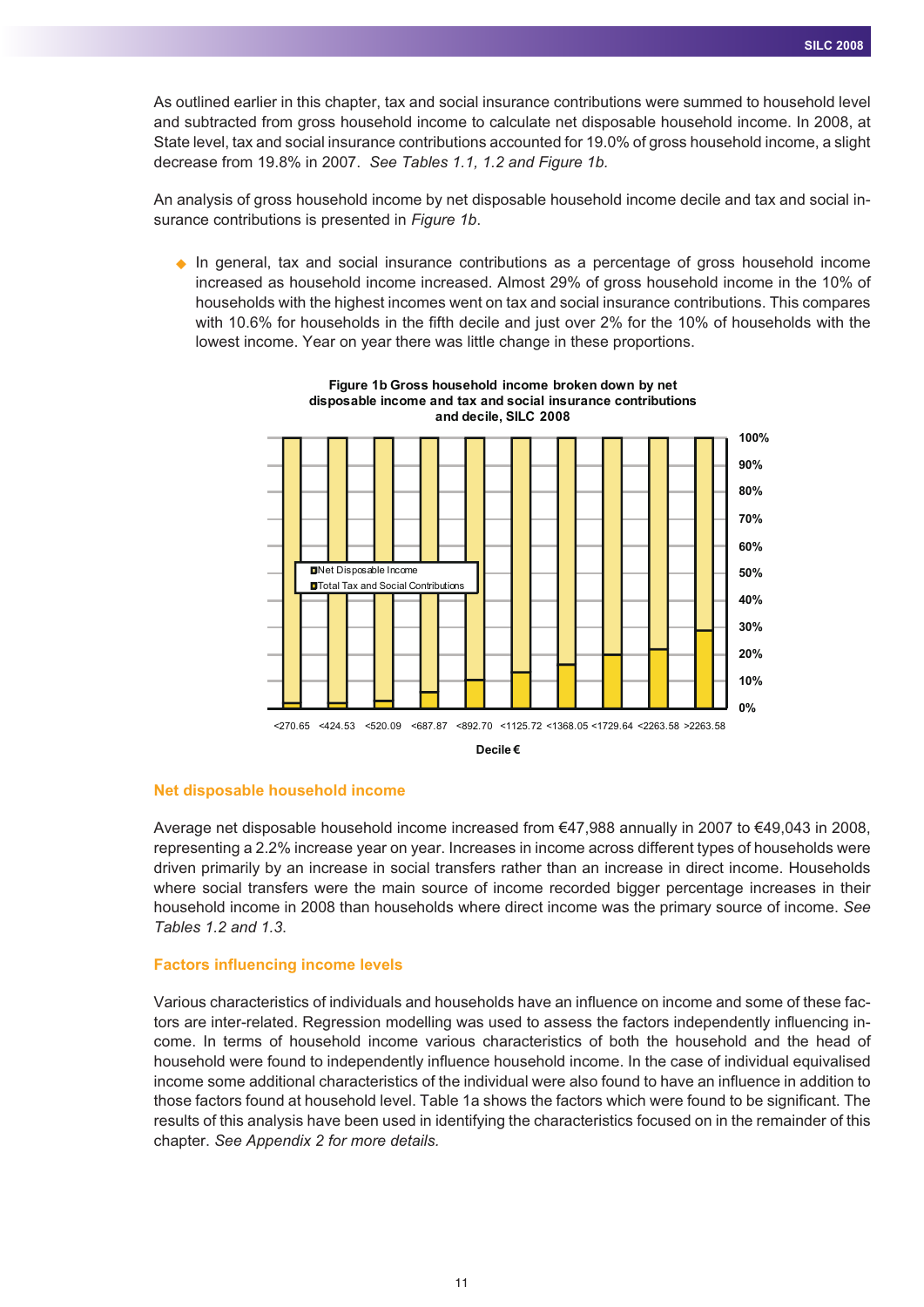| <b>Characteristics of the household</b>                        | <b>Characteristics of the head of</b><br>household            | <b>Characteristics of the individual</b><br>(individual equivalised income only) |
|----------------------------------------------------------------|---------------------------------------------------------------|----------------------------------------------------------------------------------|
| Household composition                                          | Age of the head of household<br>(household income model only) | Education level of the individual                                                |
| Number of people at work in the household.                     | Sex of the head of household                                  | Age of the individual                                                            |
| Region the household was located                               | Education level of the head of<br>household.                  | Sex of the Individual                                                            |
| Tenure of the household                                        |                                                               |                                                                                  |
| Whether the household was located in an urban or<br>rural area |                                                               |                                                                                  |

#### **Table 1a Variables found to be significant in determining the level of household and equivalised income in 2008**

#### **Analysis by the characteristics of the head of household**

Households where the head of household was unemployed had an average net disposable household income of €35,208 or 58% of the household income of households where the head of household was at work (€60,977). Households headed by a person who was not at work due to illness or disability reported the lowest household income in this category at €29,475. *See Table 1.3 and Figure 1c.*

- ◆ The biggest percentage increase in household income was recorded for households where the head of household was unemployed. Average annual disposable household income for this group increased by more than 25%, from €28,132 in 2007 to €35,208 in 2008.
- $\ddot{\bullet}$  This compares with an increase in average net disposable household income of just over 1% for households where the head of household was at work.



**Figure 1c Disposable household income by the Principal Economic Status of the head of household and year**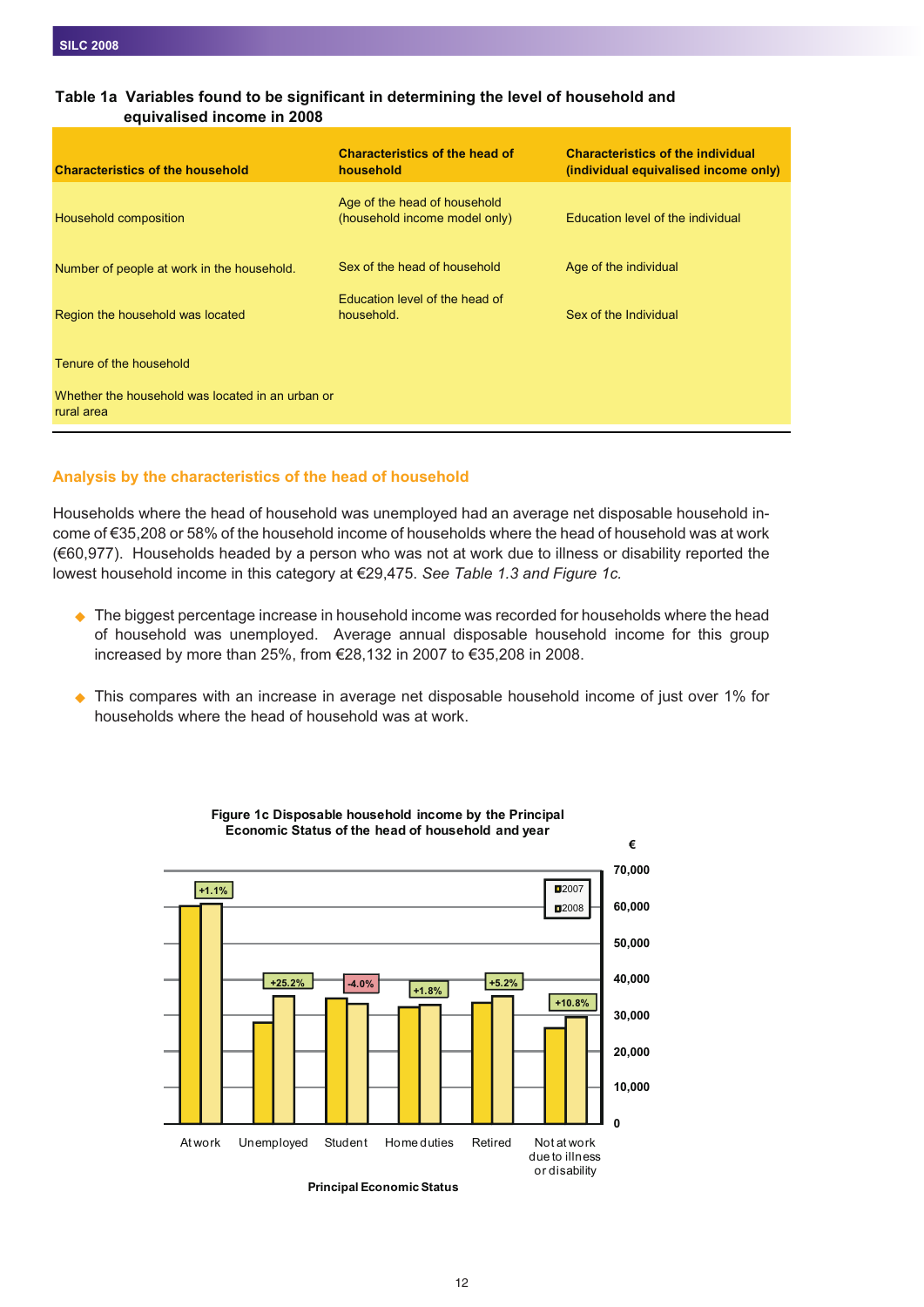A breakdown by the age group of the head of household revealed that households headed by a person aged 65 or over experienced bigger percentage increases in their income in 2008 than households headed by a person of working age (18-64). *See Table 1.3.*

- ◆ Households where the head of household was aged 75 or over reported an average increase in income of nearly 8%. This compares with an increase of 6.6% for those aged 65-74 and an increase of just 1.3% for households headed by a person of working age (18-64).
- ◆ However, households, where the head of household was aged 75 or over, continued to report the lowest average annual net disposable household income in 2008 when compared with households headed by a person in the age groups 65-74 or 18-64. Households headed by a person aged 75 or over had an average annual net disposable household income of €26,388 compared with €33,625 for households headed by a person aged 65-74 and €54,520 for households headed by a person of working age.

#### **Analysis by the characteristics of the household**

Analysis by household composition revealed that lone parent and households headed by an older person experienced the biggest percentage increases in average household disposable income between 2007 and 2008. *See Table 1.3 and Figure 1d.*

- Households with one adult aged 65 or over living alone had an annual average increase in net disposable household income of more than 10%, from €16,205 in 2007 to €17,858 in 2008. However, this group continued to report by far the lowest annual average net disposable household income when compared with other household types.
- ◆ A similar level of increase was recorded for households with two adults, at least one aged 65 or over and for lone parent households. Both groups experienced increases in their average annual net disposable household income of 11.4% and 9.5% respectively between 2007 and 2008.



#### **Figure 1d Disposable household income by household composition and year**

**Household composition**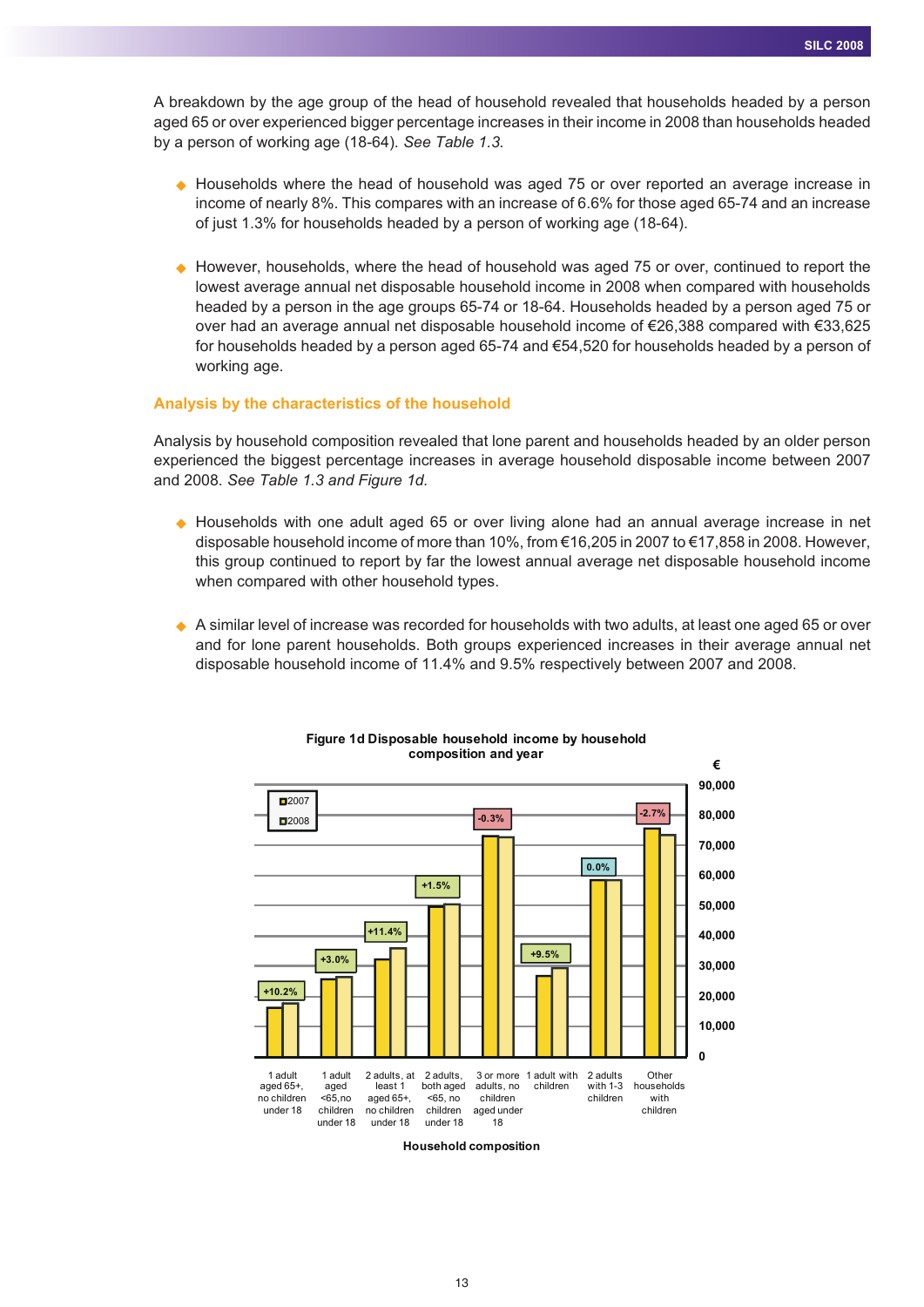Households with children, with the exception of lone parent households, recorded either no change or decreases in their net disposable household income between 2007 and 2008. *See Table 1.3 and Figure 1d.*

- ◆ Households with two adults and 1-3 children experienced no change in their average net disposable household income between 2007 and 2008.
- Other households with children experienced a drop in average net disposable household income from €75,480 in 2007 to €73,427 in 2008, a decrease of almost 3%. However, this group continued to report the highest average annual disposable income in 2008 when compared with other household types.

Analysis by the number of persons at work in the household showed that households where there was no person at work had significantly higher percentage increases in their income than other households. *See Table 1.3 and Figure 1e.*

- Households where there was no person at work experienced a 13.1% increase in their net disposable household income during the income reference period. This compares with an increase of 6.8% in households where one person was at work, 3.1% in households where three or more people worked and a decrease of 1.5% in households where two people were at work.
- However, households where no person worked had significantly lower annual average net disposable household income in 2008 when compared to households with one or more people at work. The annual average net disposable income of this group was €24,721 compared with €46,297 where one person was at work, €68,749 where there were two people at work and €90,407 where there were three or more people in the household who worked.





A breakdown by region indicated that households in the Border, Dublin and West regions showed the biggest increases in income between 2007 and 2008. *See Table 1.3 and Figure 1f.*

- Households in the Border region experienced an average increase in net disposable household income of 8.1% between 2007 and 2008. This compares with an increase of 5.7% in the Dublin region and 4.9% in the West region.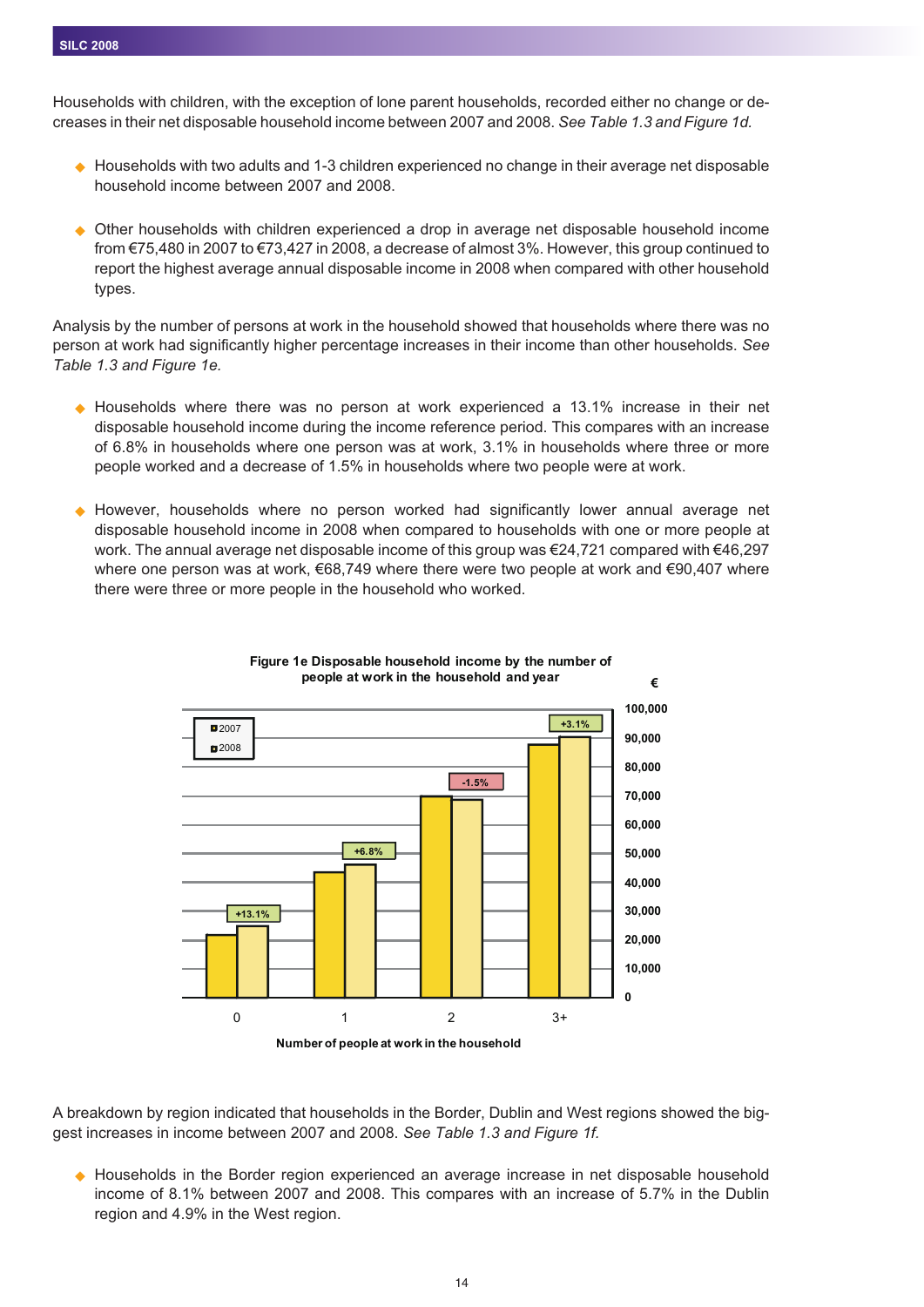- Households in the Mid-East, Mid-West and South-East experienced a fall in their average net disposable household income in 2008. Households in the South-East region reported a fall of 6% in average net disposable household income from €43,447 in 2007 to €40,836 in 2008. This compares with a fall of just under 1% in the Mid-West region and 3.2% in the Mid-East region.
- $\blacklozenge$  Households in the Dublin region reported the highest annual average net disposable household income, at €61,724, when compared with households in the other seven regions of the country. The Midland region continued to report the lowest annual average net disposable household income in 2008, at €37,379.



#### **Figure 1f Disposable household income by region and year**

#### **Analysis by other socio-demographic characteristics**

A breakdown of average net disposable household income by other socio-demographic characteristics showed the following results. *See Table 1.3.*

- Average annual disposable household income of female headed households was €41,469 in 2008 compared with €54,224 for households headed by a male. There was no significant change in the level of this difference between 2007 and 2008.
- ♦ Income levels increased in line with the educational level of the head of household. Households headed by a person with a third level degree or above education had a net disposable household income of €75,686 in 2008. This compares with households headed by a person with a primary or below education who had a net disposable household income of €31,595 in 2008.
- Households renting their homes at the market rate reported an increase of 10.3% in their net disposable household income between 2007 and 2008. This compares with an increase of 4.0% for households renting at below the market rate or rent free, and an increase of 1.7% for households who owned their own home.
- Households in urban areas had a net disposable household income of €52,532 in 2008 compared with €43,215 for households in rural areas. Household income levels had increased by a similar rate for households in urban and rural areas between 2007 and 2008 (1.9% and 3.0% respectively).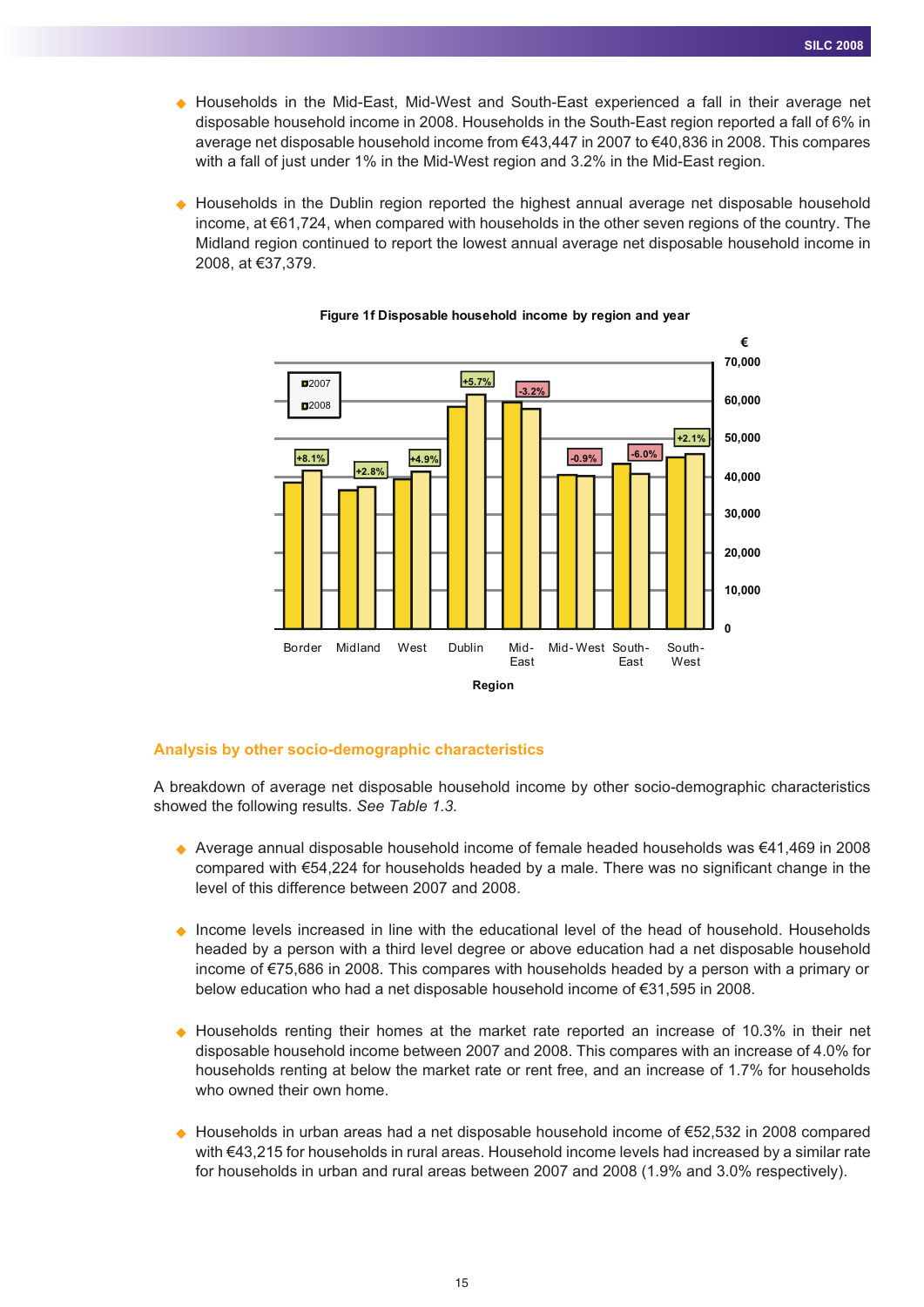# **Equivalised disposable income**

Equivalence scales assign each household a value in respect of the number of adults and children in the household. The national equivalence scale assigns the first adult a value of 1, each subsequent adult a value of 0.66 and each child a value of 0.33. These values are then summed and an equivalised household size is established. Disposable household income is divided by the equivalised household size to calculate equivalised disposable income. This value is essentially an approximate measure of how much of the household income can be attributed to each member of the household.

Equivalised disposable income forms the basis of the analysis for the remainder of this report as it not only allows us to more accurately compare the relative economic position of different types of households but it also allows us compare income levels for individuals with different characteristics.

#### **Analysis by socio-demographic characteristics**

Average annual equivalised disposable income in 2008 was €24,380, an increase of 3.3% from €23,610 in 2007. The results of a breakdown of equivalised disposable income by socio-demographic characteristics follow the same pattern as those discussed in the household disposable income section of this chapter. Nevertheless, a brief summary of the most significant results is presented below. *See Table 1.4 and Figure 1g.*

- ◆ Persons in lone parent households and persons aged 65 and over living alone reported the lowest levels of equivalised income (€17,908 and €17,858 respectively). This compared with €30,460 for people living in households where two people aged under 65 with no children lived.
- $\blacklozenge$  However, the biggest increase in equivalised disposable income was recorded for persons living in lone parent households. Income for this group increased from €14,678 in 2007 to €17,908 in 2008, an increase of 22.0% year on year. This compares with persons living in households with three or more adults who reported a decrease in their average annual equivalised disposable income of more than 1%. However, persons living in lone parent households reported among the lowest average equivalised disposable income in 2008 similar to single pensioner households.
- $\blacklozenge$  Persons in the 65-74 (+9.9%) and 75 and over (+10.4%) age groups experienced a greater percentage increase in their income when compared with persons of working age (+2.2%) and children (+3.2%). However, income levels of persons in the 65-74 and 75 and over age groups remained lower than the younger age groups (€18,866 for persons aged 75 and over compared with €25,751 for persons of working age).



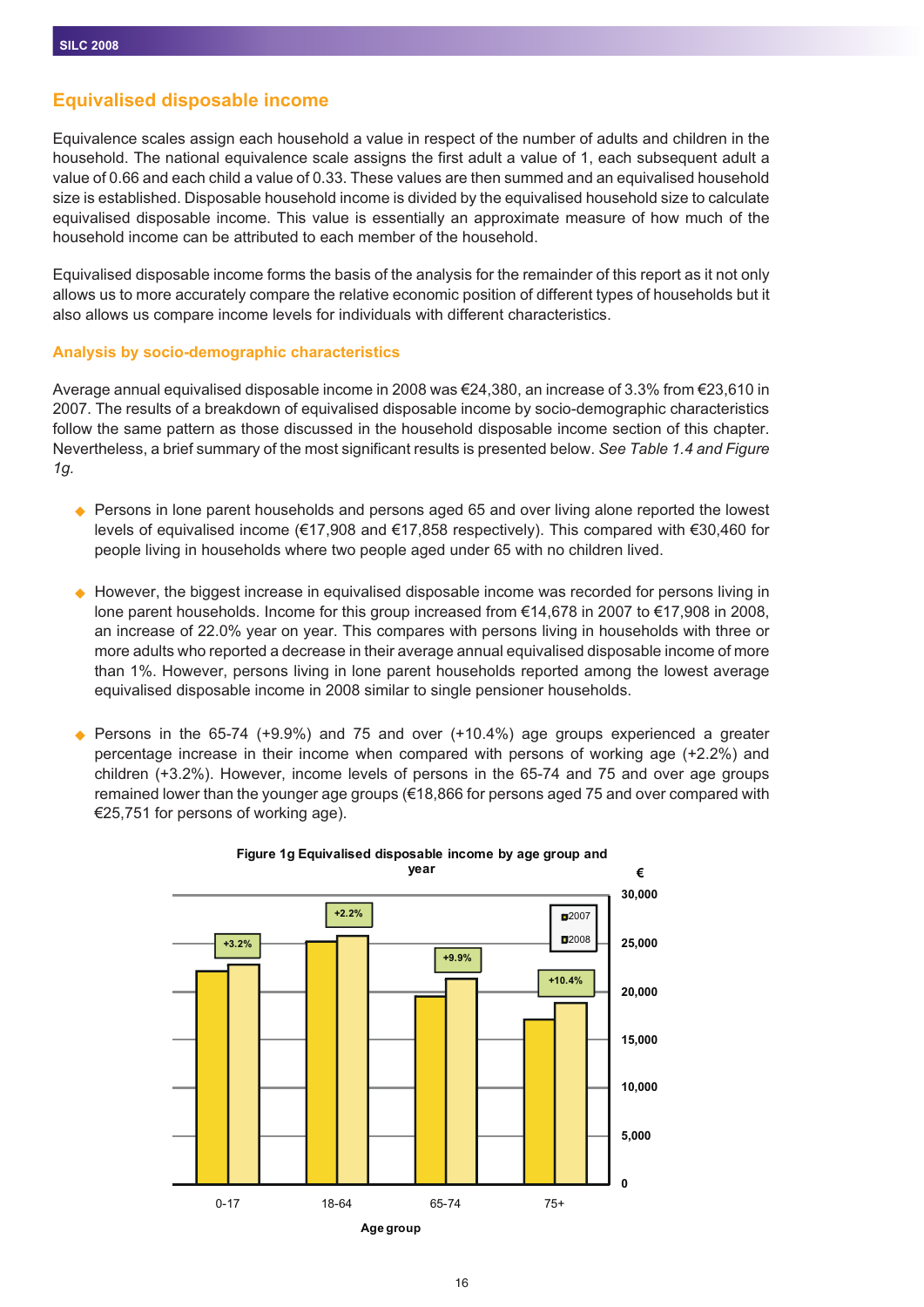- ◆ Persons who defined their economic status as unemployed (+17.7%) or retired (+12.3%) reported significantly bigger percentage increases in their income between 2007 and 2008 when compared with those at work (+2.6%). However, people at work continue to have higher equivalised income (€29,240 compared with €18,692 for unemployed people).
- Persons living in the Dublin and Mid-East regions had the highest equivalised income levels (€30,324 and €27,477 respectively) while the lowest income was recorded for people in the Midland region at €18,552.

#### **Analysis by net equivalised disposable income decile**

Results of an analysis of income by net equivalised disposable income deciles were broadly in line with the analysis of household income by net disposable income deciles conducted earlier in this chapter. Results indicated that those in the lower deciles were more dependent on social transfers as a source of income than those in higher deciles. *See Table 1.5.*

A further analysis of the net equivalised disposable income deciles by socio-demographic characteristics was conducted and some of the most significant results are presented below. *See Table 1.6.*

- $\blacklozenge$  More than 50% of those aged 75 and over were in one of the bottom three income deciles compared with just under 26% of those of working age.
- More than 69% of persons living in households where no person was at work were in one of the bottom three income deciles. This compares with just under 8% of people living in households where three or more people were at work.
- ◆ Almost 69% of those with a third level degree or higher were in one of the top three income deciles compared with just under 10% of those with a primary education or below.
- ◆ A breakdown by region showed that more than 48% of those living in the Dublin region were in one of the top three income deciles. This compares with just over 12% of those living in the Midland region.
- A breakdown by household type revealed a very different distribution across household types. Figure 1h shows net equivalised disposable income quintiles for each household type. Almost three quarters (72%) of persons aged 65 or over living alone and persons living in lone parent households (72%) were in one of the bottom two income quintiles. This compares with just under 25% of people living in households with three or more adults and no children.
- $\blacklozenge$  More than a third (36%) of persons living in households with two adults both aged less than 65 and no children had an average equivalised disposable income in the top quintile. This compares with just 7% of persons living in lone parent households and 9% of persons aged 65 or over living alone.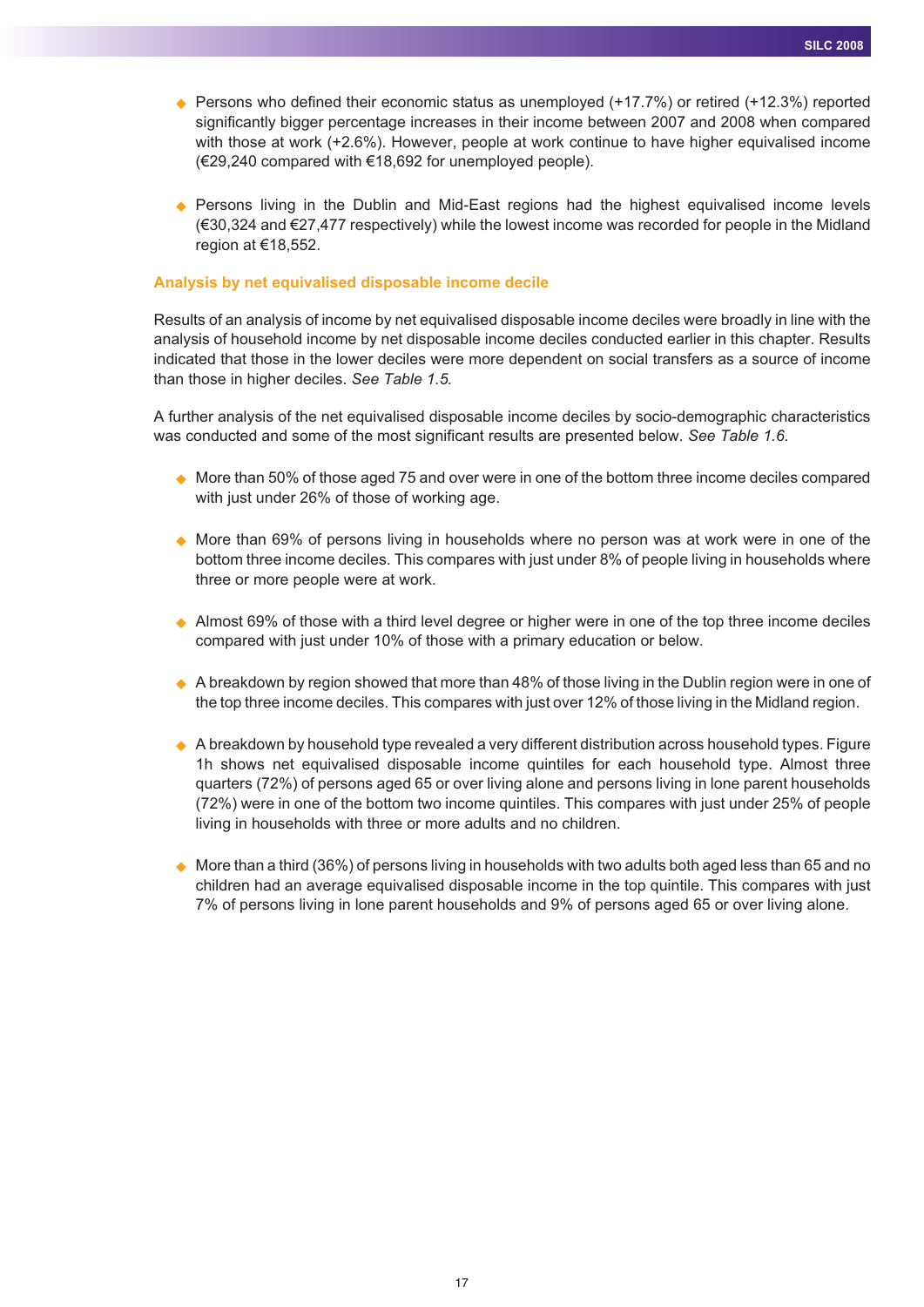

#### **Figure 1h Percentage of persons in each netequivalised income quintile by household composition, SILC 2008**

# **Impact of SSIA income**

The Irish government's Special Savings Incentive Scheme commenced on 1 May 2001. To participate in the scheme, savings accounts (called "special savings incentive accounts" or "SSIA's") had to be opened before 30 April 2002. Under the terms of this scheme, for every amount saved in a special account, an additional 25% would be contributed by the Exchequer to the savings after a savings period of five years.

SSIA's that matured between November 2006 and April 2007 are included in the income reference period of individuals with SSIA income who were interviewed up to the  $30<sup>th</sup>$  of April 2008. Interest earned on the account and the government bonus was included as investment income in the calculation of household income in 2008.

Overall, the inclusion of SSIA income increased the annual average equivalised disposable income by €372, an increase of 1.6% compared with 2007. In 2007 the increase due to SSIA income had been 3.2%. *See Table 1.7 and Figure 1i.*

- ◆ The biggest increase in equivalised disposable income, as a result of the inclusion of SSIA income, was recorded for persons with an education level of third level degree or above. The average equivalised disposable income of this group increased by €678 (+1.9%) due to SSIA income.
- The next biggest increase was recorded for those whose Principal Economic Status was retired. Average equivalised disposable income for this group increased by €519 (+2.4%).
- $\blacklozenge$  The smallest change in income was reported for persons living in rented accommodation. Persons living in accommodation rented at the market rate reported an average increase in income of €48 (+0.2%) while persons living in accommodation rented at below the market rate or rent free reported an average increase of just €28 (+0.2%).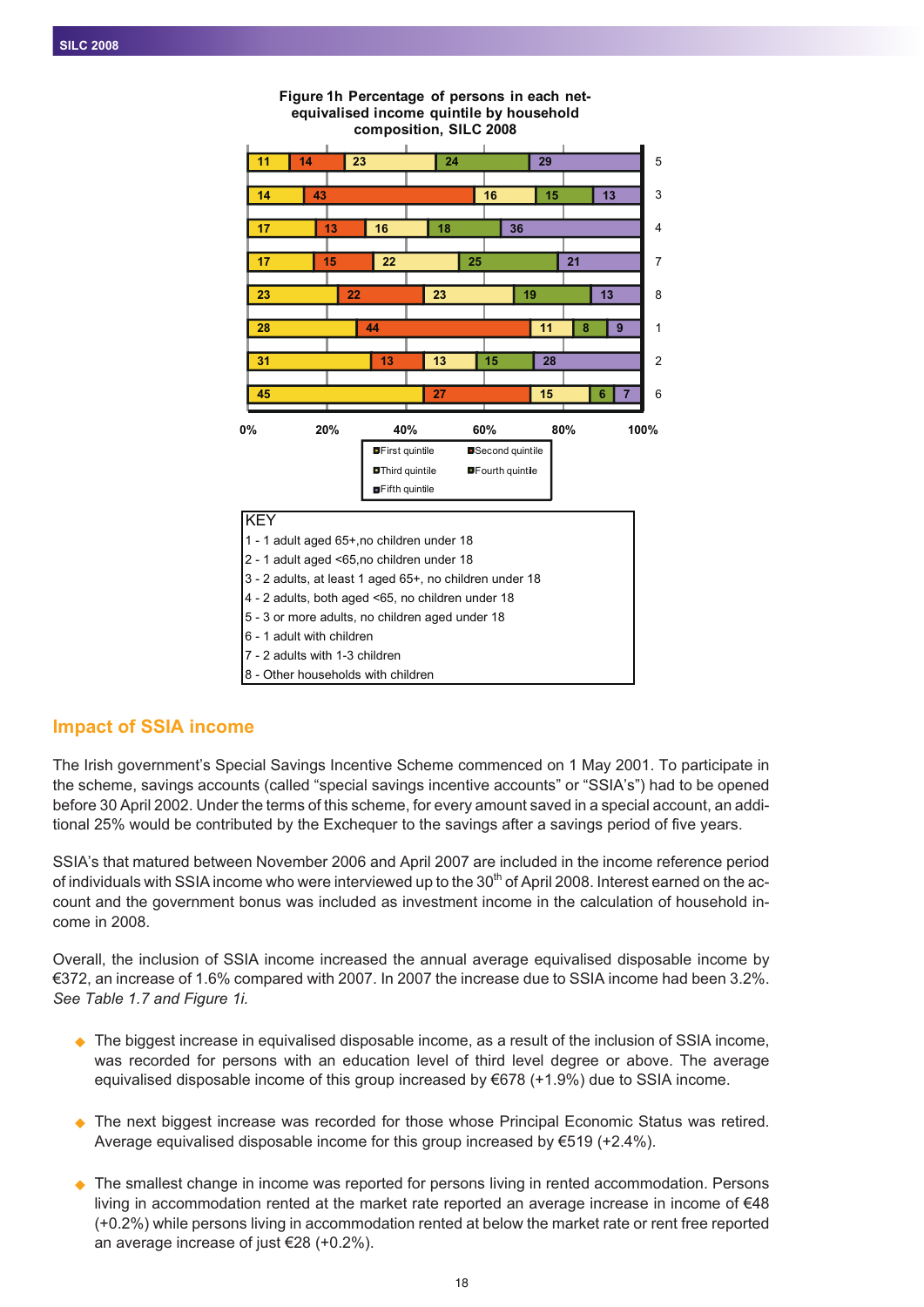

### **At risk of poverty threshold**

The at risk of poverty threshold is the value of equivalised income below which a person is considered to be at risk of poverty. The threshold is set, in line with international standards, at 60% of the median equivalised disposable income. Equivalised disposable income is used as it allows the comparison of living standards between households that vary in size and composition and therefore allows for a more meaningful measure of poverty to be computed. In 2008, the at risk of poverty threshold for an individual was €12,455, an increase of 4.8% from €11,890 in 2007. *See Table 1.9.*

In 2007 and 2008 the at risk of poverty threshold was also calculated with the exclusion of SSIA income. The thresholds are shown in *Table 1b*:

#### **Table 1b At risk of poverty thresholds by year**

| . .                                                |        |        | % of individuals         |
|----------------------------------------------------|--------|--------|--------------------------|
|                                                    | 2007   | 2008   | % change<br>year on year |
|                                                    | €      | €      | $\%$                     |
| At risk of poverty threshold                       | 11,890 | 12,455 | 4.8                      |
| At risk of poverty threshold excluding SSIA income | 11.505 | 12.141 | 5.5                      |

The biggest annual increase in the threshold was recorded between 2006 and 2007 with a year on year change of 12.5%. The at risk of poverty threshold has increased in each year since 2004 when the threshold was €9,680. The overall percentage increase over the four year period was 28.7%. *See Figure 1j.*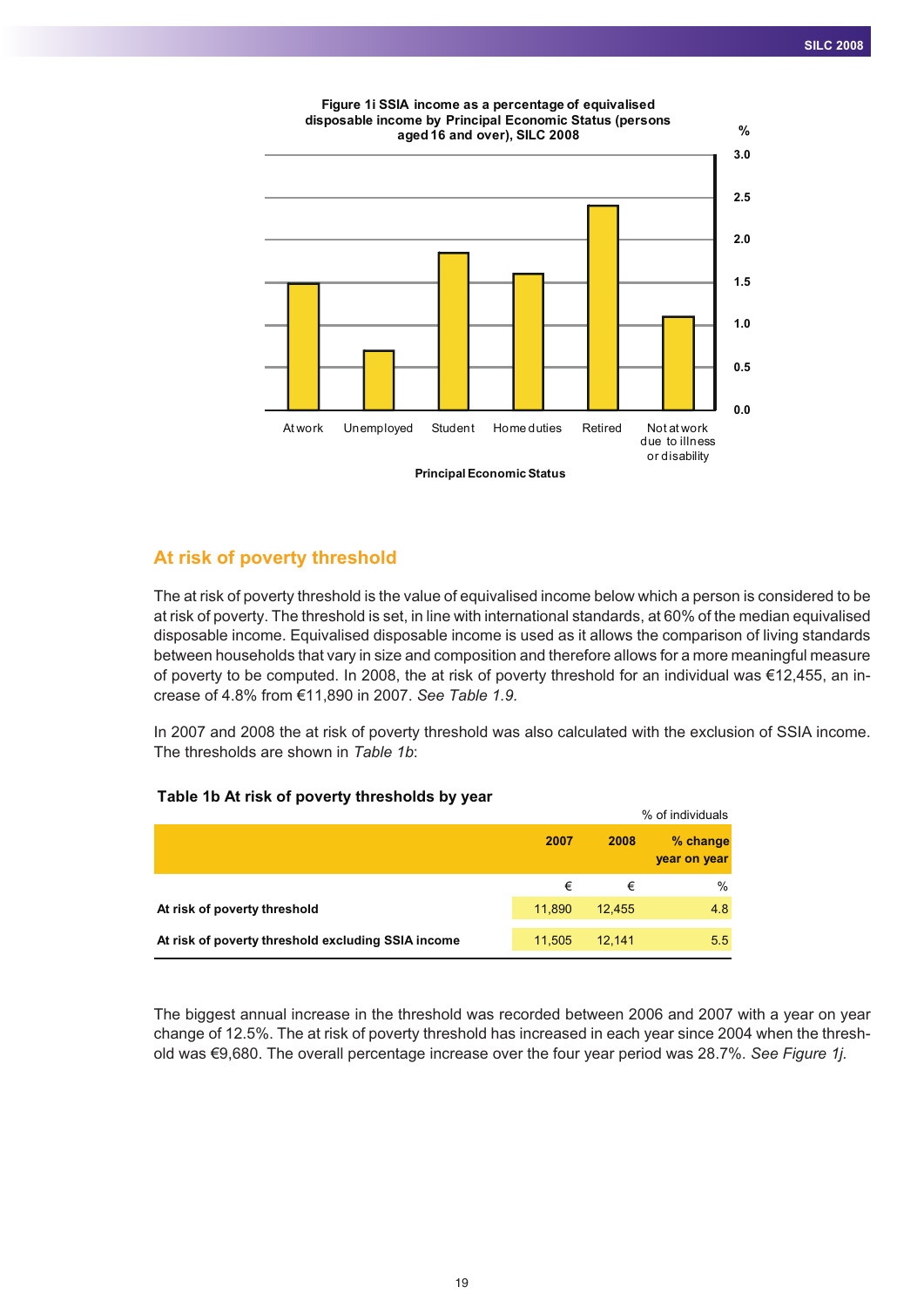€9,680 €10,057 €10,566 €11,890 €12,455 **0 2,000 4,000 6,000 8,000 10,000 12,000 14,000** 2004 2005 2006 2007 2008 **Year**



# **Equality of income**

The Gini coefficient is a measure of income inequality. A lower Gini coefficient indicates a more equal distribution, with 0% corresponding to perfect equality, while higher Gini coefficients indicate more unequal distribution across the population, with 100% corresponding to perfect inequality (i.e. one person having all the income). The Gini coefficient can be used to indicate how the distribution of income has changed within a population over a period of time; thus it is possible to see if income inequality is increasing or decreasing. *See Table 1c.*

In 2008, using the national income definition and national scales, the Gini coefficient fell slightly to 30.7% from a level of 31.7% in 2007 and 32.4% in both 2005 and 2006.

#### **Table 1c Indicators of equality of income by year**

|                                                   | 2005 | 2006 | 2007      | 2008 |
|---------------------------------------------------|------|------|-----------|------|
| Gini coefficient <sup>1</sup>                     | 32.4 | 5.0  | 32.4 31.7 | 30.7 |
| Income distribution (Income quintile share ratio) | 4.9  |      | 4.9       | 4.6  |

 $\overline{1}$  See Background Notes

The quintile share ratio is a ratio of the total equivalised disposable income received by the 20% of persons with the highest income to that received by the 20% of individuals with the lowest income. The income quintile share ratio fell slightly from 4.9 in 2007 to 4.6 in 2008. *See Table 1c .*

The Gini coefficient and the quintile share ratio show that the income distribution has remained relatively stable since 2005. However, changes in both indicators since 2006 indicate some movement to a more equal distribution.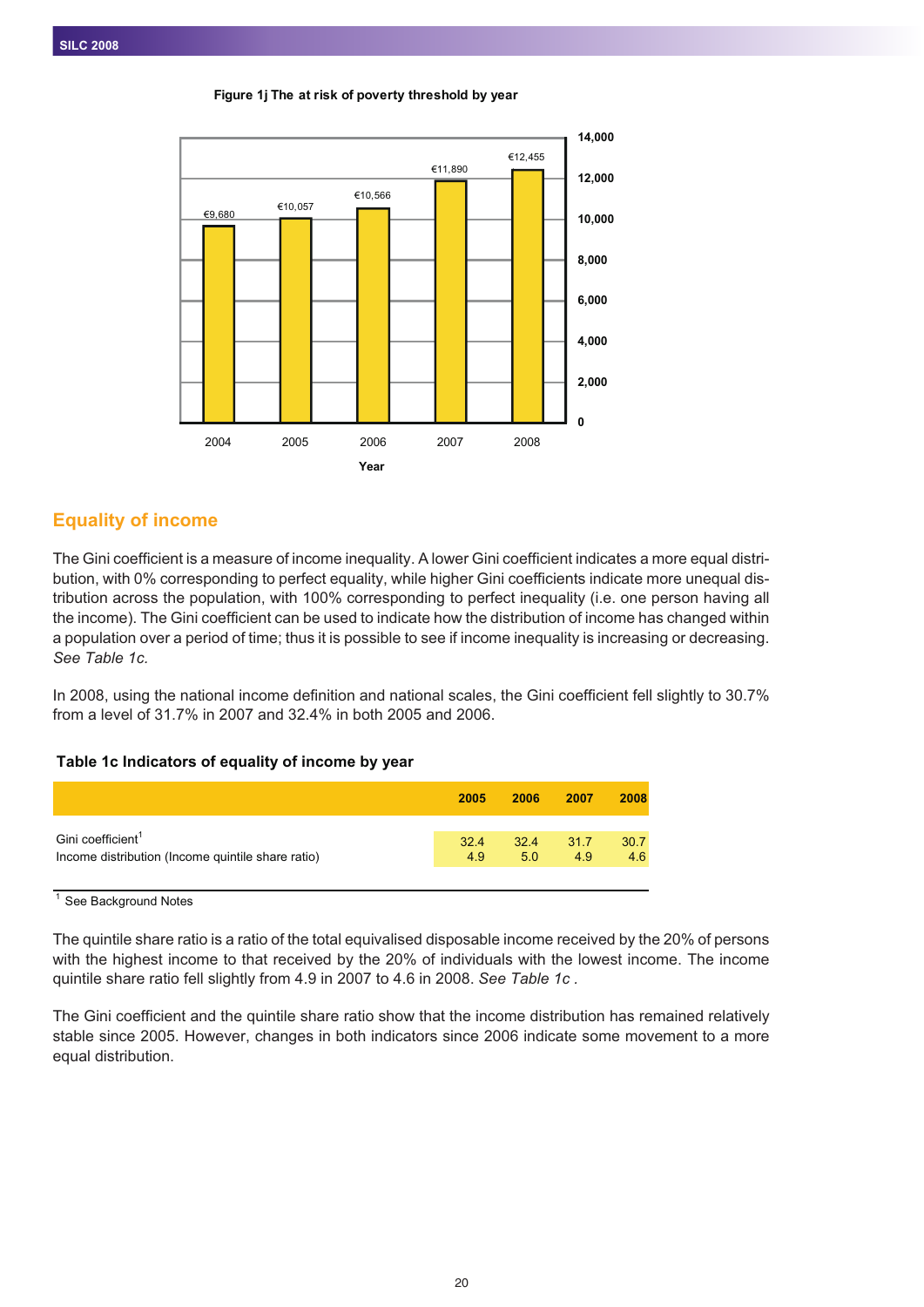## **Over indebtedness and income**

In 2008, a special module on over indebtedness and financial exclusion was included as part of the SILC questionnaire. This module was asked of all households interviewed in 2008. Questions relating to the type and amount of arrears accrued by the household are analysed by income quintile in this section of the report. There were five types of arrears included which were:

- ◆ an overdrawn bank account
- ◆ credit card balance outstanding
- ◆ mortgage, rent or utility arrears
- ◆ arrears on other bills
- ◆ arrears on other loans

In this section income quintiles (i.e. five income bands with 20% of households falling into each income band) have been used for analysis rather than income deciles which were the focus of the earlier parts of this chapter. This has been done as the sample was not of sufficient size to allow a detailed analysis by decile and type of arrears.

Overall, 20.3% of households were in arrears on at least one of the five items included while 7.7% of households were in arrears on two or more items in 2008. *See Table 1.10, Figures 1k and 1l.*

- ◆ Across the income distribution, there was some variation in the proportion of households reporting arrears but the level of variation was relatively low with between 17% and 25% of households in all income quintiles reporting arrears on one or more of the five items.
- Almost one quarter of households in the third income quintile (i.e. those with a net disposable weekly household income of between €687.87 and €1,125.72) were in arrears on at least one of the included items. This compares with 17.1% of households in the top income quintile and 18.2% of households in the lowest income quintile.
- The variation in the reporting of two or more items of arrears was similarly low across income quintiles with between 7.4% and 9.7% of households in the lowest four quintiles reporting at least 2 items of arrears. However, a lower proportion of households in the highest income quintile reported at least 2 items (4.0%).

#### **Analysis of different forms of arrears by income**

The two most prevalent forms of arrears reported were mortgage, rent or utility arrears (9.4% of households) and an outstanding credit card balance (9.1% of households). The next most prevalent form was an overdrawn bank account (4.8%) while the least prevalent forms were arrears on other bills (2.6%) and arrears on other loans (2.4%).

Across different forms of arrears it was notable that the relationship to income differed significantly. An overdrawn bank account and an outstanding credit card balance were more prevalent and the level of arrears higher among households with higher incomes. This perhaps reflects the greater levels of access to this type of credit among those with higher incomes. However arrears on mortgage, rent or utilities were more common among households with lower incomes.

◆ The proportion of households with an overdrawn bank account was lowest among those with the lowest income with 2.4% of households in the first quintile reporting an overdrawn bank account compared with over 6% of households in each of the top two income quintiles.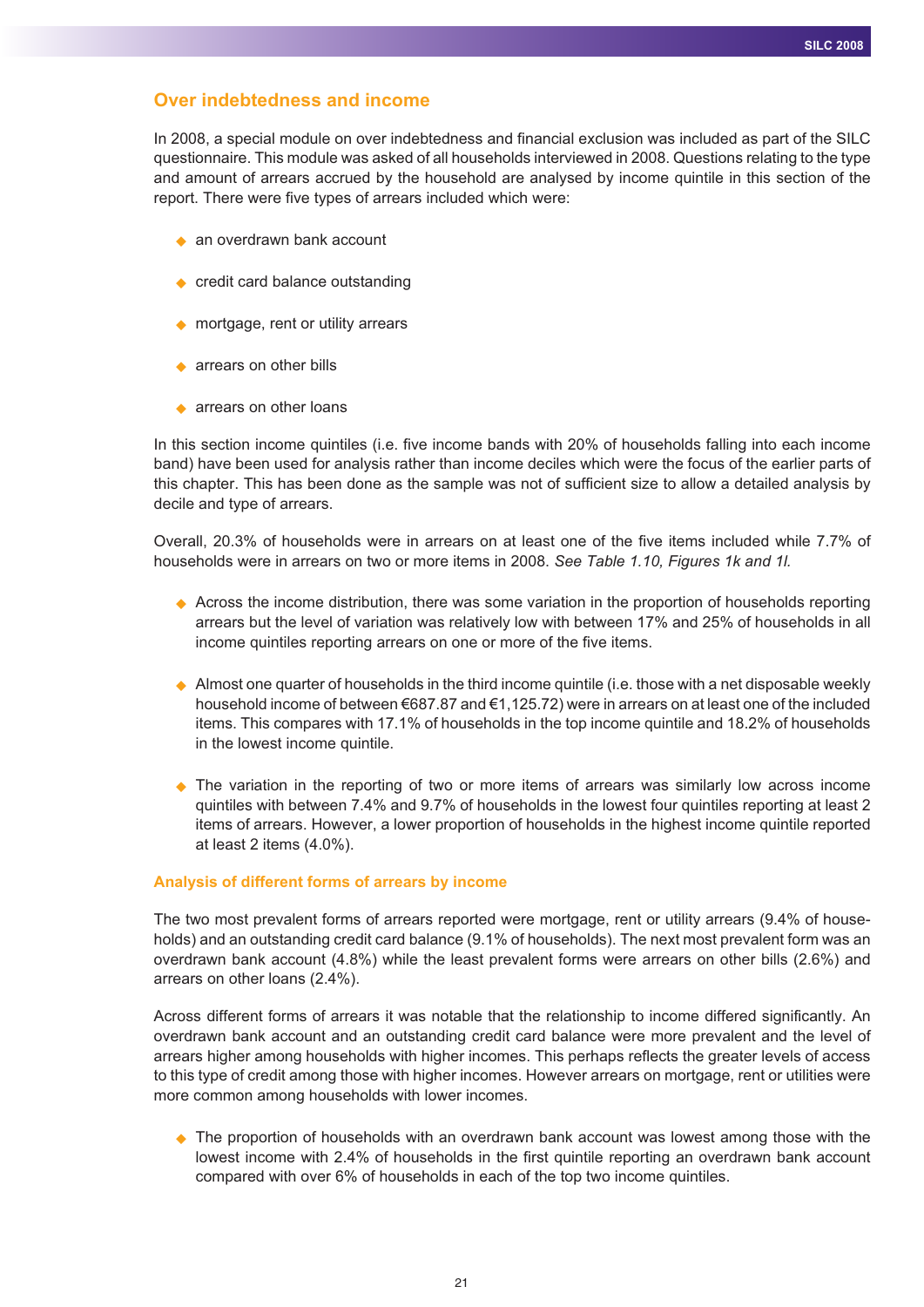$\bullet$  The level of arrears was also higher among those with higher incomes. More than 5% of households in the top income quintile owed €571 or more on their overdraft compared with less than 2% of households in the lowest income quintile.



**Figure 1k Percentage of households in each household income quintile with an outstanding balance on their credit**

- $\blacklozenge$  Just over 9% of households at State level had an outstanding balance on their credit card while 2.9% of households had an outstanding balance in excess of €2,850.
- ◆ More than 10% of households in each of the top three income quintiles had outstanding credit card balances but this fell to 2.7% in the lowest income quintile.
- $\blacklozenge$  Over six percent (6.2%) of households in the highest income quintile reported a credit card debt of more than €2,850 while a further 5.8% had a credit card debt of between €571 and €2,850.
- $\blacklozenge$  More than 9% of households had arrears on their mortgage, rent or utility bills in 2008. Arrears on mortgages, rent or utility bills was more common among households in the lowest three quintiles.
- ◆ Almost 14% of households in the lowest quintile were in arrears on their mortgage, rent or utility bills in 2008 compared with just 1.3% of households in the top income quintile.
- The most frequently reported level of arrears on mortgage, rent and utility bills was less than €571 with 7.7% of households in the lowest quintile reporting arrears at this level.
- ◆ For the remaining two forms of arrears (other bills and other loans) relatively low proportions of households reported these forms of arrears. The most notable point was that, while similar proportions of households in the first four quintiles reported having these forms of arrears (between 1.7% and 3.9% approximately for each of the two types of arrears in each quintile), the level fell to nearly zero among households in the highest quintile.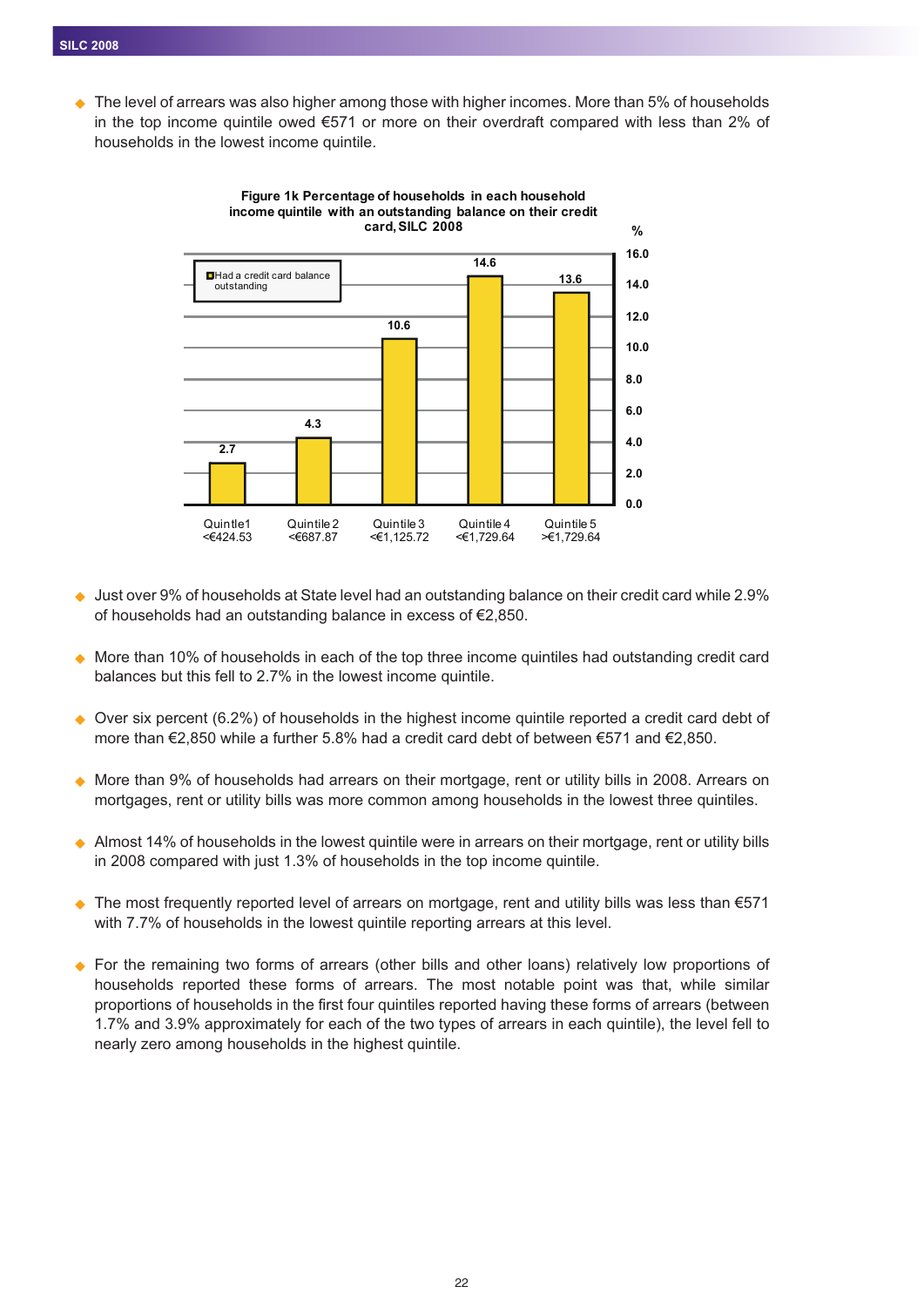

**Figure 1l Percentage of households in each household income quintile with mortgage, rent or utility arrears,SILC 2008**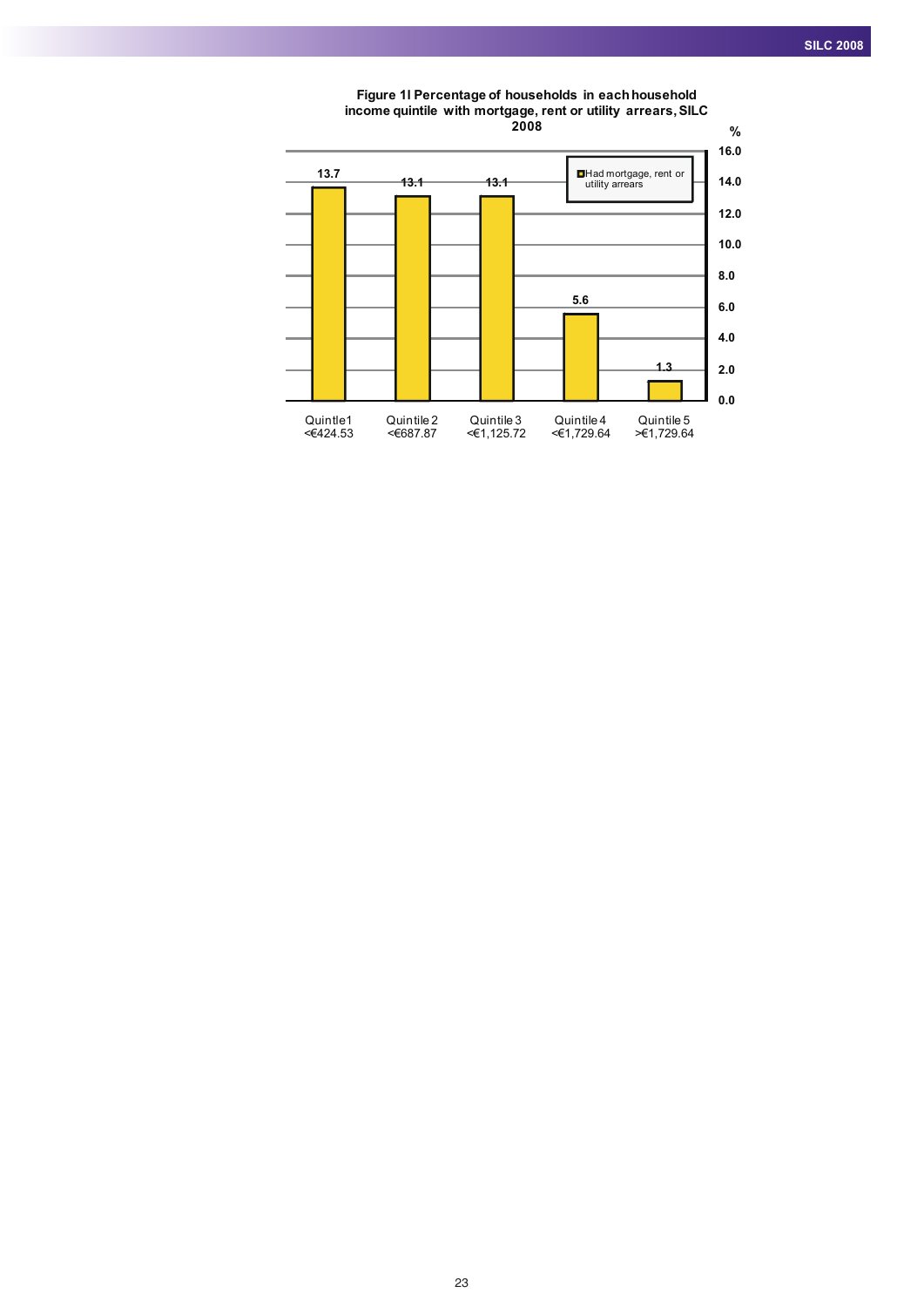## **Table 1.1 Household income by decile, activity composition of the household and composition of net disposable income, 2008**

| <b>Decile</b>                                      | 1          | $\overline{2}$ | 3        | 4      | 5        |
|----------------------------------------------------|------------|----------------|----------|--------|----------|
| Weekly threshold $(\epsilon)$                      | $<$ 270.65 | < 424.53       | < 520.09 | 587.87 | < 892.70 |
| Average Weekly Household Income                    | €          | €              | €        | €      | €        |
| <b>Direct Income</b>                               |            |                |          |        |          |
| Employee income                                    | 10.97      | 48.70          | 69.35    | 169.05 | 347.81   |
| Employer's social insurance contributions          | 0.73       | 2.75           | 5.56     | 14.86  | 35.09    |
| Cash benefits or losses from self-employment       | 7.11       | 13.83          | 33.50    | 65.71  | 70.69    |
| Other direct income                                | 7.84       | 15.34          | 14.58    | 25.12  | 32.19    |
| <b>Total direct income</b>                         | 26.65      | 80.61          | 122.99   | 274.73 | 485.78   |
| <b>Social Transfers</b>                            |            |                |          |        |          |
| Unemployment benefits                              | 27.74      | 26.82          | 31.12    | 41.58  | 38.72    |
| Old-age benefits                                   | 102.43     | 113.07         | 156.31   | 119.62 | 131.44   |
| Family/children related allowances                 | 12.09      | 52.56          | 74.48    | 98.21  | 73.63    |
| Housing allowances                                 | 16.28      | 18.35          | 21.28    | 14.92  | 11.27    |
| Other social transfers                             | 34.66      | 49.05          | 65.89    | 50.43  | 48.66    |
| <b>Total social transfers</b>                      | 193.20     | 259.84         | 349.08   | 324.77 | 303.72   |
|                                                    |            |                |          |        |          |
| <b>Gross Income</b>                                | 219.85     | 340.46         | 472.07   | 599.49 | 789.49   |
| <b>Tax and Social Contributions</b>                |            |                |          |        |          |
| Tax on income and social contributions             | 1.12       | 2.70           | 6.74     | 17.17  | 45.38    |
| Employer's social insurance contributions          | 0.73       | 2.75           | 5.56     | 14.86  | 35.09    |
| Regular inter-household cash transfers paid        | 3.05       | 1.27           | 0.89     | 3.79   | 3.33     |
| <b>Total Tax and Social Contributions</b>          | 4.90       | 6.71           | 13.19    | 35.82  | 83.80    |
|                                                    |            |                |          |        |          |
| <b>Net Disposable Income</b>                       | 214.95     | 333.75         | 458.87   | 563.68 | 705.70   |
| Household size (persons per household)             | 1.24       | 1.67           | 2.28     | 2.69   | 2.77     |
|                                                    |            |                |          |        |          |
| % of persons per household by activity composition | %          | %              | %        | %      | %        |
| Not yet at school                                  | 1.2        | 3.9            | 6.6      | 8.0    | 5.8      |
| At school                                          | 7.9        | 13.1           | 10.5     | 19.4   | 17.8     |
| At work                                            | 10.5       | 17.5           | 19.1     | 27.3   | 35.5     |
| Unemployed                                         | 9.2        | 6.5            | 5.9      | 5.9    | 5.5      |
| Not economically active                            | 71.3       | 59.0           | 57.9     | 39.4   | 35.4     |
| Total                                              | 100        | 100            | 100      | 100    | 100      |

### **Table 1.2 Household income by decile and composition of net disposable income, 2007**

| <b>Decile</b><br>Weekly threshold $(\epsilon)$ | 1<br>< 245.93 | $\overline{2}$<br>$<$ 388.26 | 3<br>$<$ 499.99 | 4<br>5666.90 | 5<br>< 863.10 |
|------------------------------------------------|---------------|------------------------------|-----------------|--------------|---------------|
| Average Weekly Household Income                | €             | €                            | €               | €            | €             |
| <b>Total direct income</b>                     | 17.10         | 70.87                        | 118.44          | 268.57       | 483.21        |
| <b>Total social transfers</b>                  | 178.74        | 246.72                       | 321.64          | 315.11       | 272.32        |
| <b>Gross Income</b>                            | 195.84        | 317.59                       | 440.08          | 583.68       | 755.53        |
| <b>Total Tax and Social Contributions</b>      | 2.68          | 5.10                         | 11.10           | 34.04        | 77.63         |
| <b>Net Disposable Income</b>                   | 193.15        | 312.49                       | 428.98          | 549.64       | 677.90        |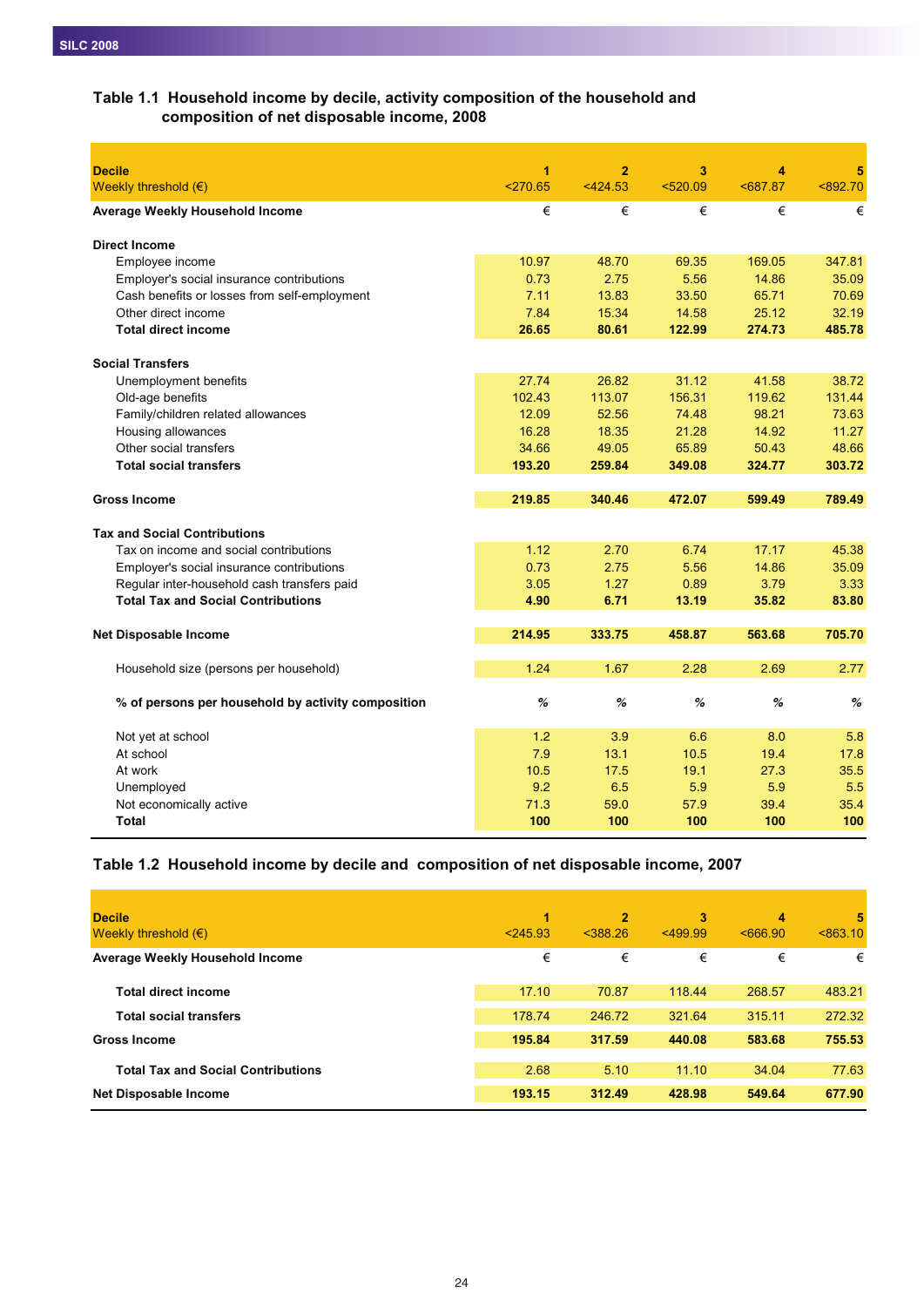### **Table 1.1 (contd.) Household income by decile, activity composition of the household and composition of net disposable income, 2008**

| $6\phantom{1}6$ | $\overline{7}$ | 8         | 9         | 10       | <b>State</b> | <b>Decile</b>                                      |
|-----------------|----------------|-----------|-----------|----------|--------------|----------------------------------------------------|
| < 1125.72       | < 1368.05      | < 1729.64 | < 2263.58 | >2263.58 |              | Weekly threshold $(\epsilon)$                      |
| €               | €              | €         | €         | €        | €            | Average Weekly Household Income                    |
|                 |                |           |           |          |              | <b>Direct Income</b>                               |
| 546.96          | 734.38         | 1,032.36  | 1,383.80  | 2,230.59 | 656.45       | Employee income                                    |
| 58.50           | 83.51          | 119.31    | 150.70    | 263.60   | 73.36        | Employer's social insurance contributions          |
| 94.11           | 136.69         | 139.86    | 169.80    | 525.54   | 125.54       | Cash benefits or losses from self-employment       |
| 33.00           | 29.45          | 58.87     | 64.62     | 190.87   | 47.15        | Other direct income                                |
| 732.57          | 984.04         | 1,350.40  | 1,768.93  | 3,210.60 | 902.50       | <b>Total direct income</b>                         |
|                 |                |           |           |          |              |                                                    |
|                 |                |           |           |          |              | <b>Social Transfers</b>                            |
| 52.66           | 55.49          | 21.54     | 33.28     | 30.02    | 35.87        | Unemployment benefits                              |
| 107.29          | 48.20          | 68.99     | 75.49     | 120.59   | 104.33       | Old-age benefits                                   |
| 65.55           | 75.78          | 68.38     | 61.31     | 48.81    | 63.09        | Family/children related allowances                 |
| 5.55            | 3.70           | 2.83      | 0.92      | 0.29     | 9.54         | Housing allowances                                 |
| 40.70           | 72.32          | 32.91     | 34.59     | 27.34    | 45.66        | Other social transfers                             |
| 271.75          | 255.48         | 194.66    | 205.59    | 227.04   | 258.50       | <b>Total social transfers</b>                      |
| 1,004.31        | 1,239.52       | 1,545.06  | 1,974.52  | 3,437.64 | 1,161.00     | <b>Gross Income</b>                                |
|                 |                |           |           |          |              |                                                    |
|                 |                |           |           |          |              | <b>Tax and Social Contributions</b>                |
| 67.88           | 110.67         | 180.10    | 278.99    | 709.75   | 141.76       | Tax on income and social contributions             |
| 58.50           | 83.51          | 119.31    | 150.70    | 263.60   | 73.36        | Employer's social insurance contributions          |
| 9.32            | 8.06           | 9.73      | 7.52      | 12.84    | 5.98         | Regular inter-household cash transfers paid        |
| 135.70          | 202.24         | 309.14    | 437.22    | 986.19   | 221.11       | <b>Total Tax and Social Contributions</b>          |
|                 |                |           |           |          |              |                                                    |
| 868.61          | 1,037.27       | 1,235.91  | 1,537.30  | 2,451.45 | 939.89       | <b>Net Disposable Income</b>                       |
| 3.02            | 3.46           | 3.37      | 3.65      | 3.67     | 2.78         | Household size (persons per household)             |
|                 |                |           |           |          |              |                                                    |
| $\%$            | %              | $\%$      | $\%$      | $\%$     | $\%$         | % of persons per household by activity composition |
| 5.6             | 7.5            | 10.3      | 6.5       | 6.5      | 6.7          | Not yet at school                                  |
| 17.8            | 18.8           | 16.5      | 15.6      | 13.5     | 15.7         | At school                                          |
| 42.5            | 45.0           | 52.3      | 54.8      | 58.9     | 40.7         | At work                                            |
| 7.3             | 6.1            | 2.5       | 3.8       | 2.4      | 5.1          | Unemployed                                         |
| 26.8            | 22.7           | 18.4      | 19.3      | 18.8     | 31.8         | Not economically active                            |
| 100             | 100            | 100       |           |          |              |                                                    |
|                 |                |           | 100       | 100      | 100          | Total                                              |

## **Table 1.2 (contd.) Household income by decile and composition of net disposable income, 2007**

| 6<br>< 1.096.59 | 7<br>< 1.351.09 | 8<br>< 1,738.04 | 9<br>< 2.288.90 | 10<br>>2.288.90 | <b>State</b> | <b>Decile</b><br>Weekly threshold $(\epsilon)$ |
|-----------------|-----------------|-----------------|-----------------|-----------------|--------------|------------------------------------------------|
| €               | €               | €               | €               | €               | €            | Average Weekly Household Income                |
| 736.64          | 1.014.77        | 1.356.30        | 1.838.69        | 3.235.25        | 912.52       | <b>Total direct income</b>                     |
| 232.41          | 213.13          | 176.61          | 144.24          | 235.70          | 233.90       | <b>Total social transfers</b>                  |
| 969.05          | 1.227.90        | 1.532.91        | 1.982.93        | 3.470.96        | 1,146.42     | <b>Gross Income</b>                            |
| 140.73          | 210.42          | 320.08          | 489.60          | 979.74          | 226.76       | <b>Total Tax and Social Contributions</b>      |
| 828.32          | 1.017.48        | 1.212.83        | 1.493.34        | 2.491.21        | 919.66       | <b>Net Disposable Income</b>                   |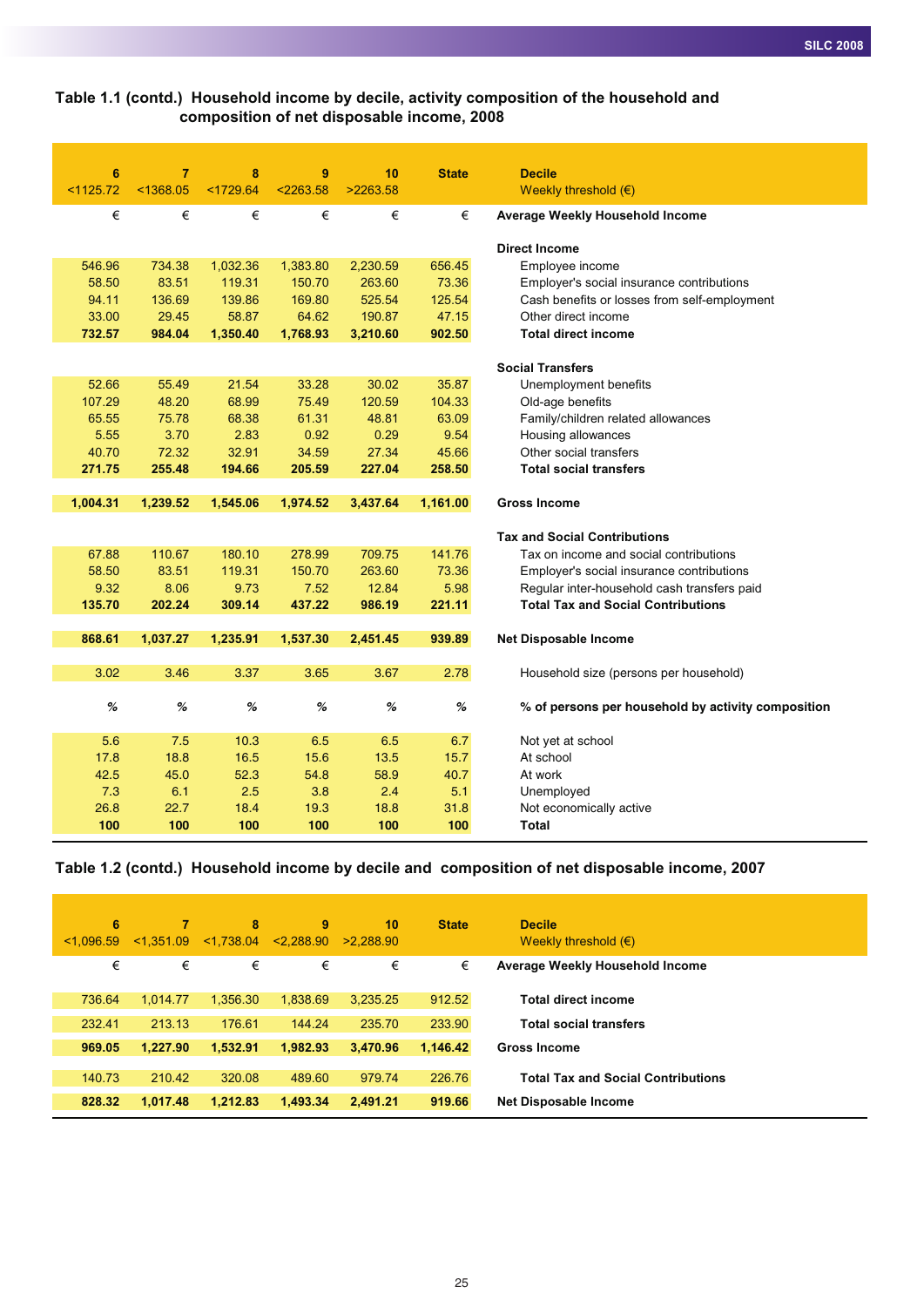|                                                      | All households                                          |          |           |
|------------------------------------------------------|---------------------------------------------------------|----------|-----------|
|                                                      | <b>Average annual</b><br>disposable household<br>income | % change |           |
|                                                      | 2007                                                    | 2008     | 2007-2008 |
|                                                      | €                                                       | €        | %         |
| <b>State</b>                                         | 47,988                                                  | 49,043   | $+2.2$    |
| Sex (head of household)                              |                                                         |          |           |
| Male                                                 | 53,406                                                  | 54,224   | $+1.5$    |
| Female                                               | 40,386                                                  | 41,469   | $+2.7$    |
| Age group (head of household)                        |                                                         |          |           |
| 18-64                                                | 53,811                                                  | 54,520   | $+1.3$    |
| 65-74                                                | 31,538                                                  | 33,625   | $+6.6$    |
| $75+$                                                | 24,497                                                  | 26,388   | $+7.7$    |
| Principal Economic Status (head of household)        |                                                         |          |           |
| At work                                              | 60,342                                                  | 60,977   | $+1.1$    |
| Unemployed                                           | 28,132                                                  | 35,208   | $+25.2$   |
| Student                                              | 34,672                                                  | 33,278   | $-4.0$    |
| Home duties                                          | 32,284                                                  | 32,878   | $+1.8$    |
| Retired                                              | 33,603                                                  | 35,363   | $+ 5.2$   |
| Not at work due to illness or disability             | 26,597                                                  | 29,475   | $+10.8$   |
| Highest education level attained (head of household) |                                                         |          |           |
| Primary or below                                     | 30,218                                                  | 31,595   | $+4.6$    |
| Lower secondary                                      | 44,382                                                  | 43,610   | $-1.7$    |
| Higher secondary                                     | 52,117                                                  | 53,598   | $+2.8$    |
| Post leaving cert                                    | 50,259                                                  | 48,074   | $-4.3$    |
| Third level non degree                               | 57,796                                                  | 60,806   | $+5.2$    |
| Third level degree or above                          | 74,409                                                  | 75,686   | $+1.7$    |
| <b>Household composition</b>                         |                                                         |          |           |
| 1 adult aged 65+, no children under 18               | 16,205                                                  | 17,858   | $+10.2$   |
| 1 adult aged <65, no children under 18               | 25,769                                                  | 26,533   | $+3.0$    |
| 2 adults, at least 1 aged 65+, no children under 18  | 32,313                                                  | 36,006   | $+ 11.4$  |
| 2 adults, both aged <65, no children under 18        | 49,813                                                  | 50,563   | $+1.5$    |
| 3 or more adults, no children aged under 18          | 72,820                                                  | 72,585   | $-0.3$    |
| 1 adult with children                                | 26,846                                                  | 29,403   | $+9.5$    |
| 2 adults with 1-3 children                           | 58,502                                                  | 58,523   |           |
| Other households with children                       | 75,480                                                  | 73,427   | $-2.7$    |
| Number of persons at work in the household           |                                                         |          |           |
| 0                                                    | 21,853                                                  | 24,721   | $+13.1$   |
| 1                                                    | 43,363                                                  | 46,297   | $+6.8$    |
| 2                                                    | 69,825                                                  | 68,749   | - 1.5     |
| $3+$                                                 | 87,696                                                  | 90,407   | $+3.1$    |
| <b>Tenure status</b>                                 |                                                         |          |           |
| Owner-occupied                                       | 52,272                                                  | 53,170   | $+1.7$    |
| Rented at the market rate                            | 38,881                                                  | 42,894   | $+10.3$   |
| Rented at below the market rate or rent free         | 29,567                                                  | 30,755   | $+4.0$    |
| <b>Urban/rural location</b>                          |                                                         |          |           |
| Urban areas                                          | 51,528                                                  | 52,532   | $+1.9$    |
| Rural areas                                          | 41,950                                                  | 43,215   | $+3.0$    |
| Region                                               |                                                         |          |           |
| Border                                               | 38,546                                                  | 41,666   | $+8.1$    |
| Midland                                              | 36,345                                                  | 37,379   | $+2.8$    |
| West                                                 | 39,433                                                  | 41,368   | $+4.9$    |
| Dublin                                               | 58,398                                                  | 61,724   | $+ 5.7$   |
| Mid-East                                             | 59,640                                                  | 57,759   | $-3.2$    |
| Mid-West                                             | 40,467                                                  | 40,120   | $-0.9$    |
| South-East                                           | 43,447                                                  | 40,836   | $-6.0$    |
| South-West                                           | 45,066                                                  | 46,002   | $+2.1$    |

# **Table 1.3 Annual average disposable household income by demographic characteristics and by year**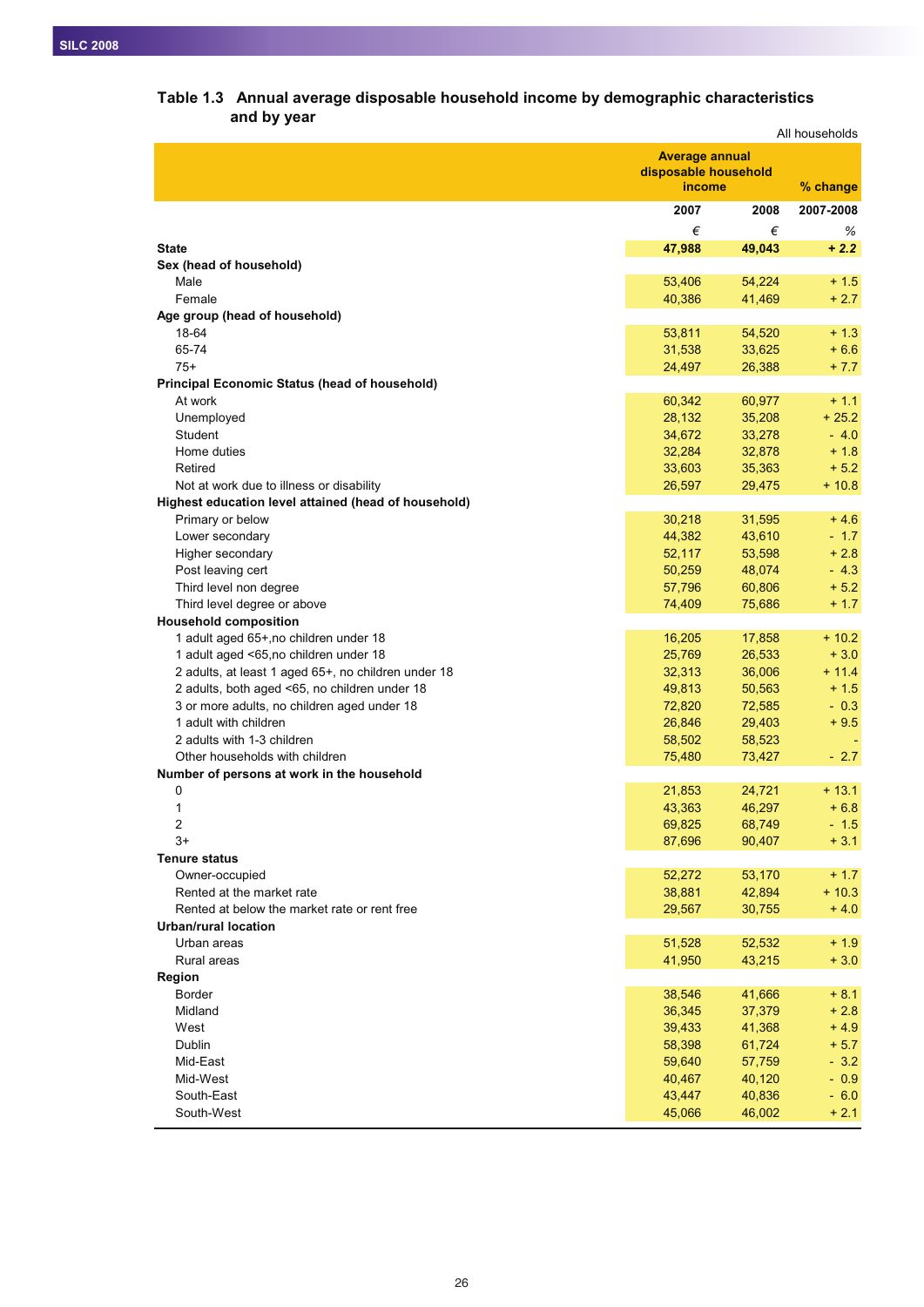#### **Table 1.4 Average annual equivalised disposable income by demographic characteristics and by year**

|                                                              |                        |                  | All persons      |
|--------------------------------------------------------------|------------------------|------------------|------------------|
|                                                              | <b>Average annual</b>  |                  |                  |
|                                                              | equivalised disposable |                  |                  |
|                                                              | income                 |                  | % change         |
|                                                              | 2007                   | 2008             | 2007-2008        |
|                                                              | €                      | €                | %                |
| <b>State</b>                                                 | 23,610                 | 24,380           | $+3.3$           |
| Sex                                                          |                        |                  |                  |
| Male                                                         | 24,046                 | 24,640           | $+2.5$           |
| Female                                                       | 23,173                 | 24,121           | $+4.1$           |
| Age group                                                    |                        |                  |                  |
| $0 - 17$                                                     | 22,085                 | 22,798           | $+3.2$           |
| 18-64                                                        | 25,192                 | 25,751           | $+2.2$           |
| 65-74                                                        | 19,449                 | 21,375           | $+9.9$           |
| $75+$                                                        | 17,091                 | 18,866           | $+10.4$          |
| Principal Economic Status (aged 16 years and over)           |                        |                  |                  |
| At work                                                      | 28,504                 | 29,240           | $+2.6$           |
| Unemployed                                                   | 15,882                 | 18,692           | $+17.7$          |
| Student                                                      | 20,286                 | 21,415           | $+ 5.6$          |
| Home duties                                                  | 18,369                 | 19,218           | $+4.6$           |
| Retired                                                      | 19,944                 | 22,400           | $+12.3$          |
| Not at work due to illness or disability                     | 15,065                 | 15,966           | $+6.0$           |
| Highest education level attained (aged 16 years and over)    |                        |                  |                  |
| Primary or below                                             | 16,507                 | 17,565           | 6.4<br>$+$       |
| Lower secondary                                              | 19,766                 | 20,577           | 4.1<br>$+$       |
| Higher secondary                                             | 23,487                 | 24,424           | $+ 4.0$          |
| Post leaving cert                                            | 23,943                 | 23,457           | $-2.0$           |
| Third level non degree                                       | 28,295                 | 30,367           | $+7.3$           |
| Third level degree or above                                  | 37,612                 | 37,262           | $-0.9$           |
| <b>Household composition</b>                                 |                        |                  |                  |
| 1 adult aged 65+, no children under 18                       | 16,205                 | 17,858           | $+10.2$          |
| 1 adult aged <65, no children under 18                       | 25,769                 | 26,533           | $+3.0$           |
| 2 adults, at least 1 aged 65+, no children under 18          | 19,466                 | 21,690           | $+11.4$          |
| 2 adults, both aged <65, no children under 18                | 30,001                 | 30,460           | $+ 1.5$          |
| 3 or more adults, no children aged under 18                  | 26,862                 | 26,526           | $-1.2$           |
| 1 adult with children                                        | 14,678                 | 17,908           | $+22.0$          |
| 2 adults with 1-3 children<br>Other households with children | 24,689<br>21,891       | 25,438<br>22,443 | $+3.0$<br>$+2.5$ |
| Number of persons at work in the household                   |                        |                  |                  |
| 0                                                            | 13,978                 | 15,881           | $+13.6$          |
| 1                                                            | 22,202                 | 23,365           | $+ 5.2$          |
| 2                                                            | 29,154                 | 29,439           | $+1.0$           |
| $3+$                                                         | 27,452                 | 28,112           | $+2.4$           |
| <b>Tenure status</b>                                         |                        |                  |                  |
| Owner-occupied                                               | 25,485                 | 26,164           | $+2.7$           |
| Rented at the market rate                                    | 19,896                 | 21,547           | $+8.3$           |
| Rented at below the market rate or rent free                 | 14,943                 | 16,016           | $+7.2$           |
| <b>Urban/rural location</b>                                  |                        |                  |                  |
| Urban areas                                                  | 25,203                 | 25,928           | $+2.9$           |
| Rural areas                                                  | 20,890                 | 21,785           | $+4.3$           |
| Region                                                       |                        |                  |                  |
| Border                                                       | 18,828                 | 21,142           | $+12.3$          |
| Midland                                                      | 18,106                 | 18,552           | $+2.5$           |
| West                                                         | 19,601                 | 20,485           | $+4.5$           |
| Dublin                                                       | 28,656                 | 30,234           | $+5.5$           |
| Mid-East                                                     | 27,980                 | 27,477           | $-1.8$           |
| Mid-West                                                     | 21,010                 | 20,867           | $-0.7$           |
| South-East                                                   | 21,123                 | 20,548           | $-2.7$           |
| South-West                                                   | 22,497                 | 23,307           | $+3.6$           |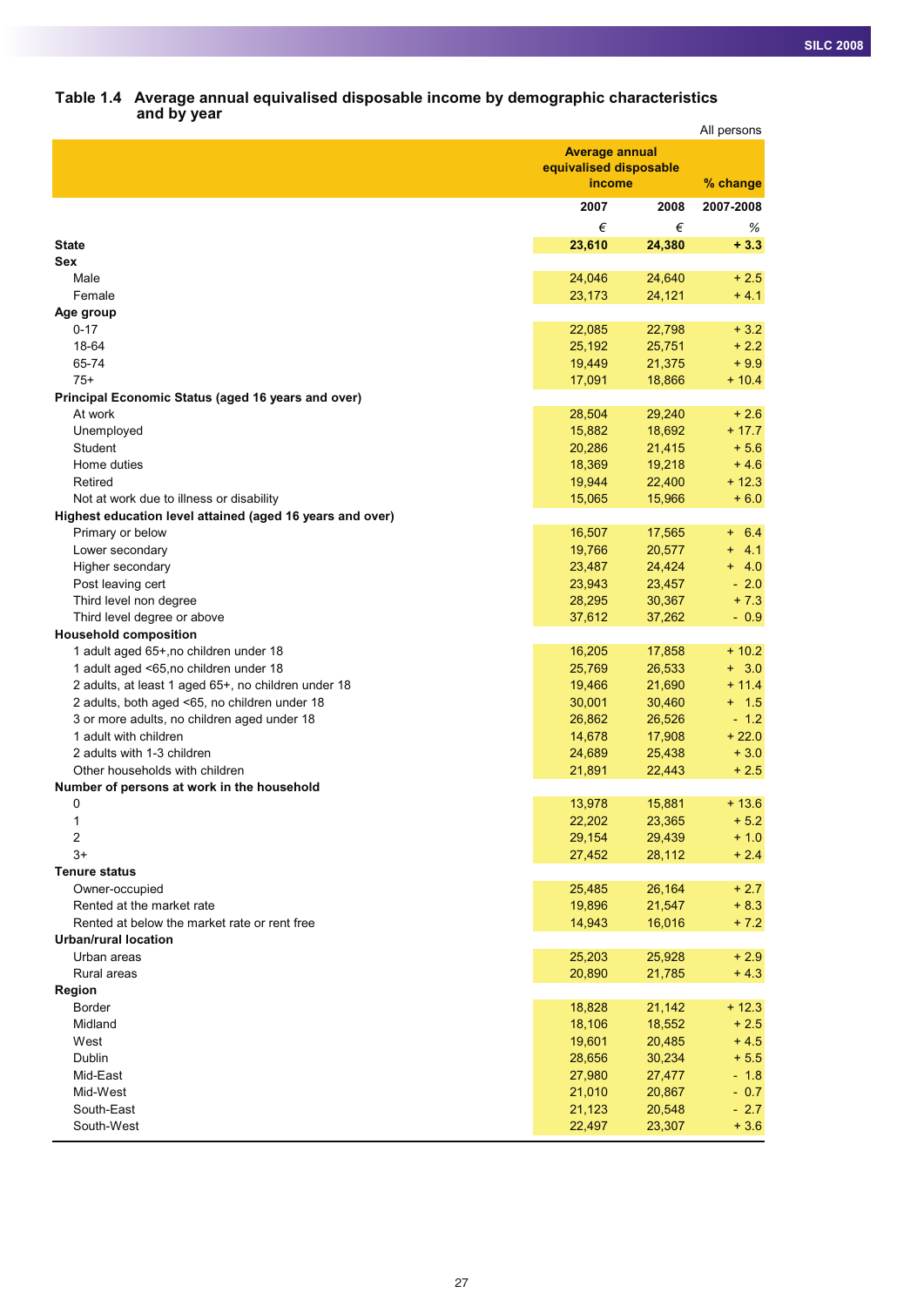#### **Table 1.5 Average weekly equivalised income by net equivalised income decile and composition of net disposable income, 2008**

| <b>Decile</b>                                | 1        | $\overline{2}$ | 3        | 4      | 5          |
|----------------------------------------------|----------|----------------|----------|--------|------------|
| Weekly threshold $(\epsilon)$                | < 212.67 | < 256.19       | < 296.49 | 341.17 | $<$ 397.82 |
| <b>Average Weekly Equivalised Income</b>     | €        | €              | €        | €      | €          |
| <b>Direct Income</b>                         |          |                |          |        |            |
| Employee income                              | 33.96    | 52.63          | 83.59    | 153.30 | 220.83     |
| Employer's social insurance contributions    | 2.43     | 4.46           | 8.10     | 15.50  | 23.55      |
| Cash benefits or losses from self-employment | 19.09    | 20.90          | 20.70    | 29.54  | 43.26      |
| Other direct income                          | 9.19     | 6.01           | 6.04     | 7.81   | 10.59      |
| <b>Total direct income</b>                   | 64.67    | 84.00          | 118.43   | 206.15 | 298.23     |
|                                              |          |                |          |        |            |
| <b>Social Transfers</b>                      |          |                |          |        |            |
| Unemployment benefits                        | 26.92    | 30.14          | 17.72    | 17.57  | 16.44      |
| Old-age benefits                             | 11.25    | 29.40          | 76.18    | 47.48  | 31.72      |
| Family/children related allowances           | 45.20    | 56.48          | 42.08    | 47.46  | 40.34      |
| Housing allowances                           | 3.72     | 8.98           | 10.59    | 6.63   | 7.37       |
| Other social transfers                       | 22.78    | 40.10          | 28.55    | 24.82  | 27.58      |
| <b>Total social transfers</b>                | 109.86   | 165.09         | 175.12   | 143.95 | 123.45     |
| <b>Gross Income</b>                          | 174.53   | 249.09         | 293.55   | 350.10 | 421.68     |
| <b>Tax and Social Contributions</b>          |          |                |          |        |            |
| Tax on income and social contributions       | 3.40     | 4.72           | 7.96     | 16.68  | 25.82      |
| Employer's social insurance contributions    | 2.43     | 4.46           | 8.10     | 15.50  | 23.55      |
| Regular inter-household cash transfers paid  | 3.28     | 1.55           | 1.53     | 1.68   | 3.61       |
| <b>Total Tax and Social Contributions</b>    | 9.11     | 10.73          | 17.60    | 33.87  | 52.98      |
|                                              |          |                |          |        |            |
| <b>Net Disposable Income</b>                 | 165.42   | 238.37         | 275.95   | 316.23 | 368.70     |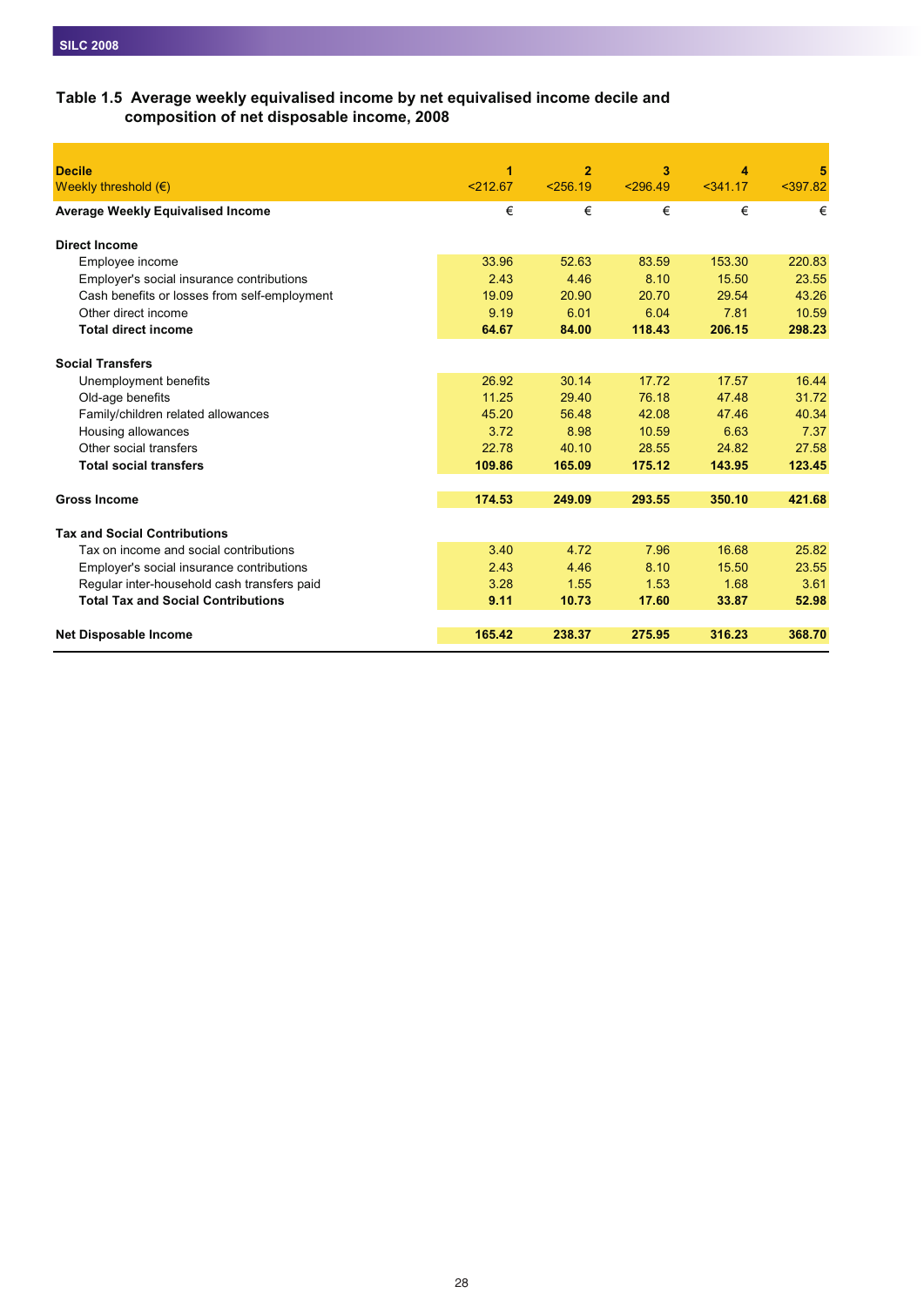#### **Table 1.5 (contd.) Average weekly equivalised income by net equivalised income decile and composition of net disposable income, 2008**

| 6          | $\overline{7}$ | 8       | 9        | 10       | <b>State</b> | <b>Decile</b>                                |
|------------|----------------|---------|----------|----------|--------------|----------------------------------------------|
| $<$ 450.92 | 524.45         | 5612.25 | < 769.99 | >769.99  |              | Weekly threshold $(\epsilon)$                |
| €          | €              | €       | €        | €        | €            | <b>Average Weekly Equivalised Income</b>     |
|            |                |         |          |          |              | <b>Direct Income</b>                         |
| 312.99     | 365.06         | 495.51  | 635.72   | 937.79   | 328.98       | Employee income                              |
| 36.15      | 41.89          | 56.71   | 72.25    | 110.43   | 37.13        | Employer's social insurance contributions    |
| 48.57      | 63.79          | 52.75   | 73.00    | 291.59   | 66.27        | Cash benefits or losses from self-employment |
| 14.91      | 13.46          | 18.86   | 35.07    | 103.78   | 22.56        | Other direct income                          |
| 412.62     | 484.20         | 623.84  | 816.05   | 1,443.59 | 454.94       | <b>Total direct income</b>                   |
|            |                |         |          |          |              |                                              |
|            |                |         |          |          |              | <b>Social Transfers</b>                      |
| 13.94      | 15.48          | 11.96   | 10.56    | 15.05    | 17.58        | Unemployment benefits                        |
| 33.46      | 37.10          | 43.37   | 46.82    | 81.74    | 43.84        | Old-age benefits                             |
| 33.30      | 32.69          | 21.68   | 20.32    | 18.37    | 35.79        | Family/children related allowances           |
| 2.00       | 2.17           | 1.44    | 1.07     | 0.60     | 4.46         | Housing allowances                           |
| 16.33      | 17.95          | 15.84   | 10.12    | 11.85    | 21.59        | Other social transfers                       |
| 99.03      | 105.40         | 94.29   | 88.89    | 127.61   | 123.26       | <b>Total social transfers</b>                |
| 511.65     | 589.60         | 718.13  | 904.94   | 1,571.21 | 578.20       | <b>Gross Income</b>                          |
|            |                |         |          |          |              |                                              |
|            |                |         |          |          |              | <b>Tax and Social Contributions</b>          |
| 48.11      | 59.29          | 89.11   | 141.61   | 314.14   | 71.03        | Tax on income and social contributions       |
| 36.15      | 41.89          | 56.71   | 72.25    | 110.43   | 37.13        | Employer's social insurance contributions    |
| 3.54       | 2.94           | 2.42    | 3.18     | 4.26     | 2.80         | Regular inter-household cash transfers paid  |
| 87.80      | 104.12         | 148.25  | 217.03   | 428.83   | 110.96       | <b>Total Tax and Social Contributions</b>    |
|            |                |         |          |          |              |                                              |
| 423.85     | 485.48         | 569.88  | 687.91   | 1,142.37 | 467.24       | <b>Net Disposable Income</b>                 |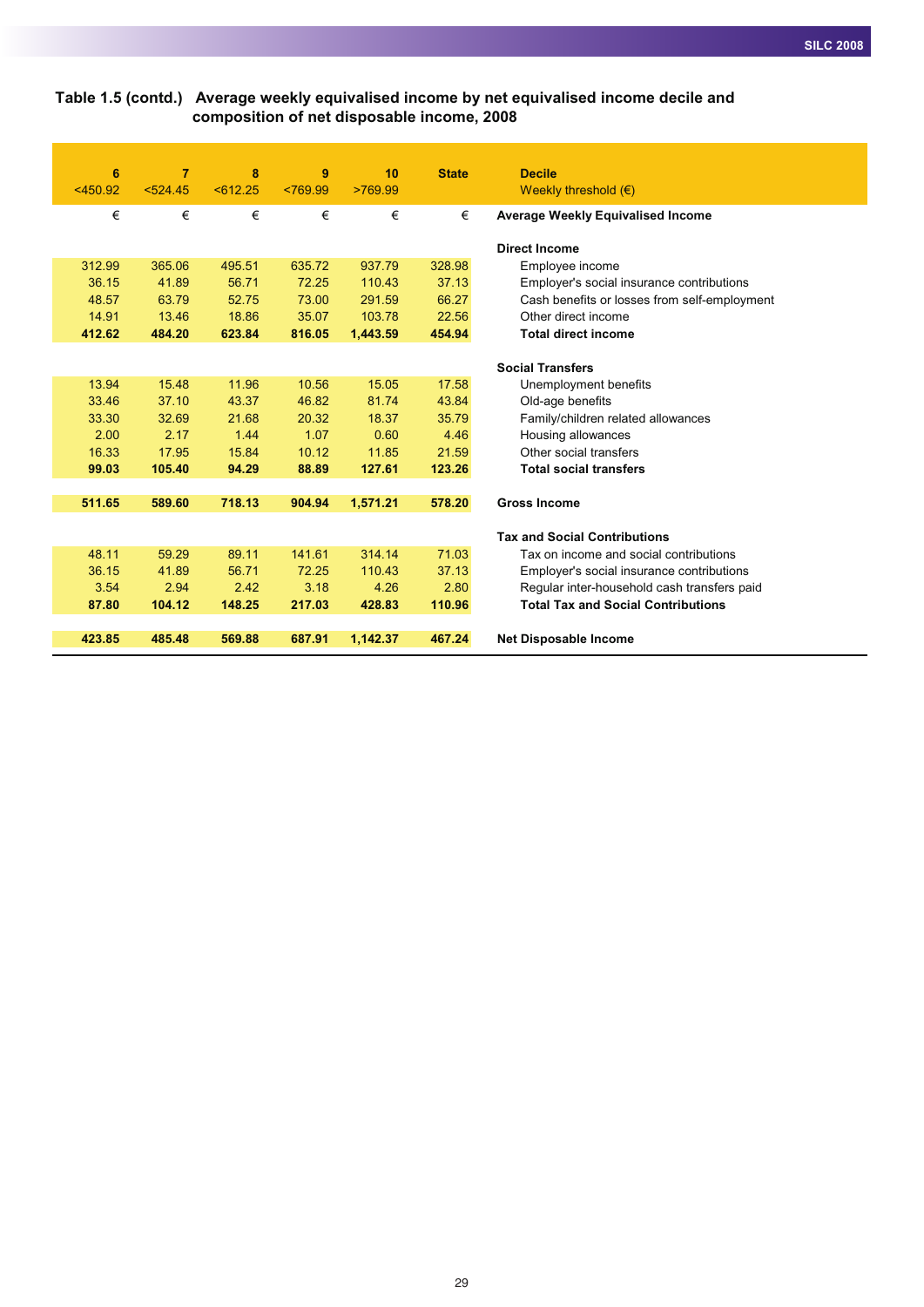| <b>Decile</b>                                             | 1           | $\mathbf{2}$ | 3           | 4           | 5            |
|-----------------------------------------------------------|-------------|--------------|-------------|-------------|--------------|
| Weekly threshold $(\epsilon)$                             | < 212.67    | < 256.19     | $<$ 296.49  | $341.17$    | $397.82$     |
| <b>Distribution across deciles</b>                        | %           | %            | %           | %           | %            |
| <b>Sex</b>                                                |             |              |             |             |              |
| Male                                                      | 10.0        | 9.2          | 9.2         | 10.2        | 9.9          |
| Female                                                    | 10.1        | 10.8         | 10.8        | 9.8         | 10.0         |
| Age group                                                 |             |              |             |             |              |
| $0 - 17$                                                  | 12.4        | 11.8         | 9.1         | 11.3        | 10.3         |
| 18-64                                                     | 9.5         | 8.9          | 7.4         | 8.7         | 10.3         |
| 65-74                                                     | 7.9         | 11.5         | 23.3        | 13.9        | 9.0          |
| $75+$                                                     | 6.6         | 12.1         | 31.8        | 15.2        | 6.1          |
| Principal Economic Status (aged 16 years and over)        |             |              |             |             |              |
| At work                                                   | 4.4         | 4.6          | 4.8         | 7.2         | 10.1         |
| Unemployed                                                | 19.4        | 15.8         | 11.3        | 11.3        | 13.1         |
| <b>Student</b>                                            | 17.3        | 10.1         | 10.9        | 11.5        | 9.9          |
| Home duties                                               | 15.1        | 16.1         | 19.5        | 11.9        | 8.8          |
| Retired                                                   | 7.2         | 10.8         | 21.4        | 14.6        | 7.9          |
| Not at work due to illness or disability                  | 13.2        | 27.5         | 21.2        | 12.6        | 11.5         |
| Highest education level attained (aged 16 years and over) |             |              |             |             |              |
| Primary or below                                          | 14.8        | 16.9         | 21.1        | 13.1        | 9.6          |
| Lower secondary                                           | 11.0        | 14.5         | 13.1        | 10.8        | 11.6         |
| Higher secondary                                          | 9.9         | 6.4          | 7.4         | 10.2        | 12.0         |
| Post leaving cert                                         | 6.9         | 6.3          | 8.3         | 10.4        | 15.4         |
| Third level non degree                                    | 3.7         | 4.4          | 6.3         | 6.1         | 7.0          |
| Third level degree or above                               | 4.1         | 2.6          | 1.9         | 3.4         | 4.7          |
| <b>Household composition</b>                              |             |              |             |             |              |
| 1 adult aged 65+, no children under 18                    | 5.2         | 22.5         | 36.7        | 7.3         | 6.3          |
| 1 adult aged <65,no children under 18                     | 17.9        | 13.4         | 7.0         | 6.3         | 7.5          |
| 2 adults, at least 1 aged 65+, no children under 18       | 7.1         | 7.1          | 25.9        | 17.2        | 6.8          |
| 2 adults, both aged <65, no children under 18             | 9.2         | 8.0          | 7.1         | 5.6         | 6.6          |
| 3 or more adults, no children aged under 18               | 6.5         | 4.1          | 5.2         | 8.7         | 14.3         |
| 1 adult with children                                     | 27.3        | 17.3         | 16.5        | 10.6        | 10.4         |
| 2 adults with 1-3 children                                | 7.7         | 9.0          | 6.8         | 8.4         | 9.6          |
| Other households with children                            | 10.9        | 12.0         | 8.4         | 13.4        | 11.5         |
| Number of persons at work in the household                |             |              |             |             |              |
| 0                                                         | 23.4        | 23.6         | 22.3        | 10.6        | 5.2          |
| 1<br>2                                                    | 11.3<br>2.8 | 9.6<br>4.0   | 11.1<br>3.9 | 14.8<br>6.0 | 12.3<br>10.4 |
| $3+$                                                      | 2.9         | 3.1          | 1.9         | 7.7         | 11.3         |
| Tenure status                                             |             |              |             |             |              |
| Owner-occupied                                            | 8.2         | 6.8          | 8.8         | 9.9         | 9.8          |
| Rented at the market rate                                 | 12.0        | 13.6         | 10.7        | 11.9        | 9.1          |
| Rented at below the market rate or rent free              | 19.5        | 25.8         | 16.9        | 9.0         | 11.6         |
| <b>Urban/rural location</b>                               |             |              |             |             |              |
| Urban areas                                               | 8.3         | 8.6          | 7.8         | 9.9         | 9.7          |
| Rural areas                                               | 12.9        | 12.4         | 13.8        | 10.2        | 10.5         |
| Region                                                    |             |              |             |             |              |
| <b>Border</b>                                             | 10.1        | 11.7         | 12.1        | 12.1        | 13.3         |
| Midland                                                   | 20.2        | 12.2         | 15.7        | 5.1         | 9.2          |
| West                                                      | 12.6        | 17.8         | 9.1         | 9.2         | 9.5          |
| Dublin                                                    | 6.9         | 5.7          | 6.1         | 6.3         | 8.1          |
| Mid-East                                                  | 7.6         | 4.6          | 9.2         | 14.7        | 8.7          |
| Mid-West                                                  | 14.3        | 13.3         | 12.5        | 11.4        | 13.3         |
| South-East                                                | 10.9        | 12.7         | 15.0        | 12.3        | 8.6          |
| South-West                                                | 8.8         | 10.8         | 9.5         | 11.8        | 12.0         |
|                                                           |             |              |             |             |              |

# **Table 1.6 Distribution of individuals by net equivalised income decile and demographic characteristics, 2008**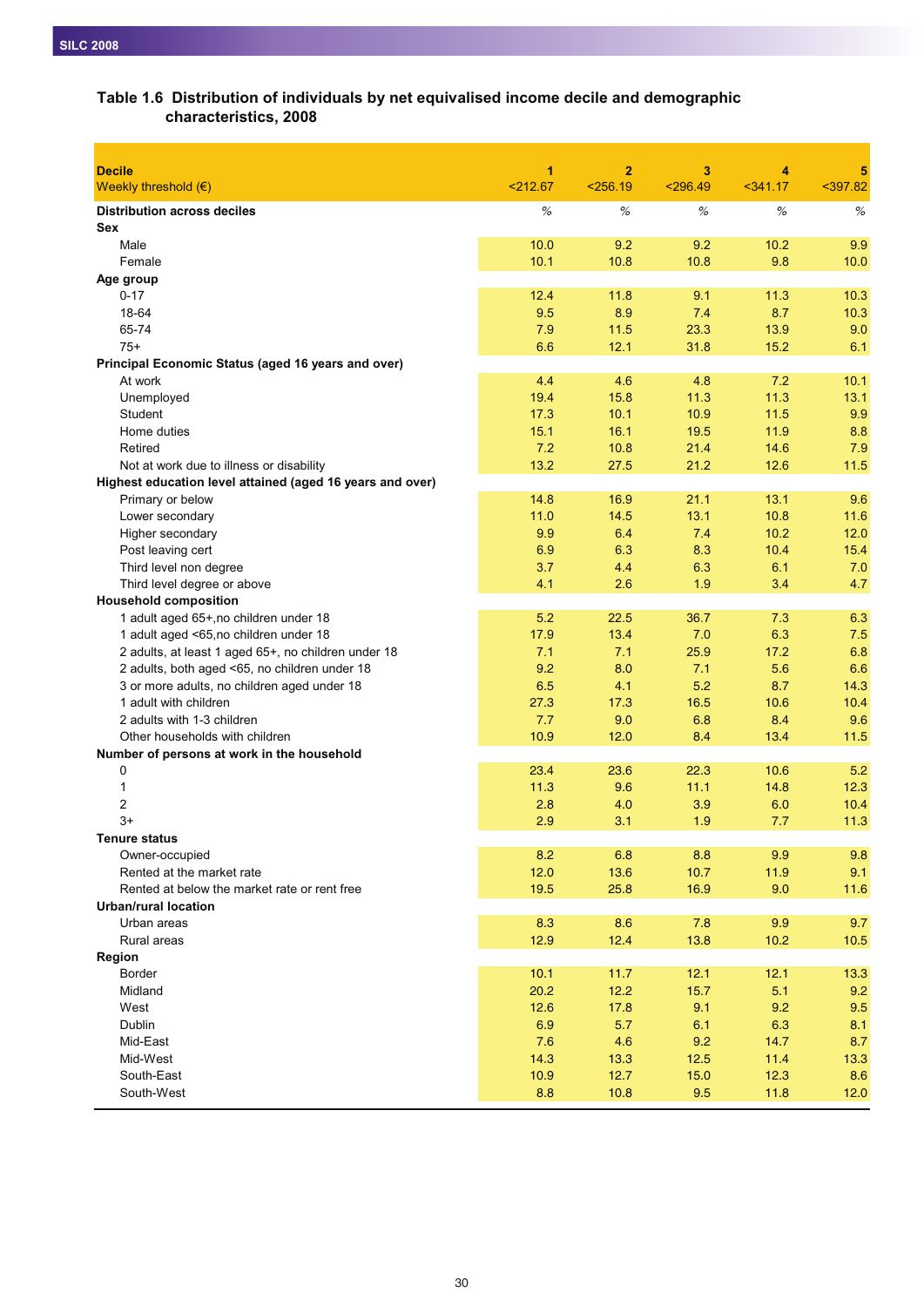#### **Table 1.6 (contd.) Distribution of individuals by net equivalised income decile and demographic characteristics, 2008**

| $6\phantom{1}6$ | $\overline{7}$ | 8          | 9          | 10         | <b>State</b>   | <b>Decile</b>                                                             |
|-----------------|----------------|------------|------------|------------|----------------|---------------------------------------------------------------------------|
| $<$ 450.92      | 524.45         | 5612.25    | < 769.99   | >769.99    |                | Weekly threshold $(\epsilon)$                                             |
| %               | $\%$           | $\%$       | $\%$       | $\%$       | %              | <b>Distribution across deciles</b><br>Sex                                 |
| 10.5            | 10.3           | 9.9        | 10.5       | 10.4       | 100.0          | Male                                                                      |
| 9.5             | 9.8            | 10.0       | 9.6        | 9.6        | 100.0          | Female                                                                    |
|                 |                |            |            |            |                | Age group                                                                 |
| 11.6            | 10.3           | 8.5        | 7.7        | 7.0        | 100.0          | $0 - 17$                                                                  |
| 9.8             | 10.3           | 11.3       | 11.8       | 12.0       | 100.0          | 18-64                                                                     |
| 7.6             | 6.3            | 7.3        | 6.0        | 7.2        | 100.0          | 65-74                                                                     |
| 6.5             | 9.2            | 4.7        | 4.2        | 3.7        | 100.0          | $75+$                                                                     |
|                 |                |            |            |            |                | Principal Economic Status (aged 16 years and over)                        |
| 11.1            | 12.2           | 14.3       | 15.2       | 16.0       | 100.0          | At work                                                                   |
| 7.1             | 8.5            | 4.1        | 5.7        | 3.7        | 100.0          | Unemployed                                                                |
| 9.4             | 7.4            | 10.6       | 7.2        | 5.7        | 100.0          | Student                                                                   |
| 7.9             | 7.2            | 4.8        | 4.4        | 4.4        | 100.0          | Home duties                                                               |
| 7.2<br>3.7      | 7.5<br>4.8     | 7.7<br>2.7 | 7.7<br>1.3 | 8.0<br>1.6 | 100.0<br>100.0 | Retired<br>Not at work due to illness or disability                       |
|                 |                |            |            |            |                | Highest education level attained (aged 16 years and over)                 |
| 7.5             | 7.1            | 4.7        | 3.2        | 2.0        | 100.0          | Primary or below                                                          |
| 10.1            | 10.5           | 7.4        | 7.1        | 3.9        | 100.0          | Lower secondary                                                           |
| 12.0            | 11.6           | 10.7       | 11.7       | 8.2        | 100.0          | Higher secondary                                                          |
| 12.2            | 11.7           | 12.7       | 9.4        | 6.9        | 100.0          | Post leaving cert                                                         |
| 9.5             | 12.0           | 14.1       | 15.5       | 21.5       | 100.0          | Third level non degree                                                    |
| 6.8             | 8.0            | 18.2       | 20.3       | 30.0       | 100.0          | Third level degree or above                                               |
|                 |                |            |            |            |                | <b>Household composition</b>                                              |
| 4.7             | 4.2            | 4.3        | 5.9        | 3.0        | 100.0          | 1 adult aged 65+, no children under 18                                    |
| 5.6             | 6.3            | 8.2        | 9.7        | 18.0       | 100.0          | 1 adult aged <65,no children under 18                                     |
| 8.7             | 8.4            | 6.1        | 5.0        | 7.6        | 100.0          | 2 adults, at least 1 aged 65+, no children under 18                       |
| 9.3             | 7.0            | 11.2       | 13.7       | 22.3       | 100.0          | 2 adults, both aged <65, no children under 18                             |
| 9.1             | 13.5           | 10.0       | 15.8       | 12.9       | 100.0          | 3 or more adults, no children aged under 18                               |
| 4.4             | 3.5            | 2.8        | 2.5        | 4.7        | 100.0          | 1 adult with children                                                     |
| 12.0            | 12.7           | 12.6       | 11.5       | 9.8        | 100.0          | 2 adults with 1-3 children                                                |
| 11.4            | 9.4            | 10.1       | 7.6        | 5.4        | 100.0          | Other households with children                                            |
|                 |                |            |            |            |                | Number of persons at work in the household                                |
| 3.8             | 2.9            | 3.1        | 2.5        | 2.5        | 100.0          | 0                                                                         |
| 10.9            | 9.6            | 5.3        | 6.9        | 8.3        | 100.0          | 1                                                                         |
| 12.1            | 13.4           | 17.3       | 14.9       | 15.2       | 100.0          | 2                                                                         |
| 13.2            | 14.7           | 13.8       | 18.2       | 13.3       | 100.0          | $3+$                                                                      |
|                 |                |            |            |            |                | <b>Tenure status</b>                                                      |
| 11.1<br>7.9     | 10.9           | 10.7       | 11.8       | 12.1       | 100.0          | Owner-occupied                                                            |
|                 | 6.7            | 15.1       | 8.3        | 4.8        | 100.0          | Rented at the market rate<br>Rented at below the market rate or rent free |
| 5.2             | 7.0            | 2.4        | 1.1        | 1.5        | 100.0          | <b>Urban/rural location</b>                                               |
| 9.5             | 11.1           | 12.1       | 11.3       | 11.9       | 100.0          | Urban areas                                                               |
| 10.9            | 8.2            | 6.5        | 7.9        | 6.7        | 100.0          | Rural areas                                                               |
|                 |                |            |            |            |                | Region                                                                    |
| 12.8            | 7.7            | 9.2        | 4.8        | 6.3        | 100.0          | Border                                                                    |
| 9.9             | 15.5           | 4.7        | 5.7        | 1.8        | 100.0          | Midland                                                                   |
| 10.2            | $11.5$         | 8.2        | 6.2        | 5.6        | 100.0          | West                                                                      |
| 9.4             | 9.2            | 16.0       | 14.8       | 17.6       | 100.0          | Dublin                                                                    |
| 9.0             | 13.1           | 7.0        | 12.4       | 14.0       | 100.0          | Mid-East                                                                  |
| 8.2             | 6.7            | 6.2        | 8.9        | 5.1        | 100.0          | Mid-West                                                                  |
| 10.0            | 12.3           | 5.1        | 8.1        | 5.0        | 100.0          | South-East                                                                |
| 10.8            | 7.6            | 11.1       | 9.5        | 8.2        | 100.0          | South-West                                                                |
|                 |                |            |            |            |                |                                                                           |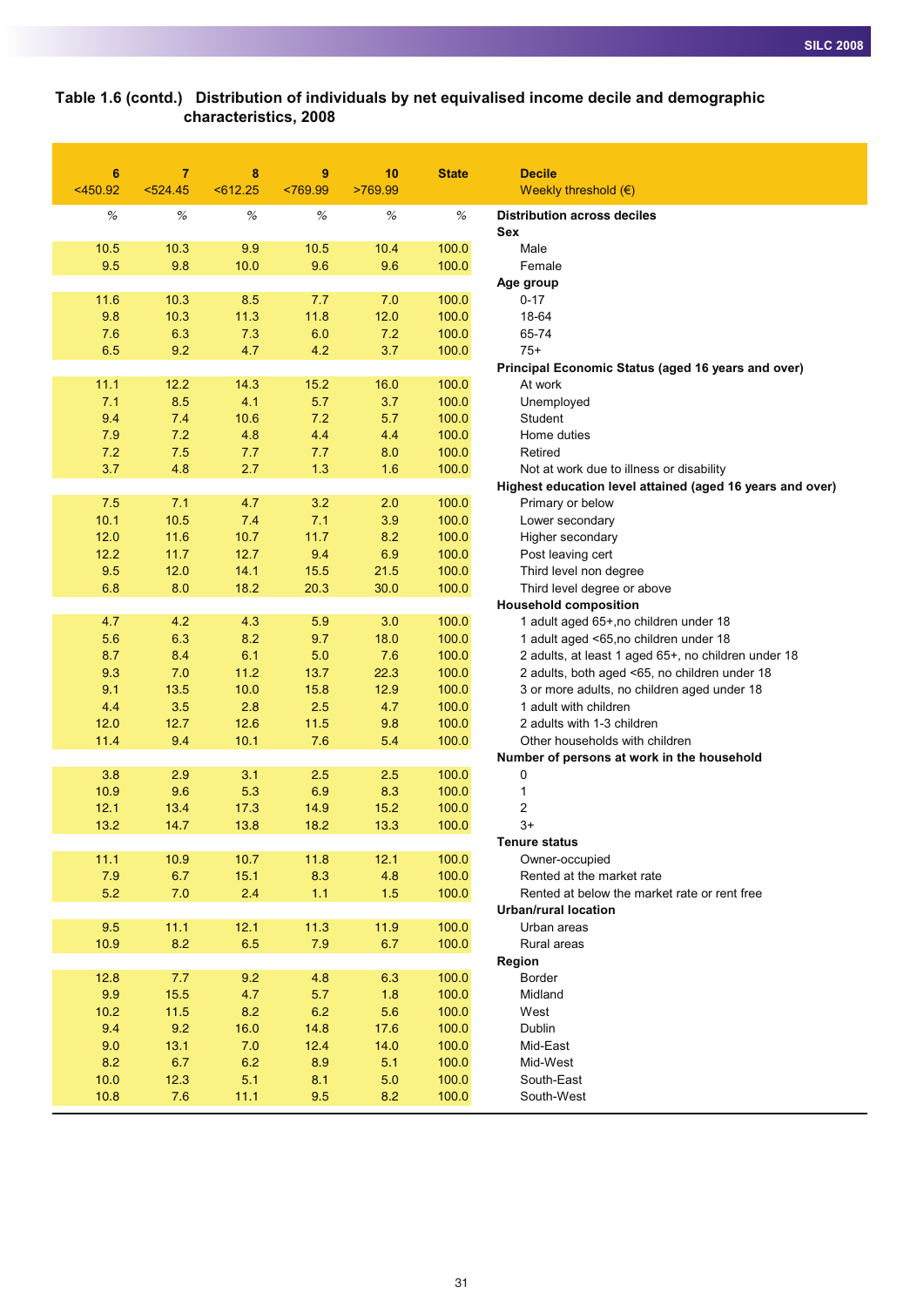# **Table 1.7 Average annual equivalised disposable income including and excluding SSIA income by demographic characteristics, 2008**

|                                                                             |                               |                       | All persons          |  |
|-----------------------------------------------------------------------------|-------------------------------|-----------------------|----------------------|--|
|                                                                             |                               | <b>Average annual</b> |                      |  |
|                                                                             | equivalised disposable income |                       | as a % of            |  |
|                                                                             |                               |                       | average annual       |  |
|                                                                             | incl. SSIA<br>income          | excl. SSIA<br>income  | disposable<br>income |  |
|                                                                             |                               |                       |                      |  |
|                                                                             | €                             | €                     | $\%$                 |  |
| <b>State</b>                                                                | 24,380                        | 24,008                | 1.6                  |  |
| Sex                                                                         |                               |                       | 1.5                  |  |
| Male<br>Female                                                              | 24,640<br>24,121              | 24,268<br>23,749      | 1.6                  |  |
| Age group                                                                   |                               |                       |                      |  |
| $0 - 17$                                                                    | 22,798                        | 22,445                | 1.6                  |  |
| 18-64                                                                       | 25,751                        | 25,374                | 1.5                  |  |
| 65-74                                                                       | 21,375                        | 20,941                | 2.1                  |  |
| $75+$                                                                       | 18,866                        | 18,521                | 1.9                  |  |
| Principal Economic Status (aged 16 years and over)                          |                               |                       |                      |  |
| At work                                                                     | 29,240                        | 28,806                | 1.5                  |  |
| Unemployed                                                                  | 18,692                        | 18,562                | 0.7                  |  |
| Student                                                                     | 21,415                        | 21,018                | 1.9                  |  |
| Home duties                                                                 | 19,218                        | 18,910                | 1.6                  |  |
| Retired                                                                     | 22,400                        | 21,881                | 2.4                  |  |
| Not at work due to illness or disability                                    | 15,966                        | 15,790                | 1.1                  |  |
| Highest education level attained (aged 16 years and over)                   |                               |                       |                      |  |
| Primary or below                                                            | 17,565                        | 17,386                | 1.0                  |  |
| Lower secondary                                                             | 20,577                        | 20,309                | 1.3                  |  |
| Higher secondary                                                            | 24,424                        | 24,020                | 1.7                  |  |
| Post leaving cert                                                           | 23,457                        | 23,048                | 1.8                  |  |
| Third level non degree                                                      | 30,367                        | 29,865                | 1.7                  |  |
| Third level degree or above                                                 | 37,262                        | 36,584                | 1.9                  |  |
| <b>Household composition</b>                                                |                               |                       |                      |  |
| 1 adult aged 65+, no children under 18                                      | 17,858                        | 17,640                | 1.2                  |  |
| 1 adult aged <65,no children under 18                                       | 26,533                        | 25,990                | 2.1                  |  |
| 2 adults, at least 1 aged 65+, no children under 18                         | 21,690                        | 21,221                | 2.2                  |  |
| 2 adults, both aged <65, no children under 18                               | 30,460                        | 29,975                | 1.6                  |  |
| 3 or more adults, no children aged under 18                                 | 26,526                        | 26,173                | 1.4                  |  |
| 1 adult with children                                                       | 17,908                        | 17,803                | 0.6                  |  |
| 2 adults with 1-3 children                                                  | 25,438                        | 25,031                | 1.6                  |  |
| Other households with children                                              | 22,443                        | 22,113                | 1.5                  |  |
| Number of persons at work in the household                                  |                               |                       |                      |  |
| 0                                                                           | 15,881                        | 15,678                | 1.3                  |  |
| 1                                                                           | 23,365                        | 22,992                | 1.6                  |  |
| 2                                                                           | 29,439                        | 28,955                | 1.7                  |  |
| $3+$                                                                        | 28,112                        | 27,758                | 1.3                  |  |
| <b>Tenure status</b>                                                        |                               |                       |                      |  |
| Owner-occupied                                                              | 26,164                        | 25,693                | 1.8                  |  |
| Rented at the market rate                                                   | 21,547                        | 21,499                | 0.2                  |  |
| Rented at below the market rate or rent free<br><b>Urban/rural location</b> | 16,016                        | 15,988                | 0.2                  |  |
| Urban areas                                                                 |                               |                       | 1.6                  |  |
|                                                                             | 25,928                        | 25,526                |                      |  |
| Rural areas                                                                 | 21,785                        | 21,463                | 1.5                  |  |
| Region<br><b>Border</b>                                                     | 21,142                        | 20,914                | 1.1                  |  |
| Midland                                                                     | 18,552                        | 18,388                | 0.9                  |  |
| West                                                                        | 20,485                        | 20,185                | 1.5                  |  |
| Dublin                                                                      | 30,234                        | 29,735                | 1.7                  |  |
| Mid-East                                                                    | 27,477                        | 26,962                | 1.9                  |  |
| Mid-West                                                                    | 20,867                        | 20,596                | 1.3                  |  |
| South-East                                                                  | 20,548                        | 20,257                | 1.4                  |  |
| South-West                                                                  | 23,307                        | 22,919                | 1.7                  |  |
|                                                                             |                               |                       |                      |  |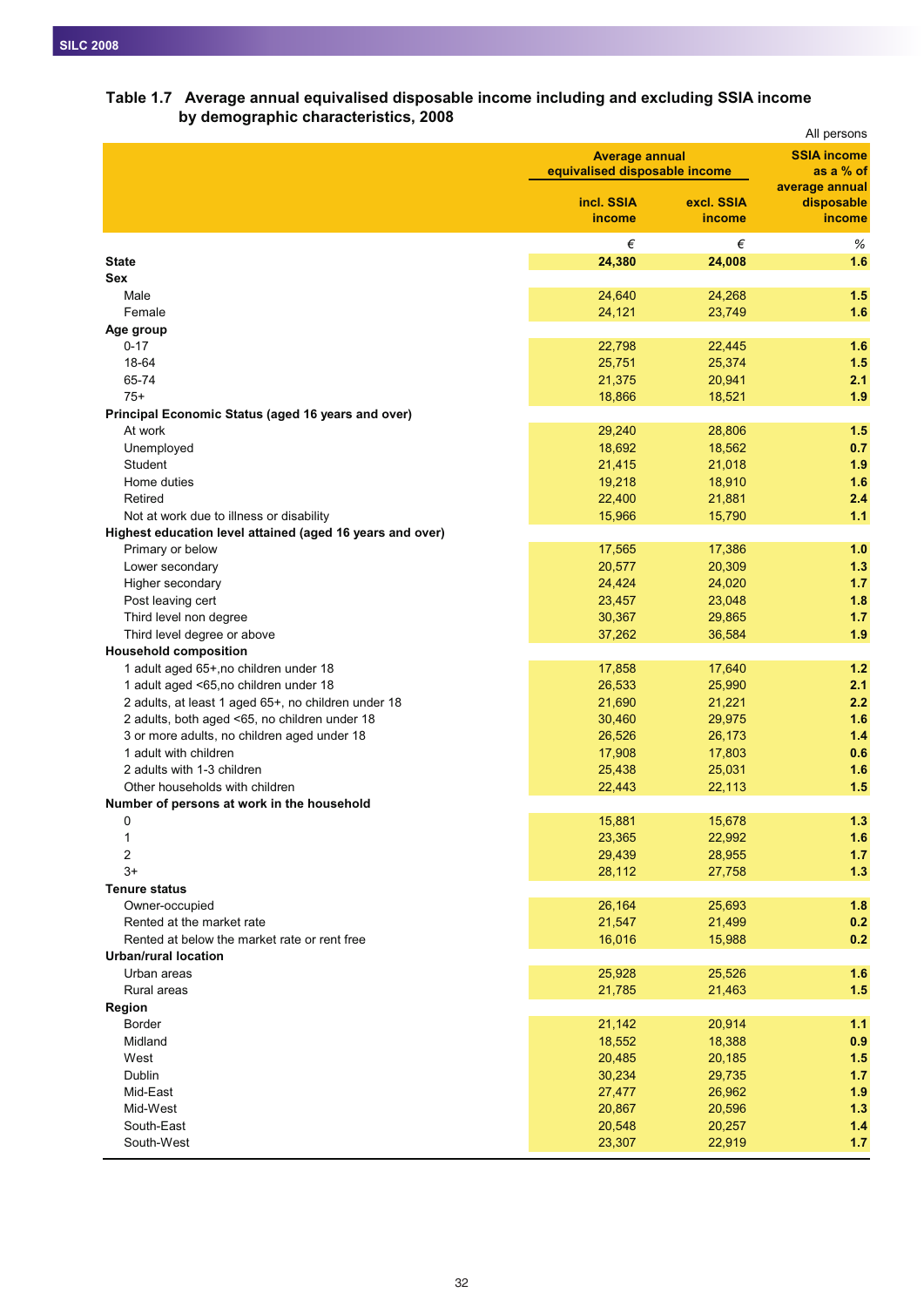# **Table 1.8 Average income measures by year1**

|                  |               |                  | €             |
|------------------|---------------|------------------|---------------|
| <b>SILC 2007</b> |               | <b>SILC 2008</b> |               |
| Annual           | <b>Weekly</b> | <b>Annual</b>    | <b>Weekly</b> |
|                  |               |                  |               |
| 59.820           | 1.146.42      | 60.581           | 1,161.00      |
| 47.988           | 919.66        | 49.043           | 939.89        |
|                  |               |                  |               |
| 23,610           | 452.47        | 24.380           | 467.24        |
|                  |               |                  |               |
| 20.113           | 385.46        | 20.418           | 391.30        |
|                  |               |                  |               |
| 17.897           | 342.99        | 17.982           | 344.62        |
|                  |               |                  |               |

 $1$  Gross and disposable household income is averaged over households, while equivalised income is averaged over individuals.

# **Table 1.9 At risk of poverty thresholds by year**

| . .                                                    |               |                  |        | €                |  |
|--------------------------------------------------------|---------------|------------------|--------|------------------|--|
|                                                        |               | <b>SILC 2007</b> |        | <b>SILC 2008</b> |  |
|                                                        | <b>Annual</b> | <b>Weekly</b>    |        | <b>Weekly</b>    |  |
| National income definition, alternative national scale |               |                  |        |                  |  |
| At risk of poverty                                     |               |                  |        |                  |  |
| 40% of median income                                   | 7,927         | 151.91           | 8.303  | 159.13           |  |
| 50% of median income                                   | 9.908         | 189.88           | 10.379 | 198.91           |  |
| 60% of median income                                   | 11.890        | 227.86           | 12.455 | 238.69           |  |
| 70% of median income                                   | 13,871        | 265.84           | 14,531 | 278.47           |  |
|                                                        |               |                  |        |                  |  |
| Illustrative values (60% level)                        |               |                  |        |                  |  |
| 1 adult, no children                                   | 11,890        | 227.86           | 12,455 | 238.69           |  |
| 2 adults, 2 children                                   | 27,584        | 528.64           | 28,895 | 553.77           |  |
|                                                        |               |                  |        |                  |  |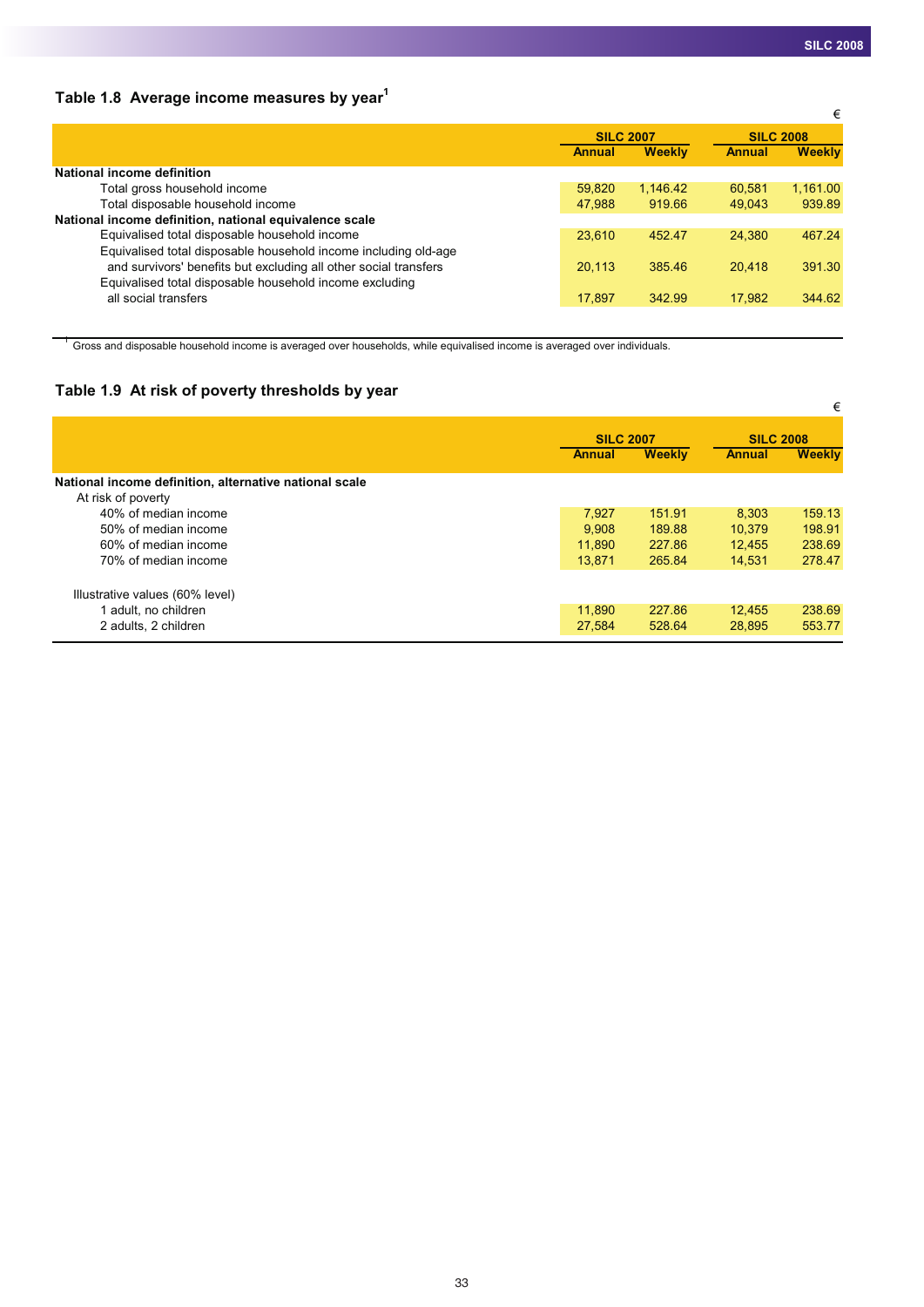# % of households **<€424.53 <€687.87 <€1,125.72 <€1,729.64 >€1,729.64 State State 100.0 100.0 100.0 100.0 100.0 100.0 Number of items in arrears** 0 81.8 80.1 75.2 78.5 83.0 **79.7** 1 10.8 10.6 15.1 13.5 13.1 **12.6** 2+ 7.4 9.3 9.7 8.1 4.0 **7.7** *% % % % %%* **Had an overdrawn bank account** 2.4 3.6 5.4 6.3 6.1 4.8 €1-€570 0.8 1.1 2.0 1.9 1.0 **1.4** €571-€2,850 1.0 0.7 2.5 3.7 3.0 **2.2** >€2,850 0.6 1.6 0.6 0.6 2.1 **1.1** Not stated 0.0 0.2 0.3 0.1 0.0 **0.1 Had a credit card balance owing** 2.7 4.3 10.6 14.6 13.6 9.1 €1-€570 1.3 1.1 3.2 3.8 1.1 **2.1** €571-€2850 0.9 2.0 4.8 6.4 5.8 **4.0** >€2,850 0.5 1.2 2.5 4.3 6.2 **2.9** Not stated 0.0 0.0 0.1 0.1 0.5 **0.1 Had mortgage, rent or utility arrears** 13.7 13.1 13.1 13.1 13.1 5.6 1.3 1.3 1.4 €1-€570 7.8 4.6 6.9 2.3 0.8 **4.4** €571-€2,850 1.5 2.3 2.7 0.4 0.0 **1.4** >€2,850 0.0 0.6 0.2 1.0 0.0 **0.4** Not stated 4.4 5.6 3.3 1.9 0.5 **3.2 Had arrears on other bills** 2.5 2.7 4.3 3.1 0.1 2.6 €1-€570 1.6 1.8 2.7 2.6 0.1 **1.8** €571-€2,850 0.2 0.3 0.2 0.1 0.0 **0.2** >€2,850 0.1 0.4 0.2 0.0 0.0 **0.1** Not stated 0.6 0.2 1.2 0.4 0.0 **0.5 Had arrears on other loans** 2.7 3.9 3.8 1.7 0.2 2.4 €1-€570 1.8 1.5 1.2 1.4 0.0 **1.2** €571-€2,850 0.5 1.0 0.7 0.0 0.0 **0.4** >€2,850 0.1 0.9 0.7 0.0 0.0 **0.3** Not stated 0.3 0.5 1.2 0.3 0.2 **0.5 Net disposable income quintiles**

#### **Table 1.10 Percentage of households reporting arrears by income quintile, type of arrears and level of arrears, 2008**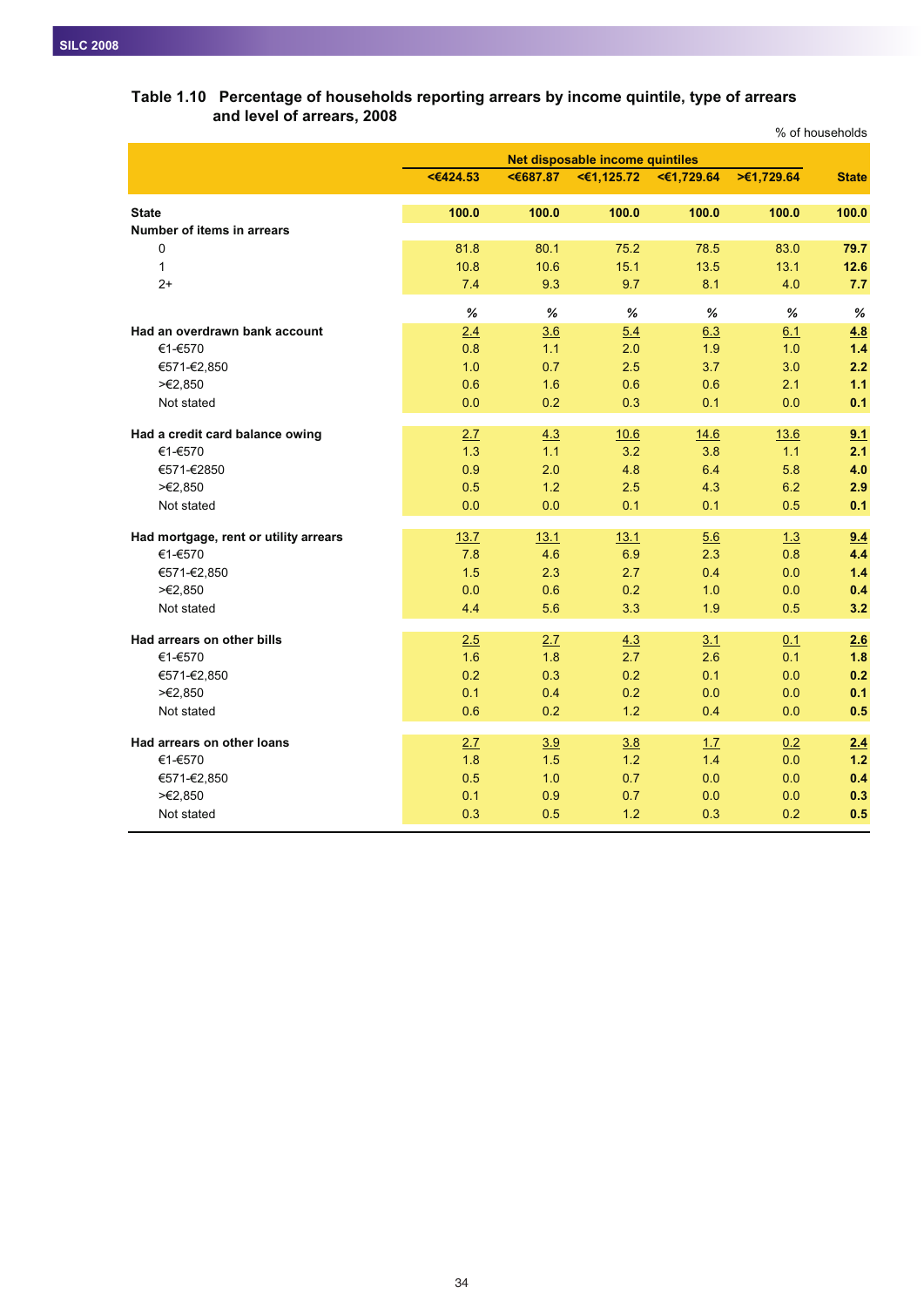# **Chapter 2**

# **At risk of poverty**

## **Key Findings**

- In 2008, 14.4% of the population were at risk of poverty, a decrease of 2.1 percentage points from 2007.
- ◆ Social transfers play a significant role in protecting against risk of poverty. If social transfers were excluded the at risk of poverty rate would have been 43.0% as opposed to 14.4%.
- Children remained the most at risk age group in 2008 with an at risk of poverty rate of 18.0%, a decrease of 1.9 percentage points from 2007.
- ♦ By principal economic status the greatest fall in the at risk of poverty rate was recorded for persons who were unemployed (falling from 38.7% in 2007 to 23.0% in 2008). By comparison the at risk of poverty rate for people at work was unchanged at 6.7%.
- ♦ Lone parent households continued to be the household type with the highest at risk of poverty rate in 2008 with a rate of 36.4% being recorded for individuals in these households.

#### **Background information**

The at risk of poverty rate identifies the proportion of individuals who are considered to be in danger of poverty, based on the level of their income and taking into account their household composition. It is calculated as the percentage of persons with an equivalised disposable income of less than 60% of the national median income. The at risk of poverty rate can be calculated using alternative thresholds, such as 40%, 50% etc. However the at risk of poverty rate at the 60% threshold is the internationally recognised measure.

The median equivalised disposable income in 2008 was €20,785 while the 60% threshold was €12,455. Therefore persons with an equivalised disposable income of less than €12,455 in 2008 were considered to be at risk of poverty. The threshold had increased by 4.8% since 2007 when the at risk of poverty threshold had been €11,890. The at risk of poverty rate is then calculated as the percentage of people with net equivalised disposable income below the threshold.

While the at risk of poverty rate is the main focus of this chapter, a number of additional indicators are also presented as outlined below:

#### ◆ The at risk of poverty rate (excluding SSIA income)

In 2007 and 2008 income from Special Savings Incentive Schemes (SSIA's) was included as investment income in the calculation of average equivalised disposable income. In recognition of the one off nature of this income, analysis has also been completed excluding SSIA income. Income from SSIA's increased average equivalised disposable income by 3.2% in 2007 and 1.6% in 2008. An at risk of poverty threshold at the 60% level excluding SSIA income was calculated at €11,505 in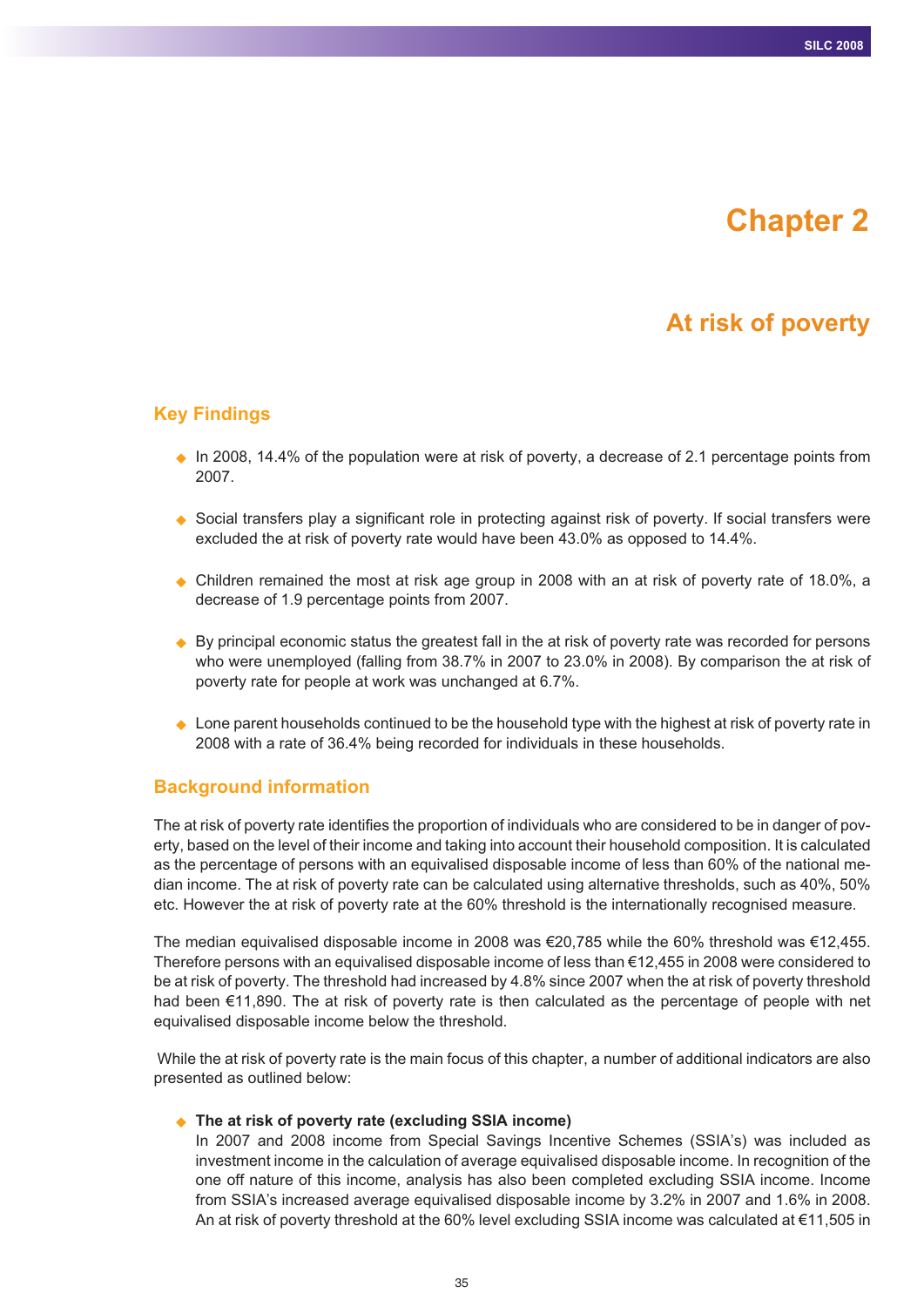2007 and €12,141 in 2008. Persons with an equivalised income of less than €11,505 in 2007 and €12,141 in 2008 were considered to be at risk of poverty (excluding SSIA income).

#### ◆ The relative at risk of poverty gap

The relative at risk of poverty gap is the difference between the median equivalised income of persons below the at risk of poverty threshold and the at risk of poverty threshold expressed as a percentage of the at risk of poverty threshold (60% of median equivalised income). It is an indicator of the relative depth of poverty of individuals below the threshold.

#### $\blacklozenge$ **The at risk of poverty rate anchored at a moment in time**

The at risk of poverty rate anchored at a moment in time (2005) is the percentage of the population whose income in a given year (2008) is below the 2005 at risk of poverty threshold, with the threshold only being updated with respect to inflation between 2005 and 2008. The purpose of this indicator is to get an indication of changes in absolute poverty over time.

## **At risk of poverty rate**

In 2008, 14.4% of people were at risk of poverty, a decrease of 2.1 percentage points from the rate in 2007 and a decrease of 4.1 percentage points from 2005. When the at risk of poverty threshold is set at 40% of median income (€8,303), just 3.3% of individuals were found to be at risk of poverty. This rate rose to 7.9% when the threshold was increased to 50% of median income (€10,379) and to almost 26% when the threshold was raised to 70% of median income (€14,531). *See Table 2.2.*

#### **Effect of social transfers**

Over one fifth (22%) of overall gross household income was made up of social transfers in 2008. The following analysis shows the impact of social transfers on the at risk of poverty rate by showing rates excluding and including social transfers. The impact varies by the characteristics of different groups. Overall, the at risk of poverty rate when social transfers were excluded was 43.0%, falling by two thirds to 14.4% when all social transfers were included. *See Table 2.3 and Figure 2a.*

- ◆ The impact on the at risk of poverty rate of social transfers has increased since 2005 when social transfers reduced the at risk of poverty rate by just over half from 40.1% excluding social transfers to 18.5% when all social transfers were included. In other words while the at risk of poverty rate excluding social transfers has increased over the period, the rate including social transfers has fallen.
- $\bullet$  Social transfers had a similar impact on the at risk of poverty rate of both males and females. The at risk of poverty rate excluding all social transfers was 41% for males and just under 45% for females. The inclusion of social transfers reduced this rate to 14.0% for males 14.9% for females.
- $\bullet$  The protection offered by social transfers against the risk of poverty was most evident among the two oldest age groups. This reflects the relative importance of the state pension and other state allowances for these age groups. When social transfers were excluded the at risk of poverty rates of persons aged 65-74 and 75 and over were 84% and 89% respectively. When social transfers were included these rates fell to 12.1% and 9.9% respectively. In comparison, social transfers had the least impact for persons in the 0-17 age group when compared with other age groups reducing the at risk of poverty rate from 42.3% to 18.0%.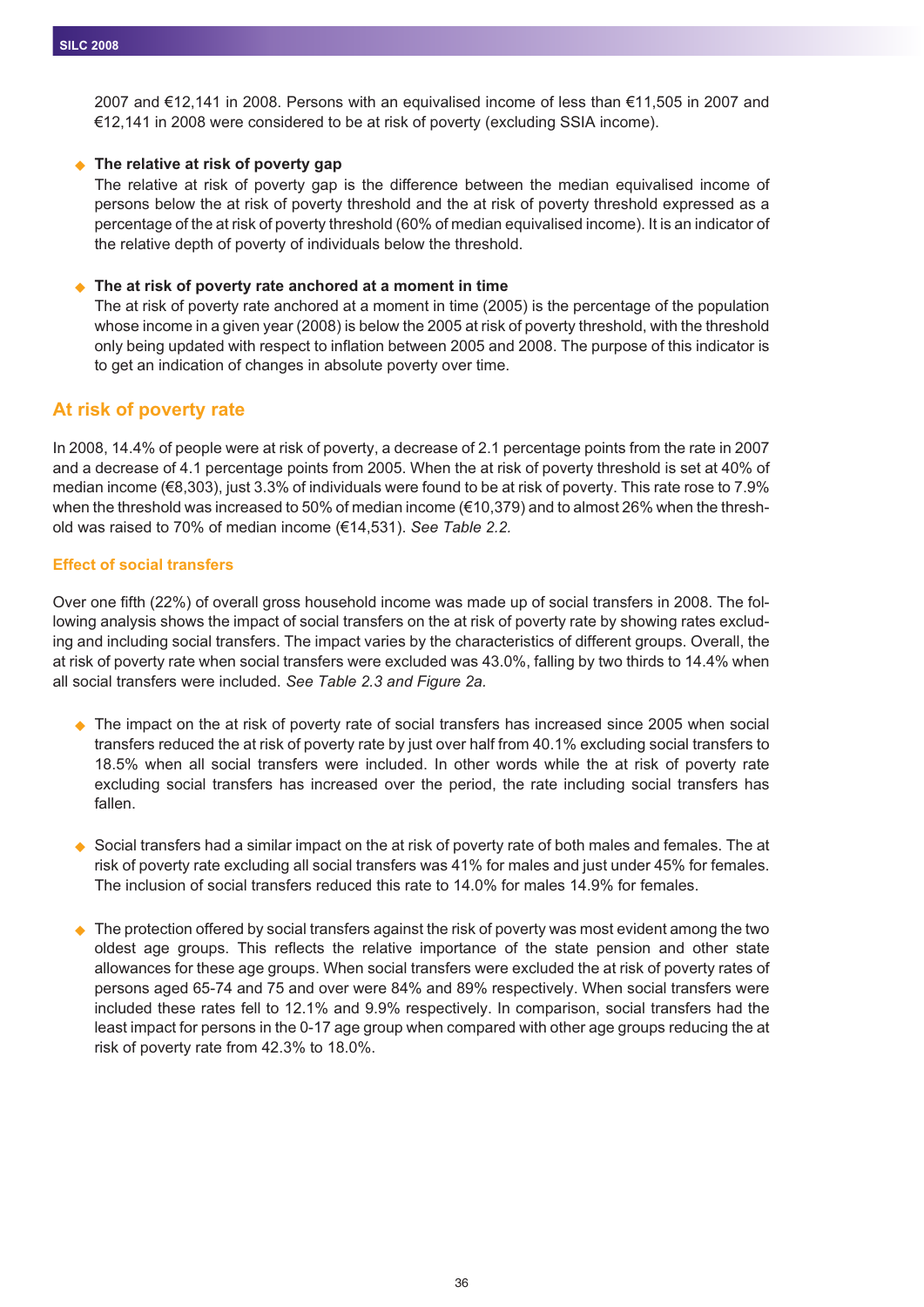

**Figure 2a At risk of poverty rate including and excluding socialtransfers by age group, SILC 2008**

#### **Factors influencing the at risk of poverty rate**

Logistic regression was used to identify which socio-demographic variables were independently associated with the likelihood of an individual being at risk of poverty. As the at risk of poverty rate is an income based measure the linear regression model on income and the logistic regression model on the likelihood of individuals being at risk of poverty yielded similar results.

However, as the at risk of poverty rate focuses specifically on people with lower incomes some factors can be found different to those in the model on income. Among the points of note is that while the sex of the individual and the sex of the head of household were found to be significant in the case of income, they were not found to be significant in the at risk of poverty model. This was supported by the finding that there was no statistically significant difference between at risk of poverty rates for males and females.

The regression found a statistically significant relationship between the likelihood of being at risk of poverty and the variables in table 2a below. *See Appendix 3 for more details*

| <b>Characteristics of the household</b>                        | <b>Characteristics of the head of</b><br>household    | <b>Characteristics of the individual</b>               |
|----------------------------------------------------------------|-------------------------------------------------------|--------------------------------------------------------|
|                                                                |                                                       |                                                        |
| Household composition                                          | Age of the head of household                          | Age of the individual                                  |
| Number of people at work in the household                      | Education level of the head of<br>household           | Whether the individual had a chronic<br><b>illness</b> |
| Region the household was located                               | Principal Economic Status of the head<br>of household |                                                        |
| Tenure of the household                                        |                                                       |                                                        |
| Whether the household was located in an urban or<br>rural area |                                                       |                                                        |
|                                                                |                                                       |                                                        |

#### **Table 2a Variables found to be significant in determining whether an individual was at risk of poverty in 2008**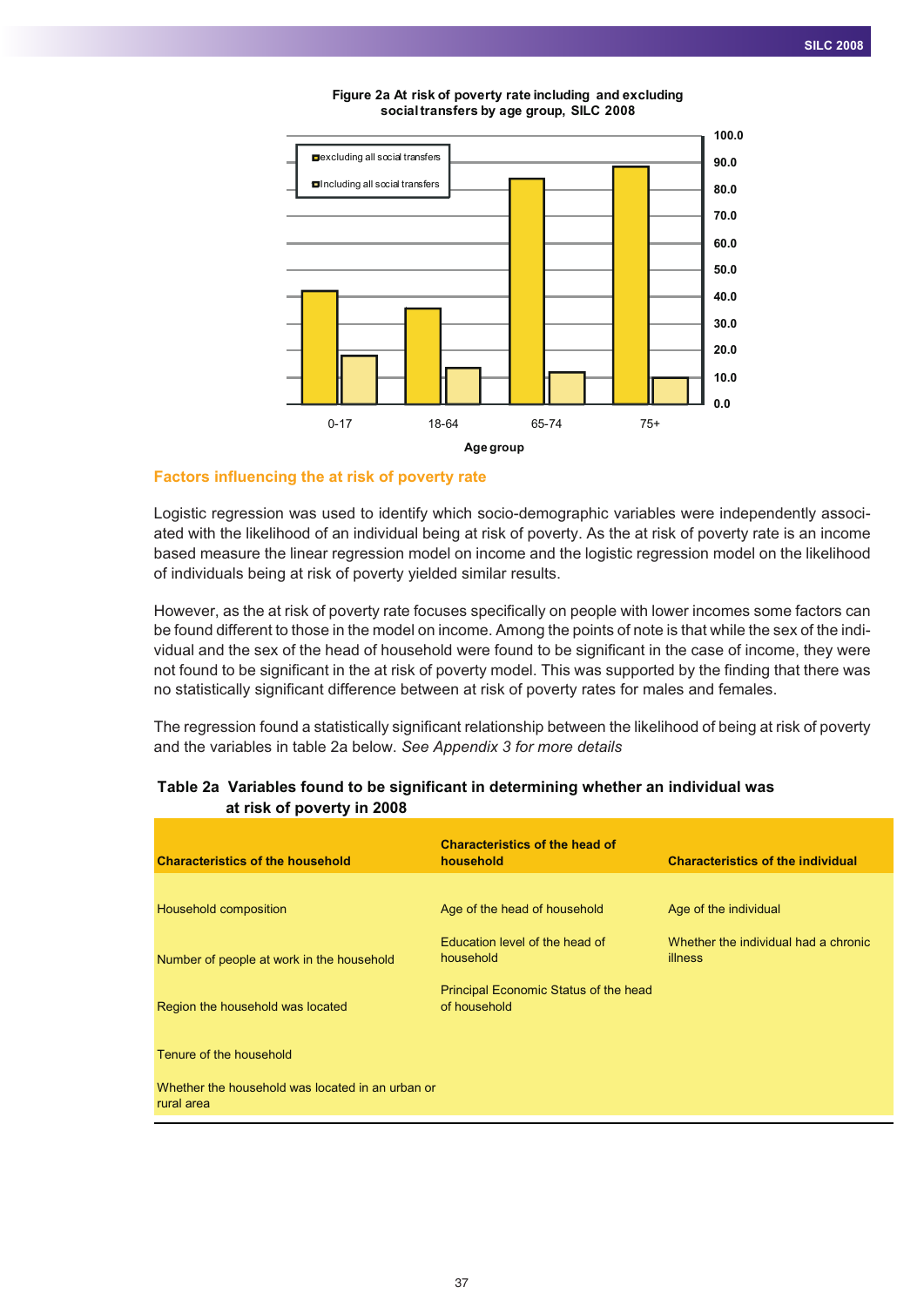## **Analysis of the at risk of poverty rate by socio-demographic characteristics**

While the overall at risk of poverty rate has fallen in recent years and now stands at 14.4%, there is wide variation both in the at risk of poverty rate and its trend for different types of individuals and households. *See Tables 2.1 and Figure 2b.*

- $\blacklozenge$  The lowest at risk of poverty rate was recorded for persons living in households with 3 or more adults and no children (8.7%). Individuals in lone parent households continued to record the highest at risk of poverty rate at 36.4%, followed by persons aged less than 65 living alone (25.7%).
- $\blacklozenge$  The biggest change was recorded for persons aged 65 and over living alone. The at risk of poverty rate for this group fell by more than half, from 24.3% in 2007 to 11.0% in 2008. It should be noted that income levels for this group are typically close to the at risk of poverty threshold and therefore their at risk of poverty rate can change significantly due to either movements in the threshold or their income, even where those movements are relatively low.



#### **Figure 2b At risk of poverty rate by household composition and year**

**Household composition**

A breakdown by region indicated that persons living in the Midland region continued to be the most at risk of poverty in 2008 when compared with the other seven regions of the country. *See Table 2.1.*

- ◆ In 2008, the highest regional at risk of poverty rate was recorded for persons living in the Midland region (23.5%), although this rate had reduced by nearly one quarter from the rate recorded in 2007 (30.5%). Persons living in the Mid-West had the next highest at risk of poverty rate at 22.0%. The lowest regional at risk of poverty rate was recorded for Dublin (9.8%), followed by the Mid-East (10.2%). However, due to differences in population between regions the highest absolute numbers of those at risk of poverty would be in the Dublin region.
- ♦ Proportionally, the biggest fall in the at risk of poverty rate was recorded for persons living in the Border region. Their at risk of poverty rate fell from 21.7% in 2007 to 16.5% in 2008.

Analysis by the number of persons at work in the household revealed that as in previous years the at risk of poverty rate became lower as the number of persons at work in the household increased (32.7% where no person was at work in the household compared with 4.2% where 3 or more persons were at work). However, persons living in households where no person was at work recorded the greatest change in their at risk of poverty rate between 2007 and 2008. *See Table 2.1 and Figure 2c.*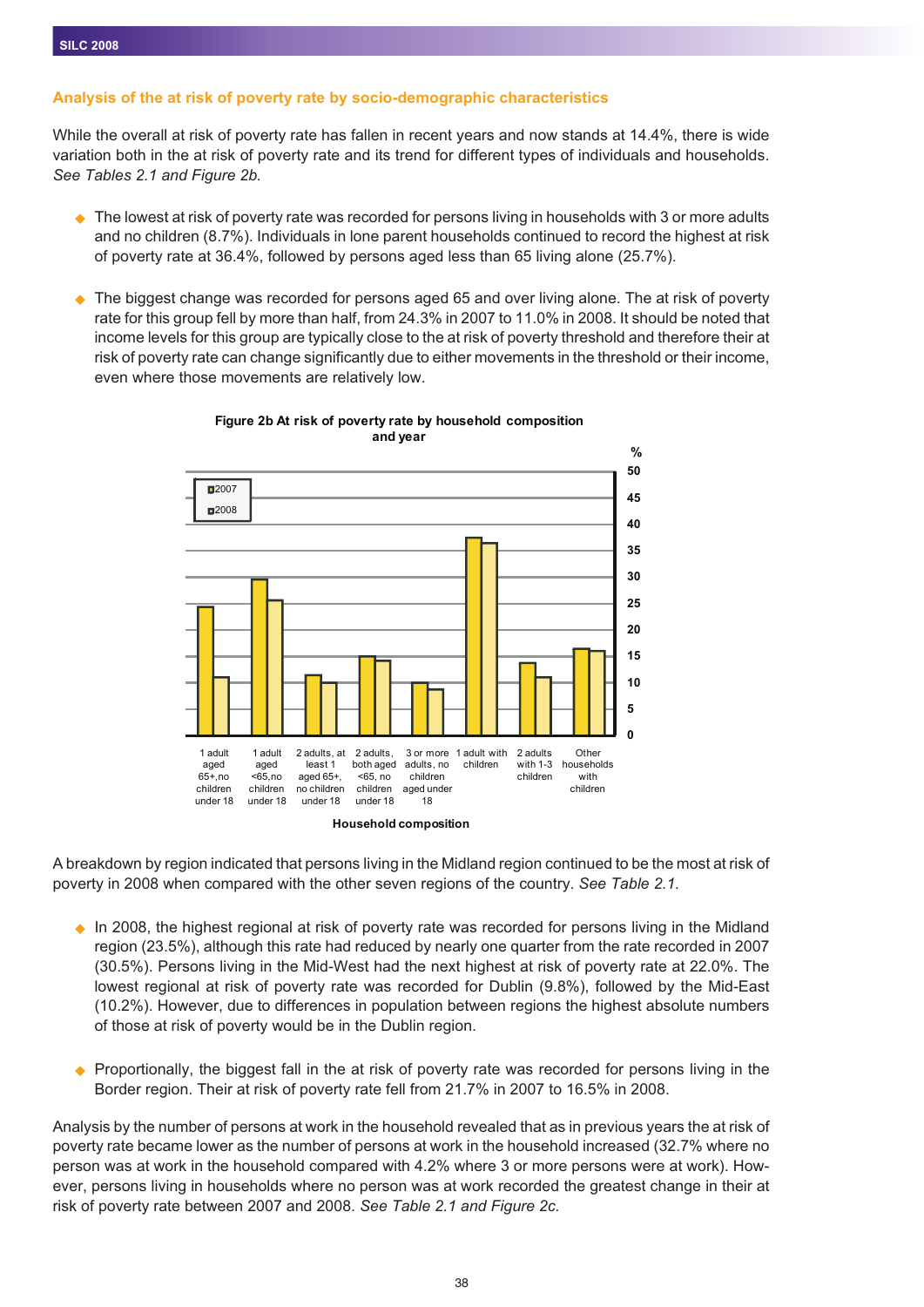- ◆ The at risk of poverty rate for persons living in households where no person was at work decreased from 44.1% in 2007 to 32.7% in 2008, a decrease of over one quarter year on year.
- $\blacklozenge$  Where there was one or more persons at work in the household the change in the at risk of poverty rate between 2007 and 2008 was not statistically significant.



A breakdown by age group indicated that children remained the most at risk age-group in 2008 while those aged 75 or over recorded the lowest at risk of poverty rate when compared with other age categories. *See Table 2.1 and Figure 2d.*

- ◆ The at risk of poverty rate for children in 2008 was 18.0%, a decrease of 1.9 percentage points from 19.9% in 2007.
- ◆ Persons aged 75 or over reported the lowest at risk of poverty rate when compared with other age groups at 9.9%. This compares with a rate of 12.1% for persons in the 65-74 age group and 13.5% for persons of working age (18-64). This was a change from 2007 when the lowest rate had been recorded for persons aged 18-64 (15.0% compared with 16.3% for persons aged 75 and over and 16.9% for persons aged 65-74).
- ◆ While, in 2007, there was no significant difference between the rates recorded for those aged 65-74 and those aged 75 or over, in 2008 the at risk of poverty rate for persons aged 75 and over was lower than for those aged 65-74 (9.9% compared with 12.1%).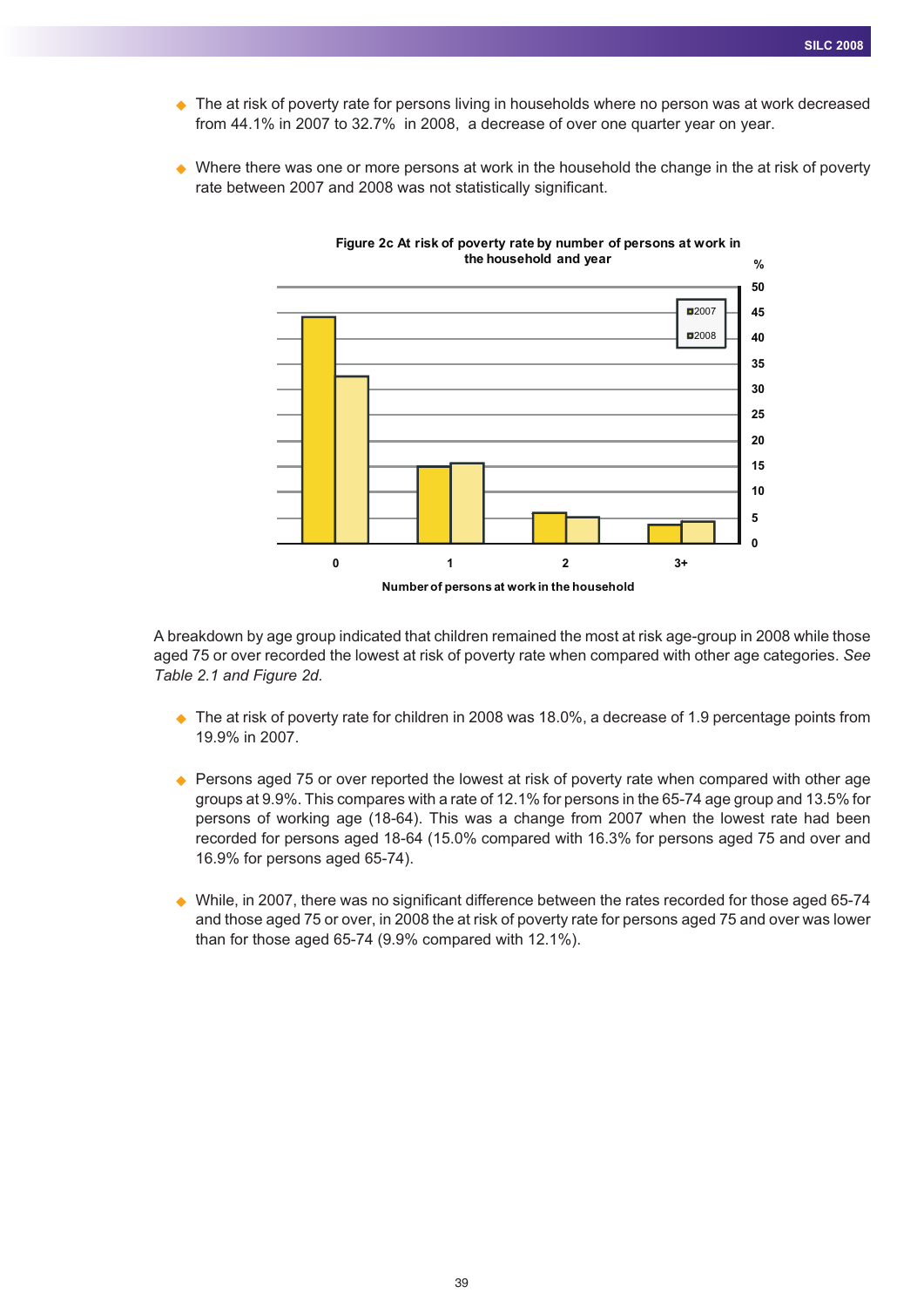

Analysis by tenure status revealed that persons living in owner-occupied accommodation had a significantly lower at risk of poverty rate than persons living in accommodation either rented at the market rate or below the market rate or rent free. However, persons living in rented accommodation experienced a more significant change in their at risk of poverty rate between 2007 and 2008. *See Table 2.1 and Figure 2e.*

- ◆ The at risk of poverty rate for persons living in owner-occupied accommodation was 11.4% in 2008, unchanged from the rate for 2007.
- $\blacklozenge$  Persons living in accommodation rented at below the market rate or rent free had an at risk of poverty rate of 29.6% in 2008, a decrease of more than one quarter from a rate of 41.9% in 2007. Persons living in accommodation rented at the market value had an at risk of poverty rate of 17.7%, down from 24.2% in 2007.



#### **Figure 2e At risk of poverty rate by tenure status and year**

 $40$ 

**Tenure status**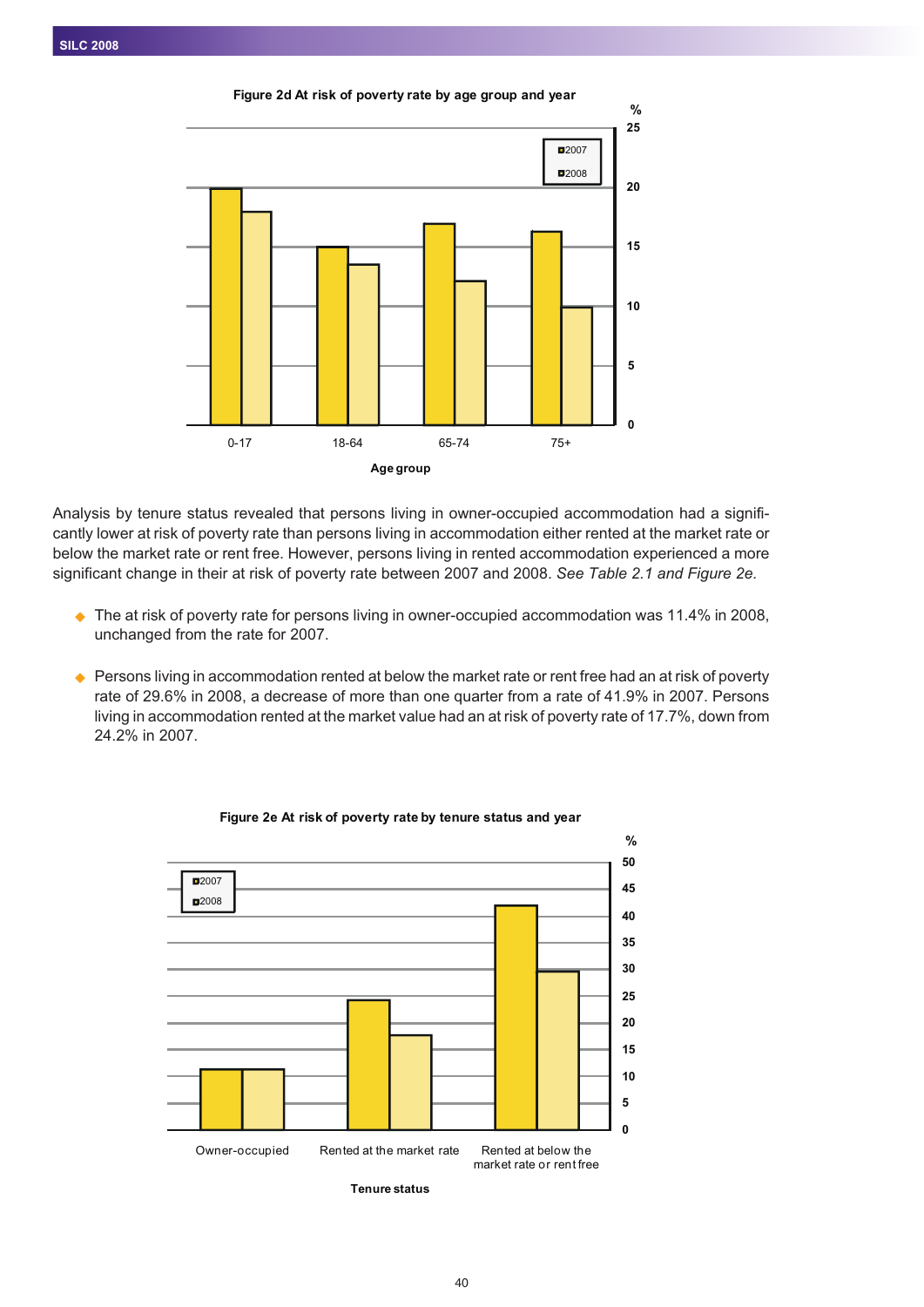As discussed earlier in this chapter, regression analysis showed a number of additional characteristics to have an influence on the likelihood of an individual being at risk of poverty, as outlined below. *See Tables 2.1 and 2.5.*

- ◆ **Urban/Rural location of household:** The at risk of poverty rate was higher in rural areas than urban areas (18.7% compared with 11.9%).
- **Principal Economic Status of head of household:** People in households where the head of household was at work or retired had clearly lower at risk of poverty rates than other people (9.0% and 11.7% respectively). Where the head of household was not at work or retired the at risk of poverty rate was 26% or higher. For example, where the head of household was unemployed the at risk of poverty rate was 28.3%.
- ◆ **Education level of the head of household:** As the education level of the head of household increased the at risk of poverty rate decreased. Where the head of household had a highest level of education of primary or below the at risk of poverty rate was 24.0%, falling to 13.1% where the head of household had higher secondary education and 5.4% where the head of household had a third level degree or above.
- ◆ **Age of head of household:** The at risk of poverty rate was lowest where the head of household was aged 75 or over (8.4% compared with 14.9% where the head of household was aged 18-64).

## **Profile of the population at risk of poverty**

By looking at the profile of the people who are at risk of poverty it is possible to see which groups are relatively over or under represented within the group of people who were at risk of poverty. What this analysis shows is that where a given group of people has a higher than average at risk of poverty rate that group will be relatively over-represented in the group of people who are at risk of poverty, i.e. they will be a higher percentage of the group of people at risk of poverty than they are of the population as a whole. This analysis highlights a number of issues, including that some groups who have relatively low at risk of poverty rates can continue to be a significant proportion of the group of people who are at risk of poverty. *See Tables 2.4 and 2.5.*

- ◆ Despite having the lowest at risk of poverty rate, persons who were at work continued to make up nearly one fifth (19.0%) of persons at risk of poverty and they were the largest group of persons at risk of poverty.
- ◆ People living in households where no person was at work made up 22.0% of the population but comprised half of those at risk of poverty. However, this also shows that people living in households where at least one person was at work make up the other half of the group at risk of poverty.
- ◆ A similar pattern could be seen looking at persons living in a household where the head of household was at work. These accounted for 40.0% of people who were at risk of poverty, and they continued to be the biggest part of the group at risk of poverty, within this classification.
- $\blacklozenge$  While they represent just 6.1% of the population, people in lone parent households make up 17.5% of the people at risk of poverty.
- ◆ Children are relatively over-represented in the group at risk of poverty, making up 26.0% of the population but nearly one third (32.7%) of those at risk of poverty.
- $\blacklozenge$  People in owner occupied housing made up over three fifths (61.1%) of those at risk of poverty, although they were under-represented relative to their level of 76.9% in the population. People who were renting their accommodation at below the market rate or rent free made up 27.4% of those at risk of poverty, despite being just 13.0% of the population.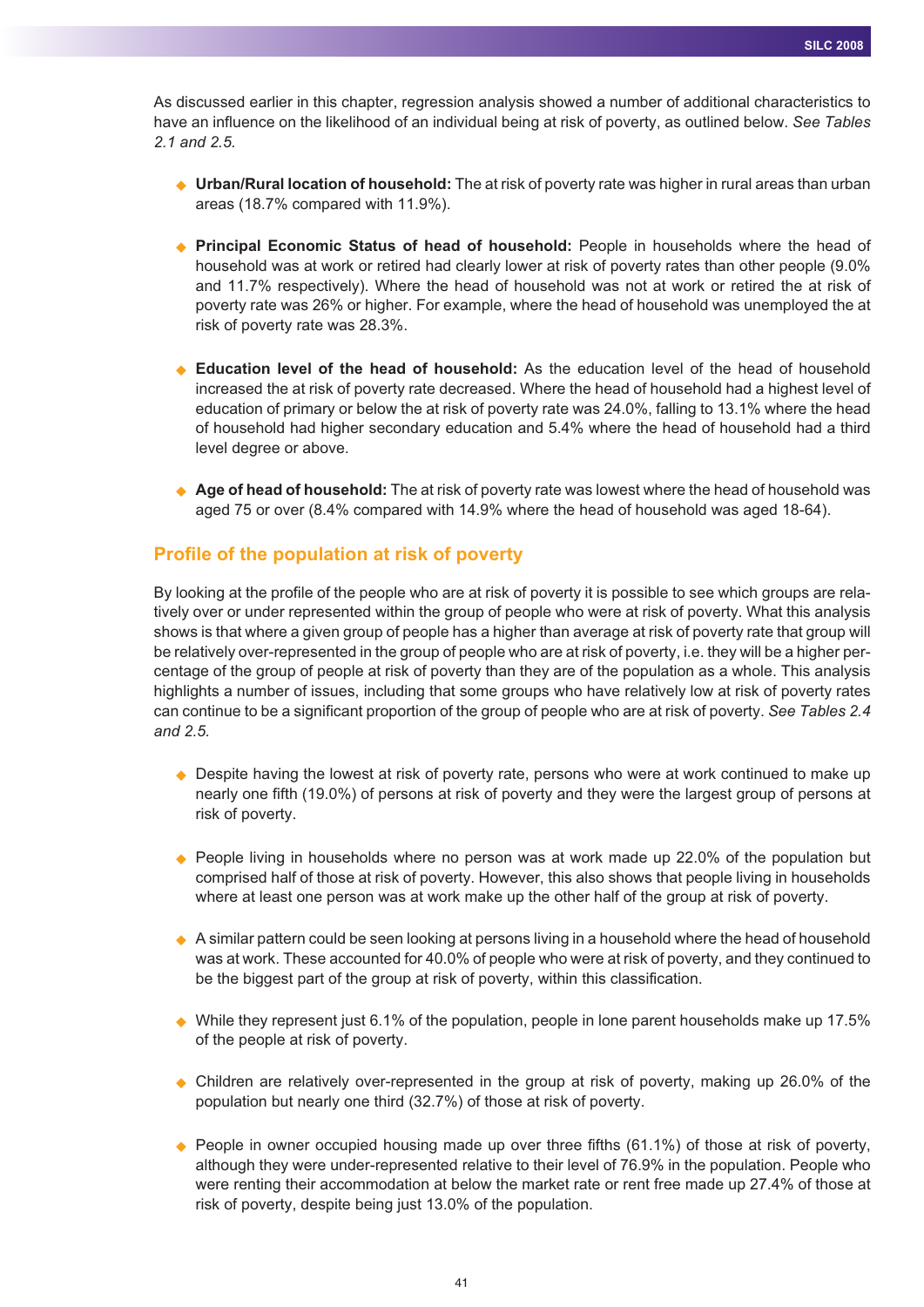## **Analysis of the at risk of poverty rate by health related characteristics**

A number of health related characteristics of individuals are collected as part of the SILC survey. Analysis of these shows that there is a relationship between various health related characteristics and the likelihood of a person being at risk of poverty, as confirmed by regression. *See Table 2.7.*

Among the main points of note in this analysis were:

- ◆ People with a medical card had a much higher at risk of poverty rate than those without a medical card (25.7% compared with 8.7%). However, the rate for people with a medical card had fallen by 8.7 percentage points from 34.4% in 2007 while the rate had remained relatively stable for those without a medical card.
- ◆ A lower at risk of poverty rate was observed for people with private health insurance than those without private health insurance (7.3% compared with 20.9%).
- $\blacklozenge$  Those who had a worse self reported health status had higher at risk of poverty rates. Nearly one in five people with a health status of fair or bad/very bad were at risk of poverty compared with 11% of people who reported their health status as very good. The level of this gap fell significantly between 2007 and 2008 due to a fall in the at risk of poverty rates among people with worse self reported health. Nearly one third of people with bad/very bad health had been at risk of poverty in 2007, falling to 17.9% in 2008.
- $\blacklozenge$  Similarly, those with a chronic illness or health problem, or those who were limited in their activity had higher at risk of poverty rates than other people but the level of the gap fell between 2007 and 2008.

## **Relative at risk of poverty gap**

The relative at risk of poverty gap is a measure of how far below the at risk of poverty threshold the median income of persons at risk of poverty is. The closer the median income of these persons is to the threshold the smaller the percentage will be. *See Table 2.2.*

- $\bullet$  In 2008 the median income of persons who were at risk of poverty was €10,060. This was 19.2% below the at risk of poverty threshold of €12,455. Thus the at risk of poverty gap in 2008 was 19.2%.
- $\bullet$  In 2007 the relative at risk of poverty gap was 17.4%. This indicates that the gap between the median equivalised income of persons at risk of poverty and the at risk of poverty threshold has increased between 2007 and 2008.

## **At risk of poverty anchored at a moment in time**

The at risk of poverty rate anchored at a moment in time gives an indication of changes in absolute poverty over time. The base year was set as 2005 in line with the approach adopted by Eurostat. The at risk of poverty threshold for 2005 was €10,057. This threshold was updated to take account of inflation in subsequent years. Table 2b outlines the anchored at a moment in time threshold and the at risk of poverty threshold for each year. The anchored at a moment in time threshold, which is the 2005 threshold updated for inflation, is lower than the at risk of poverty threshold for each year. As a result of the lower threshold the at risk of poverty rate anchored at a moment in time is lower than the at risk of poverty rate in each year from 2006 onwards. *See Tables 2.2, 2b and Figure 2f.*

#### **Table 2b At risk of poverty thresholds by year**

|                                        | 2005    | 2006            | 2007            | 2008    |
|----------------------------------------|---------|-----------------|-----------------|---------|
|                                        | €       | €               | €               | €       |
| At risk of poverty threshold           | €10.057 | €10,566 €11,890 |                 | €12.455 |
| Anchored at a moment in time threshold | €10.057 |                 | €10,368 €10,853 | €11,362 |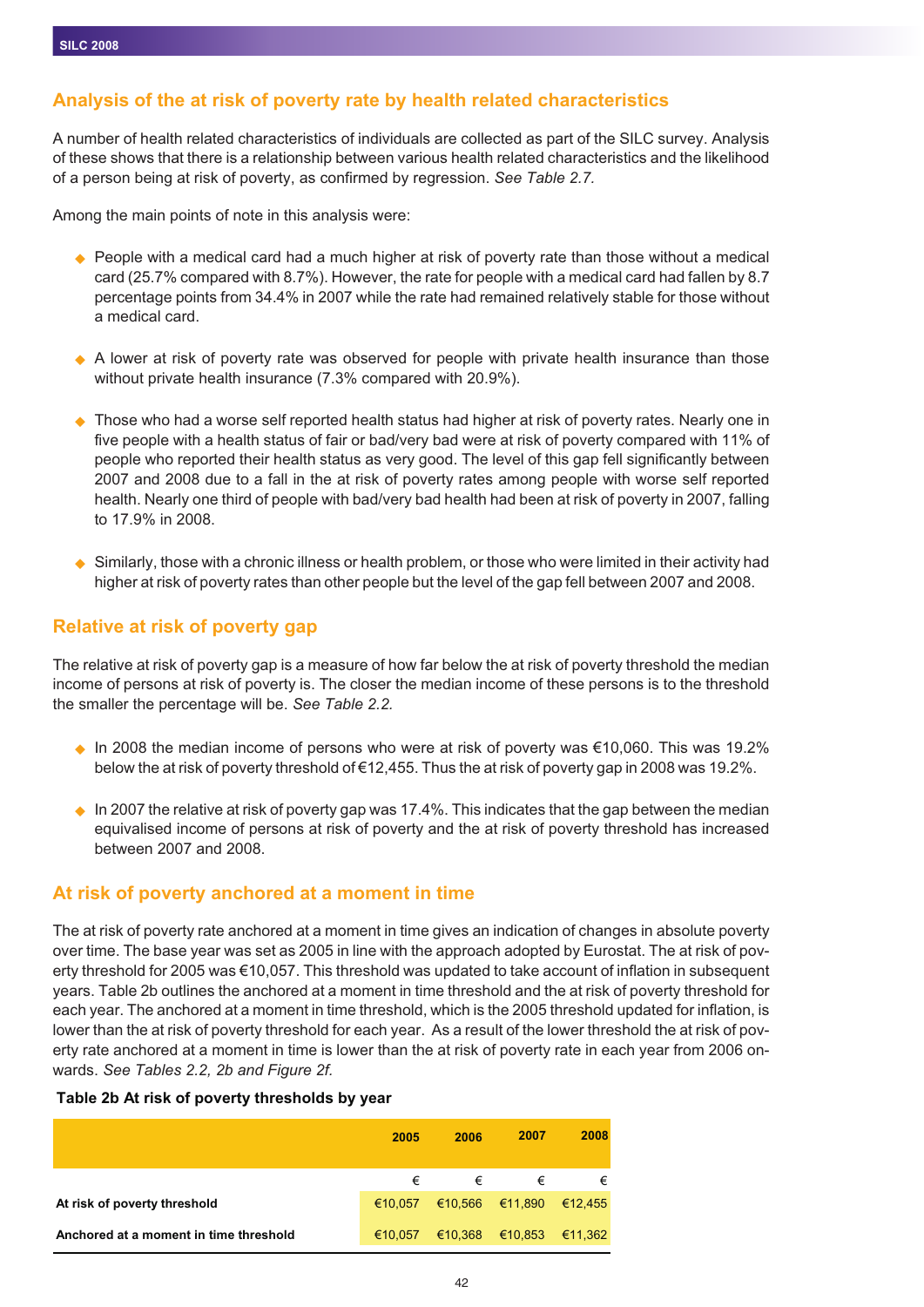

**Figure 2f At risk of poverty rate anchored at 2005 by year**

- $\blacklozenge$  Results indicate that if the at risk of poverty threshold was held constant since 2005 and updated only for inflation 10.8% of people would be at risk of poverty in 2008.
- ◆ The at risk of poverty rate anchored in 2005 has been declining since 2005. In 2005 the at risk of poverty rate was 18.5%. The greatest decrease was seen between 2006 and 2007 when the rate fell from 16.3% to 11.9%, before falling to 10.8% in 2008.

#### **Over indebtedness and poverty**

In 2008, questions relating to over indebtedness were included on the SILC questionnaire and were asked of all households interviewed. An analysis of households at risk of poverty and those not at risk of poverty by the type of arrears reported is presented in *Table 2.6.*

- ◆ Results indicated that more than 28% of households that were at risk of poverty reported that they were in arrears on at least one item compared with just under 19% of households that were not at risk of poverty. Just over 12% of households that were at risk of poverty reported being in arrears on two or more items compared with 6.9% of households that were not at risk of poverty.
- ◆ Almost 16% of households that were at risk of poverty were in arrears on utility bills while this figure was significantly lower at 6.2% for households not at risk of poverty. Differences across other types of arrears were not statistically significant.

## **At risk of poverty excluding SSIA income**

While SSIA interest did constitute a part of income in 2007 and 2008 for SILC purposes they are acknowledged as a one off event with a significant impact on a large number of households. As such an analysis has been completed excluding SSIA income to assess the impact this had on income and poverty rates in 2007 and 2008.

The at risk of poverty threshold excluding SSIA income was €12,141 in 2008. This compares with a threshold of €12,455 when SSIA income was included. Thus persons who had a median equivalised disposable income of less than €12,141 were considered to be at risk of poverty when SSIA income was excluded. This threshold had increased by 5.5% from a level of €11,505 in 2007. *See Table 2.1.*

- There was no significant difference between the at risk of poverty rate excluding SSIA income (13.9%) and the at risk of poverty rate including SSIA income (14.4%) in 2008.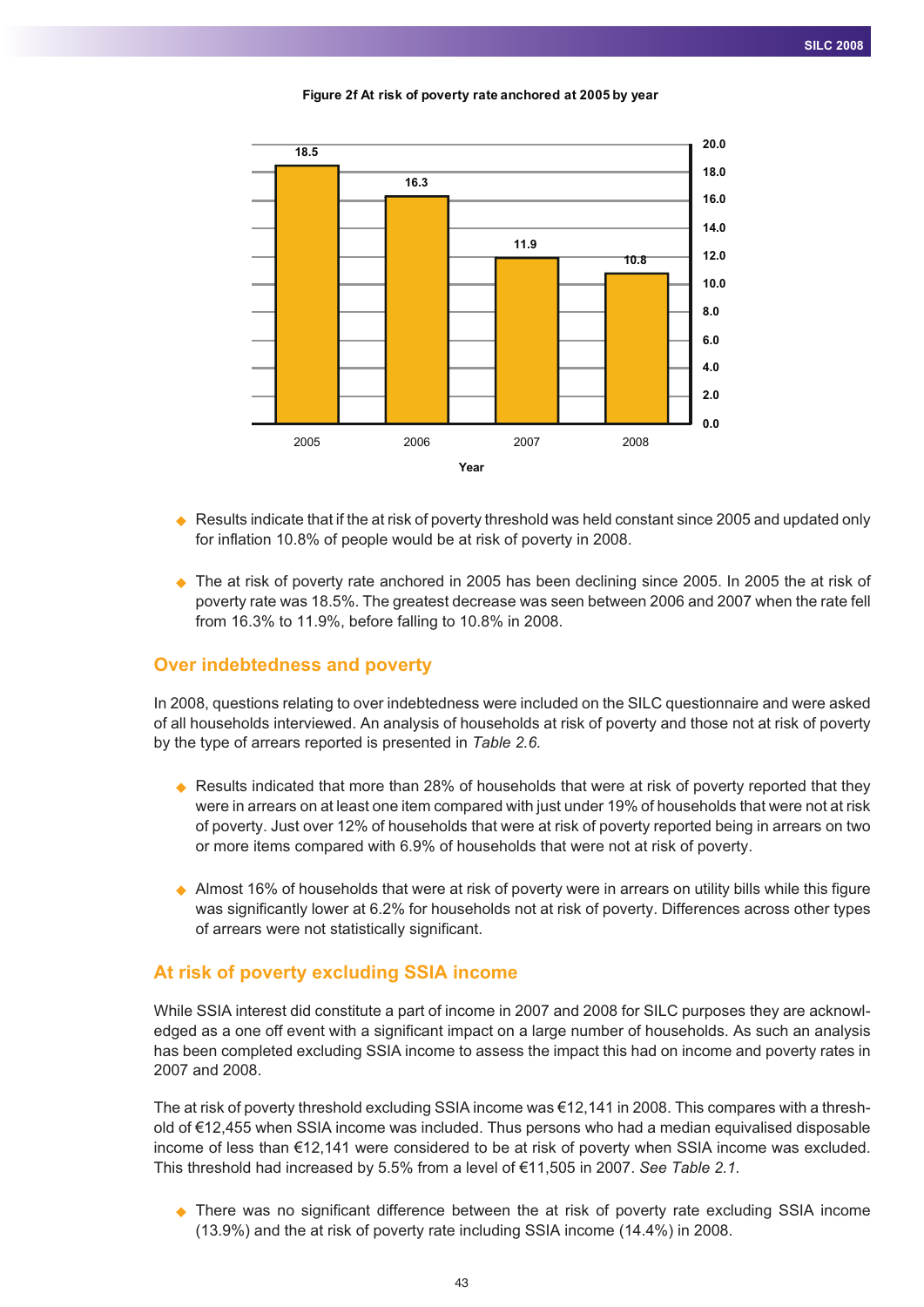- A breakdown by socio-demographic characteristics revealed there was no significant difference between the at risk of poverty rate including and excluding SSIA income across classifications in 2008.

◆ Overall, there was a fall in the at risk of poverty rate (excluding SSIA income) from 15.8% in 2007 to 13.9% in 2008. This year on year change was similar to the change observed in the at risk of poverty rate (including SSIA income) discussed earlier in this chapter.

◆ Year on year changes in the at risk of poverty rate (excluding SSIA income) across classifications mirrored movements in the at risk of poverty rate (including SSIA income) discussed earlier. In particular, the same groups of people recorded the largest decreases in their at risk of poverty rates both including and excluding SSIA's (i.e. unemployed people, people aged 65 and over etc.).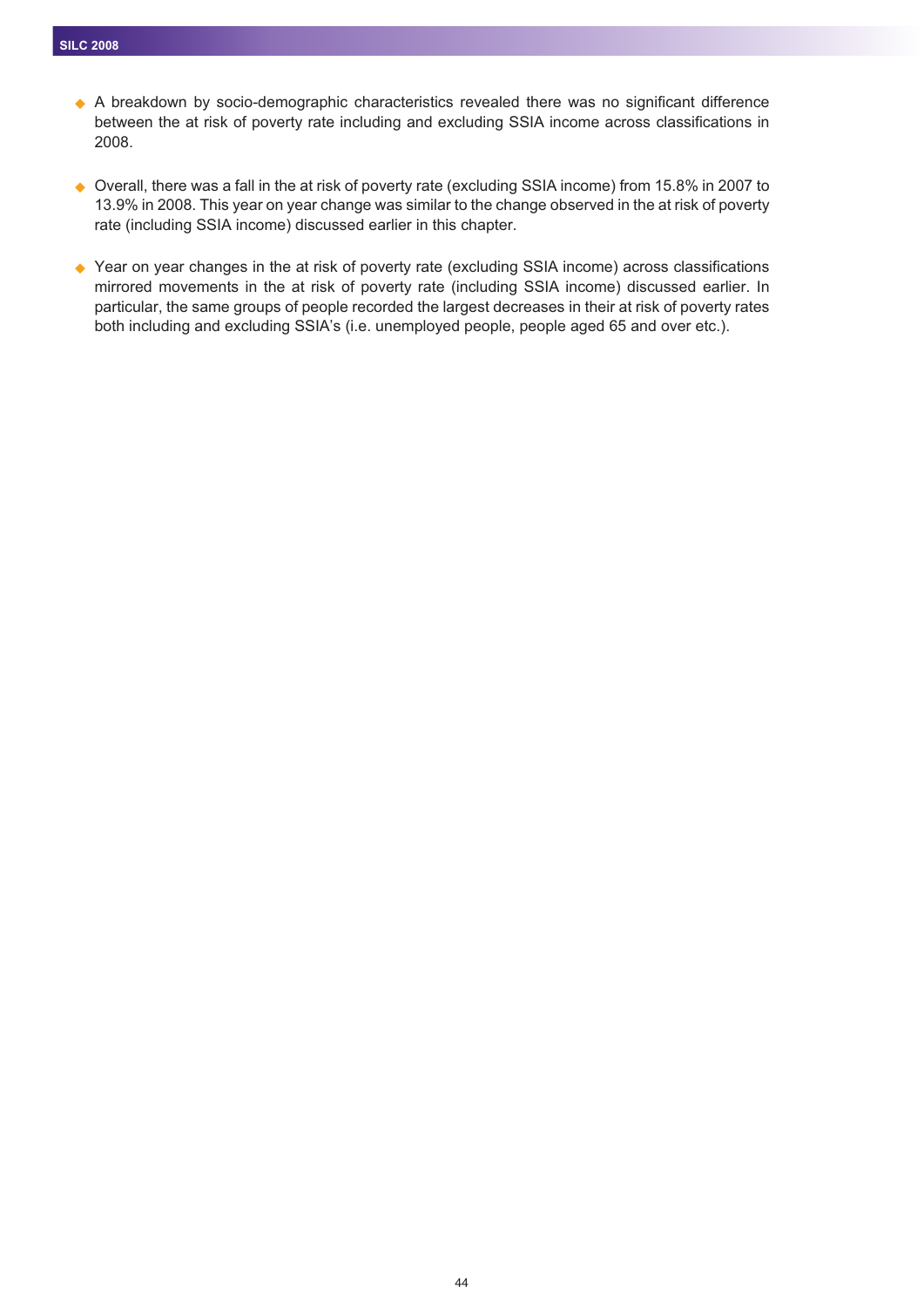**Table 2.1 At risk of poverty rate including and excluding SSIA income by demographic characteristics and year**

|                                                           |                         |      |                         | % of individuals |
|-----------------------------------------------------------|-------------------------|------|-------------------------|------------------|
|                                                           |                         |      | At risk of poverty rate |                  |
|                                                           | At risk of poverty rate |      | excluding SSIA income   |                  |
|                                                           | 2007                    | 2008 | 2007                    | 2008             |
|                                                           | $\%$                    | $\%$ | $\%$                    | $\%$             |
| <b>State</b>                                              | 16.5                    | 14.4 | 15.8                    | 13.9             |
| Sex                                                       |                         |      |                         |                  |
| Male                                                      | 16.0                    | 14.0 | 15.4                    | 13.3             |
| Female                                                    | 17.0                    | 14.9 | 16.3                    | 14.5             |
| Age group                                                 |                         |      |                         |                  |
| $0 - 17$                                                  | 19.9                    | 18.0 | 19.0                    | 17.4             |
| 18-64                                                     | 15.0                    | 13.5 | 14.7                    | 13.1             |
| 65-74                                                     | 16.9                    | 12.1 | 15.5                    | 11.3             |
| $75+$                                                     | 16.3                    | 9.9  | 12.4                    | 8.7              |
| Principal Economic Status (aged 16 years and over)        |                         |      |                         |                  |
| At work                                                   | 6.7                     | 6.7  | 6.6                     | 6.6              |
| Unemployed                                                | 38.7                    | 23.0 | 36.4                    | 23.3             |
| Student                                                   | 25.2                    | 23.4 | 25.1                    | 23.0             |
| Home duties                                               | 25.3                    | 21.7 | 23.6                    | 21.1             |
| Retired                                                   | 17.6                    | 10.8 | 16.5                    | 9.9              |
| Not at work due to illness or disability                  | 37.0                    | 25.5 | 34.5                    | 21.6             |
| Highest education level attained (aged 16 years and over) |                         |      |                         |                  |
| Primary or below                                          | 27.1                    | 22.3 | 24.0                    | 20.4             |
| Lower secondary                                           | 20.9                    | 16.7 | 20.7                    | 16.4             |
| Higher secondary                                          | 14.1                    | 12.6 | 13.8                    | 12.4             |
| Post leaving cert                                         | 10.4                    | 10.7 | 10.9                    | 10.9             |
| Third level non degree                                    | 8.0                     | 4.9  | 8.4                     | 5.4              |
| Third level degree or above                               | 3.9                     | 5.5  | 4.2                     | 5.5              |
| <b>Household composition</b>                              |                         |      |                         |                  |
| 1 adult aged 65+, no children under 18                    | 24.3                    | 11.0 | 17.6                    | 8.3              |
| 1 adult aged <65, no children under 18                    | 29.6                    | 25.7 | 29.3                    | 25.0             |
| 2 adults, at least 1 aged 65+, no children under 18       | 11.5                    | 10.0 | 11.5                    | 10.2             |
| 2 adults, both aged <65, no children under 18             | 15.0                    | 14.2 | 14.8                    | 13.5             |
| 3 or more adults, no children aged under 18               | 10.1                    | 8.7  | 10.0                    | 8.3              |
| 1 adult with children                                     | 37.6                    | 36.4 | 36.9                    | 35.2             |
| 2 adults with 1-3 children                                | 13.7                    | 11.0 | 12.5                    | 10.7             |
|                                                           | 16.5                    |      | 16.7                    |                  |
| Other households with children                            |                         | 16.0 |                         | 15.7             |
| Number of persons at work in the household                |                         |      |                         |                  |
| 0                                                         | 44.1                    | 32.7 | 41.8                    | 31.0             |
| 1<br>2                                                    | 15.0                    | 15.7 | 14.5                    | 15.2             |
|                                                           | 6.0                     | 5.1  | 5.9                     | 5.2              |
| $3+$                                                      | 3.6                     | 4.2  | 3.6                     | 3.8              |
| <b>Tenure status</b>                                      |                         |      |                         |                  |
| Owner-occupied                                            | 11.4                    | 11.4 | 11.0                    | 11.2             |
| Rented at the market rate                                 | 24.2                    | 17.7 | 22.9                    | 17.0             |
| Rented at below the market rate or rent free              | 41.9                    | 29.6 | 39.6                    | 27.8             |
| <b>Urban/rural location</b>                               |                         |      |                         |                  |
| Urban areas                                               | 15.1                    | 11.9 | 14.3                    | 11.3             |
| Rural areas                                               | 18.9                    | 18.7 | 18.4                    | 18.2             |
| Region                                                    |                         |      |                         |                  |
| Border                                                    | 21.7                    | 16.5 | 17.8                    | 16.6             |
| Midland                                                   | 30.5                    | 23.5 | 29.7                    | 22.7             |
| West                                                      | 18.9                    | 17.2 | 19.4                    | 16.1             |
| Dublin                                                    | 11.7                    | 9.8  | $11.5$                  | 9.3              |
| Mid-East                                                  | 8.8                     | 10.2 | 8.1                     | 10.2             |
| Mid-West                                                  | 20.0                    | 22.0 | 19.0                    | 21.3             |
| South-East                                                | 18.7                    | 15.5 | 18.0                    | 15.4             |
| South-West                                                | 16.8                    | 14.0 | 17.1                    | 13.0             |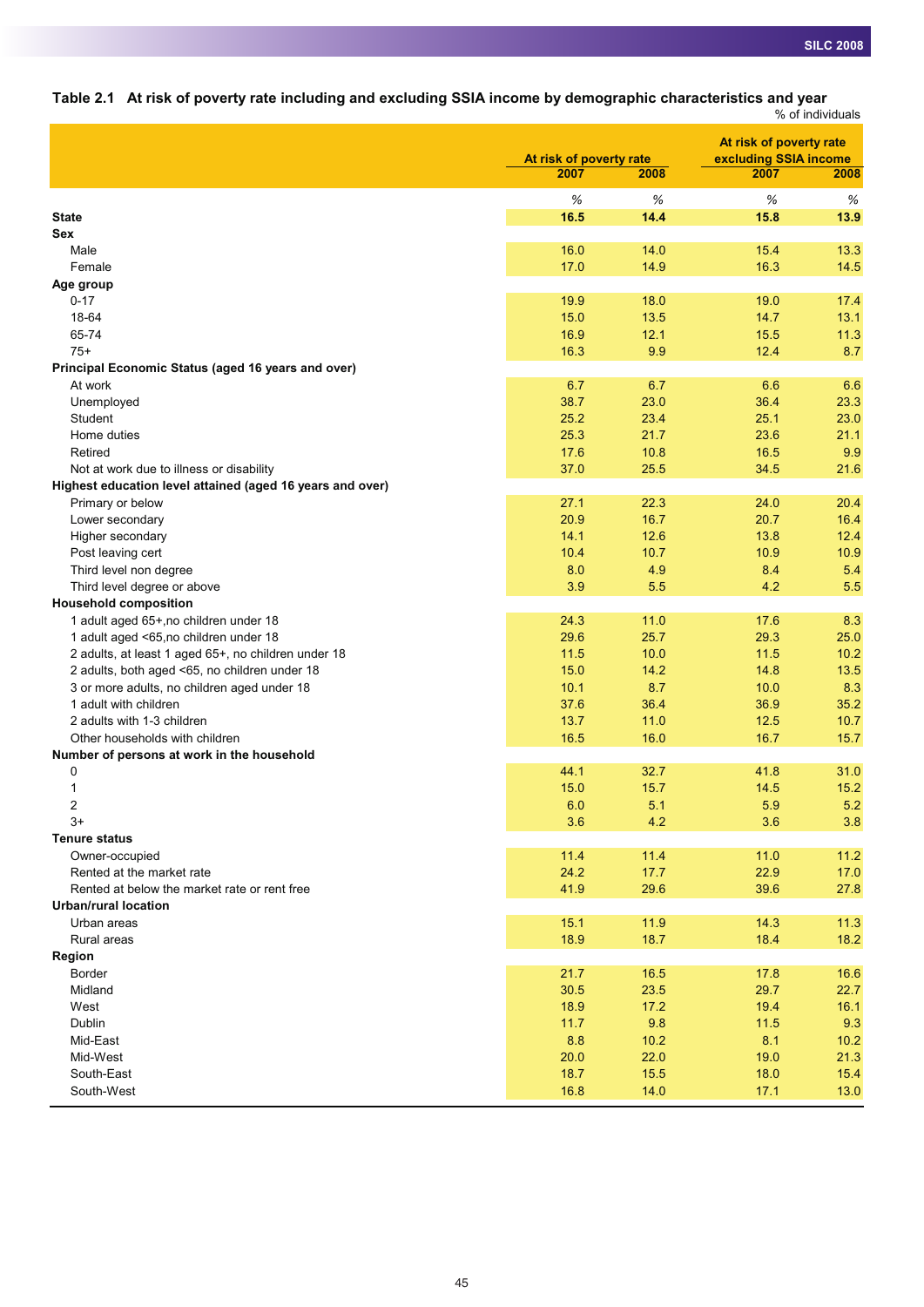## **Table 2.2 Key national indicators of poverty by year1**

|                                                                   |      |      |      | % of individuals |
|-------------------------------------------------------------------|------|------|------|------------------|
|                                                                   | 2005 | 2006 | 2007 | 2008             |
| National/NAPS Indicators using alternative national scale         |      |      |      |                  |
| At risk of poverty rate                                           |      |      |      |                  |
| Equivalised total disposable income:                              |      |      |      |                  |
| Including all social transfers (60% median income threshold)      | 18.5 | 17.0 | 16.5 | 14.4             |
| Including old-age and survivors' benefits but excluding all other |      |      |      |                  |
| social transfers (60% threshold)                                  | 32.1 | 32.2 | 33.1 | 34.6             |
| excluding all social transfers (60% median income threshold)      | 40.1 | 40.3 | 41.0 | 43.0             |
| Including all social transfers (40% median income threshold)      | 4.7  | 3.4  | 3.6  | 3.3              |
| Including all social transfers (50% median income threshold)      | 10.8 | 8.9  | 8.6  | 7.9              |
| Including all social transfers (70% median income threshold)      | 28.2 | 26.7 | 26.8 | 25.7             |
|                                                                   |      |      |      |                  |
| Relative at risk of poverty gap                                   | 20.8 | 17.5 | 17.4 | 19.2             |
|                                                                   |      |      |      |                  |
| Anchored at 2005                                                  | 18.5 | 16.3 | 11.9 | 10.8             |
|                                                                   |      |      |      |                  |

<sup>1</sup> See Background Notes.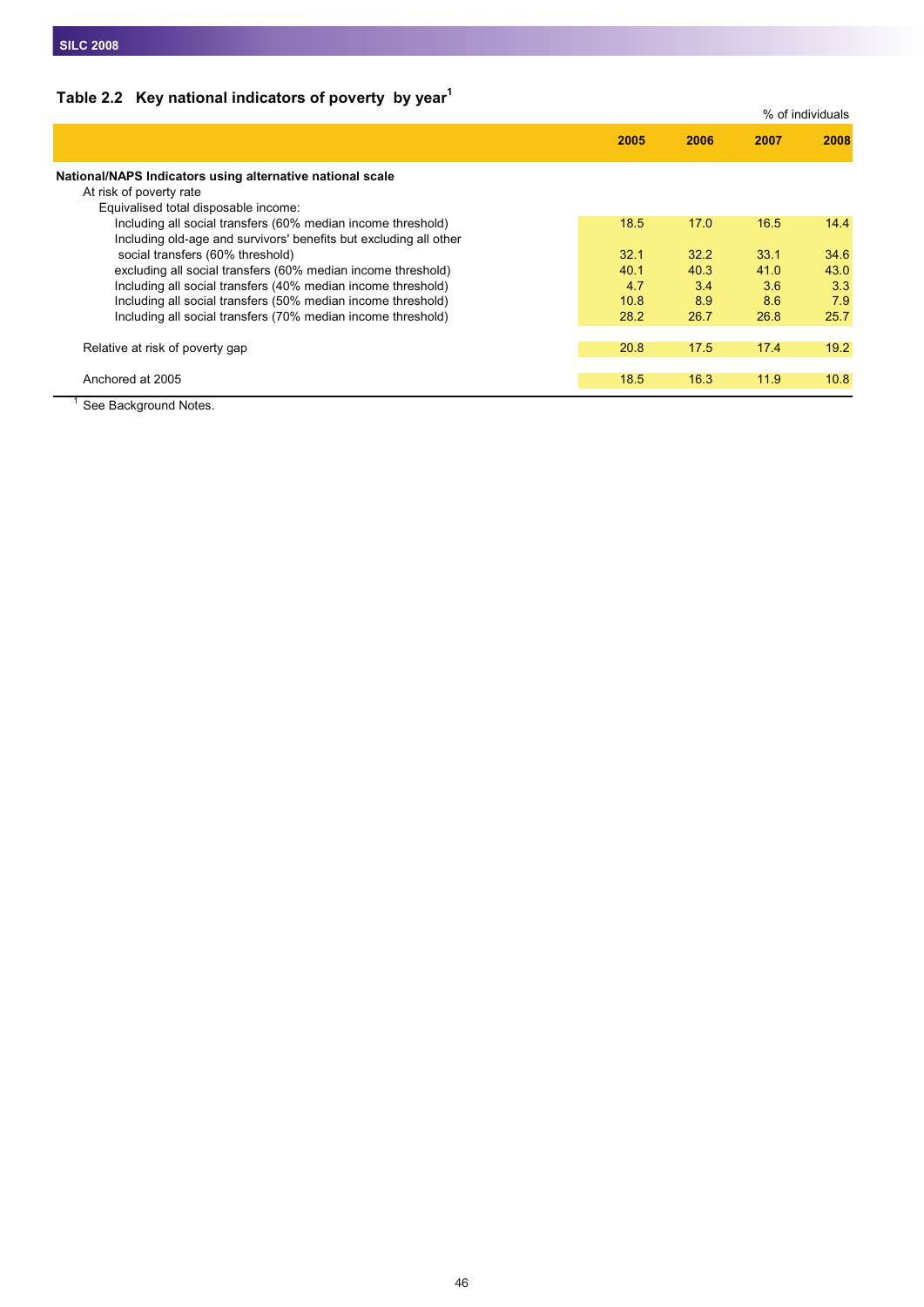Table 2.3 Key national indicators of poverty by sex, age group and year Table 2.3 Key national indicators of poverty by sex, age group and year

% of individuals % of individuals

**Age Group**

Ϊä

Age Group

R

|                                                                                                             |                                |                                  | 2007             |                              |                                                                                |                  |                         | 2008                    |                           |                                           |
|-------------------------------------------------------------------------------------------------------------|--------------------------------|----------------------------------|------------------|------------------------------|--------------------------------------------------------------------------------|------------------|-------------------------|-------------------------|---------------------------|-------------------------------------------|
|                                                                                                             | $-17$                          | <b>18-64</b>                     | 65-74            | 75+                          | <b>Total</b>                                                                   | $\frac{11-0}{2}$ | <b>79-81</b>            | $65 - 74$               | 75+                       | <b>Total</b>                              |
| Males                                                                                                       |                                |                                  |                  |                              |                                                                                |                  |                         |                         |                           |                                           |
| Equivalised total disposable income:<br>At risk of poverty rate                                             |                                |                                  |                  |                              |                                                                                |                  |                         |                         |                           |                                           |
| Including all social transfers (60% median income threshold)                                                | 19.2                           | 14.6                             | 16.8             | 13.4                         | 16.0                                                                           | 17.6             | 12.8                    | 13.2                    | 9.2                       | 14.0                                      |
| survivors' benefits but excluding all other<br>threshold)<br>social transfers (60%<br>Including old-age and | 37.6                           | 28.1                             |                  |                              | 31.1                                                                           |                  | 31.1                    | 28.2                    | 23.0                      |                                           |
| excluding all social transfers (60% median income threshold)                                                | 39.2                           | 31.0                             | $31.5$<br>$81.5$ | $30.9$<br>$91.6$             | 38.6                                                                           | 40.5<br>41.2     | 34.1                    |                         |                           | 33.1<br>41.0                              |
| Including all social transfers (40% median income threshold)                                                |                                |                                  | 1.9              | 2.3                          |                                                                                | 34               | 3.7                     | စ္သံ ကို အဲ<br>ပိုက် အဲ |                           |                                           |
| Including all social transfers (50% median income threshold)                                                | $\frac{1}{3}$<br>$\frac{6}{3}$ | 3.5<br>7.8<br>22.0               | 3.6              |                              | 2<br>25<br>25<br>25                                                            | 9.5              |                         |                         |                           | 3<br>323<br>34<br>34                      |
| nsfers (70% median income threshold)<br>Including all social tran                                           |                                |                                  | 38.3             | 41.3                         |                                                                                | 29.8             | 21.1                    | 31.4                    |                           |                                           |
| Females                                                                                                     |                                |                                  |                  |                              |                                                                                |                  |                         |                         |                           |                                           |
| At risk of poverty rate                                                                                     |                                |                                  |                  |                              |                                                                                |                  |                         |                         |                           |                                           |
| Equivalised total disposable income:                                                                        |                                |                                  |                  |                              |                                                                                |                  |                         |                         |                           |                                           |
| Including all social transfers (60% median income threshold)                                                | 20.6                           | 15.4                             | 17.0             | 18.3                         | 17.0                                                                           | 18.4             | 14.2                    | 10.9                    | 10.3                      | 14.9                                      |
| survivors' benefits but excluding all other<br>Including old-age and                                        |                                |                                  |                  |                              |                                                                                |                  |                         |                         |                           |                                           |
| social transfers (60% threshold)                                                                            |                                | 31.2<br>35.2                     | $34.4$<br>85.4   |                              |                                                                                | 42.6             | 33.9                    |                         |                           | $36.1$<br>44.9                            |
| excluding all social transfers (60% median income threshold)                                                |                                |                                  |                  |                              |                                                                                | 43.5             | 37.5                    |                         |                           |                                           |
| Including all social transfers (40% median income threshold)                                                |                                | $3.6$<br>8.7                     | 0.6              |                              | $\begin{array}{c} 7 & 0 & 0 & 0 \\ 5 & 0 & 0 & 0 \\ 7 & 0 & 0 & 0 \end{array}$ | 3.6              | $3.2$<br>7.9            | $7447$<br>$75000$       |                           | $\begin{array}{c} 3.0 \\ 8.0 \end{array}$ |
| (50% median income threshold)<br>Including all social transfers (                                           | 44<br>44 0 0 0<br>44 0 0 0     |                                  |                  | 8<br>28 2 3 3 3<br>8 3 4 5 6 |                                                                                | 9.6              |                         |                         |                           |                                           |
| ncluding all social transfers (70% median income threshold)                                                 |                                | 23.2                             | 41.3             |                              | 28.1                                                                           | 29.3             | 24.0                    | 36.8                    |                           | 27.2                                      |
| <b>Total persons</b>                                                                                        |                                |                                  |                  |                              |                                                                                |                  |                         |                         |                           |                                           |
| At risk of poverty rate                                                                                     |                                |                                  |                  |                              |                                                                                |                  |                         |                         |                           |                                           |
| Equivalised total disposable income:                                                                        |                                |                                  |                  |                              |                                                                                |                  |                         |                         |                           |                                           |
| Including all social transfers (60% median income threshold)                                                | 19.9                           | 15.0                             | 16.9             | 16.3                         | 16.5                                                                           | 18.0             | 13.5                    | 12.1                    | 9.9                       | 14.4                                      |
| survivors' benefits but excluding all other<br>Including old-age and                                        |                                |                                  |                  |                              |                                                                                |                  |                         |                         |                           |                                           |
| social transfers (60% threshold)                                                                            | 39.6                           | 29.7                             | 33.1             | 40.8                         | 33.1                                                                           | 41.5             | 32.5                    | 29.8                    | 31.0                      | 34.6                                      |
| excluding all social transfers (60% median income threshold)                                                |                                |                                  | 83.6             |                              | 41.0                                                                           | 42.3             | 35.8                    |                         |                           | 43.0                                      |
| Including all social transfers (40% median income threshold)                                                |                                |                                  | $2.0$<br>4.7     |                              | $\begin{array}{c} 0 \\ 3.6 \end{array}$                                        | 3.5<br>9.5       |                         |                         |                           |                                           |
| isfers (50% median income threshold)<br>Induding all social tran                                            | $4400$<br>$9400$<br>$780$      | ನ್ಸ್ ಸ್ಟ್ರೆ<br>ನಂತೆ ನಂತೆ<br>ನಂತೆ |                  | $802 - 7$<br>$8209 - 8$      |                                                                                |                  | $37.5$<br>$7.5$<br>$23$ | 8478<br>8478            | 8<br>8 0 1 1 8<br>8 0 1 8 | 3.3<br>3.5<br>25.7                        |
| Including all social transfers (70% median income threshold)                                                |                                |                                  | 39.9             |                              | 26.8                                                                           | 29.6             |                         |                         |                           |                                           |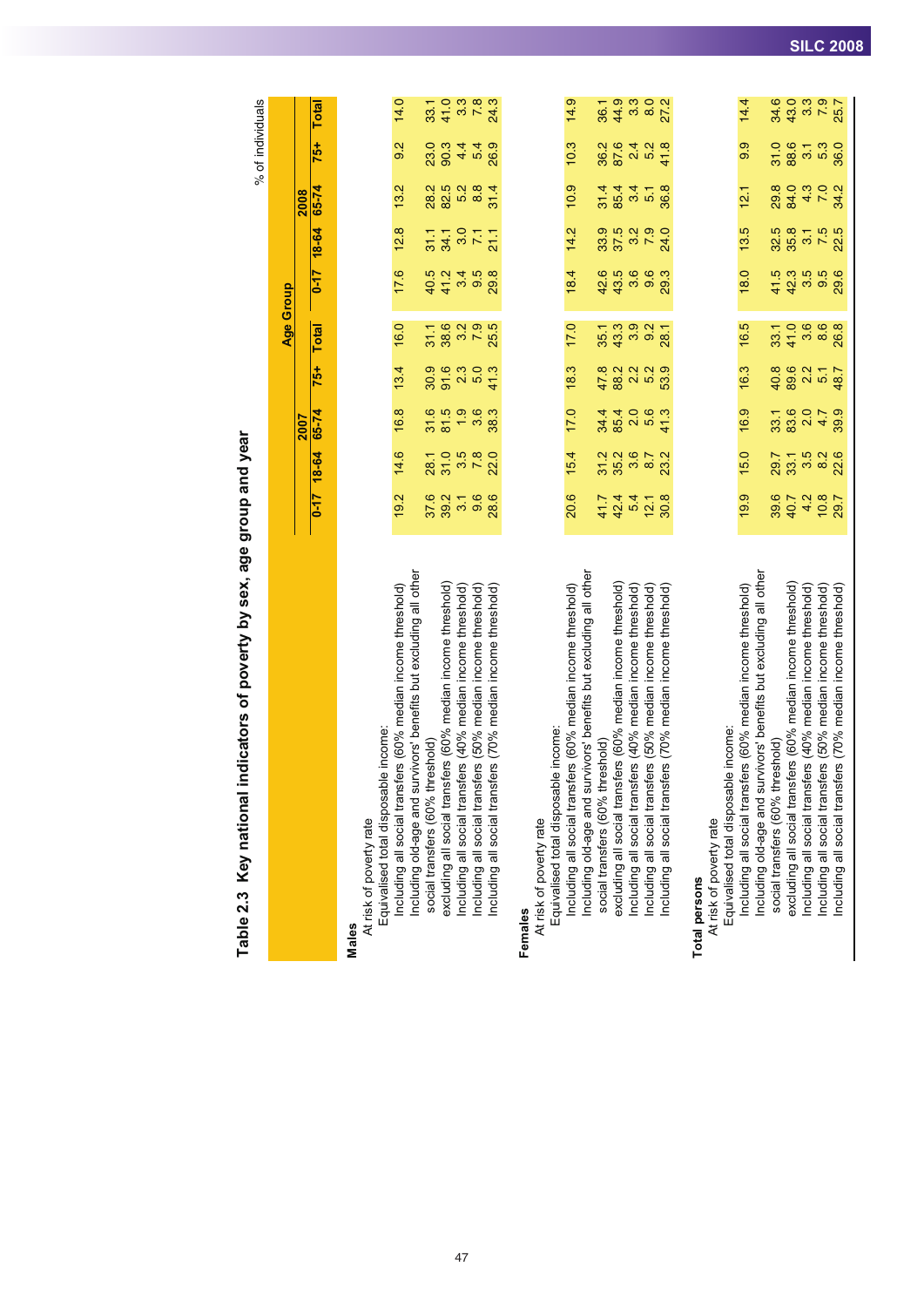#### Table 2.4 At risk of poverty rate and the profile of population and those at risk of poverty<sup>1</sup> by demographic **characteristics and year** % of individuals

|                                                           |            |                   |                      |            |                   | 70 UI IIIUIVIUUAIS          |
|-----------------------------------------------------------|------------|-------------------|----------------------|------------|-------------------|-----------------------------|
|                                                           |            | 2007              |                      |            | 2008              |                             |
|                                                           |            |                   | <b>Proportion</b>    |            |                   | <b>Proportion</b><br>of the |
|                                                           | At risk of | <b>Proportion</b> | of the<br>population | At risk of | <b>Proportion</b> | population                  |
|                                                           | poverty    | of the            | at risk of           | poverty    | of the            | at risk of                  |
|                                                           | rate       | population        | of poverty           | rate       | population        | of poverty                  |
| <b>State</b>                                              | 16.5       | 100.0             | 100.0                | 14.4       | 100.0             | 100.0                       |
| Sex                                                       |            |                   |                      |            |                   |                             |
| Male                                                      | 16.0       | 50.0              | 48.5                 | 14.0       | 49.9              | 48.3                        |
| Female                                                    | 17.0       | 50.0              | 51.5                 | 14.9       | 50.1              | 51.7                        |
| Age group                                                 |            |                   |                      |            |                   |                             |
| $0 - 17$                                                  | 19.9       | 27.2              | 32.7                 | 18.0       | 26.1              | 32.7                        |
| 18-64                                                     | 15.0       | 62.0              | 56.4                 | 13.5       | 63.0              | 58.9                        |
| 65-74                                                     | 16.9       | 6.0               | 6.2                  | 12.1       | 6.1               | 5.1                         |
| $75+$                                                     | 16.3       | 4.8               | 4.8                  | 9.9        | 4.8               | 3.3                         |
| Principal Economic Status (aged 16 years and over)        |            |                   |                      |            |                   |                             |
| At work                                                   | 6.7        | 41.5              | 16.8                 | 6.7        | 40.6              | 19.0                        |
| Unemployed                                                | 38.7       | 3.9               | 9.2                  | 23.0       | 5.1               | 8.1                         |
| Student                                                   | 25.2       | 9.2               | 14.1                 | 23.4       | 8.1               | 13.1                        |
| Home duties                                               | 25.3       | 12.2              | 18.7                 | 21.7       | 12.6              | 18.9                        |
| Retired                                                   | 17.6       | 6.7               | 7.1                  | 10.8       | 6.6               | 4.9                         |
| Not at work due to illness or disability                  | 37.0       | 3.3               | 7.4                  | 25.5       | 3.7               | 6.5                         |
| Children under 16 years of age                            | 19.0       | 22.4              | 25.9                 | 17.6       | 22.4              | 27.4                        |
| Highest education level attained (aged 16 years and over) |            |                   |                      |            |                   |                             |
| Primary or below                                          | 27.1       | 16.1              | 26.4                 | 22.3       | 16.6              | 25.8                        |
| Lower secondary                                           | 20.9       | 15.6              | 19.8                 | 16.7       | 14.5              | 17.2                        |
| Higher secondary                                          | 14.1       | 20.4              | 17.5                 | 12.6       | 19.8              | 17.1                        |
| Post leaving cert                                         | 10.4       | 5.7               | 3.6                  | 10.7       | 6.0               | 4.4                         |
| Third level non degree                                    | 8.0        | 6.7               | 3.3                  | 4.9        | 6.4               | 2.2                         |
| Third level degree or above                               | 3.9        | 12.0              | 2.8                  | 5.5        | 13.1              | 5.0                         |
| Children under 16 years of age                            | 19.0       | 22.4              | 25.9                 | 17.6       | 22.4              | 27.4                        |
| <b>Household composition</b>                              |            |                   |                      |            |                   |                             |
| 1 adult aged 65+, no children under 18                    | 24.3       | 3.6               | 5.2                  | 11.0       | 3.4               | 2.5                         |
| 1 adult aged <65,no children under 18                     | 29.6       | 4.0               | 7.1                  | 25.7       | 4.3               | 6.4                         |
| 2 adults, at least 1 aged 65+, no children under 18       | 11.5       | 7.2               | 5.0                  | 10.0       | 7.6               | 5.1                         |
| 2 adults, both aged <65, no children under 18             | 15.0       | 10.6              | 9.6                  | 14.2       | 11.4              | 9.7                         |
| 3 or more adults, no children aged under 18               | 10.1       | 14.9              | 9.2                  | 8.7        | 15.9              | 7.6                         |
| 1 adult with children                                     | 37.6       | 7.3               | 16.5                 | 36.4       | 6.1               | 17.5                        |
| 2 adults with 1-3 children                                | 13.7       | 30.9              | 25.6                 | 11.0       | 31.7              | 25.7                        |
| Other households with children                            | 16.5       | 21.6              | 21.7                 | 16.0       | 19.5              | 25.5                        |
| Number of persons at work in the household                |            |                   |                      |            |                   |                             |
| 0                                                         | 44.1       | 21.1              | 56.3                 | 32.7       | 22.0              | 50.1                        |
| $\mathbf{1}$                                              | 15.0       | 30.6              | 27.9                 | 15.7       | 32.0              | 34.3                        |
| $\overline{c}$                                            | 6.0        | 35.9              | 13.1                 | 5.1        | 34.8              | 12.4                        |
| $3+$                                                      | 3.6        | 12.4              | 2.7                  | 4.2        | 11.2              | 3.2                         |
| <b>Tenure status</b>                                      |            |                   |                      |            |                   |                             |
| Owner-occupied                                            | 11.4       | 78.1              | 53.8                 | 11.4       | 76.9              | 61.1                        |
| Rented at the market rate                                 | 24.2       | 8.7               | 12.7                 | 17.7       | 10.1              | 11.5                        |
| Rented at below the market rate or rent free              | 41.9       | 13.2              | 33.4                 | 29.6       | 13.0              | 27.4                        |
| <b>Urban/rural location</b>                               |            |                   |                      |            |                   |                             |
| Urban areas                                               | 15.1       | 63.1              | 57.6                 | 11.9       | 62.7              | 51.6                        |
| Rural areas                                               | 18.9       | 36.9              | 42.4                 | 18.7       | 37.3              | 48.4                        |
| Region                                                    |            |                   |                      |            |                   |                             |
| Border                                                    | 21.7       | 11.3              | 14.9                 | 16.5       | 11.0              | 12.6                        |
| Midland                                                   | 30.5       | 5.9               | 10.9                 | 23.5       | 6.1               | 10.0                        |
| West                                                      | 18.9       | 9.8               | 11.2                 | 17.2       | 10.0              | 12.0                        |
| Dublin                                                    | 11.7       | 27.9              | 19.8                 | 9.8        | 27.5              | 18.7                        |
| Mid-East                                                  | 8.8        | 11.4              | 6.1                  | 10.2       | 11.7              | 8.3                         |
| Mid-West                                                  | 20.0       | 8.1               | 9.8                  | 22.0       | 8.3               | 12.7                        |
| South-East                                                | 18.7       | 11.1              | 12.6                 | 15.5       | 11.0              | 11.8                        |
| South-West                                                | 16.8       | 14.5              | 14.7                 | 14.0       | 14.3              | 14.0                        |

 $1$  Including all social transfers, 60% median income threshold.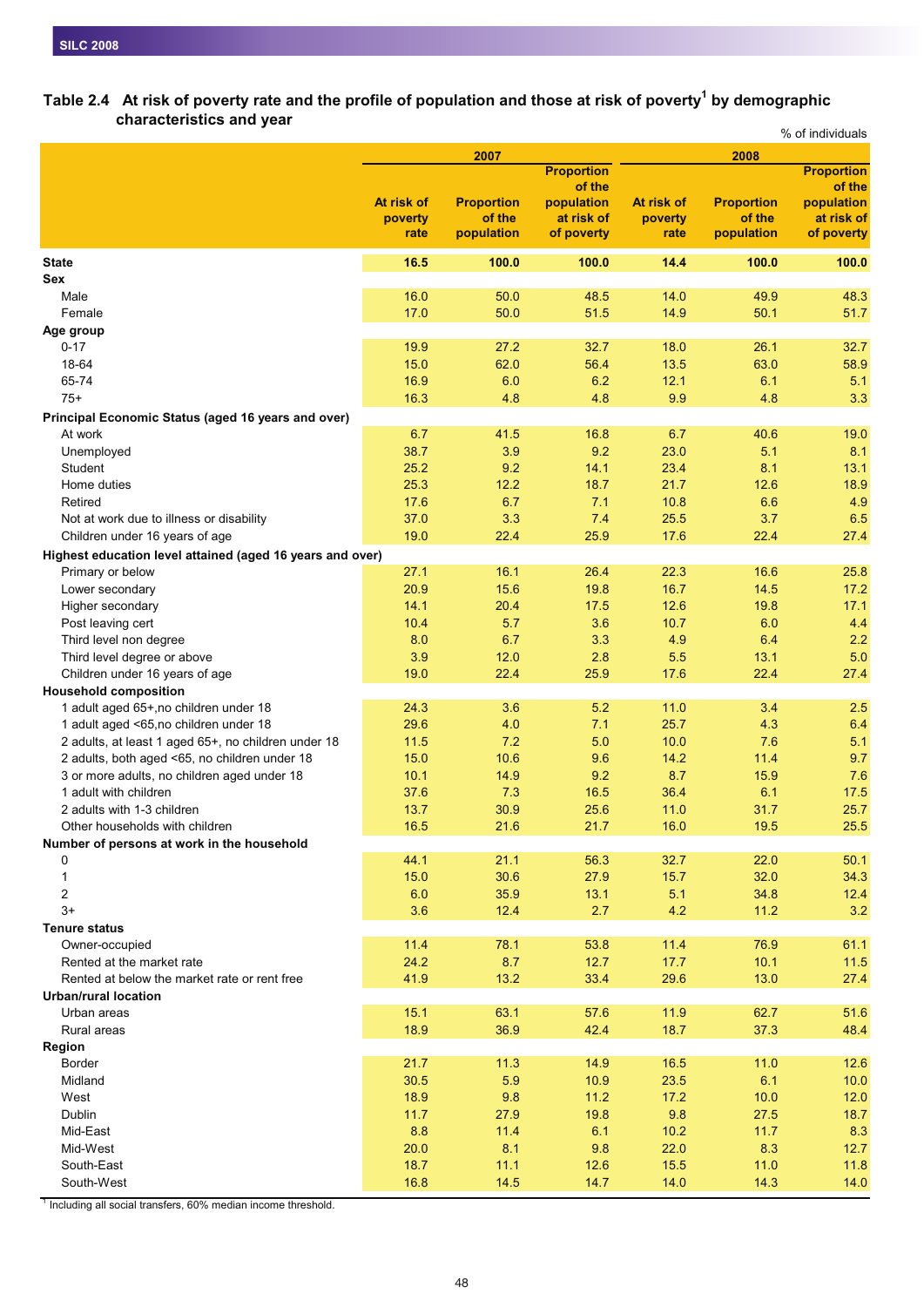|                                                                           |                               |                                 |                                                          |                               |                                 | % of persons                                             |
|---------------------------------------------------------------------------|-------------------------------|---------------------------------|----------------------------------------------------------|-------------------------------|---------------------------------|----------------------------------------------------------|
|                                                                           |                               | 2007                            |                                                          |                               | 2008                            |                                                          |
|                                                                           | rate<br>At risk of<br>poverty | Profile<br>population<br>of the | Profile<br>population<br>at risk of<br>poverty<br>of the | At risk of<br>rate<br>poverty | Profile<br>population<br>of the | Profile<br>population<br>at risk of<br>poverty<br>of the |
| State                                                                     | 16.5                          | 100.0                           | 100.0                                                    | 14.4                          | 100.0                           | 100.0                                                    |
| Sex (head of household)                                                   |                               |                                 |                                                          |                               |                                 |                                                          |
| Male                                                                      | 14.2                          | 61.9                            | 53.2                                                     | 13.1                          | 63.8                            | 58.1                                                     |
| Female                                                                    | 20.3                          | 38.1                            | 46.8                                                     | 16.7                          | 36.2                            | 41.9                                                     |
| Age group (head of household)                                             |                               |                                 |                                                          |                               |                                 |                                                          |
| 18-64                                                                     | 16.6                          | 85.9                            | 86.4                                                     | 14.9                          | 86                              | 88.9                                                     |
| 65-74                                                                     | 16.4                          | 7.6                             | 7.5                                                      | 13.9                          | 7.8                             | 7.6                                                      |
| $75+$                                                                     | 15.6                          | 6.5                             | 6 <sub>1</sub>                                           | 8.4                           | $\overline{6}$                  | 3.6                                                      |
| Principal Economic Status (head of household)                             |                               |                                 |                                                          |                               |                                 |                                                          |
| At work                                                                   | $\overline{8.1}$              | 63.7                            | 31.3                                                     | 9.0                           | 63.4                            | 39.6                                                     |
| Unemployed<br>Student                                                     | 47.5                          | 4.3                             | 12.3                                                     | 28.3                          | 5.8                             | 11.5                                                     |
|                                                                           | 48.2                          | 1.8                             | 51                                                       | 46.1                          | $1.3$                           | 4.1                                                      |
| Home duties                                                               | 31.4                          | 15.1                            | 28.7                                                     | 26.3                          | 14.1                            | 25.7                                                     |
| Retired                                                                   | 17.4                          | 10.4                            | 10.9                                                     | 1.17                          | 9.7                             | 7.9                                                      |
| disability<br>Not at work due to illness or                               | 43.1                          | 4.3                             | 11.2                                                     | 28.1                          | 5.2                             | 10.1                                                     |
| Highest education level attained (head of household)                      |                               |                                 |                                                          |                               |                                 |                                                          |
| Primary or below                                                          | 26.1                          | 24.6                            | 38.9                                                     | 24.0                          | 25.3                            | 42.0                                                     |
| Lower secondary                                                           | 21.6                          | 20.9                            | 27.4                                                     | 16.9                          | 19.4                            | 22.7                                                     |
| Higher secondary                                                          | 14.7                          | 19.5                            | 17.3                                                     | 13.1                          | $\frac{6}{2}$                   | 17.3                                                     |
| Post leaving cert                                                         | 9.7                           | 8.3                             | 4.9                                                      | 10.4                          | 7.9                             | 5.7                                                      |
| Third level non degree                                                    | 7.01                          | 9.1                             | 5.9                                                      | 6.7                           | 9.5                             | 4.4                                                      |
| Third level degree or above                                               | 4.2                           | 16.1                            | 4.0                                                      | 5.4                           | 177                             | 6.6                                                      |
| <sup>1</sup> Including all social transfers, 60% median income threshold. |                               |                                 |                                                          |                               |                                 |                                                          |

Table 2.5 At risk of poverty rate and the profile of population and those at risk of poverty<sup>1</sup> by demographic<br>characteristics of the head of household and year Table 2.5 At risk of poverty rate and the profile of population and those at risk of poverty<sup>1</sup> by demographic **characteristics of the head of household and year**

49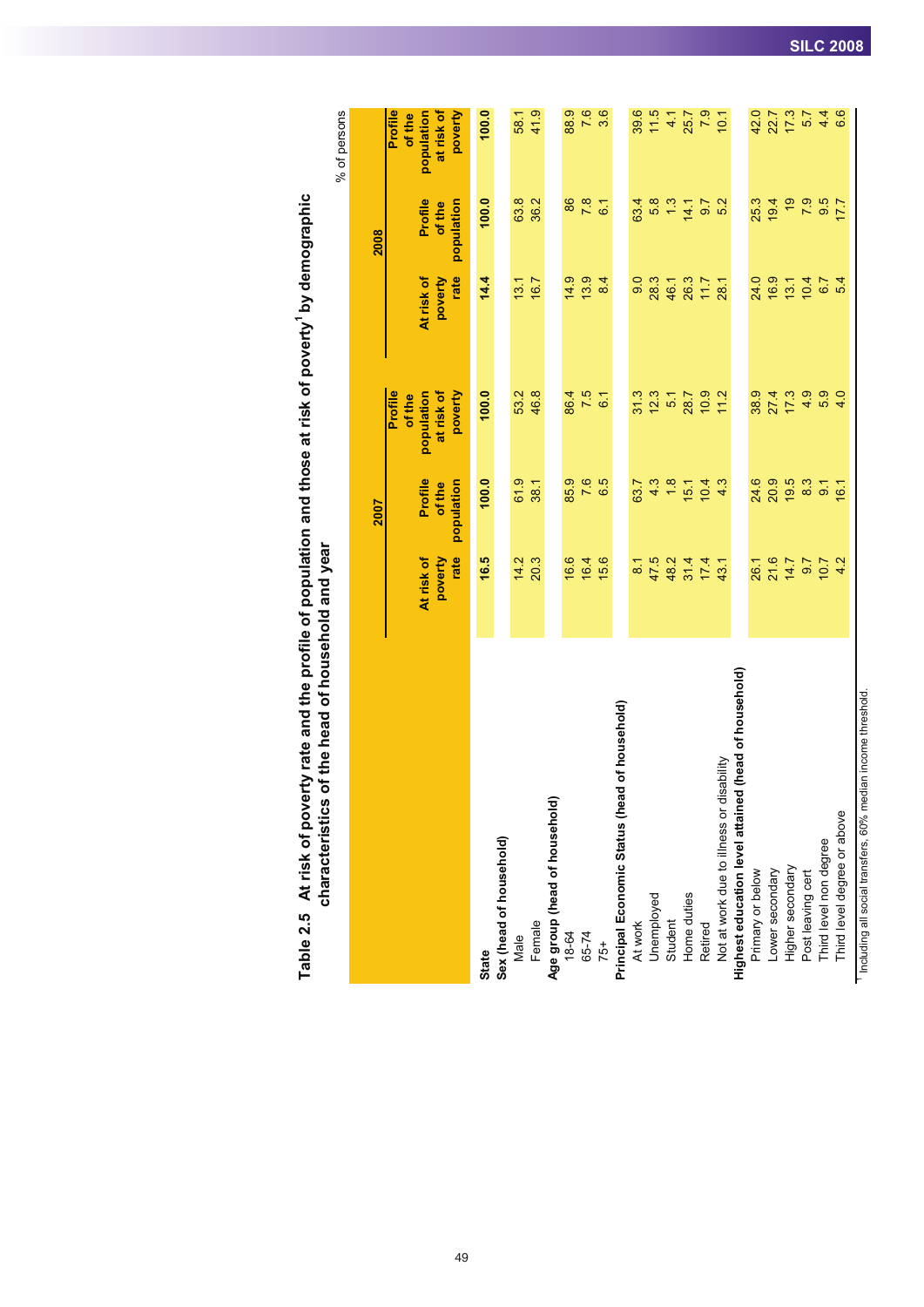## **Table 2.6 Percentage of households reporting arrears by whether the household was at risk of poverty or not by type of arrears reported, SILC 2008**

|                                  |                   |                                  |                          | % of households |
|----------------------------------|-------------------|----------------------------------|--------------------------|-----------------|
|                                  |                   | <b>Profile of the population</b> |                          |                 |
|                                  |                   | At risk of                       | <b>Not at</b><br>risk of | <b>Sample</b>   |
|                                  | <b>Population</b> | <b>Poverty</b>                   | <b>Poverty</b>           | <b>Size</b>     |
| <b>State</b>                     | 100.0             | 100.0                            | 100.0                    | 5,247           |
| Number of items in arrears       |                   |                                  |                          |                 |
| 0                                | 79.7              | 71.6                             | 81.1                     | 4,431           |
| 1                                | 12.6              | 16.1                             | 12.0                     | 530             |
| $2+$                             | 7.7               | 12.3                             | 6.9                      | 286             |
| Overdrawn bank account           |                   |                                  |                          |                 |
| Yes                              | 4.8               | 5.4                              | 4.6                      | 203             |
| <b>No</b>                        | 95.3              | 94.6                             | 95.4                     | 5,044           |
| <b>Credit card balance owing</b> |                   |                                  |                          |                 |
| Yes                              | 9.1               | 7.3                              | 9.5                      | 334             |
| <b>No</b>                        | 90.9              | 92.7                             | 90.5                     | 4,913           |
| Mortgage or rent arrears         |                   |                                  |                          |                 |
| Yes                              | 4.9               | 8.1                              | 4.3                      | 174             |
| <b>No</b>                        | 95.1              | 91.9                             | 95.7                     | 5,073           |
| <b>Utility bill arrears</b>      |                   |                                  |                          |                 |
| Yes                              | 7.7               | 15.9                             | 6.2                      | 306             |
| No                               | 92.4              | 84.1                             | 93.8                     | 4,941           |
| Arrears on other bills           |                   |                                  |                          |                 |
| Yes                              | 2.6               | 3.4                              | 2.4                      | 99              |
| No                               | 97.5              | 96.6                             | 97.6                     | 5,148           |
|                                  |                   |                                  |                          |                 |
| Arrears on other loans           |                   |                                  |                          |                 |
| Yes                              | 2.4               | 5.1                              | 2.0                      | 98              |
| No                               | 97.6              | 94.9                             | 98.0                     | 5,149           |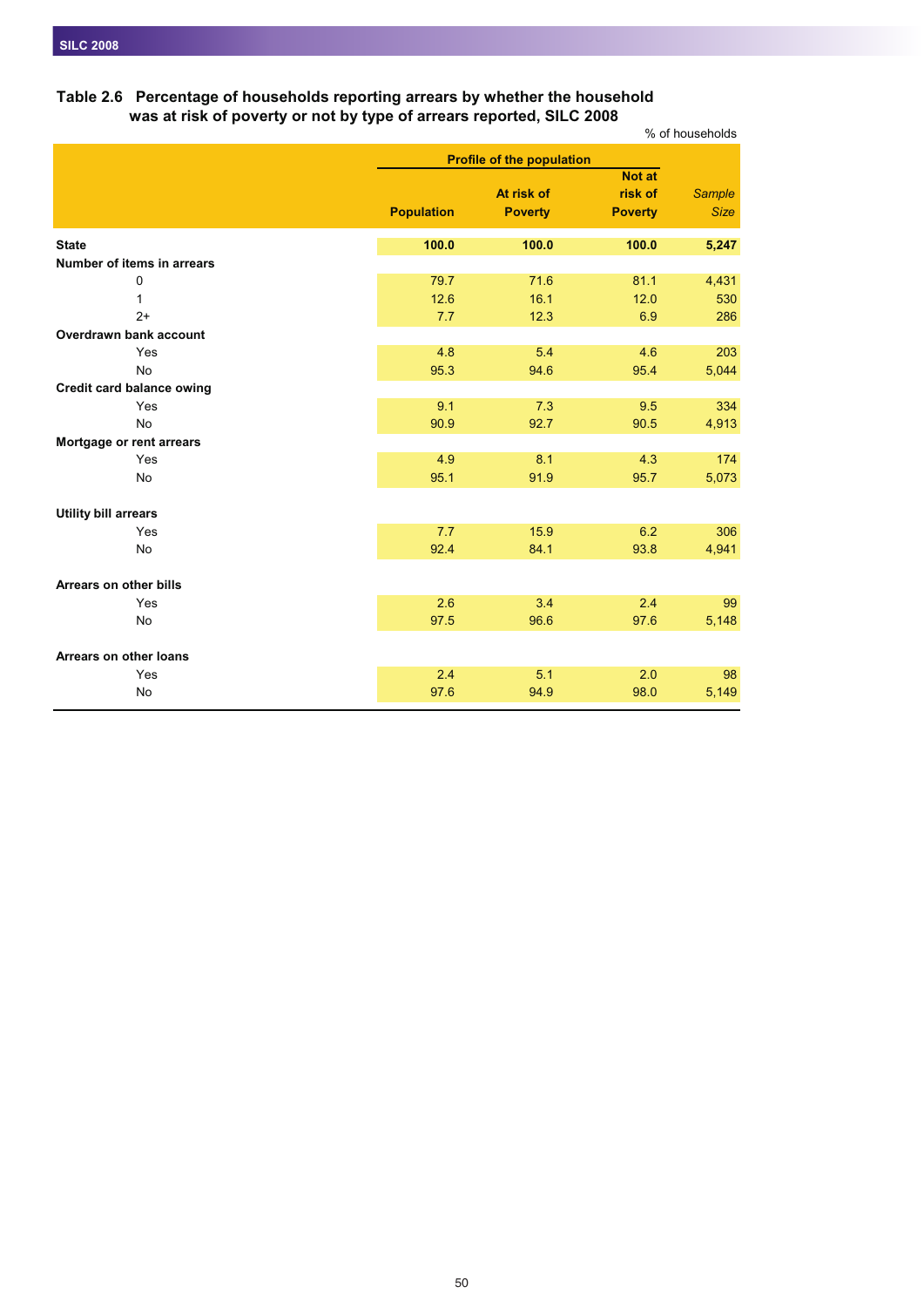| 2006<br>2008<br>2007<br>%<br>%<br>%<br><b>Total population</b><br><b>Medical card</b><br>36.8<br>34.4<br>25.7<br>Yes<br><b>No</b><br>7.6<br>7.9<br>8.7<br><b>Private medical insurance</b><br>4.3<br>7.3<br>Yes<br>4.9<br><b>No</b><br>28.3<br>27.1<br>20.9<br>Covered by either medical card<br>or private medical insurance<br>Yes<br>17.8<br>17.5<br>15.1<br><b>No</b><br>14.6<br>14.6<br>12.4<br>Population aged 16 years and over<br>Chronic illness or health problem<br>20.9<br>Yes<br>22.0<br>16.0<br><b>No</b><br>14.1<br>14.4<br>12.7<br><b>Limited activity</b><br>Strongly limited<br>27.5<br>27.7<br>18.7<br>Limited<br>21.7<br>24.9<br>16.5<br>14.3<br>Not limited<br>13.8<br>12.6<br><b>Health Status</b><br>12.4<br>11.0<br>13.8<br>Very good<br>Good<br>15.1<br>15.6<br>14.6<br>Fair<br>22.4<br>27.1<br>18.5<br>31.3<br>Bad/very bad<br>33.9<br>17.9<br><b>Smoker</b><br>21.0<br>19.4<br>14.4<br>Yes |           |      | At risk of poverty rate |      |
|-----------------------------------------------------------------------------------------------------------------------------------------------------------------------------------------------------------------------------------------------------------------------------------------------------------------------------------------------------------------------------------------------------------------------------------------------------------------------------------------------------------------------------------------------------------------------------------------------------------------------------------------------------------------------------------------------------------------------------------------------------------------------------------------------------------------------------------------------------------------------------------------------------------------------|-----------|------|-------------------------|------|
|                                                                                                                                                                                                                                                                                                                                                                                                                                                                                                                                                                                                                                                                                                                                                                                                                                                                                                                       |           |      |                         |      |
|                                                                                                                                                                                                                                                                                                                                                                                                                                                                                                                                                                                                                                                                                                                                                                                                                                                                                                                       |           |      |                         |      |
|                                                                                                                                                                                                                                                                                                                                                                                                                                                                                                                                                                                                                                                                                                                                                                                                                                                                                                                       |           |      |                         |      |
|                                                                                                                                                                                                                                                                                                                                                                                                                                                                                                                                                                                                                                                                                                                                                                                                                                                                                                                       |           |      |                         |      |
|                                                                                                                                                                                                                                                                                                                                                                                                                                                                                                                                                                                                                                                                                                                                                                                                                                                                                                                       |           |      |                         |      |
|                                                                                                                                                                                                                                                                                                                                                                                                                                                                                                                                                                                                                                                                                                                                                                                                                                                                                                                       |           |      |                         |      |
|                                                                                                                                                                                                                                                                                                                                                                                                                                                                                                                                                                                                                                                                                                                                                                                                                                                                                                                       |           |      |                         |      |
|                                                                                                                                                                                                                                                                                                                                                                                                                                                                                                                                                                                                                                                                                                                                                                                                                                                                                                                       |           |      |                         |      |
|                                                                                                                                                                                                                                                                                                                                                                                                                                                                                                                                                                                                                                                                                                                                                                                                                                                                                                                       |           |      |                         |      |
|                                                                                                                                                                                                                                                                                                                                                                                                                                                                                                                                                                                                                                                                                                                                                                                                                                                                                                                       |           |      |                         |      |
|                                                                                                                                                                                                                                                                                                                                                                                                                                                                                                                                                                                                                                                                                                                                                                                                                                                                                                                       |           |      |                         |      |
|                                                                                                                                                                                                                                                                                                                                                                                                                                                                                                                                                                                                                                                                                                                                                                                                                                                                                                                       |           |      |                         |      |
|                                                                                                                                                                                                                                                                                                                                                                                                                                                                                                                                                                                                                                                                                                                                                                                                                                                                                                                       |           |      |                         |      |
|                                                                                                                                                                                                                                                                                                                                                                                                                                                                                                                                                                                                                                                                                                                                                                                                                                                                                                                       |           |      |                         |      |
|                                                                                                                                                                                                                                                                                                                                                                                                                                                                                                                                                                                                                                                                                                                                                                                                                                                                                                                       |           |      |                         |      |
|                                                                                                                                                                                                                                                                                                                                                                                                                                                                                                                                                                                                                                                                                                                                                                                                                                                                                                                       |           |      |                         |      |
|                                                                                                                                                                                                                                                                                                                                                                                                                                                                                                                                                                                                                                                                                                                                                                                                                                                                                                                       |           |      |                         |      |
|                                                                                                                                                                                                                                                                                                                                                                                                                                                                                                                                                                                                                                                                                                                                                                                                                                                                                                                       |           |      |                         |      |
|                                                                                                                                                                                                                                                                                                                                                                                                                                                                                                                                                                                                                                                                                                                                                                                                                                                                                                                       |           |      |                         |      |
|                                                                                                                                                                                                                                                                                                                                                                                                                                                                                                                                                                                                                                                                                                                                                                                                                                                                                                                       |           |      |                         |      |
|                                                                                                                                                                                                                                                                                                                                                                                                                                                                                                                                                                                                                                                                                                                                                                                                                                                                                                                       |           |      |                         |      |
|                                                                                                                                                                                                                                                                                                                                                                                                                                                                                                                                                                                                                                                                                                                                                                                                                                                                                                                       |           |      |                         |      |
|                                                                                                                                                                                                                                                                                                                                                                                                                                                                                                                                                                                                                                                                                                                                                                                                                                                                                                                       |           |      |                         |      |
|                                                                                                                                                                                                                                                                                                                                                                                                                                                                                                                                                                                                                                                                                                                                                                                                                                                                                                                       |           |      |                         |      |
|                                                                                                                                                                                                                                                                                                                                                                                                                                                                                                                                                                                                                                                                                                                                                                                                                                                                                                                       |           |      |                         |      |
|                                                                                                                                                                                                                                                                                                                                                                                                                                                                                                                                                                                                                                                                                                                                                                                                                                                                                                                       |           |      |                         |      |
|                                                                                                                                                                                                                                                                                                                                                                                                                                                                                                                                                                                                                                                                                                                                                                                                                                                                                                                       |           |      |                         |      |
|                                                                                                                                                                                                                                                                                                                                                                                                                                                                                                                                                                                                                                                                                                                                                                                                                                                                                                                       |           |      |                         |      |
|                                                                                                                                                                                                                                                                                                                                                                                                                                                                                                                                                                                                                                                                                                                                                                                                                                                                                                                       | <b>No</b> | 14.4 | 15.0                    | 13.2 |

## **Table 2.7 At risk of poverty rate1 by key health related characteristics and by year**

% of individuals

<sup>1</sup> After social transfers, 60% median income threshold.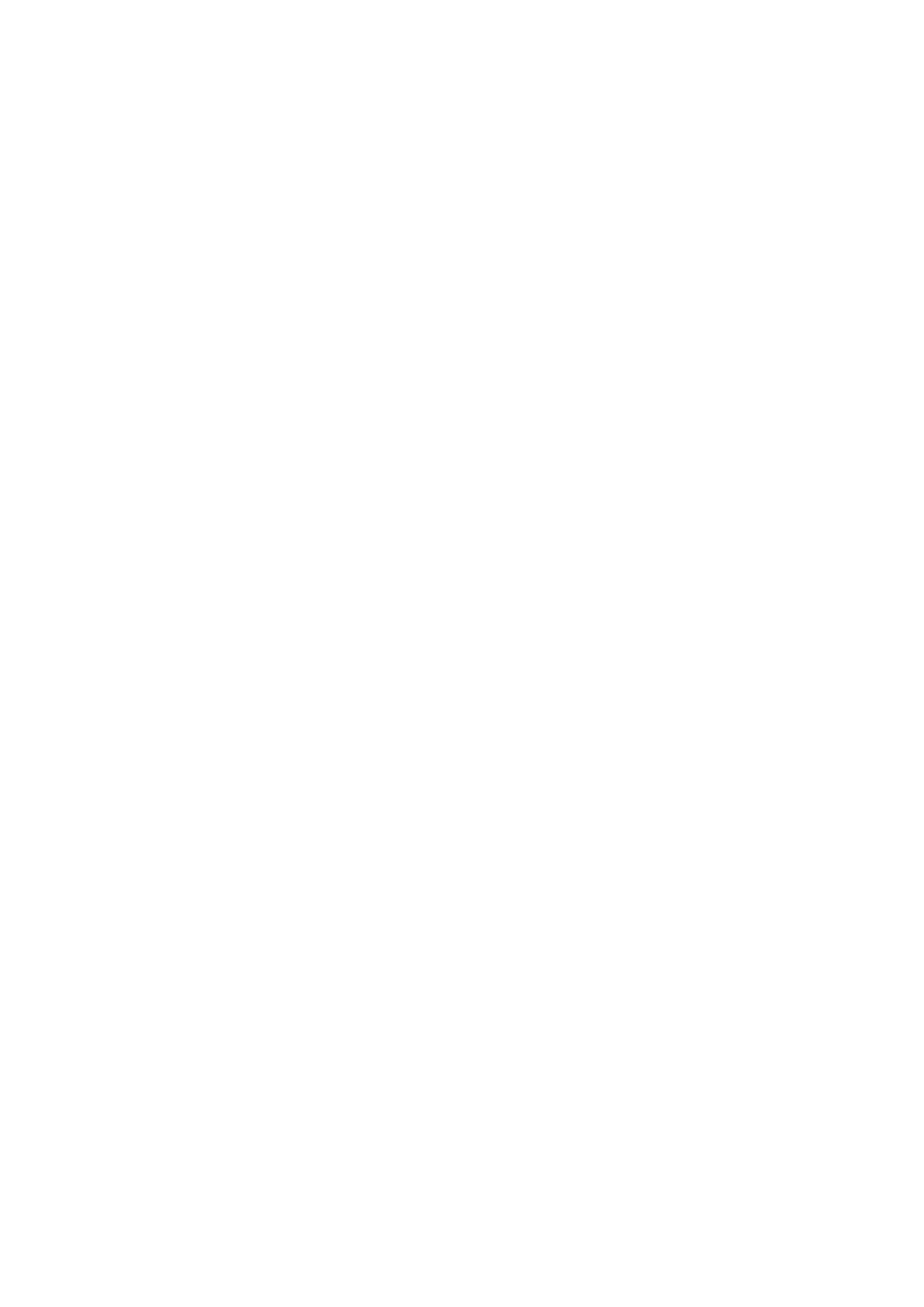# **Chapter 3**

## **Deprivation**

## **Key Findings**

- ◆ Three quarters (75.1%) of individuals had experienced none of eleven forms of enforced deprivation in 2008. This level has remained reasonably stable since 2006.
- Of the remaining one quarter of individuals who had experienced enforced deprivation, 11.1% experienced one deprivation item, almost 5% experienced two items and almost 9% experienced three or more items.
- $\blacklozenge$  Lone parent households reported the highest levels of deprivation with 55% of individuals from these households experiencing one or more items of deprivation compared with 25% at State level. Nearly one quarter (24.2%) of individuals in lone parent households experienced three or more of the forms of deprivation.
- ◆ Overall, for ten of the eleven deprivation items there was no significant change in the proportion of people experiencing deprivation between 2007 and 2008. The exception to this was the inability to afford a morning, afternoon or evening out in the last fortnight, which rose to 11.1% in 2008 from 8.4% in 2007.
- The most commonly reported of the eleven deprivation indicators continued to be the inability to afford to replace worn out furniture, at 13.3%.

#### **Background information**

The Survey on Income and Living Conditions (SILC) collects information relating to enforced deprivation experienced by individuals. Enforced deprivation refers to the inability to afford basic specific goods or services and is reported at the household and not the individual level, but it is assumed that each person in a household where a form of deprivation was reported, experienced that form of deprivation. The eleven items listed below are examined in this report and if an individual experienced an absence of two or more of these eleven basic deprivation items due to unaffordability and is also identified as being at risk of poverty, then the individual is said to be in consistent poverty.

#### **List of 11 deprivation indicators**

- 1. Without heating at some stage in the last year
- 2. Unable to afford a morning, afternoon or evening out in the last fortnight
- 3. Unable to afford two pairs of strong shoes
- 4. Unable to afford a roast once a week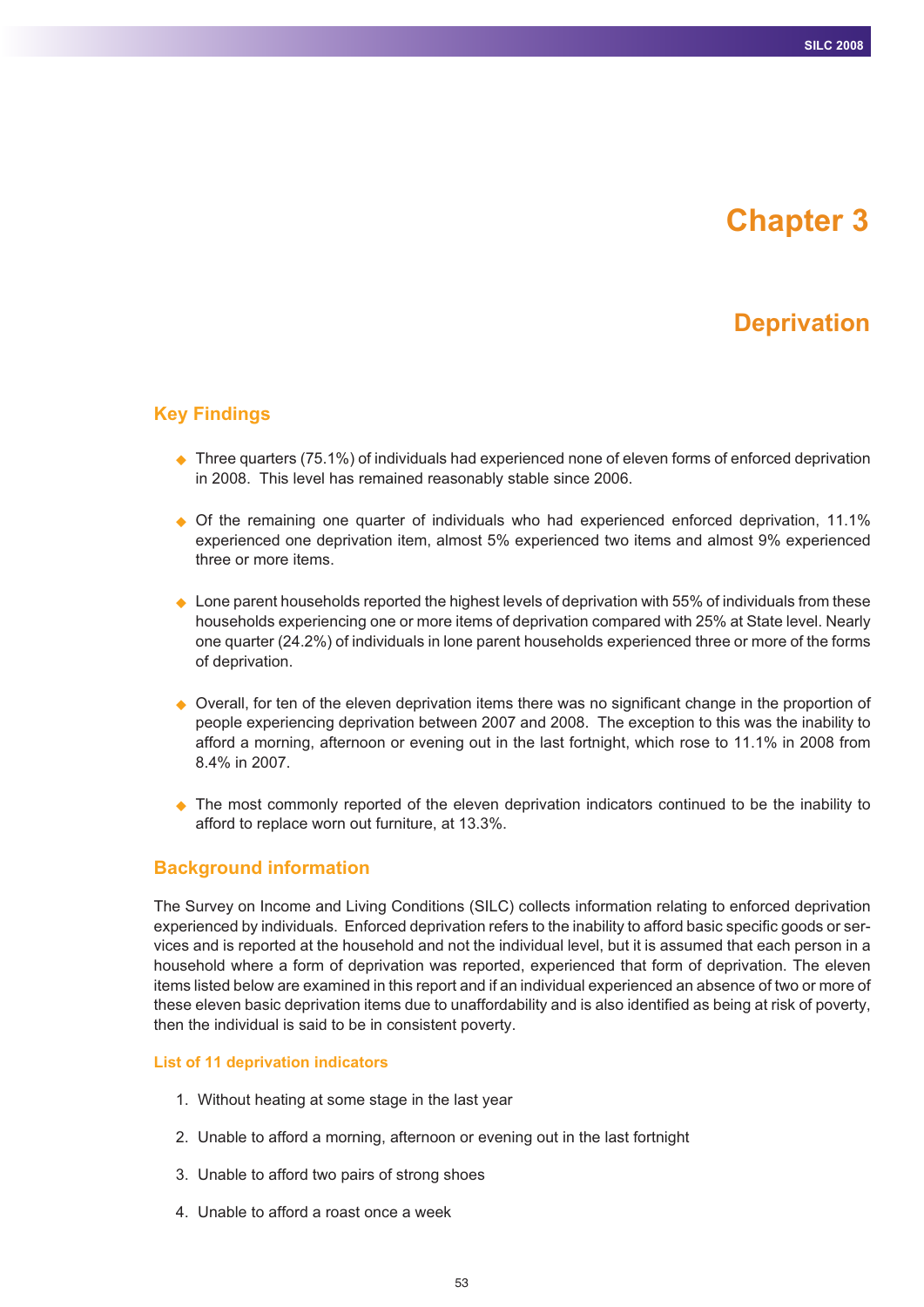- 5. Unable to afford a meal with meat, chicken or fish every second day
- 6. Unable to afford new (not second-hand) clothes
- 7. Unable to afford a warm waterproof coat
- 8. Unable to afford to keep the home adequately warm
- 9. Unable to afford to replace any worn out furniture
- 10.Unable to afford to have family or friends for a drink or meal once a month
- 11.Unable to afford to buy presents for family or friends at least once a year

### **Analysis of overall deprivation rates**

The proportion of individuals who experienced none of the enforced deprivation items remained unchanged between 2007 and 2008 (75.1% in 2008). *See Table 3.1 and Figure 3a*.

- ◆ One in four individuals who experienced enforced deprivation, with 11.1% having experienced one deprivation item, almost 5% experienced two items and almost 9% experienced three or more items.
- ◆ The proportion of people who experienced three or more deprivation items rose from 7.8% in 2007 to 8.9% in 2008.



#### **Figure 3a Number of enforced deprivation items experienced by year**

## **Factors influencing deprivation**

As in Chapter 2, logistic regression was used to assess which socio-demographic factors were associated with the likelihood of the experience of deprivation. Household income (deciles) was included as an independent variable in this regression model as it did not form part of the calculation of the deprivation rate, and, as expected, income was found to be associated with the likelihood of experiencing deprivation. As with the at risk of poverty model, it was shown that sex of the individual or the head of household did not influence the likelihood of an individual experiencing deprivation.

The majority of other factors were in common with those found for models on income and the likelihood of being at risk of poverty. Table 3a shows the independent variables which were found to be significant in the case of deprivation: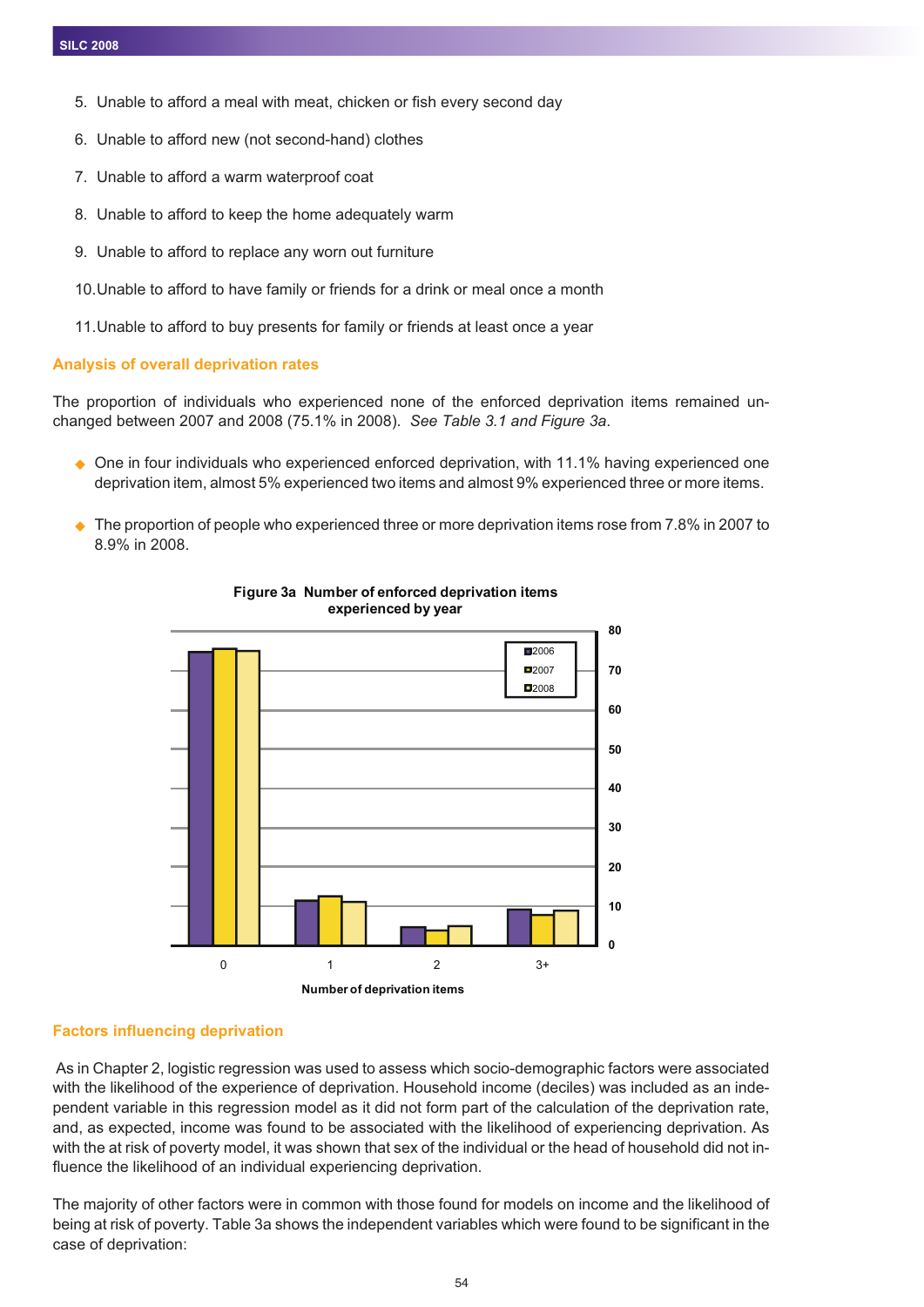### **was in consistent poverty in 2008 Table 3a Variables found to be significant in determining whether an individual**

| <b>Characteristicsofthe household</b>                          | <b>Characteristics of the head of</b><br>household           | <b>Characteristics of the individual</b>           |
|----------------------------------------------------------------|--------------------------------------------------------------|----------------------------------------------------|
| Household composition                                          | Education level of the head of<br>household                  | Age of the individual                              |
| Number of people at work in the<br>household                   | <b>Principal Economic Etatus of the</b><br>head of household | Education level of the individual                  |
| Household income (decile)                                      | Age of the head of household                                 | Health status of the individual                    |
| Tenure of the household                                        |                                                              | Principal economic status of the<br>individual     |
| Region the household was located<br>(NUTS <sub>3</sub> )       |                                                              | Whether the person had a chronic<br>illness or not |
| Whether the household was located<br>in an urban or rural area |                                                              |                                                    |

#### **Analysis of deprivation rates by income decile**

The experience of deprivation mostly decreased as income rose. However, some level of deprivation continued to be experienced by individuals in higher income deciles although this became very low, in particular in the top two deciles. *See Table 3.2 and Figure 3b*.

- ◆ The proportion of people who experienced zero deprivation items was lowest in the first two deciles (54.0% in the first decile and 50.8% in the second decile); in other words close to half of people in these deciles had experienced some form of deprivation.
- While the proportion of people experiencing deprivation reduced as income deciles increased it did not disappear. For individuals in the eighth income decile, 13% experienced one or more items and 4.4% of individuals experienced at least 1 deprivation item in the ninth decile and 2.8% in the top income decile.

The proportion of people experiencing two or more items of deprivation was highest in the second decile at 37.2%, followed by levels of 27.0% and 22.7% in the first and third deciles respectively. By the fifth decile this level had fallen to less than 10% and by the ninth decile almost no individuals experienced two or more forms of deprivation.





**Decile**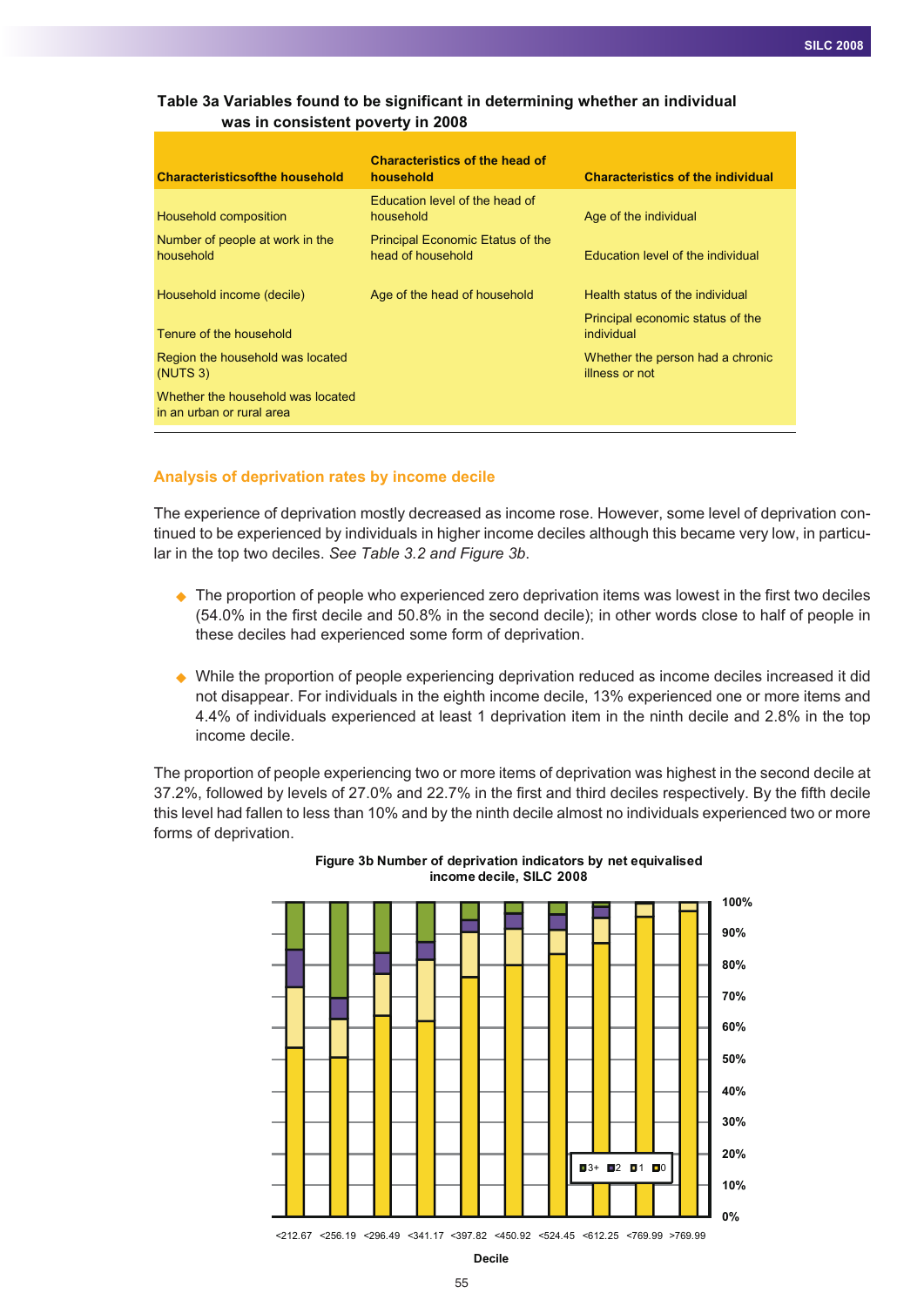#### **Analysis of deprivation rates by socio-demographic characteristics**

Significant variation in the experience of deprivation could be seen across different types of household. By household composition, individuals in lone parent households had the highest deprivation rates. *See Table 3.3 and Figure 3c.*

- ◆ More than half of individuals in lone parent households (55%) experienced at least one item of deprivation. They also had the highest proportion of individuals of any household type who experienced three or more deprivation items at 24.2%.
- ◆ This compares with households consisting of three or more adults with no children, with 82.5% of individuals in these households experiencing no enforced deprivation and only 4.3% experiencing three or more forms of deprivation.
- $\blacklozenge$  Households comprising one adult aged less than 65 had the next highest proportion of people who experienced enforced deprivation with just under one third (31.7%) of this group experiencing at least one item of deprivation and 15.0% experiencing three or more forms of enforced deprivation*.*



**Figure 3c Number of deprivation indicators experienced by household composition, SILC 2008**

**Household composition**

Households where the Principal Economic Status of the head of household was retired or at work experienced the lowest levels of deprivation with 84.6% and 82.6% respectively of individuals in these households experiencing none of the eleven deprivation indicators. *See Table 3.4 and Figure 3d.*

Over one third of individuals in households where the head of household was unemployed or not at work due to illness or disability experienced three or more forms deprivation (36.4% and 35.3% respectively). Where the head of household was at work this fell to 3.3%. *See Table 3.4 and Figure 3d.*

Among the other factors shown by regression to influence the likelihood of experiencing deprivation the most notable patterns are discussed below. *See Tables 3.3 and 3.4.*

- ◆ **Age of individual:** A higher proportions of children experienced enforced deprivation than other age groups. One in nine children (11.1%) experienced three or more deprivation items in 2008. This compares with a rate of 4.4% among those aged 75 or over.
- $\blacktriangle$  **Principal Economic Status of individual:** People who were unemployed or unable to work due to illness or disability were clearly more likely to experience deprivation than others. Approximately half of people in these two groups experienced some form of deprivation and nearly 30% experienced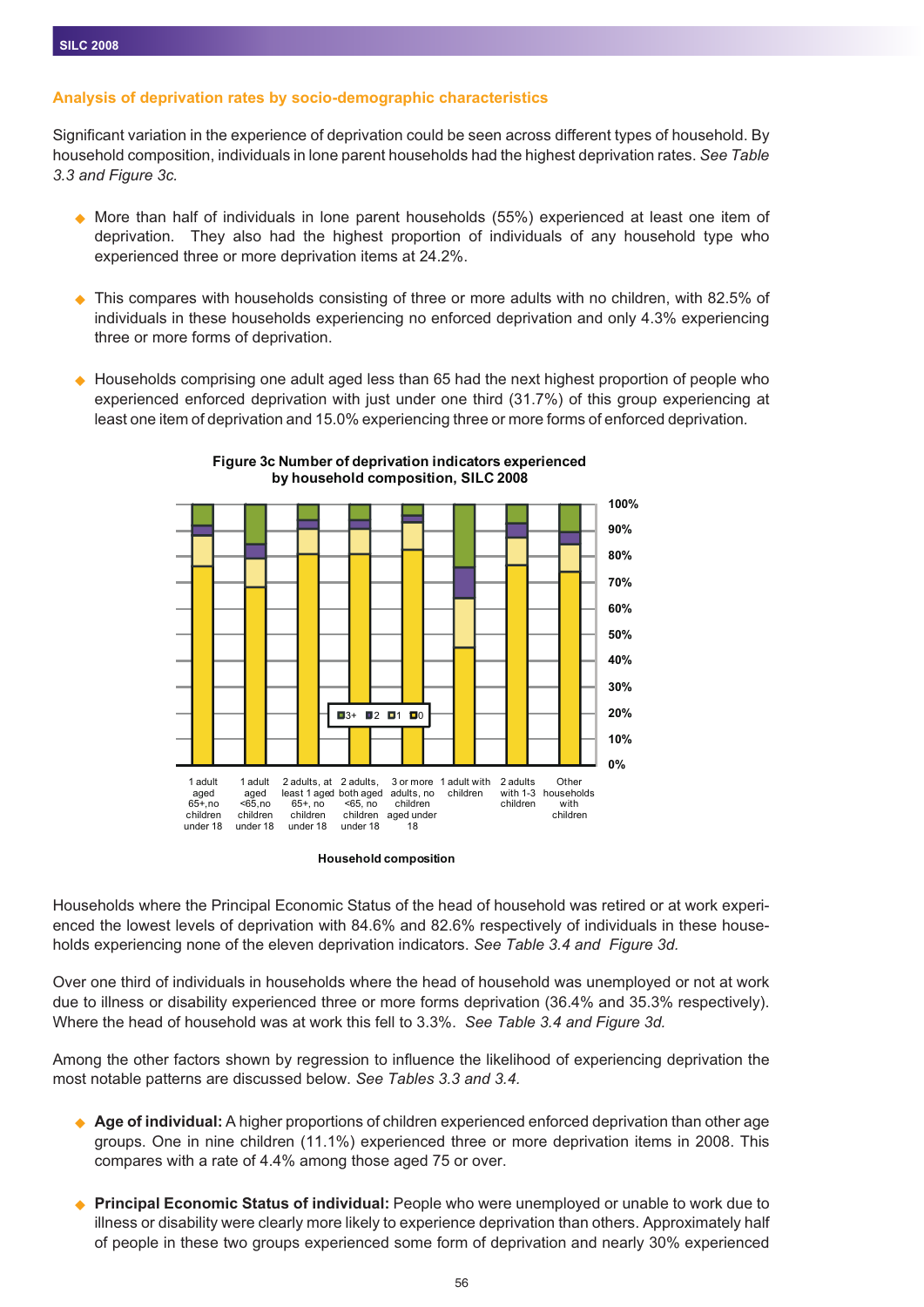three or more forms of deprivation. By comparison just 3.3% of people who were at work and 4.7% of retired people experienced three or more forms of deprivation.

- ◆ **Tenure:** Households that were rented at below market rate or rent free reported higher levels of deprivation than other households. Over half of individuals in these households experienced at least one form of deprivation (56.7%) compared with less than one third of individuals in households rented at the market rate and less than one fifth of individuals in owner occupied households.
- ◆ **Education level of the individual and head of household:** Individuals with an education level of primary or below experienced deprivation more frequently than people with higher education levels, 15.9% reporting three or more forms of deprivation compared with just 0.8% of people with a third level degree or above. Less than 9% of people with a third level degree or above had experienced some form of deprivation. A similar pattern was seen in relation to the education level of the head of household whereby deprivation levels fell as the education level increased.
- ◆ **Number of people at work in the household:** It can be seen that for households where no-one is at work, 23.5% of individuals experienced three or more deprivation items, falling to almost zero for those where three or more people were at work in the household.



**Figure 3d Number of deprivation indicators by Principal Economic Status, SILC 2008**

#### **Principal Economic Status**

#### **Analysis of deprivation rates for those who were at risk of poverty**

In addition to looking at deprivation within the population as a whole it is also of interest to look at the experience of deprivation of persons who are at risk of poverty. This analysis shows that, while individuals of different profile may have similarly low levels of income, they may nonetheless experience different rates of deprivation. A particular example of this is that older people, even where they are at risk of poverty based on their income, are less likely to experience enforced deprivation than other age groups. *See Tables 3.5 and Figure 3e.*

While one quarter of all individuals experienced at least one form of deprivation this rose to just under half (46.5%) among individuals who were at risk of poverty. This has steadily decreased from 56% in 2006. This indicates that proportionately fewer of the people who were at risk of poverty experienced deprivation in 2008 than in the previous two years.

◆ The most notable change in the year for people at risk of poverty was the reduction in the number experiencing three or more items of deprivation, falling from 22.8% in 2007 to 17.2% in 2008.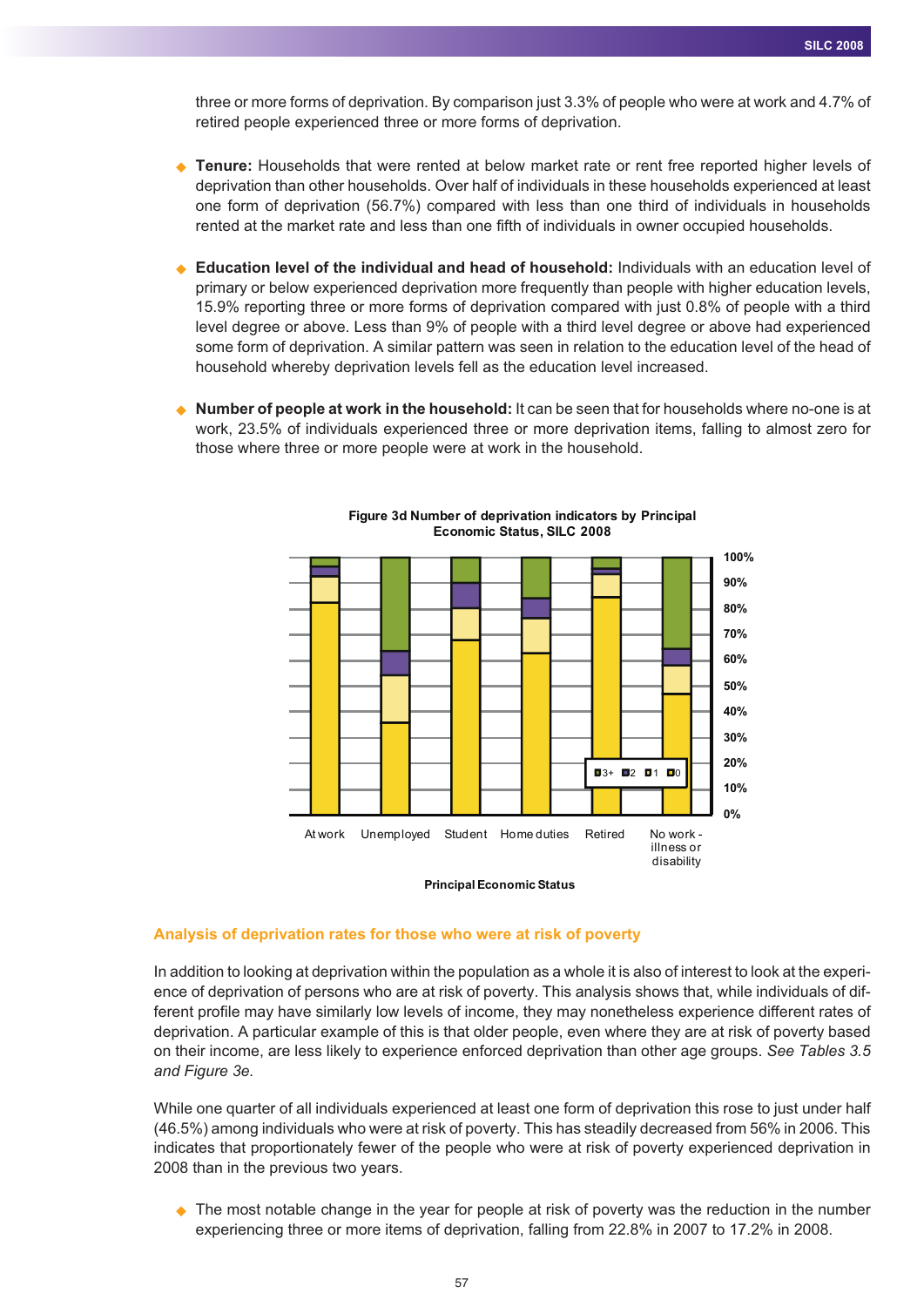$\bullet$  Just under three in ten individuals who were at risk of poverty (29.4%) experienced two or more forms of deprivation. These people are defined as being in consistent poverty. A further 17.2% of people who were at risk of poverty experienced one item of deprivation.



**Figure 3e Number of deprivation indicators for individuals at risk of poverty by year**

#### **Analysis of deprivation rates for those who were at risk of poverty by socio-demographic characteristics**

As with the population as a whole there was significant variation in the experience of deprivation by the different characteristics of the people at risk of poverty. A number of the patterns seen were similar to those within the full population. *See Table 3.6, 3.9 and Figure 3f.*

- $\bullet$  Despite a fall in deprivation levels for members of lone parent households who were at risk of poverty between 2007 and 2008, they remained the single most deprived group and experienced the highest rates for eight of the eleven deprivation indicators.
- $\bullet$  Nearly two thirds of people in lone parent households (63.4%) experienced at least one form of deprivation and nearly one third (30.3%) experienced three or more. By comparison, less than one quarter (24.3%) of people aged 65 or over living alone who were at risk of poverty experienced any deprivation.
- ◆ Persons aged less than 65 living alone who were at risk of poverty were the next most likely to experience three or more of the deprivation items (29.2%) while only 1.7% of persons who were at risk of poverty living in household with 3 or more adults and no children experienced three or more forms of deprivation.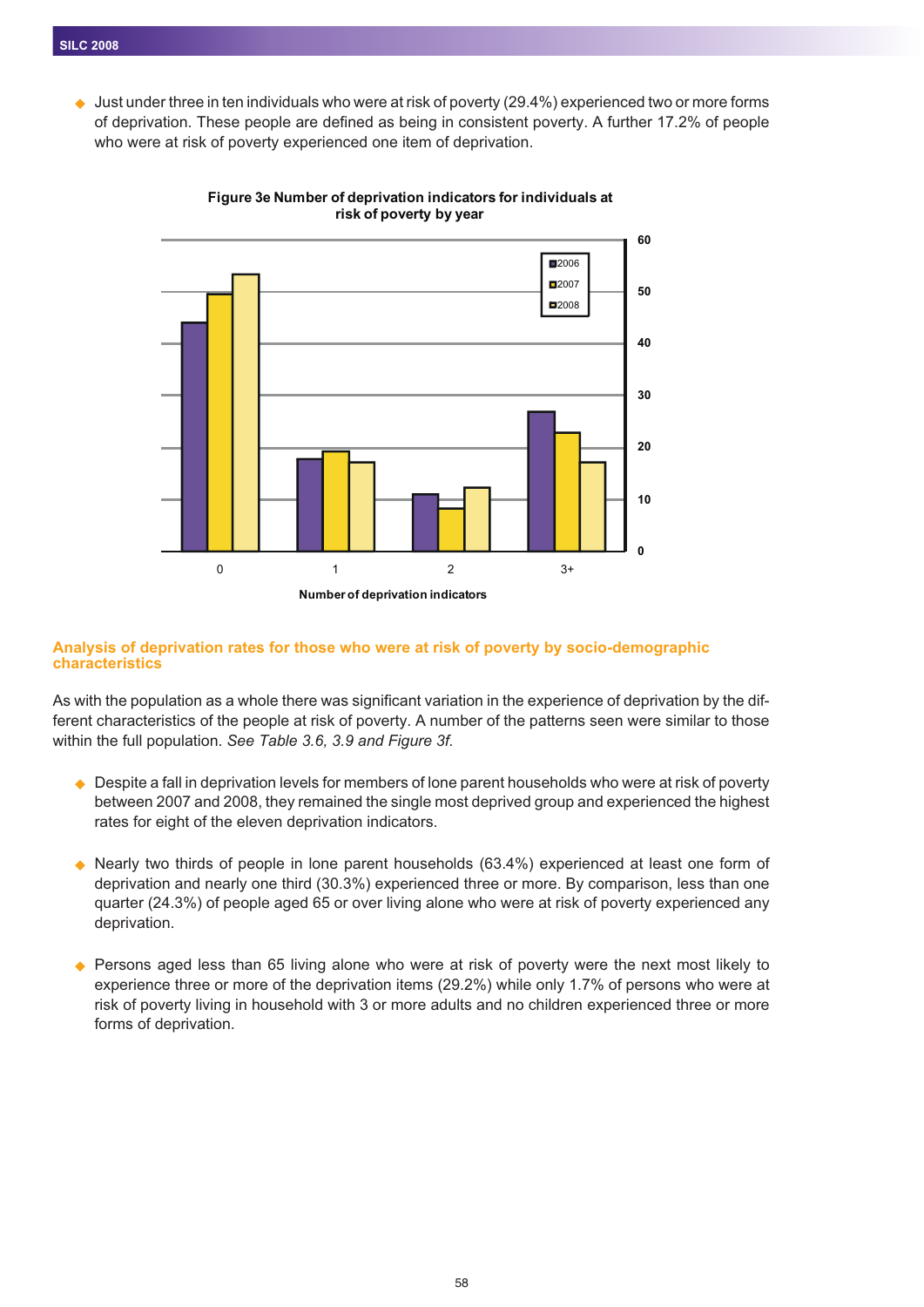

**Figure 3f Number of deprivation indicators for individuals at risk of poverty, by household composition, SILC 2008**

- ◆ Examining tenure status for those who were at risk of poverty, the highest deprivation rates recorded were for those renting at below the market rate or rent free with 35.0% experiencing more than three enforced deprivation items and only just over one quarter (27.6%) reporting no deprivation. By comparison 61.9% of persons at risk of poverty living in owner occupied accommodation and 70.4% of persons at risk of poverty living in accommodation rented at the market rate reported no deprivation indicators.
- Children (aged 0-17) were the most likely age group of those at risk of poverty to experience deprivation, with over half (51.5%) experiencing one or more item of deprivation compared with less than one in five people aged 75 or over who were at risk of poverty.

Even where a household was at risk of poverty the level of deprivation remained relatively low where the head of household had a highest level of education of third level degree or above, with 88% of people in these households not experiencing any deprivation. This compares with 40.7% of people living in households headed by an individual with a highest level of education of primary or below. *See Table 3.7.*

- $\leftrightarrow$  43.1% of individuals living in female headed households and who were at risk of poverty experienced none of the enforced deprivation items. This compares to a rate of 61.0% of male headed households who were at risk of poverty.
- ♦ Examining the Principal Economic Status of the head of household for those at risk of poverty, it can be seen that those not at work due to illness or disability or unemployed were the most likely to have experienced three or more deprivation items (39.7% and 29.9% respectively).
- ◆ Where the head of household was at work, 4.8% of individuals at risk of poverty experienced three or more forms of deprivation.

#### **Analysis of types of deprivation and their prevalence**

In looking at the eleven deprivation indicators separately it can be noted that among the population as a whole the experience of the different forms of deprivation has not changed significantly over recent years. *See Table 3.8 and Figure 3g.*

- ♦ The most commonly reported of the eleven deprivation indicators in 2008 was the inability to afford to replace worn out furniture, at 13.3%. This rate has been stable over the last three years.
- The second most commonly reported deprivation indicator in 2008 was the inability to afford a morning, afternoon or evening out in the last fortnight, at 11.1% up from 8.4% in 2007. Related to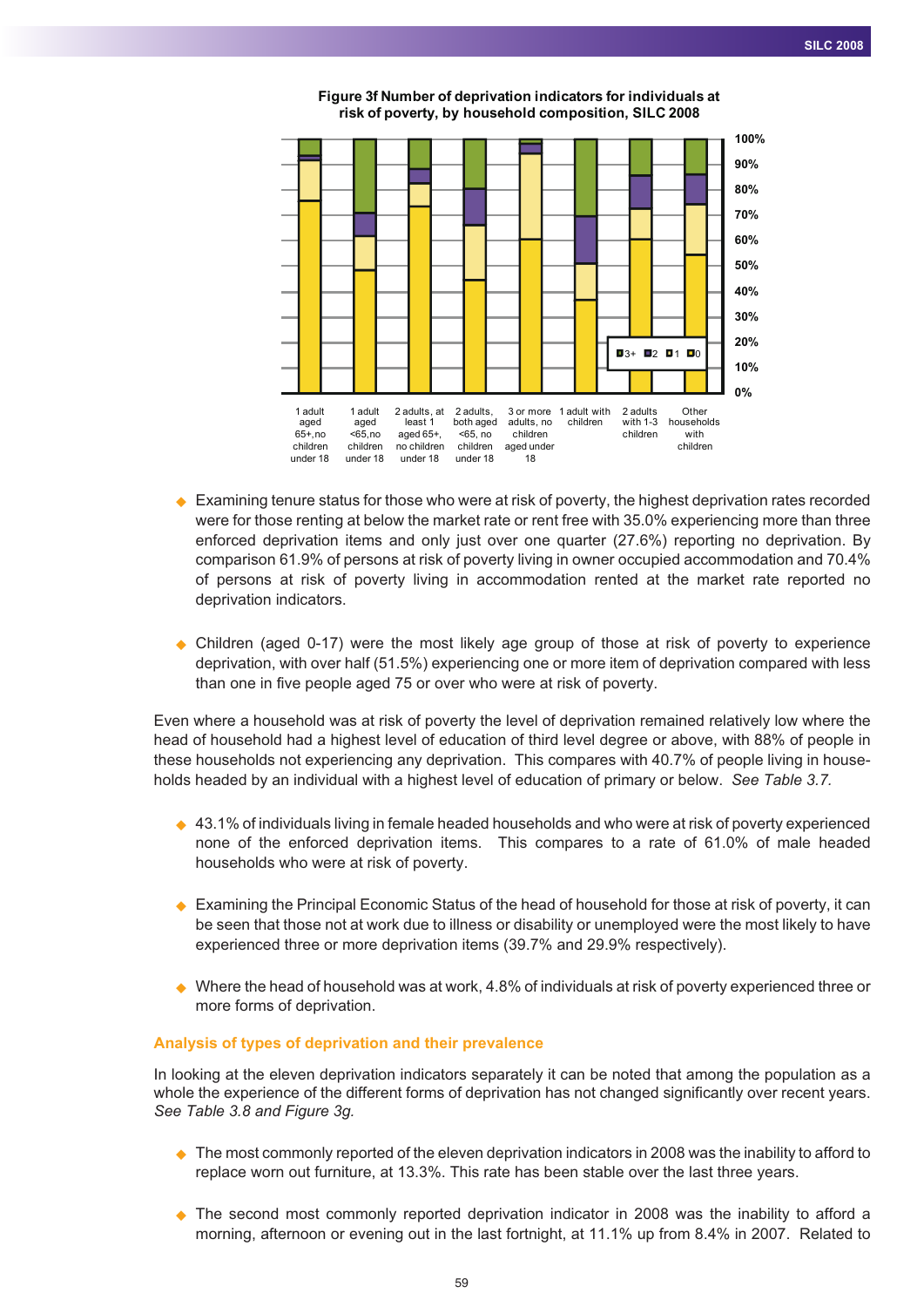this, the next most commonly reported indicator was the inability to afford to have family or friends for a drink or meal once a month, at 9.1%.

◆ For six out of the eleven forms of deprivation, enforced deprivation was reported by less than 5% of individuals*.*



**Figure 3g Percentage of perons experiencing deprivation by deprivation item and year**

#### **Key**

1 Without heating at some stage in the last year

2 Unable to afford a morning, afternoon or evening

- 3 Unable to afford two pairs of strong shoes
- 4 Unable to afford a roast once a week
- 5 Unable to afford a meal with meat, chicken or fish
- 6 Unable to afford new (not second-hand) clothes
- 7 Unable to afford a warm waterproof coat
- 8 Unable to afford to keep the home adequately warm
- 9 Unable to afford to replace any worn out furniture
- 10 Unable to afford to have family or friends for a drink
- 11 Unable to afford to buy presents for family or friends

Lone parent households reported the highest rates for eight of eleven deprivation items. Nearly one third of individuals in lone parent households lived in a household with the inability to replace worn out furniture (31.9%). Also prominent for these households was the inability to afford a morning, afternoon or evening out in the last fortnight at 28.1% up from 16.8**%** in 2007. Just over one fifth of people in lone parent households lived in a household which was unable to afford to have family or friends for a drink or meal once a month (21.4%) or went without heating at some stage in the last year (20.5%). *See Table 3.9*.

- Households comprising of one adult of working age reported the next highest deprivation rates. In three cases they reported the highest rates among other household types and for the majority of items reported higher than average deprivation rates.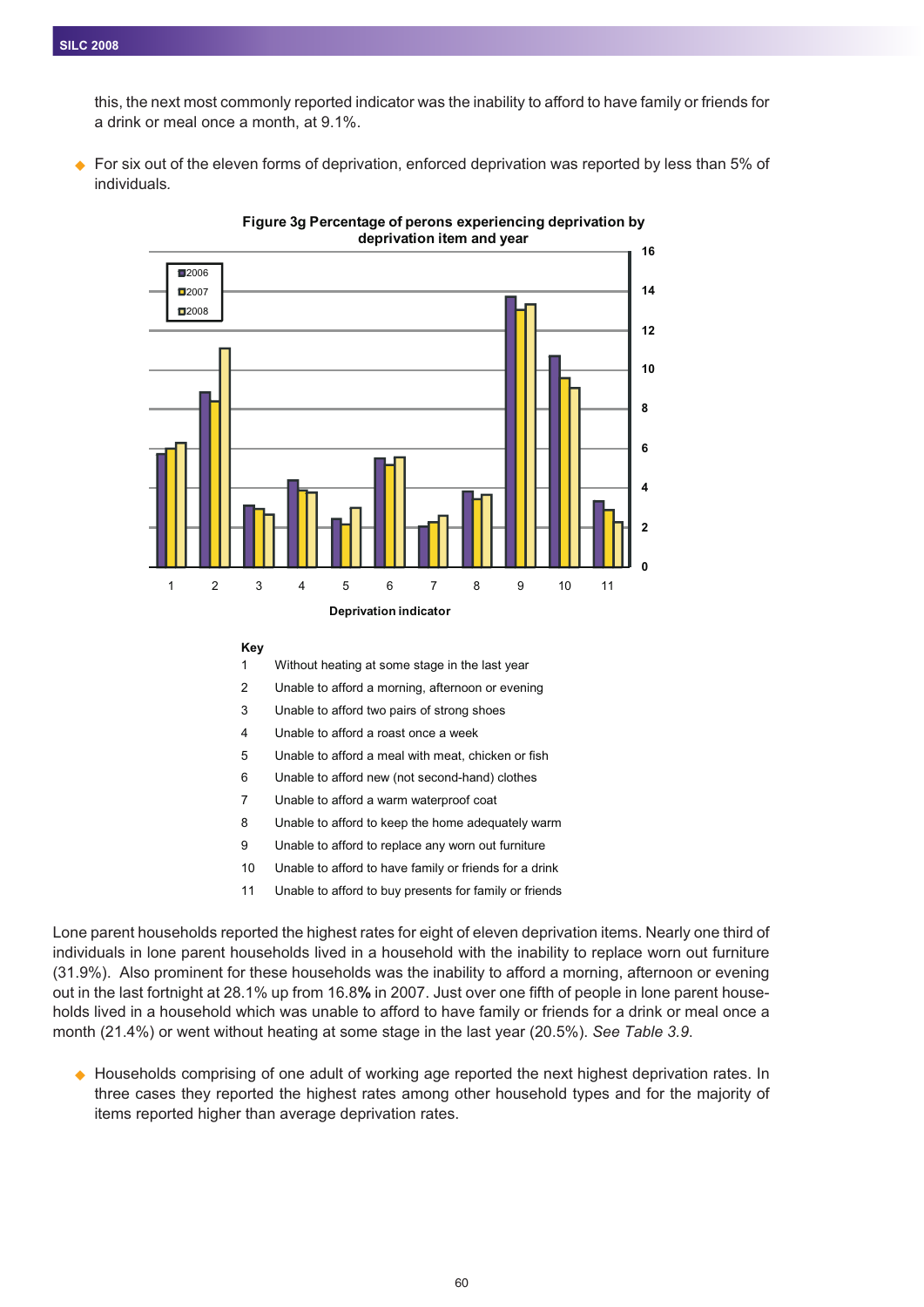#### **Types of deprivation and their prevalence for those at risk of poverty**

The results for the eleven different deprivation indicators for persons at risk of poverty followed broadly the analysis of overall experience of deprivation of this group as discussed earlier in this section. Furthermore, the most commonly reported deprivation indicators were the same as those reported for the population as a whole. The most commonly reported of the eleven deprivation indicators was the inability to afford to replace worn out furniture, reported by 26.0% of individuals at risk of poverty. *See Table 3.10 and Figure 3h*.

◆ The next most commonly experienced form of deprivation for individuals at risk of poverty were the inability to afford a morning, afternoon or night out in the last fortnight at 21.6%, the inability to have friends or family for a drink or meal once a month at 20.4% and being without heating at some stage in the last year (13.0%).



#### **Figure 3h Percentage of persons at risk of poverty experiencing deprivation by deprivation item and year**

**Key**

1 Without heating at some stage in the last year

2 Unable to afford a morning, afternoon or evening

3 Unable to afford two pairs of strong shoes

4 Unable to afford a roast once a week

5 Unable to afford a meal with meat, chicken or fish

6 Unable to afford new (not second-hand) clothes

7 Unable to afford a warm waterproof coat

8 Unable to afford to keep the home adequately warm

9 Unable to afford to replace any worn out furniture

10 Unable to afford to have family or friends for a drink

11 Unable to afford to buy presents for family or friends

In terms of changes from 2007 the deprivation rates fell across most of the eleven deprivation items for persons at risk of poverty. The inability to afford two strong pairs of shoes had been experienced by 11.4% of people at risk of poverty in 2007 but this fell to 3.4% in 2008 representing the largest decrease for a deprivation item.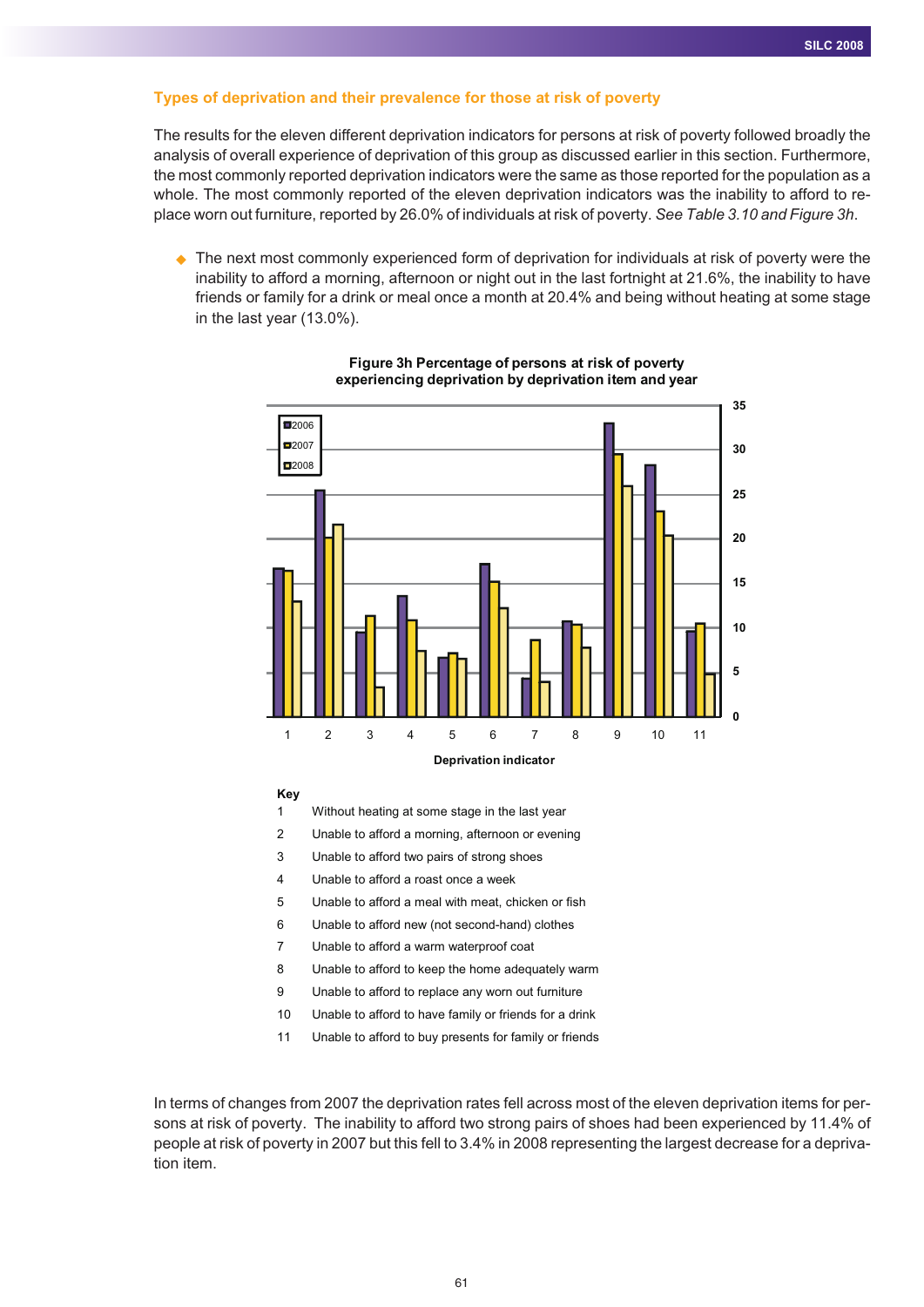## **Table 3.1 The number of deprivation indicators experienced by year**

| <b>TANIO VITE THO HUMINOL OF MONITY AGONITIES ON DUTING ON A SET OF STATE</b> |       |       |       |                  |
|-------------------------------------------------------------------------------|-------|-------|-------|------------------|
|                                                                               |       |       |       | % of individuals |
|                                                                               | 2005  | 2006  | 2007  | 2008             |
| Number of deprivation indicators experienced                                  |       |       |       |                  |
| 0                                                                             | 75.3  | 74.8  | 75.6  | 75.1             |
|                                                                               | 9.8   | 11.4  | 12.6  | 11.1             |
| $\overline{2}$                                                                | 5.1   | 4.7   | 4.0   | 4.9              |
| $3+$                                                                          | 9.8   | 9.1   | 7.8   | 8.9              |
| <b>Total</b>                                                                  | 100.0 | 100.0 | 100.0 | 100.0            |
|                                                                               |       |       |       |                  |

## **Table 3.2 Number of deprivation indicators experienced by net equivalised income decile, 2008**

|               |                                              |          |      |                |      |      | % of individuals |
|---------------|----------------------------------------------|----------|------|----------------|------|------|------------------|
|               | <b>Distribution across deciles</b>           |          |      |                |      |      |                  |
|               | Number of deprivation indicators experienced | $\bf{0}$ | 1    | $\overline{2}$ | $3+$ |      | $2+$             |
|               |                                              | $\%$     | $\%$ | $\frac{0}{0}$  | $\%$ | $\%$ | $\frac{0}{0}$    |
| <b>State</b>  |                                              | 75.1     | 11.1 | 4.9            | 8.9  | 100  | 13.8             |
| <b>Decile</b> | Weekly threshold $(\epsilon)$                |          |      |                |      |      |                  |
| 1             | $<$ 212.67                                   | 54.0     | 19.0 | 12.1           | 15.0 | 100  | 27.0             |
| 2             | < 256.19                                     | 50.8     | 12.0 | 6.7            | 30.5 | 100  | 37.2             |
| 3             | $<$ 296.49                                   | 63.8     | 13.5 | 6.7            | 15.9 | 100  | 22.7             |
| 4             | $<$ 341.17                                   | 62.3     | 19.5 | 5.5            | 12.7 | 100  | 18.2             |
| 5             | $<$ 397.82                                   | 76.3     | 14.3 | 3.7            | 5.7  | 100  | 9.4              |
| 6             | $<$ 450.92                                   | 80.0     | 11.6 | 5.0            | 3.4  | 100  | 8.4              |
| 7             | < 524.45                                     | 83.4     | 7.6  | 5.0            | 3.9  | 100  | 9.0              |
| 8             | < 612.25                                     | 87.0     | 8.2  | 3.4            | 1.4  | 100  | 4.7              |
| 9             | <769.99                                      | 95.6     | 4.2  | 0.2            | 0.0  | 100  | 0.2              |
| 10            | >769.99                                      | 97.2     | 2.8  | 0.0            | 0.0  | 100  | 0.0              |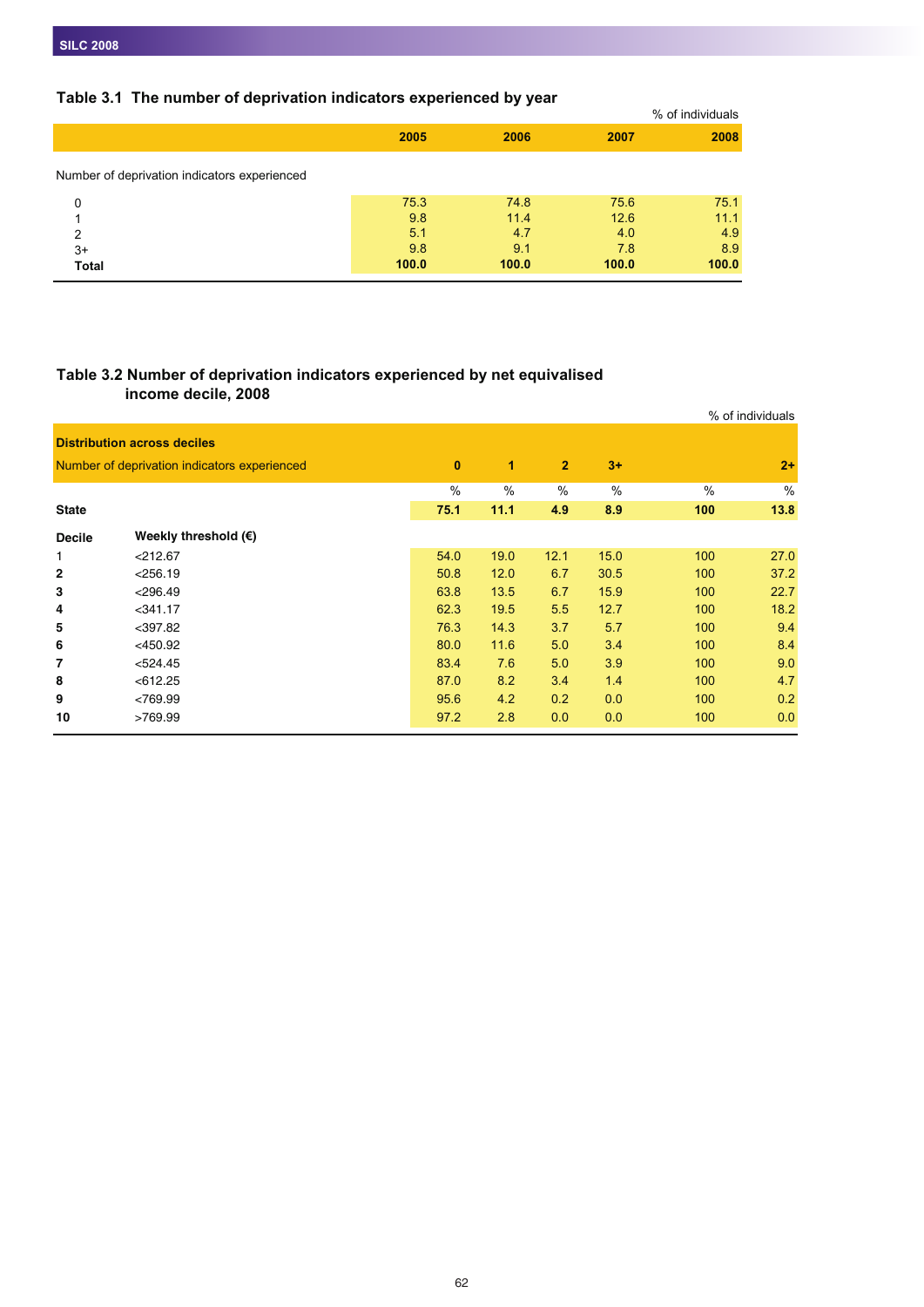| Table 3.3 Number of deprivation indicators experienced by demographic |  |
|-----------------------------------------------------------------------|--|
| characteristics, 2008                                                 |  |

|                                                           |      |      |              |      | % of individuals |      |
|-----------------------------------------------------------|------|------|--------------|------|------------------|------|
| <b>Number of deprivation</b>                              |      |      |              |      |                  |      |
| indicators experienced                                    | 0    | 1    | $\mathbf{2}$ | $3+$ |                  | $2+$ |
|                                                           | $\%$ | $\%$ | %            | %    | $\%$             | %    |
| <b>State</b>                                              | 75.1 | 11.1 | 4.9          | 8.9  | 100              | 13.8 |
| Sex                                                       |      |      |              |      |                  |      |
| Male                                                      | 76.1 | 10.7 | 4.8          | 8.5  | 100              | 13.3 |
| Female                                                    | 74.2 | 11.5 | 5.0          | 9.3  | 100              | 14.3 |
| Age group                                                 |      |      |              |      |                  |      |
| $0 - 17$                                                  | 69.3 | 12.6 | 7.0          | 11.1 | 100              | 18.1 |
| 18-64                                                     | 76.6 | 10.6 | 4.2          | 8.6  | 100              | 12.8 |
| 65-74                                                     | 80.3 | 9.9  | 4.0          | 5.9  | 100              | 9.9  |
| $75+$                                                     | 80.9 | 10.6 | 4.1          | 4.4  | 100              | 8.5  |
| Principal Economic Status (aged 16 years and over)        |      |      |              |      |                  |      |
| At work                                                   | 84.7 | 8.7  | 3.3          | 3.3  | 100              | 6.6  |
| Unemployed                                                | 48.4 | 14.6 | 7.3          | 29.7 | 100              | 37.0 |
| Student                                                   | 77.9 | 11.7 | 3.9          | 6.5  | 100              | 10.4 |
| Home duties                                               | 69.2 | 13.3 | 5.5          | 12.0 | 100              | 17.5 |
| Retired                                                   | 83.5 | 9.2  | 2.6          | 4.7  | 100              | 7.3  |
| Not at work due to illness or disability                  | 51.4 | 12.2 | 8.5          | 27.9 | 100              | 36.4 |
| Highest education level attained (aged 16 years and over) |      |      |              |      |                  |      |
| Primary or below                                          | 62.6 | 14.2 | 7.3          | 15.9 | 100              | 23.2 |
| Lower secondary                                           | 73.9 | 10.5 | 4.3          | 11.3 | 100              | 15.6 |
| Higher secondary                                          | 79.6 | 10.9 | 3.4          | 6.1  | 100              | 9.5  |
| Post leaving cert                                         | 78.5 | 11.9 | 4.0          | 5.6  | 100              | 9.6  |
| Third level non degree                                    | 85.2 | 6.6  | 2.6          | 5.6  | 100              | 8.2  |
| Third level degree or above                               | 91.7 | 6.0  | 1.5          | 0.8  | 100              | 2.3  |
| <b>Household composition</b>                              |      |      |              |      |                  |      |
| 1 adult aged 65+, no children under 18                    | 76.3 | 12.0 | 3.8          | 7.9  | 100              | 11.7 |
| 1 adult aged <65,no children under 18                     | 68.3 | 11.1 | 5.6          | 15.0 | 100              | 20.6 |
| 2 adults, at least 1 aged 65+, no children under 18       | 81.3 | 9.4  | 3.6          | 5.8  | 100              | 9.4  |
| 2 adults, both aged <65, no children under 18             | 80.9 | 10.0 | 3.4          | 5.8  | 100              | 9.2  |
| 3 or more adults, no children aged under 18               | 82.5 | 10.8 | 2.4          | 4.3  | 100              | 6.7  |
| 1 adult with children                                     | 45.0 | 19.1 | 11.7         | 24.2 | 100              | 35.9 |
| 2 adults with 1-3 children                                | 76.8 | 10.5 | 5.4          | 7.3  | 100              | 12.7 |
| Other households with children                            | 74.2 | 10.6 | 4.5          | 10.6 | 100              | 15.1 |
| Number of persons at work in the household                |      |      |              |      |                  |      |
| 0                                                         | 54.7 | 14.8 | 7.0          | 23.5 | 100              | 30.5 |
| 1                                                         | 71.2 | 13.7 | 6.2          | 8.9  | 100              | 15.1 |
| 2                                                         | 86.5 | 7.6  | 3.4          | 2.5  | 100              | 5.9  |
| $3+$                                                      | 90.7 | 7.3  | 2.0          | 0.1  | 100              | 2.0  |
| Tenure status                                             |      |      |              |      |                  |      |
| Owner-occupied                                            | 81.3 | 9.9  | 3.9          | 4.8  | 100              | 8.7  |
| Rented at the market rate                                 | 69.1 | 12.8 | 5.4          | 12.6 | 100              | 18.0 |
| Rented at below the market rate or rent free              | 43.3 | 16.6 | 10.0         | 30.1 | 100              | 40.1 |
| <b>Urban/rural location</b>                               |      |      |              |      |                  |      |
| Urban areas                                               | 73.1 | 12.6 | 4.8          | 9.5  | 100              | 14.3 |
| Rural areas                                               | 78.4 | 8.6  | 5.0          | 8.0  | 100              | 13.0 |
| Region                                                    |      |      |              |      |                  |      |
| <b>Border</b>                                             | 72.0 | 16.0 | 5.8          | 6.1  | 100              | 11.9 |
| Midland                                                   | 67.2 | 12.2 | 8.7          | 11.8 | 100              | 20.5 |
| West                                                      | 77.0 | 5.8  | 5.0          | 12.2 | 100              | 17.2 |
| Dublin                                                    | 79.9 | 9.6  | 3.7          | 6.9  | 100              | 10.6 |
| Mid-East                                                  | 72.2 | 14.2 | 2.8          | 10.8 | 100              | 13.6 |
| Mid-West                                                  | 79.0 | 8.7  | 5.7          | 6.6  | 100              | 12.3 |
| South-East                                                | 70.6 | 12.1 | 5.6          | 11.7 | 100              | 17.3 |
| South-West                                                | 74.1 | 11.3 | 5.5          | 9.1  | 100              | 14.6 |
|                                                           |      |      |              |      |                  |      |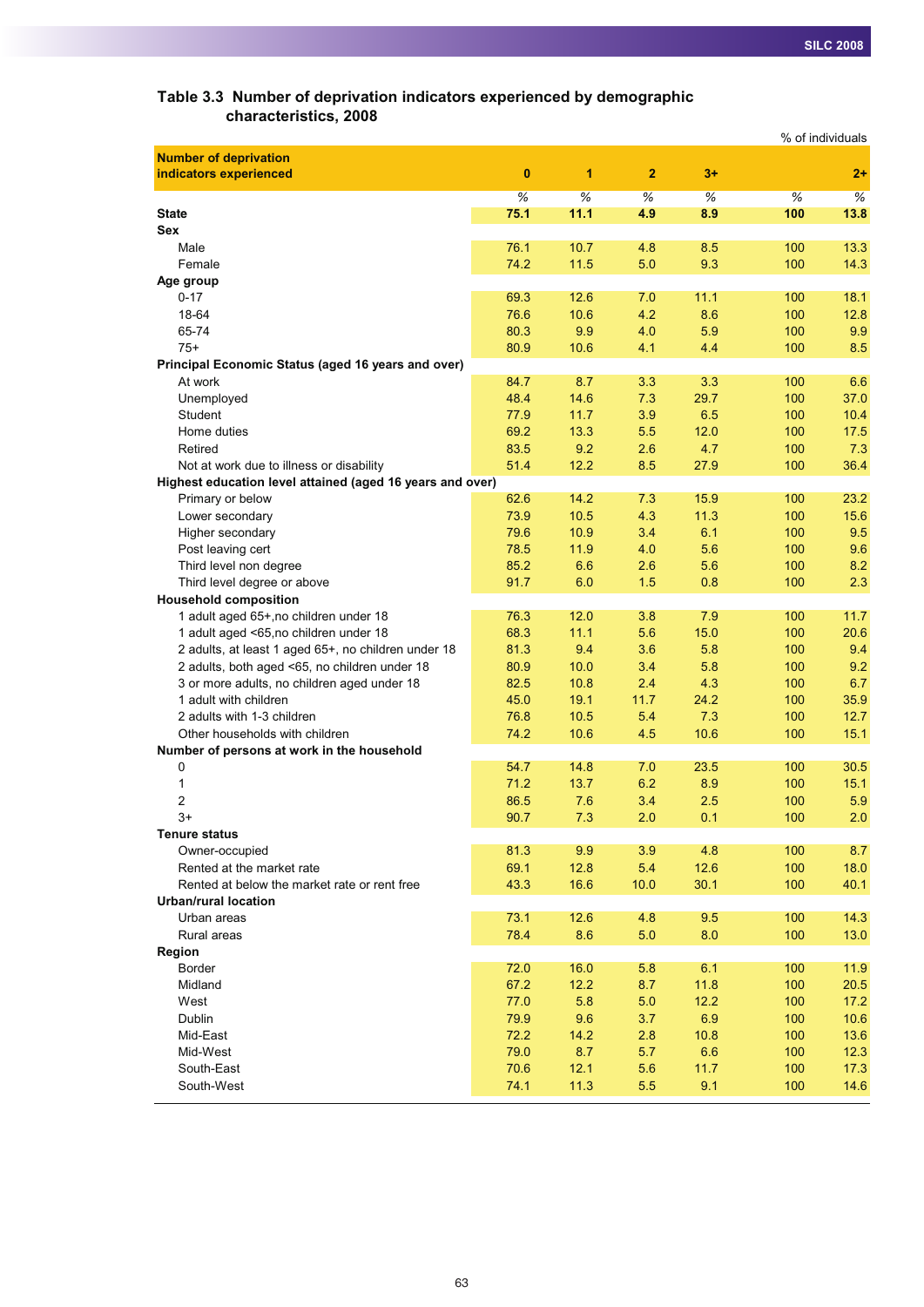## **Table 3.4 Number of deprivation indicators experienced by head of household**

**characteristics, 2008**

|                                                      |          |      |                |      | % of individuals |      |
|------------------------------------------------------|----------|------|----------------|------|------------------|------|
| <b>Number of deprivation</b>                         |          |      |                |      |                  |      |
| indicators experienced                               | $\bf{0}$ | 1    | $\overline{2}$ | $3+$ |                  | $2+$ |
|                                                      | %        | %    | %              | %    | %                | %    |
| <b>State</b>                                         | 75.1     | 11.1 | 4.9            | 8.9  | 100              | 13.8 |
| Sex (head of household)                              |          |      |                |      |                  |      |
| Male                                                 | 78.5     | 9.5  | 4.7            | 7.3  | 100              | 12.0 |
| Female                                               | 69.2     | 13.9 | 5.2            | 11.8 | 100              | 17.0 |
| Age group (head of household)                        |          |      |                |      |                  |      |
| 18-64                                                | 74.1     | 11.3 | 5.0            | 9.5  | 100              | 14.5 |
| 65-74                                                | 81.4     | 8.5  | 3.8            | 6.3  | 100              | 10.1 |
| $75+$                                                | 81.1     | 10.6 | 4.5            | 3.7  | 100              | 8.2  |
| <b>Principal Economic Status (head of household)</b> |          |      |                |      |                  |      |
| At work                                              | 82.6     | 10.1 | 4.0            | 3.3  | 100              | 7.3  |
| Unemployed                                           | 36.0     | 18.1 | 9.5            | 36.4 | 100              | 45.9 |
| Student                                              | 68.1     | 12.3 | 9.7            | 9.9  | 100              | 19.6 |
| Home duties                                          | 62.7     | 13.9 | 7.5            | 15.9 | 100              | 23.4 |
| Retired                                              | 84.6     | 8.8  | 2.5            | 4.1  | 100              | 6.6  |
| Not at work due to illness or disability             | 46.9     | 11.4 | 6.4            | 35.3 | 100              | 41.7 |
| Highest Education level attained (head of household) |          |      |                |      |                  |      |
| Primary or below                                     | 60.1     | 15.2 | 7.0            | 17.7 | 100              | 24.7 |
| Lower secondary                                      | 73.0     | 12.4 | 5.1            | 9.6  | 100              | 14.7 |
| Higher secondary                                     | 81.8     | 9.0  | 4.5            | 4.8  | 100              | 9.3  |
| Post leaving cert                                    | 75.4     | 14.1 | 4.1            | 6.4  | 100              | 10.5 |
| Third level non degree                               | 78.6     | 8.7  | 2.7            | 9.9  | 100              | 12.6 |
| Third level degree or above                          | 89.5     | 6.4  | 3.1            | 1.0  | 100              | 4.1  |

## **Table 3.5 The number of deprivation indicators experienced by persons at risk of poverty by year**

|                                              |       |       | % of individuals at risk of poverty |       |
|----------------------------------------------|-------|-------|-------------------------------------|-------|
|                                              | 2005  | 2006  | 2007                                | 2008  |
| Number of deprivation indicators experienced |       |       |                                     |       |
| 0                                            | 47.9  | 44.0  | 49.7                                | 53.5  |
|                                              | 14.2  | 17.8  | 19.2                                | 17.2  |
| $\mathfrak{p}$                               | 10.6  | 11.1  | 8.3                                 | 12.2  |
| $3+$                                         | 27.3  | 27.0  | 22.8                                | 17.2  |
| <b>Total</b>                                 | 100.0 | 100.0 | 100.0                               | 100.0 |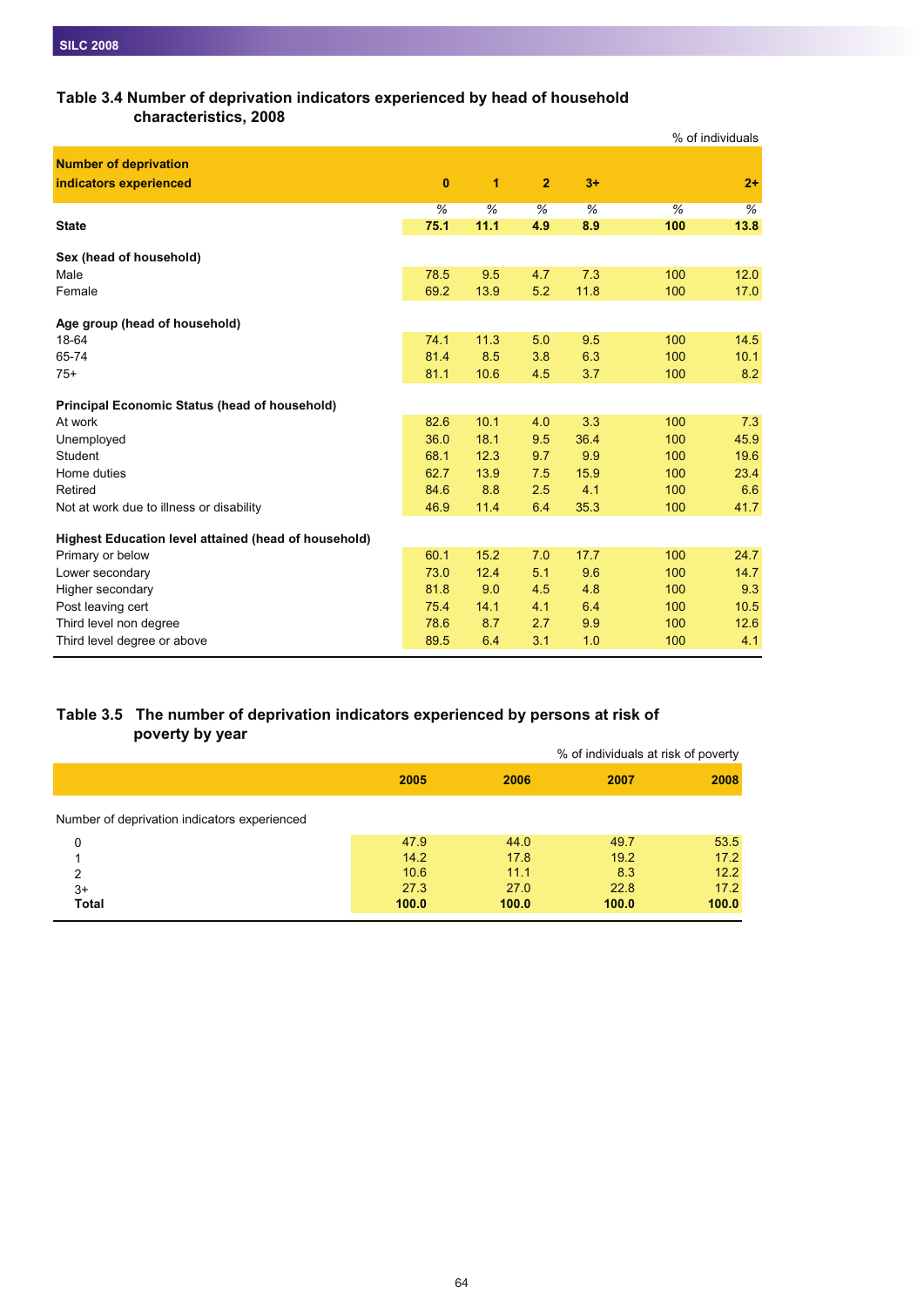## **Table 3.6 Number of deprivation indicators experienced by those at risk of poverty by demographic characteristics, 2008**

|                                                                                    |              |              |                |            | % of individuals at risk of poverty |              |
|------------------------------------------------------------------------------------|--------------|--------------|----------------|------------|-------------------------------------|--------------|
| <b>Distribution across deciles</b><br>Number of deprivation indicators experienced | $\bf{0}$     | 1            | $\overline{2}$ | $3+$       |                                     | $2+$         |
|                                                                                    | %            | $\%$         | %              | %          | $\%$                                | %            |
| <b>State</b>                                                                       | 53.5         | 17.2         | 12.2           | 17.2       | 100                                 | 29.4         |
| Sex                                                                                |              |              |                |            |                                     |              |
| Male                                                                               | 54.0         | 17.5         | 11.8           | 16.7       | 100                                 | 28.5         |
| Female                                                                             | 53.0         | 16.8         | 12.5           | 17.6       | 100                                 | 30.1         |
| Age group                                                                          |              |              |                |            |                                     |              |
| $0 - 17$                                                                           | 48.5         | 16.7         | 15.7           | 19.1       | 100                                 | 34.8         |
| 18-64                                                                              | 53.4         | 17.9         | 11.3           | 17.4       | 100                                 | 28.7         |
| 65-74                                                                              | 68.9         | 17.3         | 6.4            | 7.4        | 100                                 | 13.8         |
| $75+$                                                                              | 81.7         | 8.5          | 1.5            | 8.3        | 100                                 | 9.8          |
| Principal Economic Status (aged 16 years and over)                                 |              |              |                |            |                                     |              |
| At work                                                                            | 69.1         | 14.8         | 10.7           | 5.4        | 100                                 | 16.1         |
| Unemployed                                                                         | 33.5         | 24.4         | 9.9            | 32.2       | 100                                 | 42.1         |
| Student                                                                            | 61.1         | 20.4         | 9.9            | 8.5        | 100                                 | 18.4         |
| Home duties                                                                        | 52.8         | 15.3         | 12.6           | 19.3       | 100                                 | 31.9         |
| Retired                                                                            | 73.0         | 17.2         | 2.1            | 7.8        | 100                                 | 9.9          |
| Not at work due to illness or disability                                           | 36.3         | 11.8         | 12.7           | 39.2       | 100                                 | 51.9         |
| Highest education level attained (aged 16 years and over)                          |              |              |                |            |                                     |              |
| Primary or below                                                                   | 45.2         | 19.1         | 11.6           | 24.1       | 100                                 | 35.7         |
| Lower secondary                                                                    | 55.7         | 14.9         | 14.2           | 15.2       | 100                                 | 29.4         |
| Higher secondary                                                                   | 58.5         | 21.3         | 8.3            | 11.9       | 100                                 | 20.2         |
| Post leaving cert                                                                  | 68.3         | 15.7         | 3.8            | 12.2       | 100                                 | 16           |
| Third level non degree                                                             | 74.3         | 9.4          | 5.2            | 11.2       | 100                                 | 16.4         |
| Third level degree or above                                                        | 84.4         | 10.4         | 4.1            | 1.2        | 100                                 | 5.3          |
| <b>Household composition</b>                                                       |              |              |                |            |                                     |              |
| 1 adult aged 65+, no children under 18                                             | 75.7         | 15.9         | 1.9            | 6.5        | 100                                 | 8.4          |
| 1 adult aged <65,no children under 18                                              | 48.6         | 13.4         | 8.8            | 29.2       | 100                                 | 38.0         |
| 2 adults, at least 1 aged 65+, no children under 18                                | 73.4         | 9.2          | 5.7            | 11.7       | 100                                 | 17.4         |
| 2 adults, both aged <65, no children under 18                                      | 44.4         | 21.8         | 14.3           | 19.5       | 100                                 | 33.8         |
| 3 or more adults, no children aged under 18                                        | 60.4         | 34.1         | 3.8            | 1.7        | 100                                 | 5.5          |
| 1 adult with children                                                              | 36.6         | 14.5         | 18.6           | 30.3       | 100                                 | 48.9         |
| 2 adults with 1-3 children                                                         | 60.4         | 12.2         | 13.3           | 14.1       | 100                                 | 27.4         |
| Other households with children                                                     | 54.7         | 19.8         | 11.5           | 14.0       | 100                                 | 25.5         |
| Number of persons at work in the household                                         |              |              |                |            |                                     |              |
| 0                                                                                  | 40.2         | 19.4         | 11.8           | 28.7       | 100                                 | 40.5         |
| 1<br>2                                                                             | 64.3<br>66.4 | 15.8<br>15.6 | 13.3<br>13.7   | 6.6<br>4.3 | 100<br>100                          | 19.9<br>18.0 |
| $3+$                                                                               | 96.1         | 3.9          | 0.0            | 0.0        | 100                                 |              |
| <b>Tenure status</b>                                                               |              |              |                |            |                                     | 0.0          |
| Owner-occupied                                                                     | 61.9         | 18.0         | 9.4            | 10.6       | 100                                 | 20.0         |
| Rented at the market rate                                                          | 70.4         | 13.1         | 7.1            | 9.3        | 100                                 | 16.4         |
| Rented at below the market rate or rent free                                       | 27.6         | 17.0         | 20.4           | 35.0       | 100                                 | 55.4         |
| <b>Urban/rural location</b>                                                        |              |              |                |            |                                     |              |
| Urban areas                                                                        | 46.1         | 18.8         | 12.9           | 22.2       | 100                                 | 35.1         |
| Rural areas                                                                        | 61.4         | 15.5         | 11.4           | 11.8       | 100                                 | 23.2         |
| Region                                                                             |              |              |                |            |                                     |              |
| Border                                                                             | 51.2         | 21.2         | 11.7           | 15.9       | 100                                 | 27.6         |
| Midland                                                                            | 46.0         | 21.7         | 23.2           | 9.2        | 100                                 | 32.4         |
| West                                                                               | 66.9         | 8.9          | 5.3            | 18.9       | 100                                 | 24.2         |
| Dublin                                                                             | 47.1         | 16.8         | 16.7           | 19.4       | 100                                 | 36.1         |
| Mid-East                                                                           | 43.0         | 34.7         | 4.4            | 17.9       | 100                                 | 22.3         |
| Mid-West                                                                           | 69.1         | 15.1         | 6.2            | 9.6        | 100                                 | 15.8         |
| South-East                                                                         | 56.5         | 14.8         | 15.9           | 12.7       | 100                                 | 28.6         |
| South-West                                                                         | 47.8         | 11.2         | 11.3           | 29.7       | 100                                 | 41.0         |
|                                                                                    |              |              |                |            |                                     |              |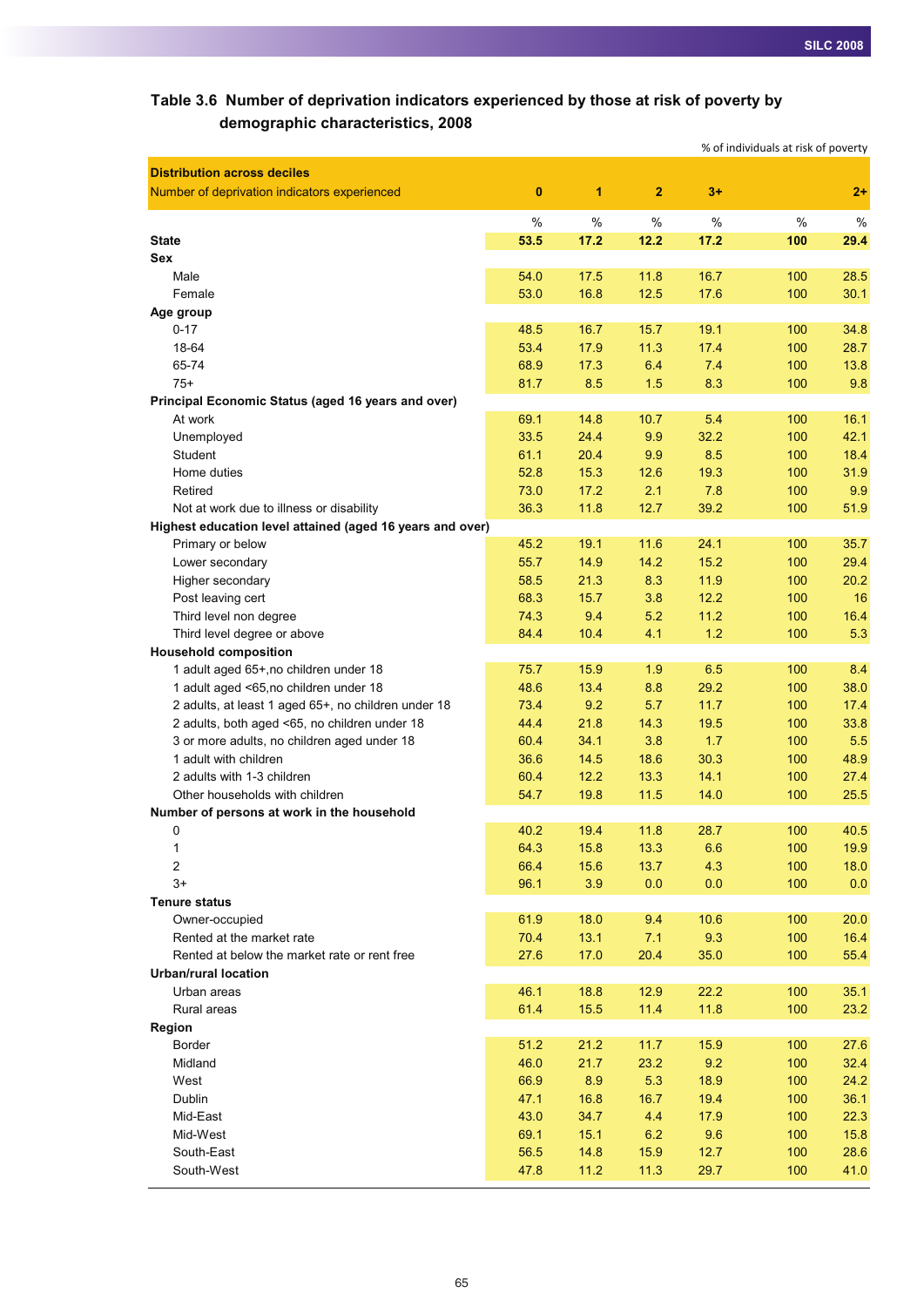## **Table 3.7 Number of deprivation indicators experienced by those at risk of poverty by head of household characteristics, 2008**

| $\bf{0}$ | 1    | $\overline{2}$ | $3+$ |     | $2+$                                |
|----------|------|----------------|------|-----|-------------------------------------|
| %        | %    | %              | %    | %   | $\%$                                |
| 53.5     | 17.2 | 12.2           | 17.2 | 100 | 29.4                                |
|          |      |                |      |     |                                     |
| 61.0     | 15.5 | 9.7            | 13.7 | 100 | 23.4                                |
| 43.1     | 19.4 | 15.6           | 21.9 | 100 | 37.5                                |
|          |      |                |      |     |                                     |
| 50.8     | 17.9 | 13.0           | 18.3 | 100 | 31.3                                |
| 71.3     | 12.8 | 7.0            | 8.9  | 100 | 15.9                                |
| 83.3     | 8.5  | 1.1            | 7.1  | 100 | 8.2                                 |
|          |      |                |      |     |                                     |
| 70.0     | 15.2 | 10.0           | 4.8  | 100 | 14.8                                |
| 28.9     | 28.3 | 13.0           | 29.9 | 100 | 42.9                                |
| 67.3     | 19.7 | 0.0            | 13.0 | 100 | 13.0                                |
| 37.1     | 17.2 | 20.2           | 25.5 | 100 | 45.7                                |
| 72.5     | 18.3 | 2.1            | 7.0  | 100 | 9.1                                 |
| 39.0     | 11.2 | 10.0           | 39.7 | 100 | 49.7                                |
|          |      |                |      |     |                                     |
| 40.7     | 20.5 | 13.3           | 25.5 | 100 | 38.8                                |
| 49.2     | 20.4 | 14.7           | 15.7 | 100 | 30.4                                |
| 70.9     | 12.8 | 10.5           | 5.9  | 100 | 16.4                                |
| 60.6     | 17.1 | 1.8            | 20.6 | 100 | 22.4                                |
| 65.7     | 6.8  | 12.8           | 14.7 | 100 | 27.5                                |
| 87.9     | 7.0  | 4.6            | 0.5  | 100 | 5.1                                 |
|          |      |                |      |     | % of individuals at risk of poverty |

## **Table 3.8 Percentage of the population reporting each type of deprivation, by year**

|                                                        |      |      | % of individuals |
|--------------------------------------------------------|------|------|------------------|
| <b>Deprivation Indicators</b>                          | 2006 | 2007 | 2008             |
| Without heating at some stage in the last year         | 5.7  | 6.0  | 6.3              |
| Unable to afford a morning, afternoon or evening       |      |      |                  |
| out in the last fortnight                              | 8.8  | 8.4  | 11.1             |
| Unable to afford two pairs of strong shoes             | 3.1  | 3.0  | 2.7              |
| Unable to afford a roast once a week                   | 4.4  | 3.9  | 3.8              |
| Unable to afford a meal with meat, chicken or fish     |      |      |                  |
| every second day                                       | 2.4  | 2.2  | 3.0              |
| Unable to afford new (not second-hand) clothes         | 5.5  | 5.2  | 5.6              |
| Unable to afford a warm waterproof coat                | 2.1  | 2.3  | 2.6              |
| Unable to afford to keep the home adequately warm      | 3.9  | 3.5  | 3.7              |
| Unable to afford to replace any worn out furniture     | 13.7 | 13.1 | 13.3             |
| Unable to afford to have family or friends for a drink |      |      |                  |
| or meal once a month                                   | 10.7 | 9.6  | 9.1              |
| Unable to afford to buy presents for family or friends |      |      |                  |
| at least once a year                                   | 3.3  | 2.9  | 2.3              |
|                                                        |      |      |                  |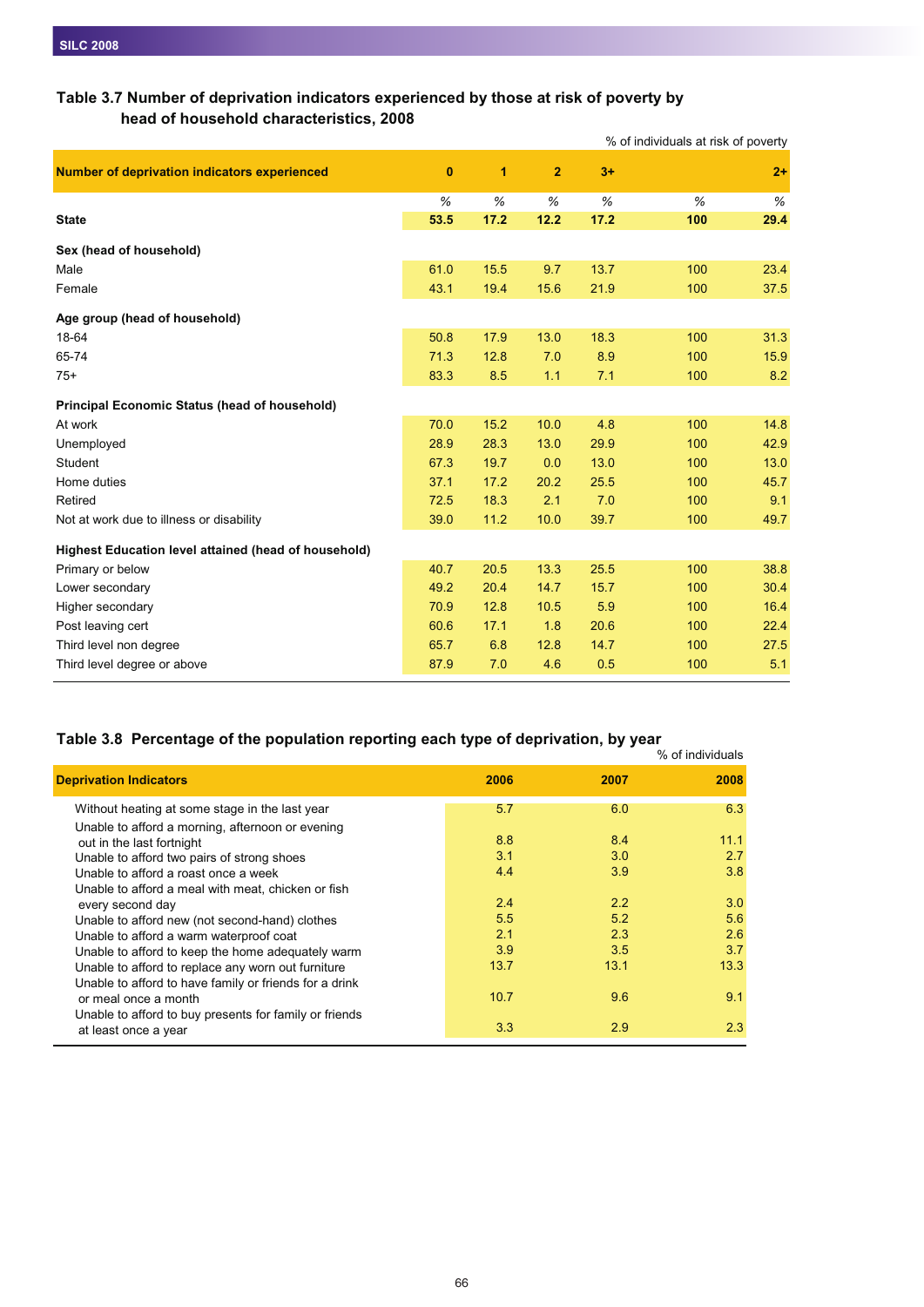|      |                                                        |                                       |                                        |                                                                                   |                                            |                                             |                              |                                                |                                                 | % of individuals                             |
|------|--------------------------------------------------------|---------------------------------------|----------------------------------------|-----------------------------------------------------------------------------------|--------------------------------------------|---------------------------------------------|------------------------------|------------------------------------------------|-------------------------------------------------|----------------------------------------------|
|      | <b>Deprivation Indicators</b>                          | 1 adult<br>aged 65+,<br>children<br>g | 1 adult<br>children<br>aged <65,<br>eq | no children<br>at least 1<br>2 adults,<br>aged 65+                                | both aged<br>no children<br>\$<br>2 adults | $3 \sigma$<br>e<br>more adults,<br>children | with<br>children<br>1 adult, | children<br>$\frac{3}{2}$<br>2 adults,<br>with | households<br>Other<br>children<br>with         | households<br>Total                          |
| 2007 |                                                        |                                       |                                        |                                                                                   |                                            |                                             |                              |                                                |                                                 |                                              |
|      | Without heating at some stage in the last year         | 3.7                                   | 10.9                                   | 2.9                                                                               | 5.3                                        | 2.7                                         | 21.4                         | 4.4                                            | 61                                              | 6.0                                          |
|      | Unable to afford a morning, afternoon or evening       |                                       |                                        |                                                                                   |                                            |                                             |                              |                                                |                                                 |                                              |
|      | out in the last fortnight                              | 3.4                                   | $78$<br>4.7                            |                                                                                   |                                            | 6.6                                         | 16.8                         | $\overline{8.7}$                               | 10.6                                            |                                              |
|      | Jnable to afford two pairs of strong shoes             | $\overline{1}$ :                      |                                        | $\frac{1}{3}$<br>$\frac{1}{3}$<br>$\frac{1}{3}$<br>$\frac{1}{3}$<br>$\frac{1}{3}$ |                                            | $\frac{8}{10}$                              | 12.2                         | $1.3$                                          | $380$<br>4.6                                    | $\begin{array}{c} 2 \ 4 \ 0 \ 0 \end{array}$ |
|      | Unable to afford a roast once a week                   | 2.2                                   | 6.5                                    |                                                                                   |                                            |                                             | 10.9                         | 3.5                                            |                                                 |                                              |
|      | Unable to afford a meal with meat, chicken or fish     |                                       |                                        |                                                                                   |                                            |                                             |                              |                                                |                                                 |                                              |
|      | every second day                                       | $\frac{2}{1}$                         | 3.9                                    | 0.6                                                                               | $\overline{21}$                            | 1.4                                         | 8.4                          | 1.7                                            | $\frac{8}{1}$                                   | 2.2                                          |
|      | Unable to afford new (not second-hand) clothes         | 3.4                                   | 10.6                                   | 3.2                                                                               | 3 <sup>2</sup>                             | 31                                          | 11.8                         | 34                                             | 7.9                                             | 5.2                                          |
|      | Unable to afford a warm waterproof coat                | 0.7                                   | 2.6                                    | $\overline{\mathbb{U}}$                                                           | $\overline{2.1}$                           | $0.\overline{8}$                            | 9.1                          |                                                | 3.0                                             | 2.3                                          |
|      | Unable to afford to keep the home adequately warm      | 2.4                                   | $\overline{8}$                         | 1.4                                                                               | 3.1                                        | 2.1                                         | $13.9$<br>$35.2$             | $\frac{0}{2}$ 2                                |                                                 | 3.5                                          |
|      | Unable to afford to replace any worn out furniture     | 15.7                                  | 14.7                                   | 11.0                                                                              | $\frac{8}{8}$                              | $\overline{9}$ .0                           |                              | 10.9                                           | 13.4                                            | 13.1                                         |
|      | Unable to afford to have family or friends for a drink |                                       |                                        |                                                                                   |                                            |                                             |                              |                                                |                                                 |                                              |
|      | or meal once a month                                   | 4.6                                   | 7.4                                    | $\frac{1}{5}$                                                                     | 6.9                                        | 5.2                                         | 35.3                         | 84                                             | 9.6                                             | 9.6                                          |
|      | Unable to afford to buy presents for family or friends |                                       |                                        |                                                                                   |                                            |                                             |                              |                                                |                                                 |                                              |
|      | at least once a year                                   | $\dot{\mathsf{u}}$                    | 6.6                                    | 3.0                                                                               | 1.6                                        | $\overline{0.7}$                            | 8.7                          | 2.6                                            | 2.8                                             | 2.9                                          |
| 2008 |                                                        |                                       |                                        |                                                                                   |                                            |                                             |                              |                                                |                                                 |                                              |
|      | Without heating at some stage in the last year         | 5.5                                   | 12.0                                   | 3.5                                                                               | 6.0                                        | 3.2                                         | 20.5                         | 6.2                                            | 4.2                                             | 6.3                                          |
|      | Unable to afford a morning, afternoon or evening       |                                       |                                        |                                                                                   |                                            |                                             |                              |                                                |                                                 |                                              |
|      | out in the last fortnight                              | ю<br>4.                               | 12.5                                   | $\frac{7}{24}$<br>21<br>23                                                        | 5.0                                        | 9.2                                         | 28.1                         | 10.1                                           | 14.6                                            | 11.1                                         |
|      | Unable to afford two pairs of strong shoes             | တ္<br>$\dot{\mathsf{u}}$              | 3.56                                   |                                                                                   | 0, 4                                       | $\frac{3}{21}$                              | 6 <sub>1</sub>               | $\frac{1}{4}$ $\frac{3}{7}$                    | 4.7                                             | $2.\overline{7}$<br>$3.\overline{8}$         |
|      | Unable to afford a roast once a week                   | 3.9                                   |                                        |                                                                                   |                                            |                                             | 6.6                          |                                                | 3.4                                             |                                              |
|      | Jnable to afford a meal with meat, chicken or fish     |                                       |                                        |                                                                                   |                                            |                                             |                              |                                                |                                                 |                                              |
|      | every second day                                       | 2.0                                   | 6.9                                    |                                                                                   | 3.5                                        | $\frac{21}{9}$                              | 8.5                          | $\frac{6}{1}$                                  |                                                 |                                              |
|      | Unable to afford new (not second-hand) clothes         | 5.2                                   | $12.6$<br>2.2                          | 2<br>2<br>2<br>2<br>2<br>2<br>2<br>2<br>2<br>2<br>2<br>2<br>2<br>2<br>2<br>2<br>  | 4.1                                        |                                             | 11.5                         | $4.2$<br>2.2                                   | $\frac{7}{3}$<br>$\frac{9}{1}$<br>$\frac{4}{1}$ |                                              |
|      | Unable to afford a warm waterproof coat                |                                       |                                        |                                                                                   | 0.9                                        | $\frac{8}{1.8}$                             | 5.6                          |                                                |                                                 |                                              |
|      | Unable to afford to keep the home adequately warm      | 4.3                                   | 7.8                                    | 3.0                                                                               | 3.4                                        | 2.3                                         | 10.6                         | 27                                             | 3.4                                             | 5.7                                          |
|      | Unable to afford to replace any worn out furniture     | 14.8                                  | 19.1                                   | 7.7                                                                               | 11.2                                       | 8.4                                         | 31.9                         | 12.2                                           | 12.1                                            | 13.3                                         |
|      | Unable to afford to have family or friends for a drink |                                       |                                        |                                                                                   |                                            |                                             |                              |                                                |                                                 |                                              |
|      | or meal once a month                                   | 5.4                                   | 10.9                                   | 8.0                                                                               | 5.3                                        | $\overline{5}$                              | 21.4                         | 7.9                                            | 11.6                                            | $\overline{9}$                               |
|      | Unable to afford to buy presents for family or friends |                                       |                                        |                                                                                   |                                            |                                             |                              |                                                |                                                 |                                              |
|      | at least once a year                                   | $\overline{31}$                       | 8.6                                    | 2.9                                                                               | $\frac{6}{1}$                              | $\frac{0}{1}$                               | 71                           | $\frac{2}{3}$                                  | 2.3                                             | 2.3                                          |
|      |                                                        |                                       |                                        |                                                                                   |                                            |                                             |                              |                                                |                                                 |                                              |

Table 3.9 Percentage of the population experiencing deprivation by household composition, type of deprivation and year Table 3.9 Percentage of the population experiencing deprivation by household composition, type of deprivation and year

67

**SILC 2008**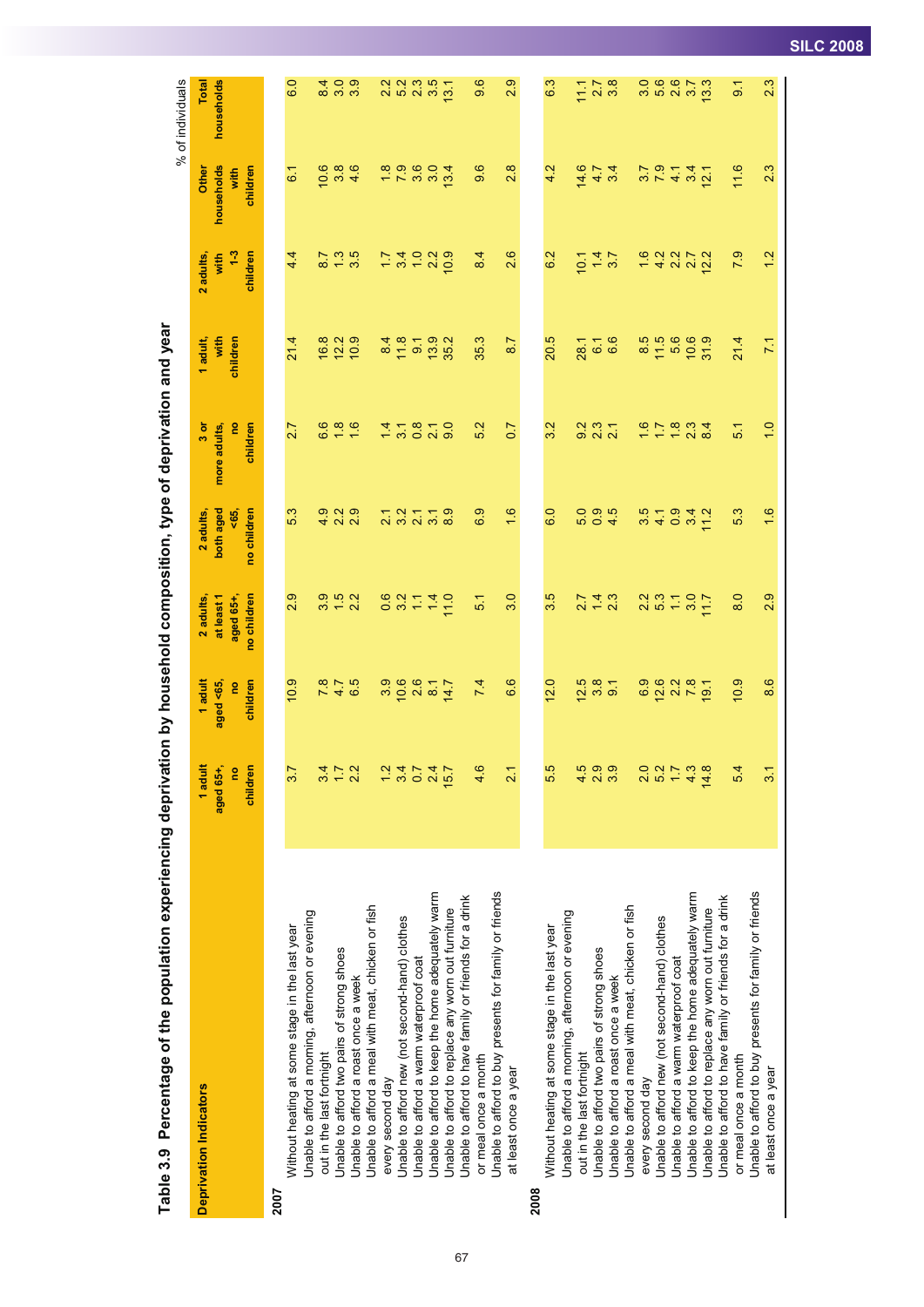## Table 3.10 Percentage of the population at risk of poverty<sup>1</sup> experiencing each type of **deprivation by year**

|                                                                                                    |      | % of individuals at risk of poverty |      |
|----------------------------------------------------------------------------------------------------|------|-------------------------------------|------|
| <b>Deprivation Indicators</b>                                                                      | 2006 | 2007                                | 2008 |
| Without heating at some stage in the last year<br>Unable to afford a morning, afternoon or evening | 16.7 | 16.4                                | 13.0 |
| out in the last fortnight                                                                          | 25.5 | 20.1                                | 21.6 |
| Unable to afford two pairs of strong shoes                                                         | 9.5  | 11.4                                | 3.4  |
| Unable to afford a roast once a week                                                               | 13.6 | 10.9                                | 7.4  |
| Unable to afford a meal with meat, chicken or fish                                                 |      |                                     |      |
| every second day                                                                                   | 6.7  | 7.2                                 | 6.5  |
| Unable to afford new (not second-hand) clothes                                                     | 17.2 | 15.2                                | 12.2 |
| Unable to afford a warm waterproof coat                                                            | 4.3  | 8.7                                 | 4.0  |
| Unable to afford to keep the home adequately warm                                                  | 10.7 | 10.4                                | 7.8  |
| Unable to afford to replace any worn out furniture                                                 | 33.0 | 29.5                                | 26.0 |
| Unable to afford to have family or friends for a drink                                             |      |                                     |      |
| or meal once a month                                                                               | 28.3 | 23.1                                | 20.4 |
| Unable to afford to buy presents for family or friends                                             |      |                                     |      |
| at least once a year                                                                               | 9.6  | 10.5                                | 4.8  |

<sup>1</sup> Including all social transfers, 60% median income threshold.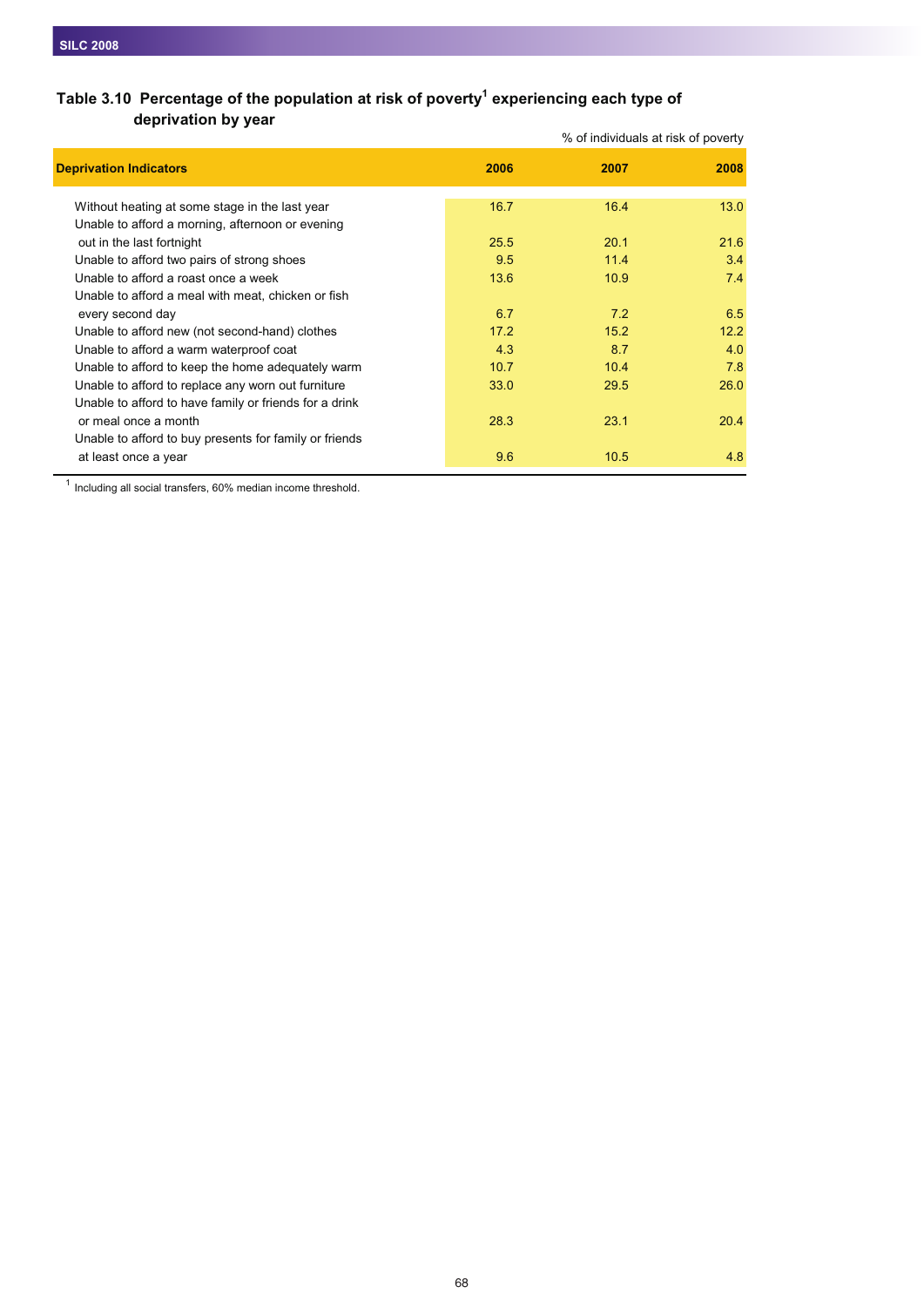|                        |                                                        |                       |                  |                              |                  |               |                |                          | % of individuals at risk of poverty                   |               |
|------------------------|--------------------------------------------------------|-----------------------|------------------|------------------------------|------------------|---------------|----------------|--------------------------|-------------------------------------------------------|---------------|
| Deprivation Indicators |                                                        | 1 adult               | 1 adult          | 2 adults,                    | 2 adults         | $3 \sigma$    | 1 adult,       | 2 adults,                | Other                                                 | Total         |
|                        |                                                        | aged 65+              | aged <65,        | at least 1                   | both aged        | more adults,  | with           | with                     | households                                            | households    |
|                        |                                                        | e                     | e                | aged 65+,                    | <65,             | g             | children       | $\frac{3}{2}$            | with                                                  |               |
|                        |                                                        | children              | children         | no children                  | no children      | children      |                | children                 | children                                              |               |
| 2007                   |                                                        |                       |                  |                              |                  |               |                |                          |                                                       |               |
|                        | Without heating at some stage in the last year         | 3.3                   | 25.5             | 2.3                          | 15.0             | 7.8           | 35.4           | 701                      | 16.4                                                  | 16.4          |
|                        | Unable to afford a morning, afternoon or evening       |                       |                  |                              |                  |               |                |                          |                                                       |               |
|                        | out in the last fortnight                              |                       | 20.0             | $\circ$                      |                  |               |                |                          | 28.3                                                  | 20.1          |
|                        | Unable to afford two pairs of strong shoes             | 6 4<br>2 5            | 9.4              | $\circ$<br>$\infty$ $\infty$ | $\frac{16}{8}$   | 24.5<br>7.2   | 22744<br>22744 | $\frac{18.5}{5.0}$       | 14.6                                                  | 11.4          |
|                        | Unable to afford a roast once a week                   | 34.9                  | $12.4$<br>$10.1$ | ာ ဖ<br>၀ ၀                   |                  | $10.6$<br>9.2 |                | $4.\overline{8}$<br>2.2  | $15.0$<br>9.5                                         | 10.9          |
|                        | Unable to afford a meal with meat, chicken or fish     |                       |                  |                              | 8.3<br>5.3       |               |                |                          |                                                       |               |
|                        | every second day                                       |                       |                  |                              |                  |               |                |                          |                                                       | 7.2<br>15.2   |
|                        | Unable to afford new (not second-hand) clothes         | 8.9                   | 26.5             | $\circ$<br>က                 | 11.0             | 22.7          | 15.0           | $4.\overline{9}$         | 27.6                                                  |               |
|                        | Unable to afford a warm waterproof coat                | $\frac{9}{2}$         | 64               | 0.5                          | 6.6              |               | 21.1           |                          | $13.8$                                                | 8.7           |
|                        | Unable to afford to keep the home adequately warm      | 4.0                   | 19.7             | $\frac{0}{1}$                | $10.9$<br>$19.2$ | 5,769         | 23.6           | $3.\overline{3}$<br>21.3 | 8.0                                                   | 10.4          |
|                        | Unable to afford to replace any worn out furniture     | 21.9                  | 29.6             | 10.1                         |                  |               | 46.8           |                          | 36.0                                                  | 29.5          |
|                        | Unable to afford to have family or friends for a drink |                       |                  |                              |                  |               |                |                          |                                                       |               |
|                        | or meal once a month                                   | 7.2                   | 16.9             | 7.1                          | 18.0             | 23.1          | 46.8           | 16.0                     | 25.5                                                  | 23.1          |
|                        | Unable to afford to buy presents for family or friends |                       |                  |                              |                  |               |                |                          |                                                       |               |
|                        | at least once a year                                   | $\infty$<br>4         | 17.8             | 51                           | 8.6              | 5.2           | 15.4           | 12.3                     | 8.0                                                   | 10.5          |
| 2008                   |                                                        |                       |                  |                              |                  |               |                |                          |                                                       |               |
|                        | Without heating at some stage in the last year         | 4.4                   | 22.6             | 6.8                          | 12.8             | $\ddot{ }$    | 24.2           | 12.5                     | 9.0                                                   | 13.0          |
|                        | Unable to afford a morning, afternoon or evening       |                       |                  |                              |                  |               |                |                          |                                                       |               |
|                        | out in the last fortnight                              | 6.7                   | 19.0             | 6.2                          | 14.7             | 20.8          | 34.1           | 15.8                     | 27.0                                                  | 21.6          |
|                        | Unable to afford two pairs of strong shoes             | 0.8                   | 8.6              | $\frac{2}{1.7}$              | $3, 1$<br>16.8   | 0.0           | 84             | $\frac{3}{2}$            | 7.7                                                   | $\frac{5}{4}$ |
|                        | Unable to afford a roast once a week                   | 3.7                   | 15.9             |                              |                  | 0.0           | 10.4           |                          |                                                       |               |
|                        | Unable to afford a meal with meat, chicken or fish     |                       |                  |                              |                  |               |                |                          |                                                       |               |
|                        | every second day                                       |                       | $12.7$<br>27.7   | 2.5                          | 12.6             | 3.7           | 13.8           |                          |                                                       | 6.5<br>12.2   |
|                        | Unable to afford new (not second-hand) clothes         | $\frac{1}{2}$ is a co |                  | $10.5$<br>2.4                | 14.1             |               |                | $1.5$<br>$9.2$<br>$1.7$  | $\begin{array}{c} 4 & 0 & 0 \\ 0 & 0 & 4 \end{array}$ |               |
|                        | Unable to afford a warm waterproof coat                |                       | 4.4              |                              | 0.5              | 0.0           | 13.0           |                          |                                                       | 4.0           |
|                        | Unable to afford to keep the home adequately warm      | 234                   | $13.5$<br>$35.4$ | $4.\overline{3}$<br>22.4     | 4.6              | 8.2           | 15.8           | 47<br>25.7               | $6.3$<br>$7 - 3$                                      | 7.8           |
|                        | Unable to afford to replace any worn out furniture     |                       |                  |                              | 36.6             | 3.4           | 38.6           |                          |                                                       | 26.0          |
|                        | Unable to afford to have family or friends for a drink |                       |                  |                              |                  |               |                |                          |                                                       |               |
|                        | or meal once a month                                   | 7.2                   | 19.7             | 12.8                         | 16.1             | 0.5           | 30.0           | 25.2                     | 19.5                                                  | 20.4          |
|                        | Unable to afford to buy presents for family or friends |                       |                  |                              |                  |               |                |                          |                                                       |               |
|                        | at least once a year                                   | $\overline{2.1}$      | 16.5             | 8.5                          | 5.4              | 0.5           | 5.7            | 2.3                      | 4.5                                                   | 4.8           |
|                        |                                                        |                       |                  |                              |                  |               |                |                          |                                                       |               |

Table 3.11 Percentage of the at risk of poverty<sup>1</sup> population who experienced deprivation by household composition, type of deprivation and year Table 3.11 Percentage of the at risk of poverty<sup>1</sup> population who experienced deprivation by household composition, type of deprivation and year

<sup>1</sup> Including all social transfers, 60% median income threshold. Including all social transfers, 60% median income threshold.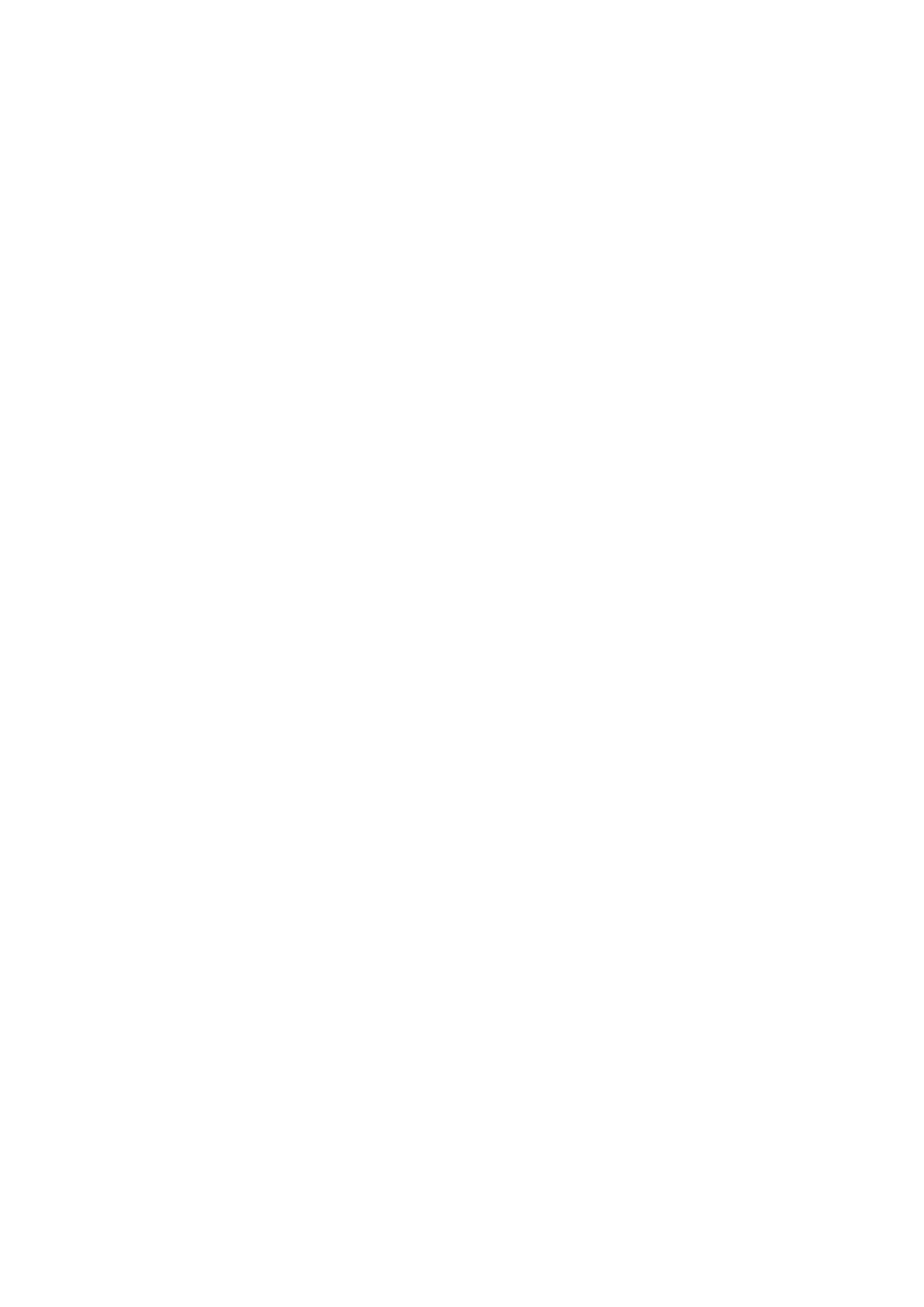# **Chapter 4**

## **Consistent poverty**

## **Key Findings**

- ◆ The percentage of people in consistent poverty in 2008 was 4.2%, a 0.9 percentage point drop from the rate of 5.1% recorded in 2007.
- $\blacklozenge$  The consistent poverty rate for unemployed persons was 9.7% in 2008 down from 17.5% in 2007, a decrease of almost half. This compares with a consistent poverty rate of 1.1% where the individual was at work or retired.
- Children (aged 0-17) remained the most exposed age group despite a small fall in the consistent poverty rate from 7.4% in 2007 to 6.3% in 2008. This compares with a consistent poverty rate of 1.7% among persons aged 65-74 and just 1.0% among persons aged 75 or over.
- $\blacklozenge$  Nearly one in five people in lone parent households (17.8%) were in consistent poverty in 2008. This was down from 20.1% in 2007 but lone parent households remained the household type with the highest consistent poverty rate.

## **Background information**

An individual is defined as being in 'consistent poverty' if they are:

- $\blacklozenge$  Identified as being at risk of poverty at the 60% of median income threshold as discussed in Chapter 2; and
- Living in a household experiencing enforced deprivation for at least two of the eleven basic deprivation items listed in Chapter 3.

## **Consistent poverty rate**

In 2008, 4.2% of people were in consistent poverty. The consistent poverty rate has steadily decreased from 2005 when the rate was 7.0%. A rate of 5.1% was recorded in 2007. *See Table 4.1 and Table A in the introduction to this report.*

## **Factors influencing the consistent poverty rate**

As the consistent poverty rate is a combination of the at risk of poverty rate and the deprivation rate it is to be expected that the factors influencing those two measures would also influence the likelihood of an individual being in consistent poverty and this was shown to be the case in regression results. Table 4a lists the factors shown by logistic regression to be significant in determining whether a person was in consistent poverty or not. *See Appendix 2 for more details*.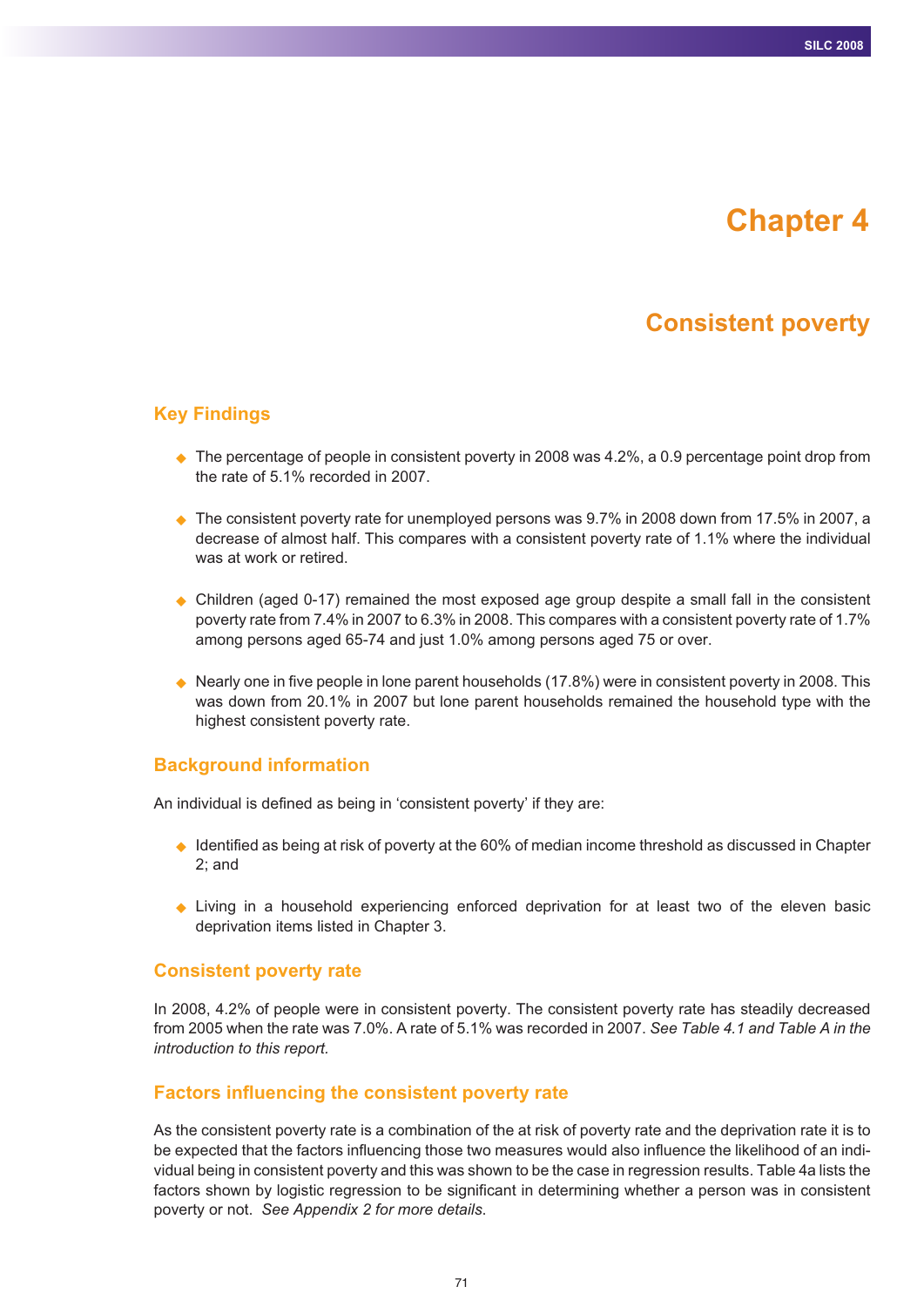| Table 4a Characteristics associated with the likelihood of an individual being at risk of poverty |                                                                |                                          |
|---------------------------------------------------------------------------------------------------|----------------------------------------------------------------|------------------------------------------|
|                                                                                                   | <b>Characteristics of the head of</b>                          |                                          |
| <b>Characteristics of the household</b>                                                           | household                                                      | <b>Characteristics of the individual</b> |
|                                                                                                   |                                                                |                                          |
| Household composition                                                                             | Education level of the head of household Age of the individual |                                          |
|                                                                                                   | Principal economic status of the head of                       |                                          |
| Number of people at work in the household                                                         | household                                                      | Education level of the individual        |
|                                                                                                   |                                                                |                                          |
| Region the household was located (NUTS 3)                                                         | Age of the head of household.                                  | Health status of the individual          |
|                                                                                                   |                                                                |                                          |
| Tenure of the household                                                                           | Sex of the head of the household                               |                                          |
| Whether the household was located in an                                                           |                                                                |                                          |
| urban or rural area                                                                               |                                                                |                                          |
|                                                                                                   |                                                                |                                          |

### **Table 4a Characteristics associated with the likelihood of an individual being at risk of poverty**

### **Analysis of consistent poverty by socio-demographic characteristics**

A similar level of consistent poverty was recorded for males and females (4.0% and 4.5% respectively), supporting the finding in the regression model that sex was not independently associated with the likelihood of an individual being at risk of poverty. Over the year the rate for males fell to 4.0% in 2008, down from 5.0% in 2007. There was no statistically significant change over the year in the rate reported for females with a rate of 4.5% being recorded in 2008. *See Table 4.1.*

- $\triangle$  Children remain the age group with the highest rate of consistent poverty (6.3% compared with 1.7% of persons aged 65-74 and 1.0% of persons aged 75 or over).
- The particularly low consistent poverty rates for older age groups reflected very low levels of deprivation (as discussed in Chapter 3), even for individuals with low income levels.



#### **Figure 4a Consistent poverty rates by age of individual**

Analysis by household composition revealed that the same household types as in 2007 were observed to have the highest consistent poverty rates. *See Table 4.1 and Figure 4b.*

◆ Individuals in lone parent households had a consistent poverty rate of 17.8% in 2008 (down from 20.1% in 2007). Individuals aged under 65 living alone had a consistent poverty rate of 9.8% (down from 12.5% in 2007). These two household types had clearly higher consistent poverty rates than all others. No other household type had a consistent poverty rate of 5% or more.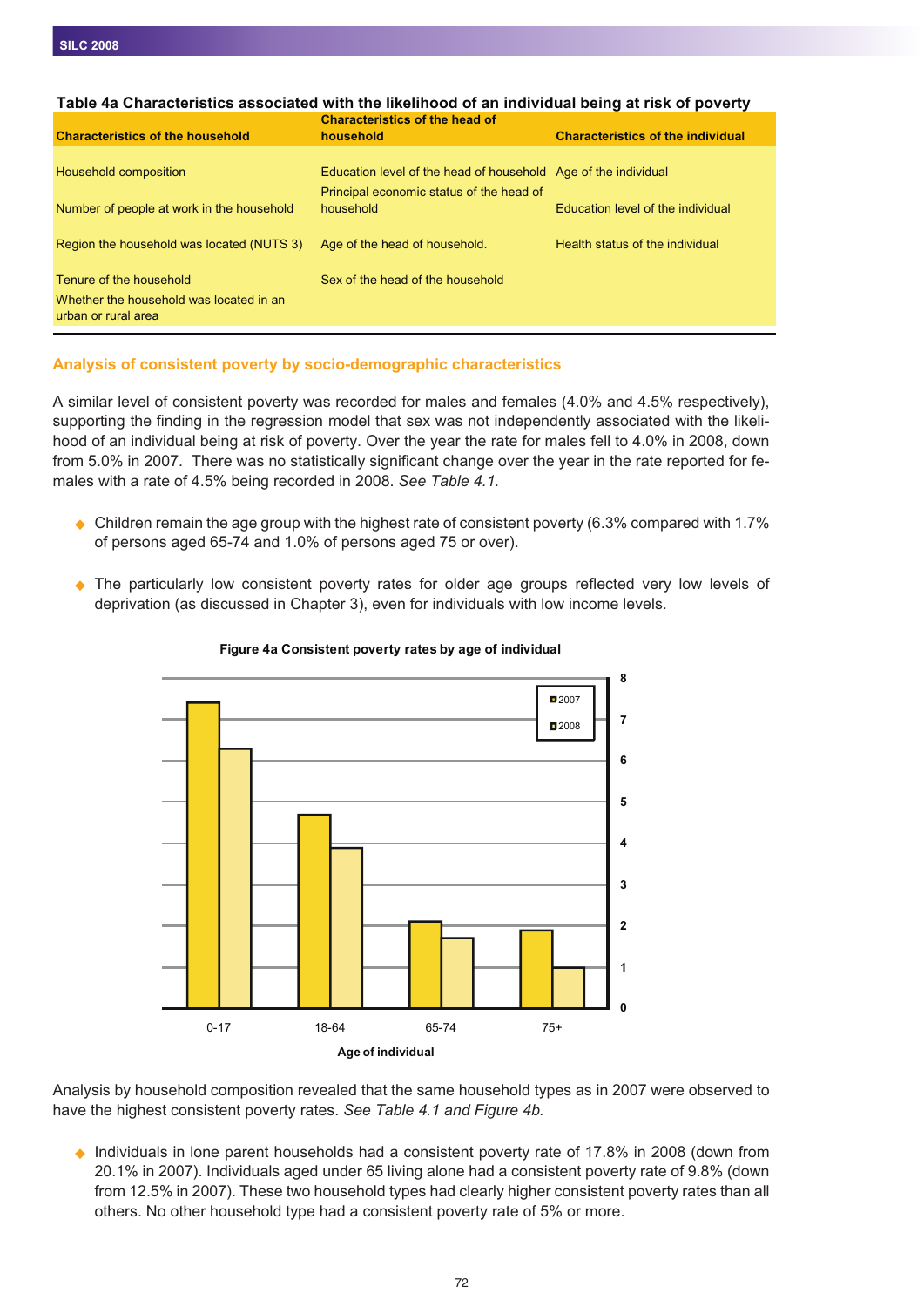- In line with the findings by age as reported above, households comprising predominantly of older people reported low consistent poverty rates. Individuals aged over 65 living alone had a consistent poverty rate of 0.9% in 2008 (down from 4.1% in 2007) while people in households with 2 adults at least one of whom was aged 65 or over had a consistent poverty rate of 1.7%.
- ◆ A low consistent poverty rate was also recorded for people in households with 3 or more adults and no children (0.5% in 2008).



#### **Figure 4b Consistent poverty rates by household composition**

Examining the number of people in the household who work it can be seen that the highest rates of consistent poverty reported were for households where no-one works (13.2%). This rate falls to 3.1% for households with one person working, 0.9% for households with two people working and falls to zero for households where three or more people work. *See Table 4.1.*

- $\bullet$  The consistent poverty rate for individuals in households where no-one was working fell from 16.3% in 2007 to 13.2% in 2008.
- ♦ For households with one or more persons working there was no statistically significant change in the consistent poverty rate between 2007 and 2008.

Analysis of consistent poverty rates by region revealed that the highest rates of consistent poverty were recorded for those living in Midland and South-West regions at 7.6% and 5.7% respectively in 2008. This compares with a rate of 2.3% in the Mid-East region (the lowest rate recorded in any region). *See Table 4.1 and Figure 4c.*

- $\blacklozenge$  There was a rise in the consistent poverty rate in the South-West from 3.9% in 2007 to 5.7% in 2008.
- A decrease was recorded in the consistent poverty rate for the Border, South-East and Dublin regions with the biggest decrease recorded in the Border region (falling from 8.4% in 2007 to 4.6% in 2008).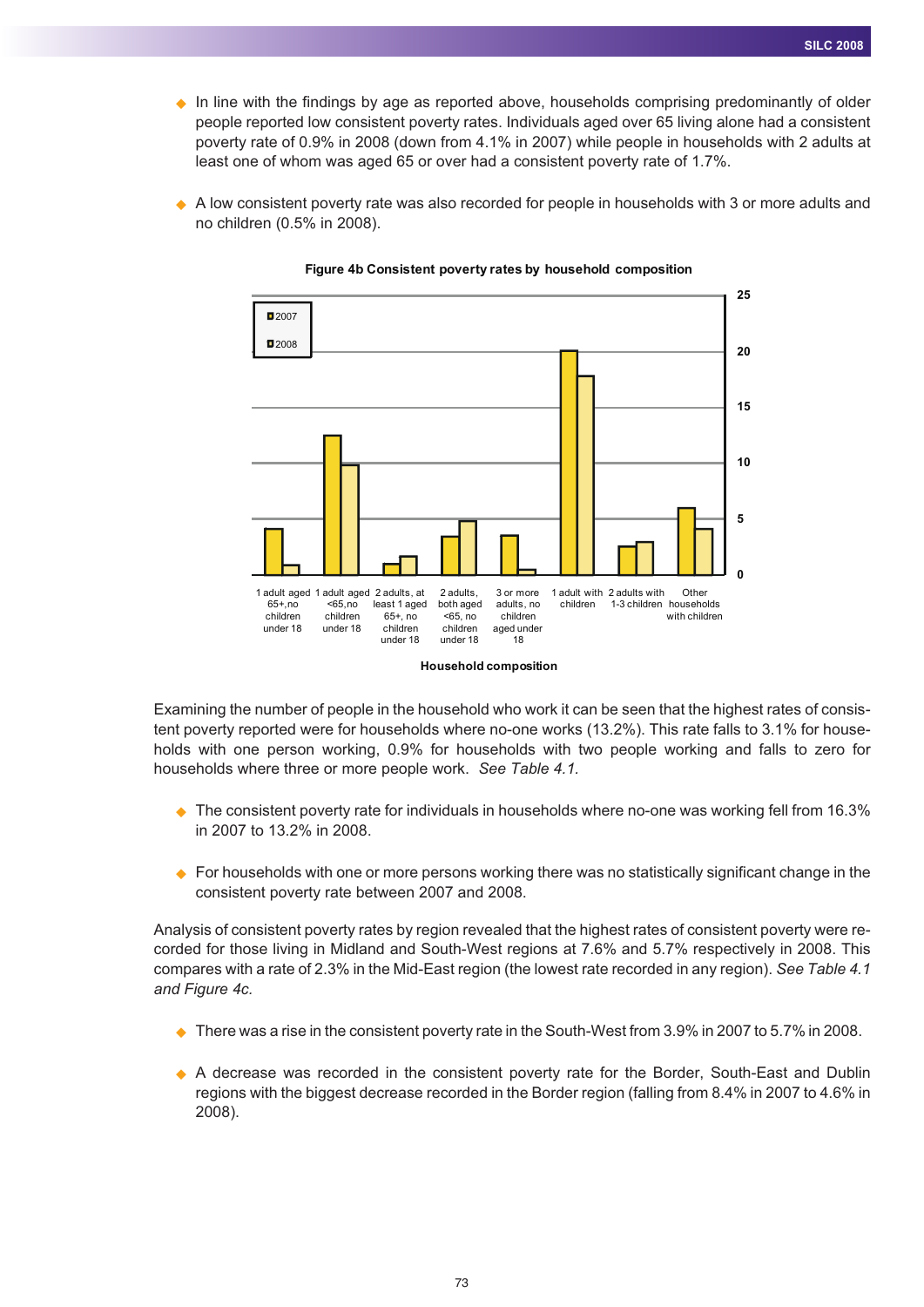**Figure 4c Consistent poverty rates by region**



The consistent poverty rate was lower for male headed households than female headed households (3.1% compared with 6.2%). The rate for male headed households had fallen by 1.1 percentage points from a rate of 4.2% recorded in 2007. The rate in female headed households had shown no statistically significant change over the year. *See Table 4.3*

When analysing the Principal Economic Status of heads of households in consistent poverty, it was found that those individuals in households where the head of household was unable to work due to illness or disability reported the highest rates of consistent poverty in 2008 at 14.2%, despite a significant fall in their rate from 21.8% in 2007. *See Figure 4d.*

- $\bullet$  The next highest consistent poverty rates were recorded for those living in households where the head of household was unemployed (12.1%) or on home duties at 12.0%.
- $\blacklozenge$  Where the head of household was at work the consistent poverty rate was just 1.3%.

The other characteristics found by regression to have an influence on the likelihood of an individual being at risk of poverty are discussed below. *See Tables 4.1 and 4.3.*

- ◆ **Tenure:** Examining the tenure status of individuals, the highest consistent poverty rate reported was for those renting at below market rate, but this rate had decreased from 20.7% in 2007 to 16.4% in 2008. This compares with a consistent poverty rate of 2.9% for persons in accommodation rented at the market rate and 2.3% for persons living in owner occupied housing.
- $\blacklozenge$  **Urban/Rural location:** There was a fall in the rate of consistent poverty for individuals living in urban areas from 5.7% in 2007 to 4.2% in 2008. The rate remained unchanged for those living in rural areas at 4.3%. However, while not clearly shown by the rates, regression showed that people in rural areas were more likely to be in consistent poverty than those in urban areas.
- $\ddot{\bullet}$  **Education level of head of household:** Where the head of household had a highest education level of primary or below the consistent poverty rate was 9.3%, compared with just 0.3% where the head of household had a third level degree.
- $\blacklozenge$  **Age of head of household:** As had been the case in 2007 households headed by a person of working age (18-64) had higher consistent poverty rates than those with older heads of household (4.7% compared with 2.2% where the head of household was aged 65-74 and 0.7% where the head of household was aged 75 or over).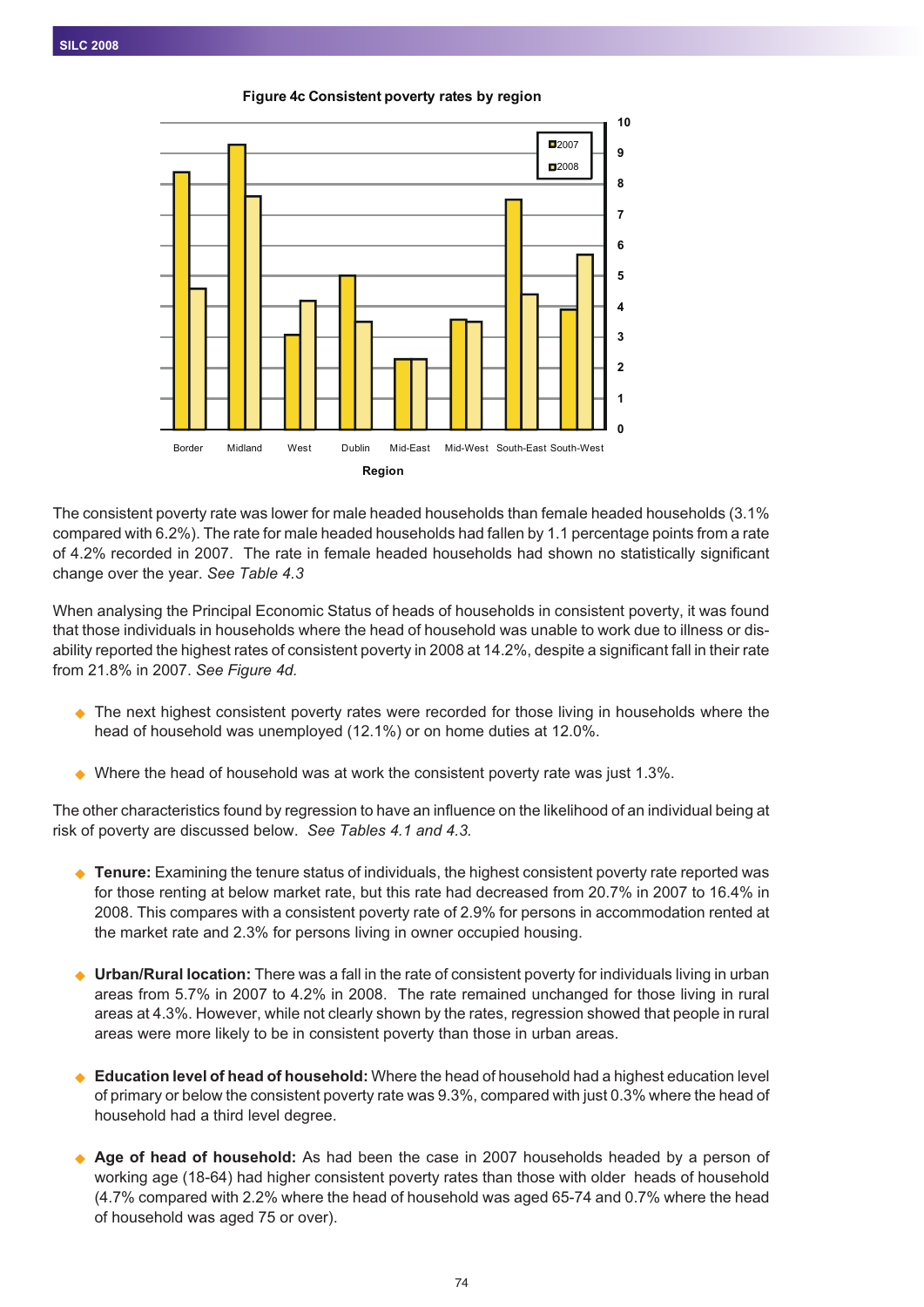◆ The **health status** of the individual was also found to have an influence and this is discussed later in this chapter.

#### **Profile of the population experiencing consistent poverty**

In Chapter 2 we saw that groups with higher at risk of poverty rates were relatively over represented within the group of people who were at risk of poverty. Some interesting patterns could also be seen when undertaking a similar analysis on the profile of people who were in consistent poverty. *See Tables 4.2 and 4.3.*

- ◆ Examining age, it was shown that although children (aged 0-17) made up 26.1% of the general population, they represented 38.7% of the group of people in consistent poverty.
- ◆ Related to this, it can be seen that people in households with children represented three quarters (75.3%) of the group of people in consistent poverty while they were 57.3% of the population. This relative over representation was driven by lone parent households rather than the other types of households with children.
- ◆ People in lone parent households represented the largest part of the group of people in consistent poverty (over 29%), whereas they only represented 6.1% of the general population in 2008.

People at work (aged 16 or over) were 40.6% of the population but 10.5% of those in consistent poverty. By comparison unemployed people were 5.1% of the population but 11.7% of the group in consistent poverty. As such while the number of people at work was 8 times that of the unemployed, unemployed people made up a larger proportion of those in consistent poverty. *See Table 4.2, 4.3 and Figure 4d.*

- ◆ Similarly those who were unable to work due to illness or disability represented 3.7% of the population but 11.5% of those in consistent poverty.
- ◆ By Principal Economic Status the largest proportion of those in consistent poverty was made up of people on home duties (20.6% of those in consistent poverty compared with 12.6% of the overall population).
- ◆ The role of employment in reducing (although not eliminating) consistent poverty levels becomes even clearer looking at people in households with no one at work, who represented over two thirds (69.1%) of those in consistent poverty in 2008. However they represented just over one fifth (22%) of the general population.
- ◆ Similarly, 63.4% of people lived in households where the head of household was at work but they comprised 20% of the people in consistent poverty.



#### **Figure 4d Profile of population and those in consistent poverty by Principal Economic Status of head of household, SILC 2008**

**Principal Economic Status of head of household**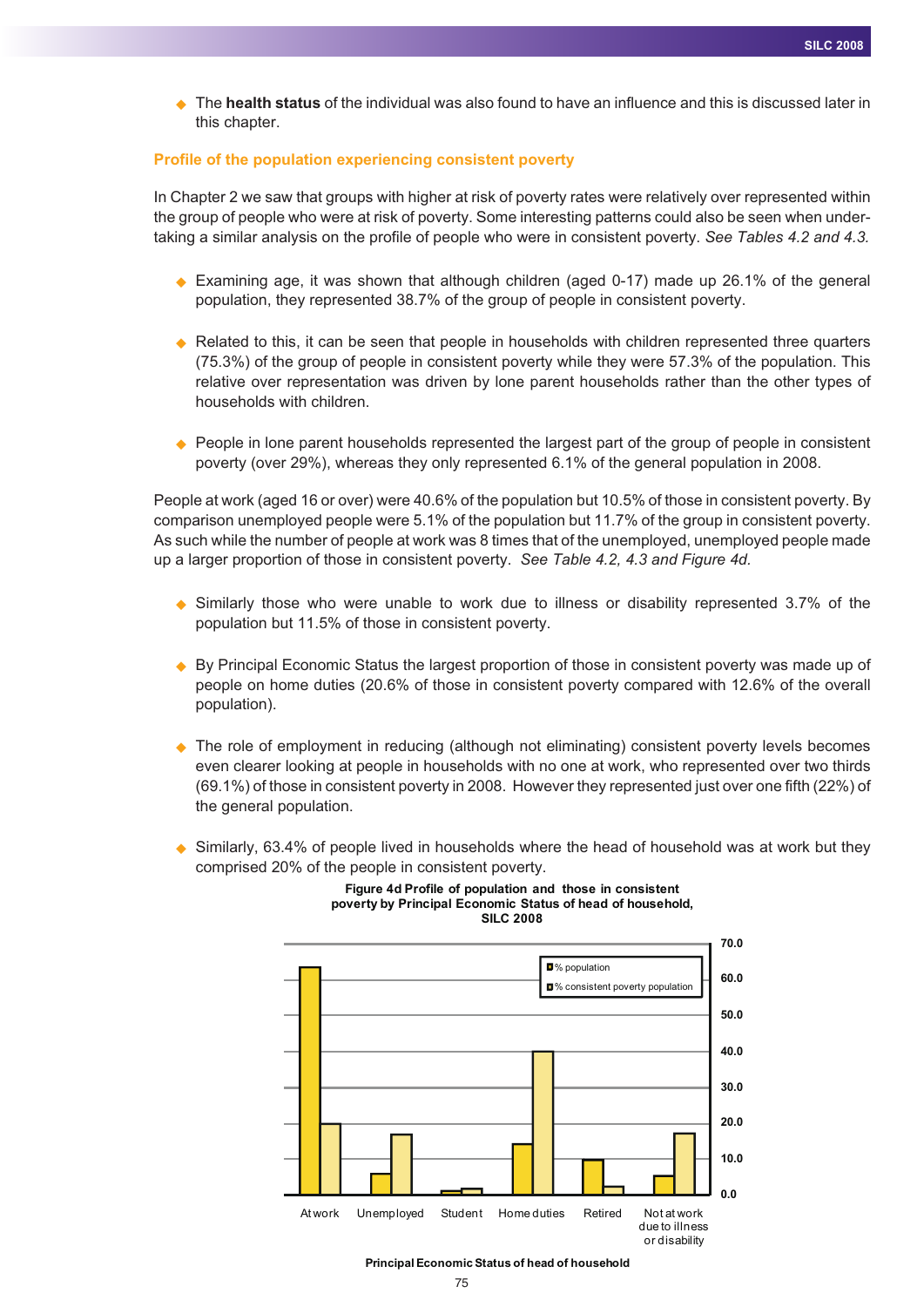Individuals with an education level of primary or below (and aged 16 or over) accounted for 16.6% of the general population in 2008, however, after children (aged less than 16), they accounted for by far the largest part of the group at risk of poverty (31.4%). They were the only group, in terms of education level, who were clearly over-represented in the group in consistent poverty. *See Table 4.2 and Figure 4e.*

- $\blacklozenge$  People with a third level degree or above were 13.1% of the population but just 0.9% of those in consistent poverty.
- ◆ The influence of education becomes even clearer when looking at the education level of the head of household. One quarter of people live in households where the head of household has a highest education level of primary below, however over half (55.6%) of people in consistent poverty live in a house of this type.
- $\blacklozenge$  Individuals in female-headed households represented 36.2% of the general population, whereas they comprised 53.5% of those in consistent poverty.



#### **Figure 4e Profile of population and those in consistent poverty by education level of head of household, SILC**



#### **Analysis of consistent poverty by health related characteristics**

The patterns seen in Chapter 2 with regard to the relationship between at risk of poverty rates and health characteristics are also seen in relation to the consistent poverty rate. Of these characteristics only self-reported health status was shown by regression to be independently associated with the likelihood of being in consistent poverty. *See Table 4.4.*

The most notable points include:

- ◆ People with a medical card had a higher consistent poverty rate than those without a medical card (10.5% compared with 1.6%).
- $\bullet$  People with private health insurance had a lower consistent poverty rate than those without it (1.1%) compared with 7.7%).
- $\bullet$  Consistent poverty rates were higher for those with worse self reported health, those with chronic illness or those with limited activity.
- $\bullet$  However in all the cases listed above the gap had narrowed between 2007 and 2008 due to a fall in the consistent poverty rates for the group with the higher rate while the rates for those with lower consistent poverty rates were relatively unchanged over the year.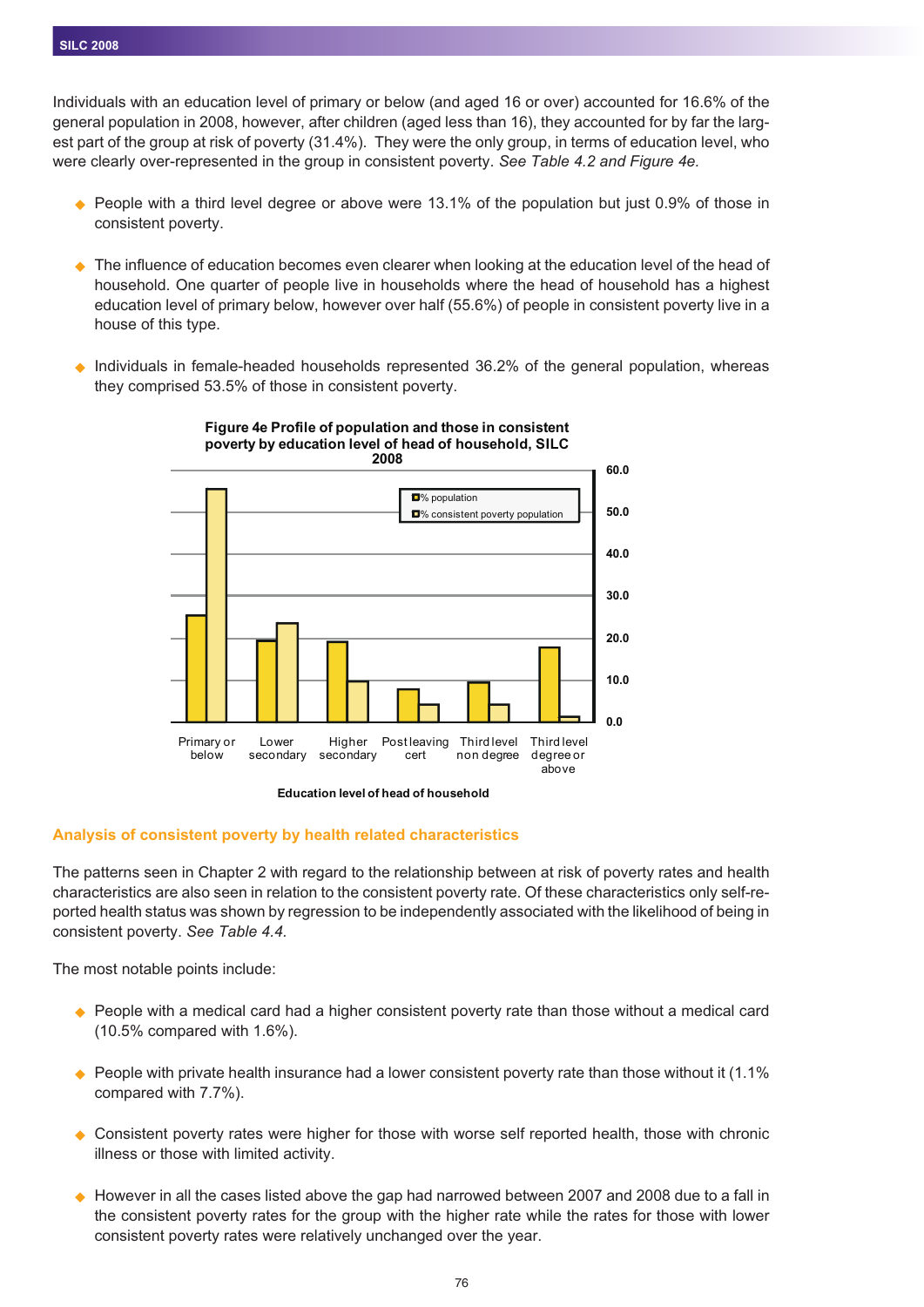## **Consistent poverty excluding SSIA income**

The role of SSIA income was discussed in Chapter 1 and it's impact on at risk of poverty rates was discussed in Chapter 2. By looking at those who were at risk of poverty excluding SSIA income and the deprivation of those individuals it is also possible to calculate a consistent poverty rate excluding SSIA income.

However, while it is possible to directly estimate the effect of SSIA income on the at risk of poverty rate, the effect on deprivation is less clear as it cannot be said with certainty what the experience of deprivation would have been had there been no SSIA income. Notwithstanding this, it can be noted that consistent poverty rates were not statistically significantly different whether SSIA income was included or excluded. *See Table 4.1*

- ♦ There was no statistically significant difference between the consistent poverty rate excluding SSIA income (4.0%) and the consistent poverty rate including SSIA income (4.2%) in 2008. This was true across the different socio-demographic characteristics analysed.
- ◆ Year on year changes in the consistent poverty rate (excluding SSIA income) across classifications mirrored movements in the consistent poverty rate (including SSIA income) already discussed above.

#### **Over indebtedness and consistent poverty**

Following on from the over indebtedness analysis in Chapters 1 and 2 an analysis in relation to consistent poverty has also been undertaken.

More than half (52.6%) of people in consistent poverty reported that they were in arrears on at least one item in 2008. This compares with 18.8% of people not in consistent poverty. More than 28% of people in consistent poverty had two or more types of arrears in 2008 compared with 6.7% of people not in consistent poverty. *See Table 4.5 and Figure 4f.*

- Nearly 22% of people who were in consistent poverty were in mortgage or rent arrears in 2008 compared with just over 4% of people not in consistent poverty.
- ◆ Analysis of utility bill arrears revealed a similar trend. Almost 42% of people in consistent poverty had utility bill arrears while just over 6% of people not in consistent poverty reported having arrears.
- ◆ However, a higher percentage of people not in consistent poverty reported having an outstanding credit card balance (9.4% compared with 4.3% of people in consistent poverty).



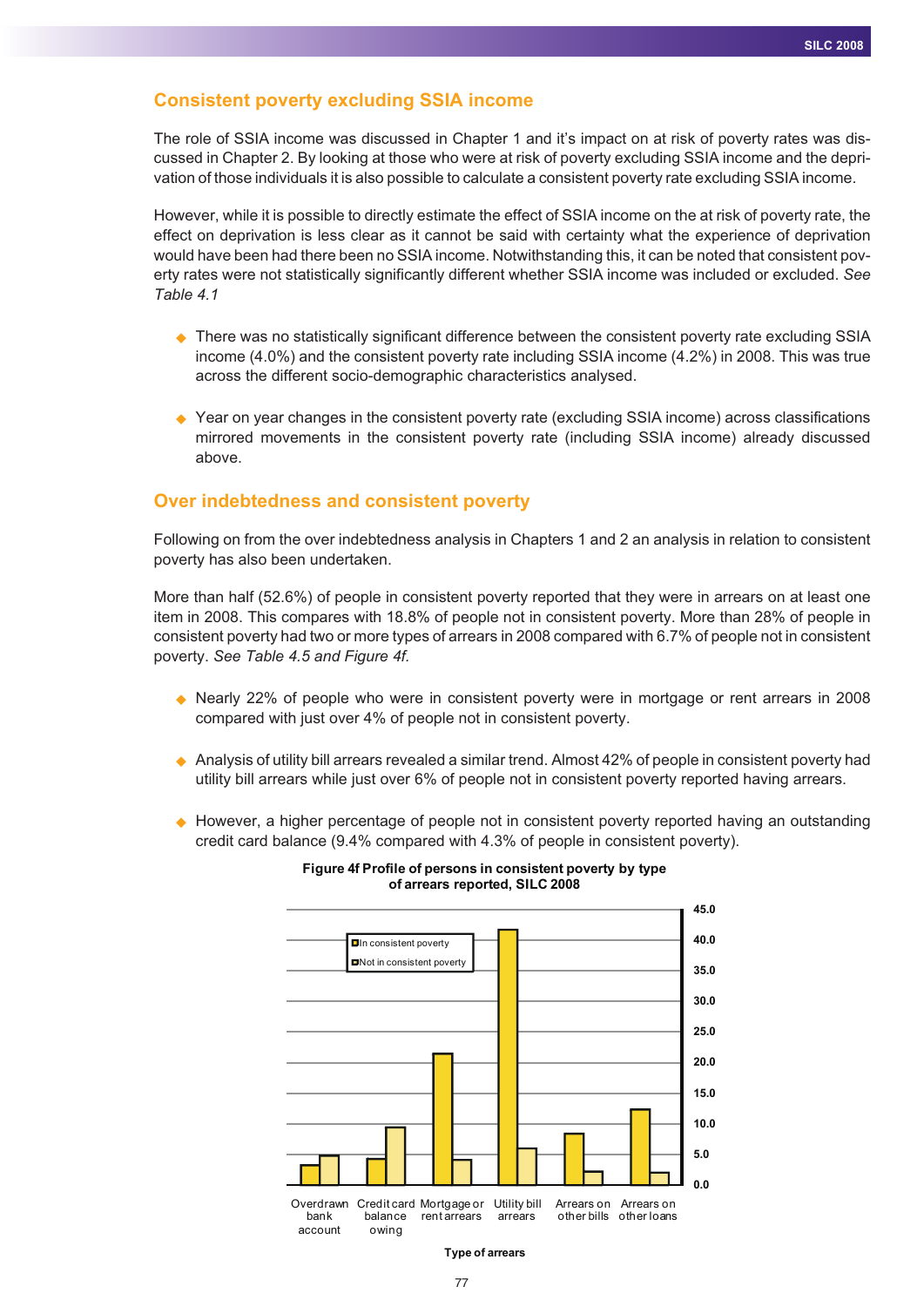# **Table 4.1 Percentage of persons in consistent poverty including and excluding SSIA income by year**

% of individuals

|                                                           | <b>Consistent poverty rate</b> |            | <b>Consistent poverty rate</b><br>excluding SSIA income |            |
|-----------------------------------------------------------|--------------------------------|------------|---------------------------------------------------------|------------|
|                                                           | 2007                           | 2008       | 2007                                                    | 2008       |
|                                                           | %                              | %          | %                                                       | %          |
| <b>State</b>                                              | 5.1                            | 4.2        | 5.0                                                     | 4.0        |
| Sex                                                       |                                |            |                                                         |            |
| Male                                                      | 5.0                            | 4.0        | 4.9                                                     | 3.8        |
| Female                                                    | 5.2                            | 4.5        | 5.0                                                     | 4.3        |
| Age group                                                 |                                |            |                                                         |            |
| $0 - 17$                                                  | 7.4                            | 6.3        | 7.2                                                     | 6.1        |
| 18-64                                                     | 4.7                            | 3.9        | 4.5                                                     | 3.6        |
| 65-74                                                     | 2.1                            | 1.7        | 2.0                                                     | 1.7        |
| $75+$                                                     | 1.9                            | 1.0        | 1.5                                                     | 0.9        |
| Principal Economic Status (aged 16 years and over)        |                                |            |                                                         |            |
| At work                                                   | 1.3                            | 1.1        | 1.2                                                     | 1.1        |
| Unemployed                                                | 17.5                           | 9.7        | 16.6                                                    | 9.7        |
| <b>Student</b>                                            | 7.6                            | 4.3        | 7.9                                                     | 4.3        |
| Home duties                                               | 6.6                            | 6.9        | 6.2                                                     | 6.7        |
| Retired                                                   | 2.1                            | 1.1        | 2.2                                                     | 1.0        |
| Not at work due to illness or disability                  | 15.8                           | 13.2       | 14.1                                                    | 10.4       |
| Highest education level attained (aged 16 years and over) |                                |            |                                                         |            |
| Primary or below                                          | 8.5                            | 8.0        | 8.0                                                     | 7.3        |
| Lower secondary                                           | 6.1                            | 4.9        | 5.8                                                     | 4.7        |
| Higher secondary                                          | 3.8                            | 2.5        | 3.7                                                     | 2.5        |
| Post leaving cert                                         | 2.4                            | 1.7        | 2.2                                                     | 1.7        |
| Third level non degree                                    | 1.0                            | 0.8        | 1.2                                                     | 0.7        |
| Third level degree or above                               | 0.9                            | 0.3        | 0.9                                                     | 0.3        |
| <b>Household composition</b>                              |                                |            |                                                         |            |
| 1 adult aged 65+, no children under 18                    | 4.1                            | 0.9        | 2.6                                                     | 0.9        |
| 1 adult aged <65,no children under 18                     | 12.5                           | 9.8        | 11.9                                                    | 9.0        |
| 2 adults, at least 1 aged 65+, no children under 18       | 1.0                            | 1.7        | 0.8                                                     | 1.8        |
| 2 adults, both aged <65, no children under 18             | 3.4                            | 4.8        | 2.9                                                     | 4.3        |
| 3 or more adults, no children aged under 18               | 3.5                            | 0.5        | 3.8                                                     | 0.5        |
| 1 adult with children                                     | 20.1                           | 17.8       | 19.8                                                    | 17.8       |
| 2 adults with 1-3 children                                | 2.6                            | 3.0        | 2.5                                                     | 2.9        |
| Other households with children                            | 6.0                            | 4.1        | 5.9                                                     | 3.8        |
| Number of persons at work in the household                |                                |            |                                                         |            |
| 0                                                         | 16.3                           | 13.2       | 15.8                                                    | 12.3       |
| $\mathbf{1}$                                              | 4.0                            | 3.1        | 3.8                                                     | 3.1        |
| $\overline{\mathbf{c}}$                                   | 1.3                            | 0.9        | 1.3                                                     | 0.9        |
| $3+$                                                      | 0.0                            | 0.0        | 0.0                                                     | 0.0        |
| <b>Tenure status</b>                                      |                                |            |                                                         |            |
| Owner-occupied                                            | 2.5                            | 2.3        | 2.4                                                     | 2.2        |
| Rented at the market rate                                 | 5.7                            | 2.9        | 5.3                                                     | 2.9        |
| Rented at below the market rate or rent free              | 20.7                           | 16.4       | 20.1                                                    | 15.7       |
| Urban/rural location                                      |                                |            |                                                         |            |
| Urban areas                                               | 5.7                            | 4.2        | 5.5                                                     | 3.9        |
| Rural areas                                               | 4.3                            | 4.3        | 4.1                                                     | 4.3        |
| Region                                                    |                                |            |                                                         |            |
| Border                                                    | 8.4                            | 4.6        | 7.6                                                     | 4.6        |
| Midland                                                   | 9.3                            | 7.6        | 9.0                                                     | 7.4        |
| West                                                      | 3.1                            | 4.2        | 3.1                                                     | 4.2        |
| Dublin                                                    | 5.0                            | 3.5        | 5.0                                                     | 3.4        |
| Mid-East                                                  | 2.3                            | 2.3        | 2.0                                                     | 2.3        |
| Mid-West<br>South-East                                    | 3.6<br>7.5                     | 3.5<br>4.4 | 3.5<br>7.3                                              | 3.0<br>4.0 |
| South-West                                                | 3.9                            | 5.7        | 3.7                                                     | 5.3        |
|                                                           |                                |            |                                                         |            |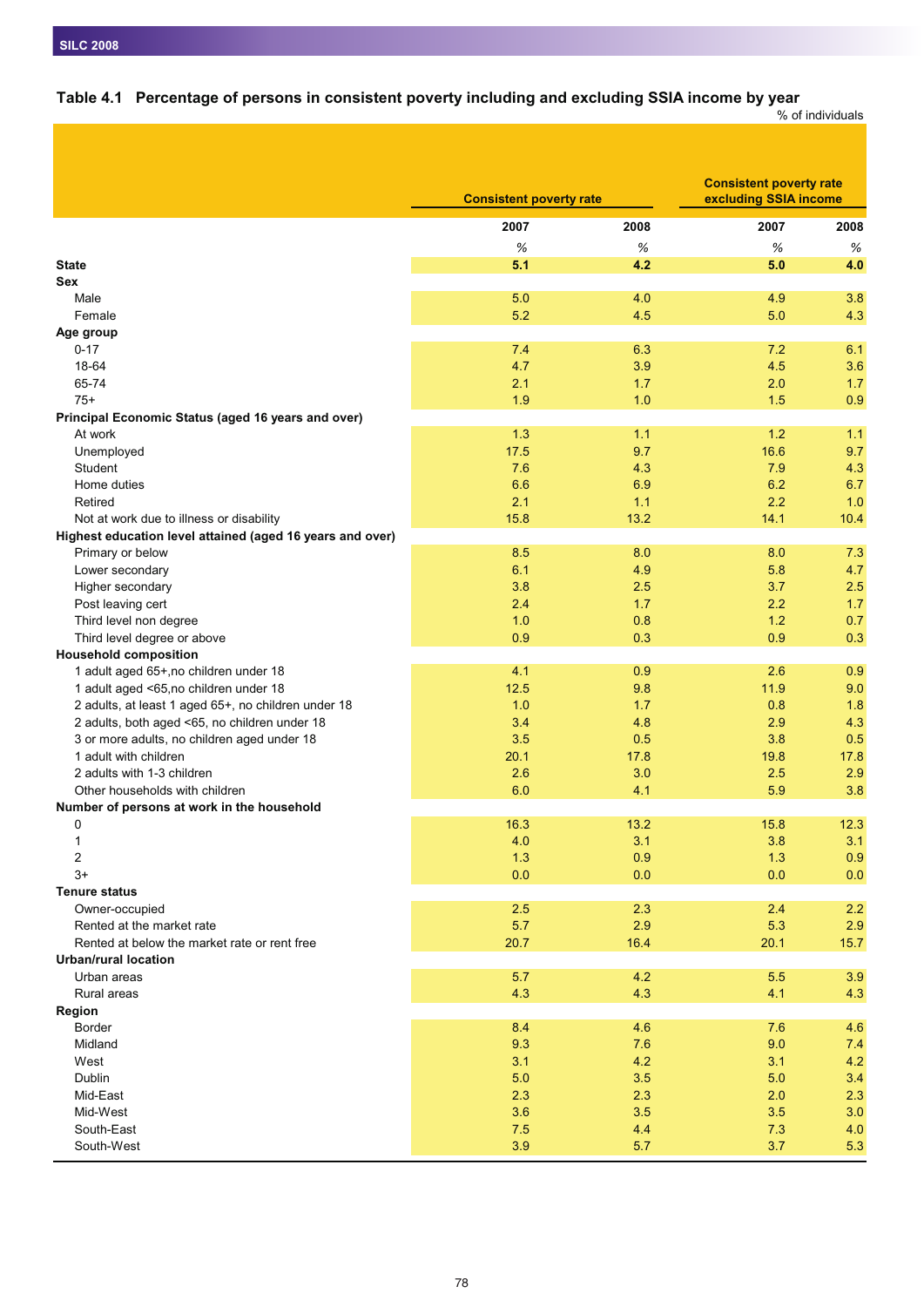**Table 4.2 Profile of population and those in consistent poverty by demographic characteristics and year**

|                                                           |                                      |                   |                             |                                      |                   | % of individuals                   |
|-----------------------------------------------------------|--------------------------------------|-------------------|-----------------------------|--------------------------------------|-------------------|------------------------------------|
|                                                           |                                      | 2007              |                             |                                      | 2008              |                                    |
|                                                           | <b>Consistent</b><br>poverty<br>rate | <b>Population</b> | In<br>consistent<br>poverty | <b>Consistent</b><br>poverty<br>rate | <b>Population</b> | <b>In</b><br>consistent<br>poverty |
| <b>State</b>                                              | 5.1                                  | 100.0             | 100.0                       | 4.2                                  | 100.0             | 100.0                              |
| Sex                                                       |                                      |                   |                             |                                      |                   |                                    |
| Male                                                      | 5.0                                  | 50.0              | 49.0                        | 4.0                                  | 49.9              | 46.9                               |
| Female                                                    | 5.2                                  | 50.0              | 51.0                        | 4.5                                  | 50.1              | 53.1                               |
| Age group                                                 |                                      |                   |                             |                                      |                   |                                    |
| $0 - 17$                                                  | 7.4                                  | 27.2              | 39.1                        | 6.3                                  | 26.1              | 38.7                               |
| 18-64                                                     | 4.7                                  | 62.0              | 56.6                        | 3.9                                  | 63.0              | 57.8                               |
| 65-74                                                     | 2.1                                  | 6.0               | 2.5                         | 1.7                                  | 6.1               | 2.4                                |
| $75+$                                                     | 1.9                                  | 4.8               | 1.8                         | 1.0                                  | 4.8               | 1.1                                |
| Principal Economic Status (aged 16 years and over)        |                                      |                   |                             |                                      |                   |                                    |
| At work                                                   | 1.3                                  | 41.5              | 10.1                        | 1.1                                  | 40.6              | 10.5                               |
| Unemployed                                                | 17.5                                 | 3.9               | 13.4                        | 9.7                                  | 5.1               | 11.7                               |
| Student                                                   | 7.6                                  | 9.2               | 13.6                        | 4.3                                  | 8.1               | 8.3                                |
| Home duties                                               | 6.6                                  | 12.2              | 15.7                        | 6.9                                  | 12.6              | 20.6                               |
| Retired                                                   | 2.1                                  | 6.7               | 2.7                         | 1.1                                  | 6.6               | 1.6                                |
| Not at work due to illness or disability                  | 15.8                                 | 3.3               | 10.1                        | 13.2                                 | 3.7               | 11.5                               |
| Children under 16 years of age                            | 7.6                                  | 22.4              | 33.3                        | 6.4                                  | 22.4              | 34.0                               |
| Highest education level attained (aged 16 years and over) |                                      |                   |                             |                                      |                   |                                    |
| Primary or below                                          | 8.5                                  | 16.1              | 26.6                        | 8.0                                  | 16.6              | 31.4                               |
| Lower secondary                                           | 6.1                                  | 15.6              | 18.5                        | 4.9                                  | 14.5              | 17.2                               |
| Higher secondary                                          | 3.8                                  | 20.4              | 15.0                        | 2.5                                  | 19.8              | 11.8                               |
| Post leaving cert                                         | 2.4                                  | 5.7               | 2.7                         | 1.7                                  | 6.0               | 2.4                                |
| Third level non degree                                    | 1.0                                  | 6.7               | 1.3                         | 0.8                                  | 6.4               | 1.2                                |
| Third level degree or above                               | 0.9                                  | 12.0              | 2.2                         | 0.3                                  | 13.1              | 0.9                                |
| Children under 16 years of age                            | 7.6                                  | 22.4              | 33.3                        | 6.4                                  | 22.4              | 34.0                               |
| <b>Household composition</b>                              |                                      |                   |                             |                                      |                   |                                    |
| 1 adult aged 65+, no children under 18                    | 4.1                                  | 3.6               | 2.8                         | 0.9                                  | 3.4               | 0.7                                |
| 1 adult aged <65,no children under 18                     | 12.5                                 | 4.0               | 9.7                         | 9.8                                  | 4.3               | 8.4                                |
| 2 adults, at least 1 aged 65+, no children under 18       | 1.0                                  | 7.2               | 1.3                         | 1.7                                  | 7.6               | 3.0                                |
| 2 adults, both aged <65, no children under 18             | 3.4                                  | 10.6              | 6.9                         | 4.8                                  | 11.4              | 11.2                               |
| 3 or more adults, no children aged under 18               | 3.5                                  | 14.9              | 10.1                        | 0.5                                  | 15.9              | 1.4                                |
| 1 adult with children                                     | 20.1                                 | 7.3               | 28.4                        | 17.8                                 | 6.1               | 29.1                               |
| 2 adults with 1-3 children                                | 2.6                                  | 30.9              | 15.5                        | 3.0                                  | 31.7              | 24.0                               |
| Other households with children                            | 6.0                                  | 21.6              | 25.2                        | 4.1                                  | 19.5              | 22.2                               |
| Number of persons at work in the household                |                                      |                   |                             |                                      |                   |                                    |
| 0                                                         | 16.3                                 | 21.1              | 67.0                        | 13.2                                 | 22.0              | 69.1                               |
| 1                                                         | 4.0                                  | 30.6              | 24.0                        | 3.1                                  | 32.0              | 23.3                               |
| 2                                                         | 1.3                                  | 35.9              | 9.0                         | 0.9                                  | 34.8              | 7.6                                |
| $3+$                                                      | 0.0                                  | 12.4              | 0.0                         | 0.0                                  | 11.2              | 0.0                                |
| <b>Tenure status</b>                                      |                                      |                   |                             |                                      |                   |                                    |
| Owner-occupied                                            | 2.5                                  | 78.1              | 37.2                        | 2.3                                  | 76.9              | 41.9                               |
| Rented at the market rate                                 | 5.7                                  | 8.7               | 9.7                         | 2.9                                  | 10.1              | 6.4                                |
| Rented at below the market rate or rent free              | 20.7                                 | 13.2              | 53.1                        | 16.4                                 | 13.0              | 51.7                               |
| <b>Urban/rural location</b>                               |                                      |                   |                             |                                      |                   |                                    |
| Urban areas                                               | 5.7                                  | 63.1              | 69.4                        | 4.2                                  | 62.7              | 61.8                               |
| Rural areas                                               | 4.3                                  | 36.9              | 30.6                        | 4.3                                  | 37.3              | 38.2                               |
| Region                                                    |                                      |                   |                             |                                      |                   |                                    |
| Border                                                    | 8.4                                  | 11.3              | 18.5                        | 4.6                                  | 11.0              | 11.9                               |
| Midland                                                   | 9.3                                  | 5.9               | 10.7                        | 7.6                                  | 6.1               | 11.1                               |
| West                                                      | 3.1                                  | 9.8               | 5.9                         | 4.2                                  | 10.0              | 9.9                                |
| Dublin                                                    | 5.0                                  | 27.9              | 27.2                        | 3.5                                  | 27.5              | 23.1                               |
| Mid-East                                                  | 2.3                                  | 11.4              | 5.0                         | 2.3                                  | 11.7              | 6.3                                |
| Mid-West                                                  | 3.6                                  | 8.1               | 5.6                         | 3.5                                  | 8.3               | 6.8                                |
| South-East                                                | 7.5                                  | 11.1              | 16.3                        | 4.4                                  | 11.0              | 11.5                               |
| South-West                                                | 3.9                                  | 14.5              | 10.8                        | 5.7                                  | 14.3              | 19.5                               |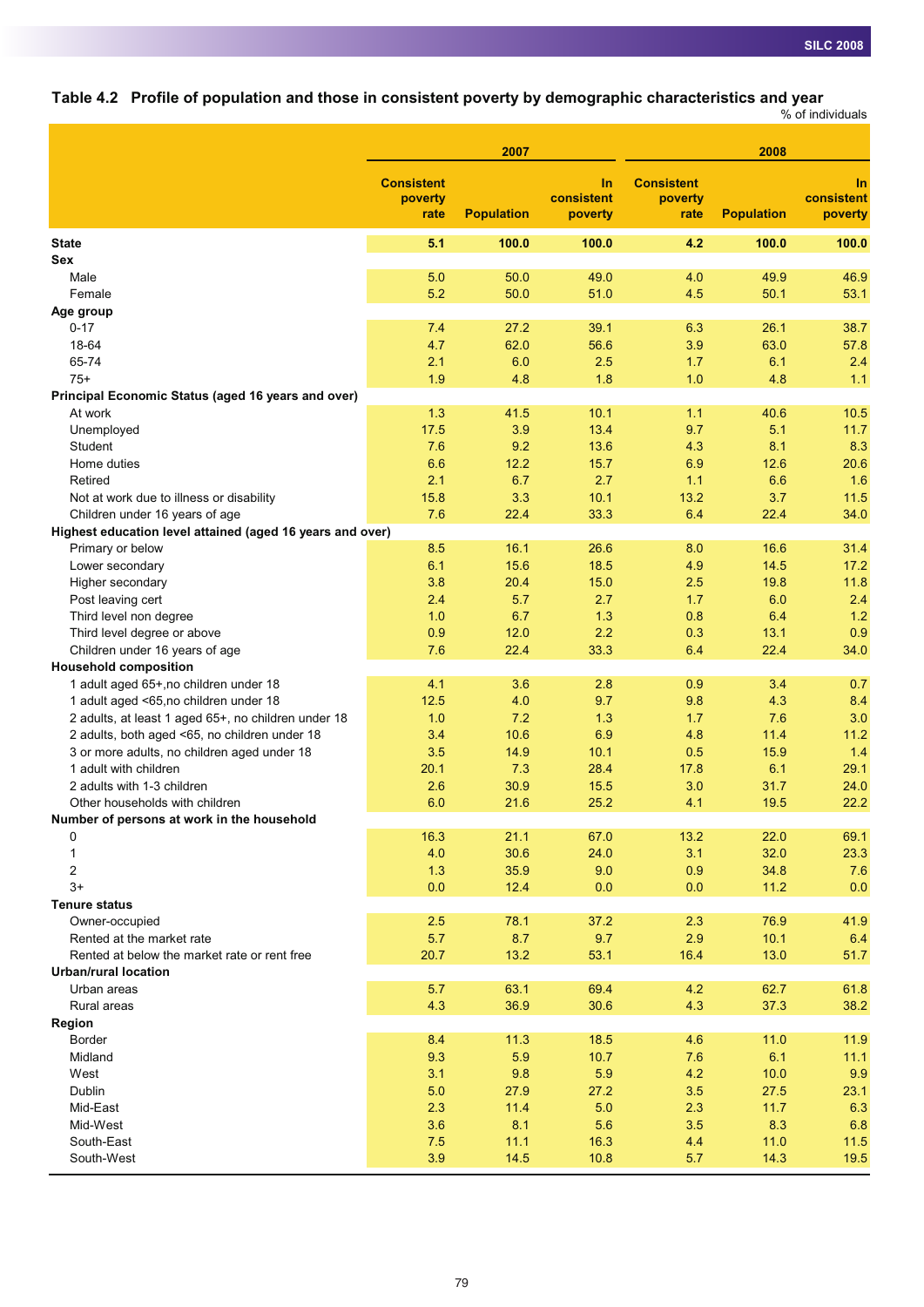Table 4.3 Profile of population and those in consistent poverty by demographic characteristics of<br>the head of household and year Table 4.3  $\,$  Profile of population and those in consistent poverty by demographic characteristics of **the head of household and year**

|                                                            |                            |                                            |                                                                       |                            |                               | % of individuals                   |
|------------------------------------------------------------|----------------------------|--------------------------------------------|-----------------------------------------------------------------------|----------------------------|-------------------------------|------------------------------------|
|                                                            |                            | 2007                                       |                                                                       |                            | 2008                          |                                    |
|                                                            | poverty rate<br>Consistent | Population                                 | In consistent<br>poverty                                              | poverty rate<br>Consistent | Population                    | In consistent<br>poverty           |
| State                                                      | 5.1                        | 100.0                                      | 100.0                                                                 | 4.2                        | 100.0                         | 100.0                              |
| Sex (head of household)                                    |                            |                                            |                                                                       |                            |                               |                                    |
| Male                                                       | 4.2                        | 61.9                                       | 50.3                                                                  | 3.1                        | 63.8                          | 46.5                               |
| Female                                                     | 6.7                        | 38.1                                       | 49.7                                                                  | 6.2                        | 36.2                          | 53.5                               |
|                                                            |                            |                                            |                                                                       |                            |                               |                                    |
|                                                            | 5.7                        |                                            |                                                                       |                            |                               |                                    |
| Age group (head of household)<br>18-64<br>65-74<br>75+     | $\frac{9}{10}$             | 85.9<br>7.6                                | 94.8<br>2.8                                                           | $\frac{7}{2}$ 2            | 86.0<br>7.8                   | 94.1                               |
|                                                            | $\ddot{6}$                 | 6.5                                        | 2.4                                                                   | 0.7                        | 6.1                           | 1.0                                |
| Principal Economic Status (head of household)              |                            |                                            |                                                                       |                            |                               |                                    |
| At work<br>Unemployed<br>Student<br>Home duties<br>Hetired | 2.0                        |                                            |                                                                       | $\frac{3}{2}$              |                               |                                    |
|                                                            |                            |                                            |                                                                       |                            |                               |                                    |
|                                                            | $1527$<br>$527$<br>$152$   | $637$<br>$43$<br>$18$                      | 25<br>25<br>25<br>28<br>25                                            | $\frac{12.1}{6.0}$         | $68.70$<br>$48.70$<br>$48.70$ | 0.8<br>0.8<br>20.5<br>20.5<br>20.5 |
|                                                            |                            |                                            |                                                                       | 12.0                       |                               |                                    |
|                                                            |                            | $\frac{1}{10}$ $\frac{1}{4}$ $\frac{1}{3}$ | 3.4                                                                   | Ξ                          |                               |                                    |
| Not at work due to illness or disability                   | 21.8                       |                                            | 18.3                                                                  | 14.0                       | 5.2                           | 17.1                               |
| Highest education level attained (head of household)       |                            |                                            |                                                                       |                            |                               |                                    |
| Primary or below                                           | 8.9                        |                                            | 42.4                                                                  | 9.3                        | 25.3                          | 55.6                               |
| Lower secondary                                            | 7.3                        | 8<br>8<br>8<br>8<br>8<br>8<br>9<br>8       | 29.6                                                                  | $\frac{1}{5}$              | 19.4                          | 23.6                               |
| Higher secondary                                           | 4.5                        |                                            |                                                                       | 21                         | 19.0                          | 9.6                                |
| Post leaving cert                                          | 2.7                        |                                            |                                                                       | 2.3                        | 7.9                           | 4.3                                |
| Third level non degree                                     | $\frac{0}{1}$ - 0          | $\frac{3}{8}$ $\frac{7}{9}$ $\frac{7}{9}$  | $\frac{1}{4}$ $\frac{1}{4}$ $\frac{1}{4}$ $\frac{1}{4}$ $\frac{1}{4}$ | $\frac{8}{1}$              | 9.5                           | 4.1                                |
| Third level degree or above                                |                            |                                            |                                                                       | $\overline{0}3$            | 7.7                           | $\frac{1}{2}$                      |

Third level non degree<br>Third level degree or above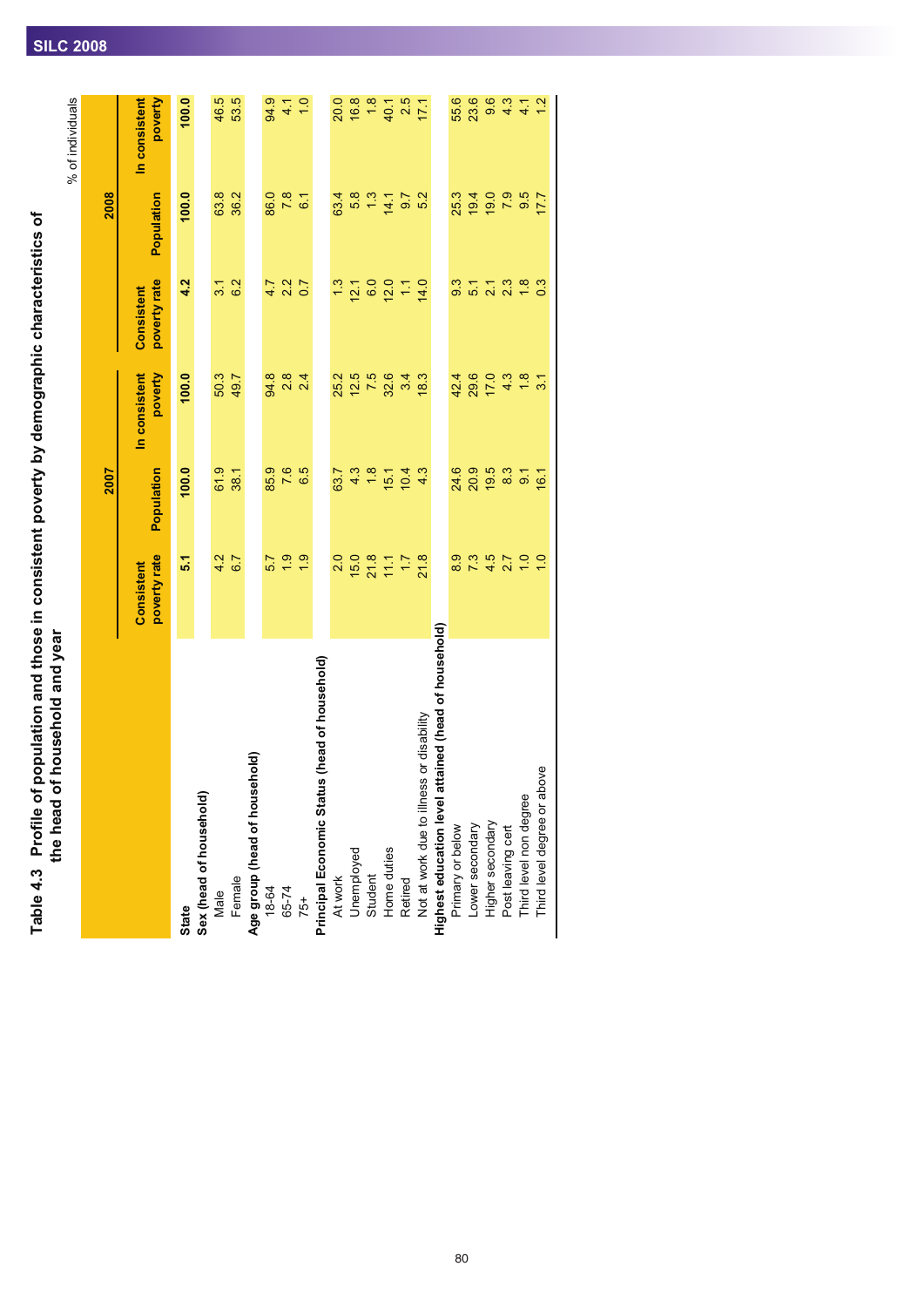|                                                                        |               |                                | % of individuals |
|------------------------------------------------------------------------|---------------|--------------------------------|------------------|
|                                                                        |               | <b>Consistent Poverty Rate</b> |                  |
|                                                                        | 2006          | 2007                           | 2008             |
|                                                                        | $\frac{0}{0}$ | $\frac{0}{0}$                  | $\%$             |
| <b>Total population</b>                                                |               |                                |                  |
| <b>Medical card</b>                                                    |               |                                |                  |
| Yes                                                                    | 16.9          | 15.5                           | 10.5             |
| <b>No</b>                                                              | 2.2           | 1.3                            | 1.6              |
| Private medical insurance                                              |               |                                |                  |
| Yes                                                                    | 0.8           | 1.0                            | 1.1              |
| <b>No</b>                                                              | 12.4          | 10.6                           | 7.7              |
| Covered by either medical card or private medical insurance            |               |                                |                  |
| Yes                                                                    | 7.7           | 7.2                            | 5.2              |
| <b>No</b>                                                              | 4.7           | 2.6                            | 2.6              |
| Population aged 16 years and over<br>Chronic illness or health problem |               |                                |                  |
| Yes                                                                    | 8.8           | 8.5                            | 6.4              |
| <b>No</b>                                                              | 4.7           | 4.1                            | 3.2              |
| <b>Limited activity</b>                                                |               |                                |                  |
| Strongly limited                                                       | 12.8          | 13.1                           | 7.9              |
| Limited                                                                | 10.2          | 8.9                            | 6.8              |
| Not limited                                                            | 4.5           | 4.0                            | 3.2              |
| <b>Health Status</b>                                                   |               |                                |                  |
| Very good                                                              | 3.8           | 3.0                            | 2.4              |
| Good                                                                   | 5.6           | 5.3                            | 4.2              |
| Fair                                                                   | 10.5          | 10.3                           | 7.2              |
| Bad/very bad                                                           | 16.9          | 17.3                           | 12.4             |
| <b>Smoker</b>                                                          |               |                                |                  |
| Yes                                                                    | 11.2          | 8.4                            | 6.1              |
| <b>No</b>                                                              | 3.9           | 4.1                            | 3.3              |

# **Table 4.4 Consistent poverty rate1 by key health-related characteristics and year**

<sup>1</sup> After social transfers, 60% median income threshold.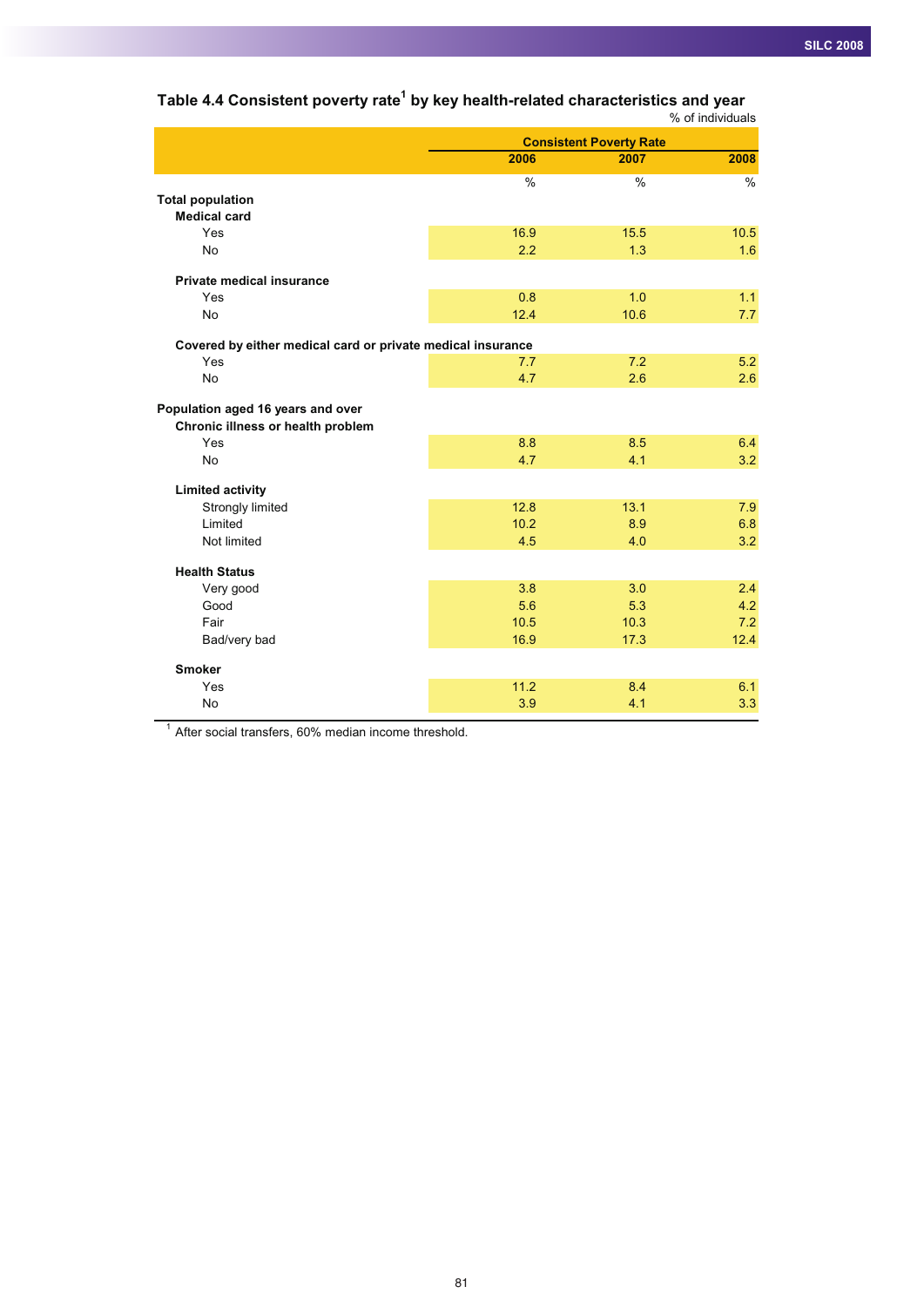|                                  |                   | <b>Profile of the population</b> |                              |                              |
|----------------------------------|-------------------|----------------------------------|------------------------------|------------------------------|
|                                  | <b>Population</b> | In consistent<br>poverty         | Not in consistent<br>poverty | <b>Sample</b><br><b>Size</b> |
|                                  |                   |                                  |                              |                              |
| <b>State</b>                     | 100.0             | 100.0                            | 100.0                        | 5,247                        |
| Number of items in arrears       |                   |                                  |                              |                              |
| $\Omega$                         | 79.7              | 47.4                             | 81.2                         | 4,431                        |
| $\mathbf{1}$                     | 12.6              | 24.2                             | 12.1                         | 530                          |
| $2+$                             | 7.7               | 28.4                             | 6.7                          | 286                          |
| Overdrawn bank account           |                   |                                  |                              |                              |
| Yes                              | 4.8               | 3.3                              | 4.8                          | 203                          |
| <b>No</b>                        | 95.3              | 96.7                             | 95.2                         | 5,044                        |
| <b>Credit card balance owing</b> |                   |                                  |                              |                              |
| Yes                              | 9.1               | 4.3                              | 9.4                          | 334                          |
| <b>No</b>                        | 90.9              | 95.7                             | 90.6                         | 4,913                        |
| Mortgage or rent arrears         |                   |                                  |                              |                              |
| Yes                              | 4.9               | 21.5                             | 4.1                          | 174                          |
| <b>No</b>                        | 95.1              | 78.5                             | 95.9                         | 5,073                        |
|                                  |                   |                                  |                              |                              |
| <b>Utility bill arrears</b>      |                   |                                  |                              |                              |
| Yes                              | 7.7               | 41.8                             | 6.1                          | 306                          |
| <b>No</b>                        | 92.4              | 58.2                             | 93.9                         | 4,941                        |
|                                  |                   |                                  |                              |                              |
| Arrears on other bills           |                   |                                  |                              |                              |
| Yes                              | 2.6               | 8.3                              | 2.3                          | 99                           |
| No                               | 97.5              | 91.7                             | 97.7                         | 5,148                        |
|                                  |                   |                                  |                              |                              |
| Arrears on other loans           |                   |                                  |                              |                              |
| Yes                              | 2.4               | 12.3                             | 2.0                          | 98                           |
| <b>No</b>                        | 97.6              | 87.7                             | 98.0                         | 5,149                        |

**Table 4.5 Profile of the population in consistent poverty by the type of arrears reported, SILC 2008** % of households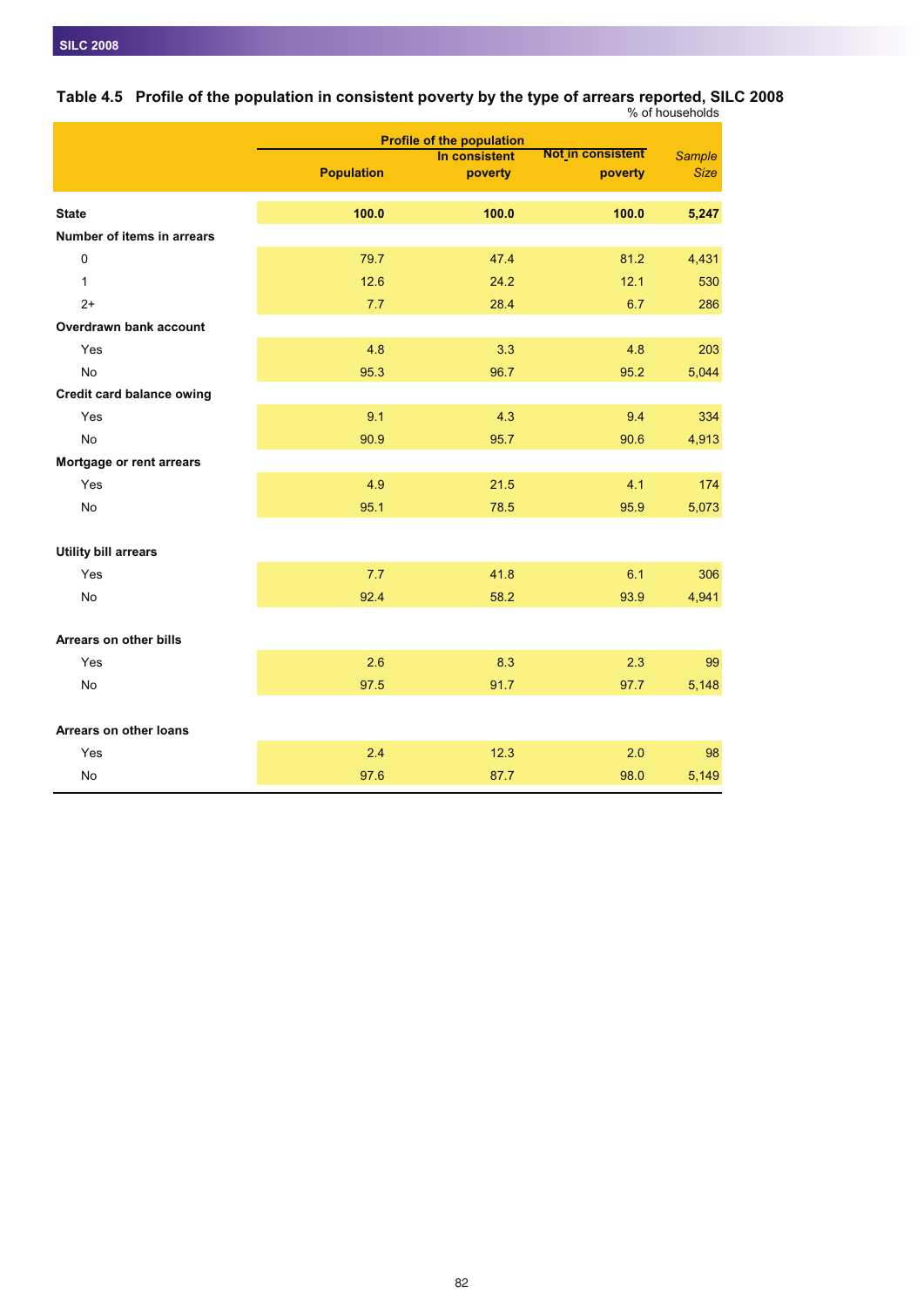# **Chapter 5**

# **EU comparison and indicators**

## **Key Findings**

- $\bullet$  In 2007, the average at risk of poverty rate for the EU was 16%, with Latvia reporting the highest rate at 21% and Ireland reporting a rate above the EU average at 18%.
- ♦ The Netherlands and the Czech Republic recorded the lowest at risk of poverty rates in the EU in 2007 at 10%.
- ◆ In 2007, Ireland reported an in-work at risk of poverty rate of 6% which compares with an EU-25 average of 8%.
- ◆ At 31% the Gini coefficient calculated for Ireland was just above the EU average in 2007 of 30%, while the income quintile share ratio equalled the EU average of 4.8.
- ◆ More than 16% of persons in Ireland in 2008 experienced 3 or more of the 9 EU deprivation items.

#### **Background information**

As already outlined in Chapter 1, the EU definition of gross income differs from the national definition of income in that it does not include income from private pensions or the value of goods produced for own consumption. Employer's social insurance contributions are included in the national definition of gross income but excluded from the EU definition.

Furthermore, Eurostat use an alternative equivalence scale (the modified OECD scale) to that used for national indicators in Ireland. The modified OECD equivalence scale assigns the first adult a value of 1, each subsequent adult a value of 0.5 and each child a value of 0.3. As the values for subsequent adults and children are lower than the national scale used in Ireland, higher equivalised incomes are yielded by this methodology other than for single adult households who have a value of 1 under both scales. The effect on the at risk of poverty threshold is that a higher threshold for Ireland is used under EU definitions (€13,180 in 2007, compared with the national threshold of €11,890). As a result of this higher threshold higher proportions of people in single adult households will be found to be at risk of poverty as their equivalised income is the same as calculated nationally but the at risk of poverty threshold is higher.

In the case of indicators for Ireland at State level the effect of these differences has generally been that a higher at risk of poverty rate is recorded using EU definitions than national definitions

A new EU Common Deprivation Indicator was introduced in 2008. It consists of nine deprivation items listed below. If an individual experienced three or more of these items they are deemed to be deprived.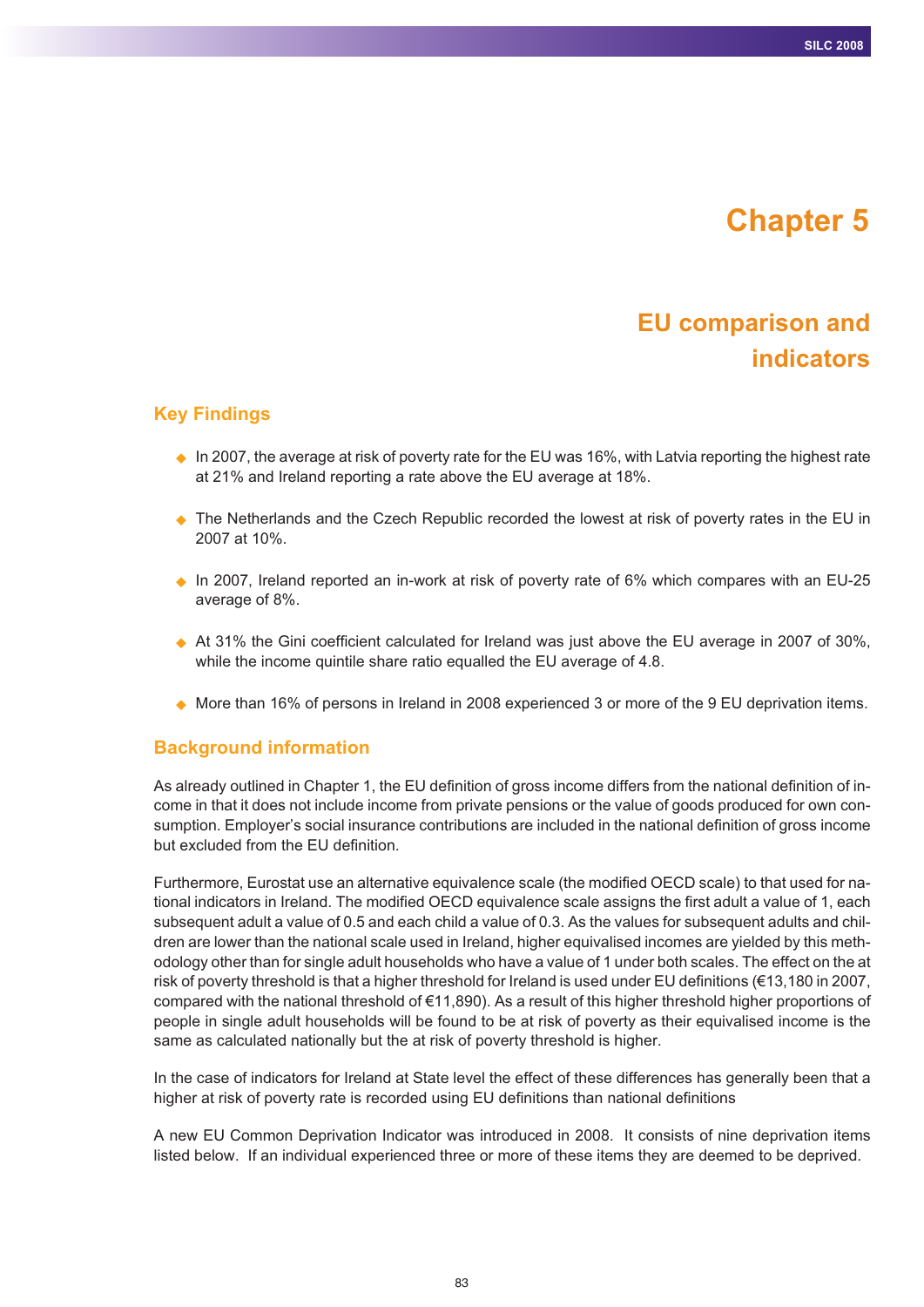List of 9 Common EU Deprivation Indicators:

- 1. Unable to afford to face unexpected expenses
- 2. Unable to afford one week annual holiday away from home
- 3. Unable to afford to pay for arrears (mortgage, rent, bills)
- 4. Unable to afford a meal with meat, chicken or fish
- 5. Unable to afford to keep the home adequately warm
- 6. Unable to afford a washing machine
- 7. Unable to afford a colour TV
- 8. Unable to afford a telephone
- 9. Unable to afford a car

Other measures included in this chapter are outlined below:

**Aggregate replacement ratio:** The aggregate replacement ratio is the ratio of the median income from pensions of retired persons aged 65-74 to the median income from earnings of persons aged 50-59. For this indicator personal (non-equivalised) income is used. Only persons, who have been retired or in work, for each month of the income reference period are considered for this indicator. The purpose of the indicator is to measure the generosity of pensions across the EU.

**In-work at risk of poverty rate:**The in-work poor are defined as those individuals who are classified as employed (according to their most frequent activity status) and whose equivalised disposable income is below 60% of national median equivalised income.

All other indicators presented in Table 5.1 are calculated in the same fashion as those discussed in earlier chapters of this report but using the Eurostat definition of income and the alternative OECD equivalence scale.

The international comparison information presented in this chapter is based on 2007 results, the latest available at EU level. However, results relating to the 9 EU deprivation indicators refer to 2008. Eurostat is releasing 2008 results for EU member states on an incremental basis with a full set of results for all member states expected to be available in mid-January 2010.

## **Summary of results**

#### **International comparison**

The at risk of poverty rate across the EU in 2007 was 16%.

- $\blacklozenge$  Latvia (21%) recorded the highest at risk of poverty rate out of the EU-25 countries followed by Italy, Greece and Spain (all 20%).
- ◆ The Netherlands and the Czech Republic had the lowest rate at 10% followed by the Slovak Republic and Sweden (both 11%).
- ◆ Ireland had an at risk of poverty rate of 18% which was two percentage points above the EU-25 average and ranked joint 9th highest in the EU-25 with Portugal in 2007. *See Table 5.1 and Figure 5a.*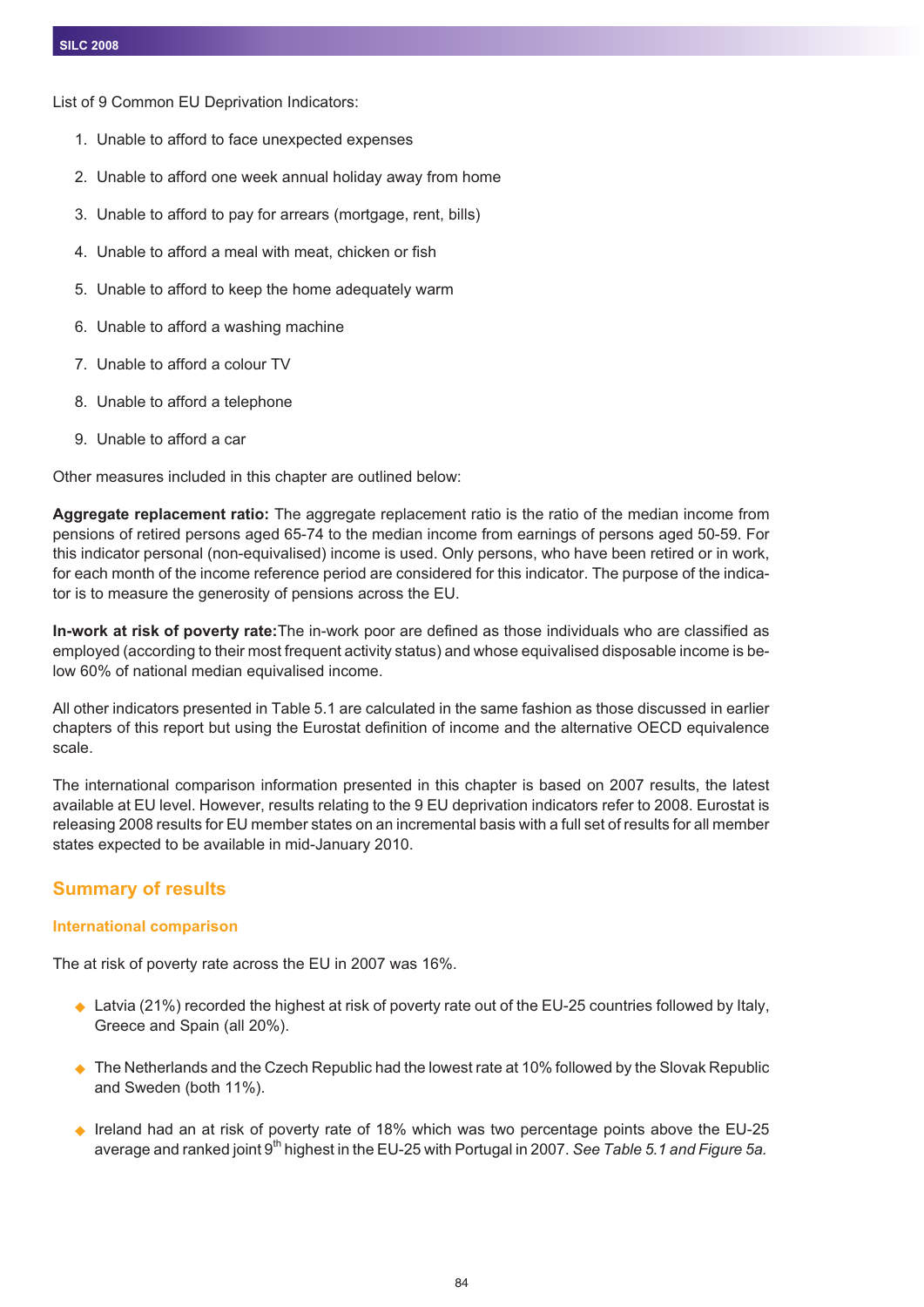

**Figure 5a The at risk of poverty rate (EU definition of income and modified OECD scale) by country, SILC 2007**

The at risk of poverty rate at the 60% threshold, including old-age and survivors benefit but excluding all other social transfers, was 26% across the EU-25 falling to 16% when all social transfers were included. The effect of the inclusion of all social transfers had significantly different levels of impact on the at risk of poverty rate across EU member states.

- Ireland's rate including old-age and survivors benefit but excluding all other social transfers was 33%, the highest of any EU member state and 7 percentage points above the EU average. However, when all social transfers were included Ireland's at risk of poverty rate fell to 18%, just two percentage points above the EU average. This suggests the effect of the inclusion of social transfers is relatively greater in Ireland than is seen on average across other EU member states.
- ◆ Among a number of member states the effect of inclusion of all social transfers was to decrease the at risk of poverty rate by half or more, including:
	- ◆ Czech Republic (20% before, 10% after)
	- ◆ France (26% before, 13% after)
	- ◆ Denmark (27% before, 12% after)
	- ◆ Hungary (29% before, 12% after)
	- ◆ Netherlands (21% before, 10% after)
	- ◆ Austria (25% before, 12% after)
	- ◆ Finland (29% before, 13% after)
	- ◆ Sweden (28% before, 11% after)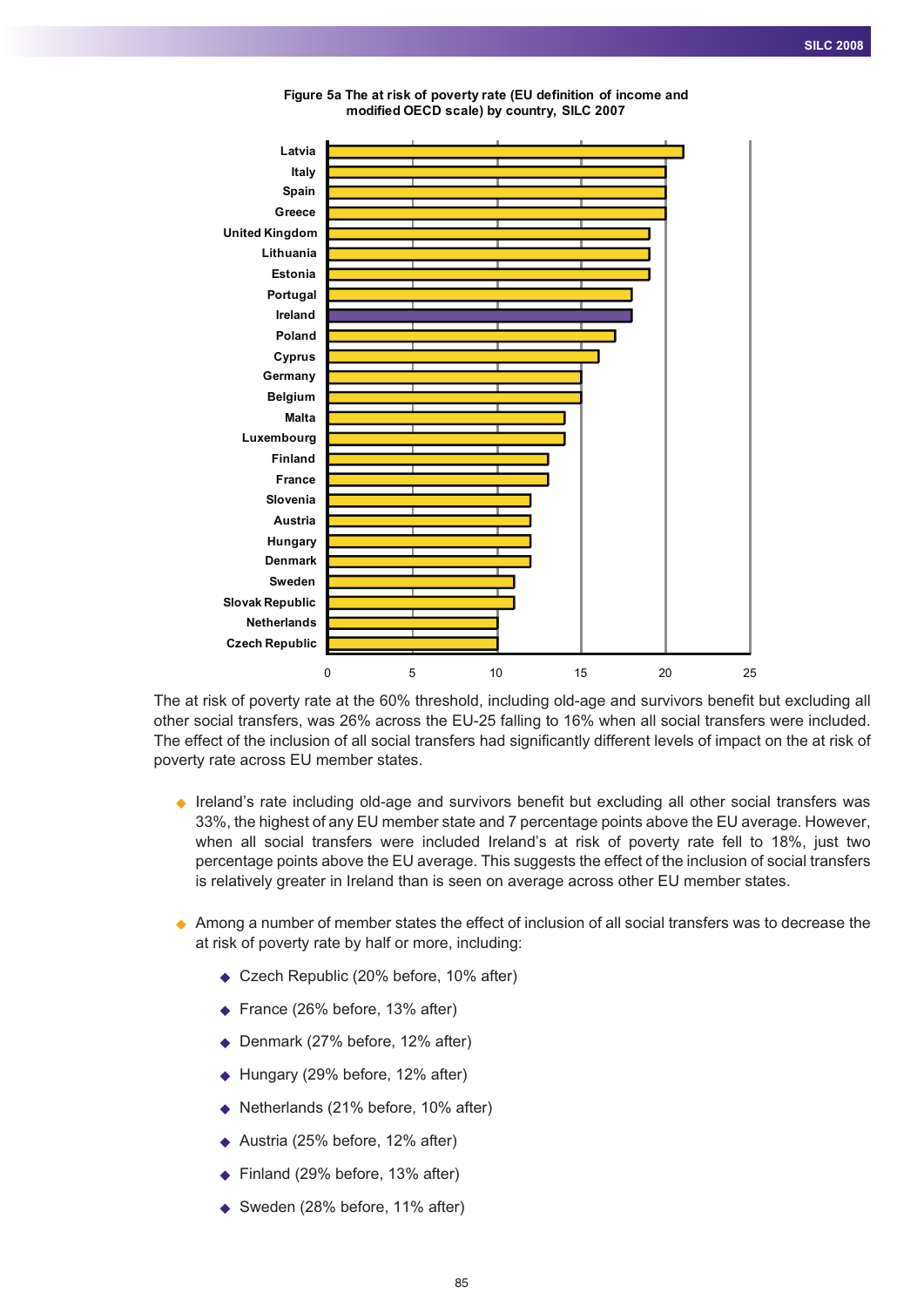$\bullet$  Member states where the effect of the inclusion of social transfers was relatively less included Greece, Spain and Italy all of whom had an at risk of poverty rate of 24% including survivor and old age benefits but excluding other social transfers, falling by four percentage points to 20% when all social transfers were included:

The in-work at risk of poverty rate indicates the percentage of persons at risk of poverty who are at work. The in-work at risk of poverty rate for the EU area in 2007 was 8%.

◆ Greece reported the highest rate at 14% while the Czech Republic reported the lowest rate at 3%. Ireland reported an in-work at risk of poverty rate of 6%, two percentage points below the EU-25 rate and joint  $9<sup>th</sup>$  lowest in the EU with France, Cyprus, Hungary and Austria.

The aggregate replacement ratio for the EU-25 was 0.49 indicating that income from pensions of persons aged 65-74 was just under half the personal income from earnings of persons aged 50-59 who were at work.

- ◆ Sweden, Austria, Luxembourg and France reported the highest aggregate replacement ratios in 2007 at 0.61 while Cyprus reported the lowest ratio at 0.29.
- Ireland had an aggregate replacement ratio of 0.47 which equalled the ratio reported by Estonia, Portugal and Spain.

Across the EU-25 the relative at risk of poverty gap was 22% indicating that the median income of persons who were at risk of poverty was 22% below the at risk of poverty threshold in 2007.The highest at risk of poverty gap was reported by both Greece and Lithuania at 26% while the lowest at risk of poverty gap was reported by Finland at 14%. Ireland had an at risk of poverty gap of 18%, four percentage points below the EU average, joint 7th lowest in the EU and equalling the rate reported by Belgium and the Czech Republic.

Analysis of the equality of income distribution in the EU-25 revealed an average Gini coefficient of 30% and an income quintile share ratio of 4.8.

- ◆ Portugal had the most unequal income distribution in 2007 with a Gini coefficient of 37% and an income quintile share ratio of 6.5.
- ◆ Sweden and Slovenia recorded the lowest Gini coefficient at 23% while Slovenia also recorded the lowest income quintile share ratio at 3.3.
- $\blacklozenge$  Ireland had a Gini coefficient of 31% just above the EU-25 average and an income quintile share ratio of 4.8 equalling the EU-25 average.

## **EU deprivation indicators**

A set of new EU deprivation indicators introduced in 2008 revealed that 16.3% of persons in Ireland experienced three or more of the nine deprivation indicators outlined earlier in this Chapter. Almost 49% of people experienced at least one indicator while the three most commonly experienced items were an inability to face unexpected expenses (40.3%), an inability to afford one week annual holiday away from home (30.3%) and an inability to afford to pay arrears (15.5%). *See Table 5.2 and 5.3.*

Analysis by household type revealed that persons living in lone parent households were by far the most deprived group. *See Table 5.4 and 5.5.*

- Almost 81% of persons living in lone parent households experienced at least one of the nine deprivation items while almost 53% reported experiencing three or more. This group experienced significantly higher deprivation rates than any other household type across almost all the listed items.
- ◆ Almost 74% of persons living in lone parent households experienced an inability to afford to face unexpected expenses, 63.3% were unable to afford a one week annual holiday away from home,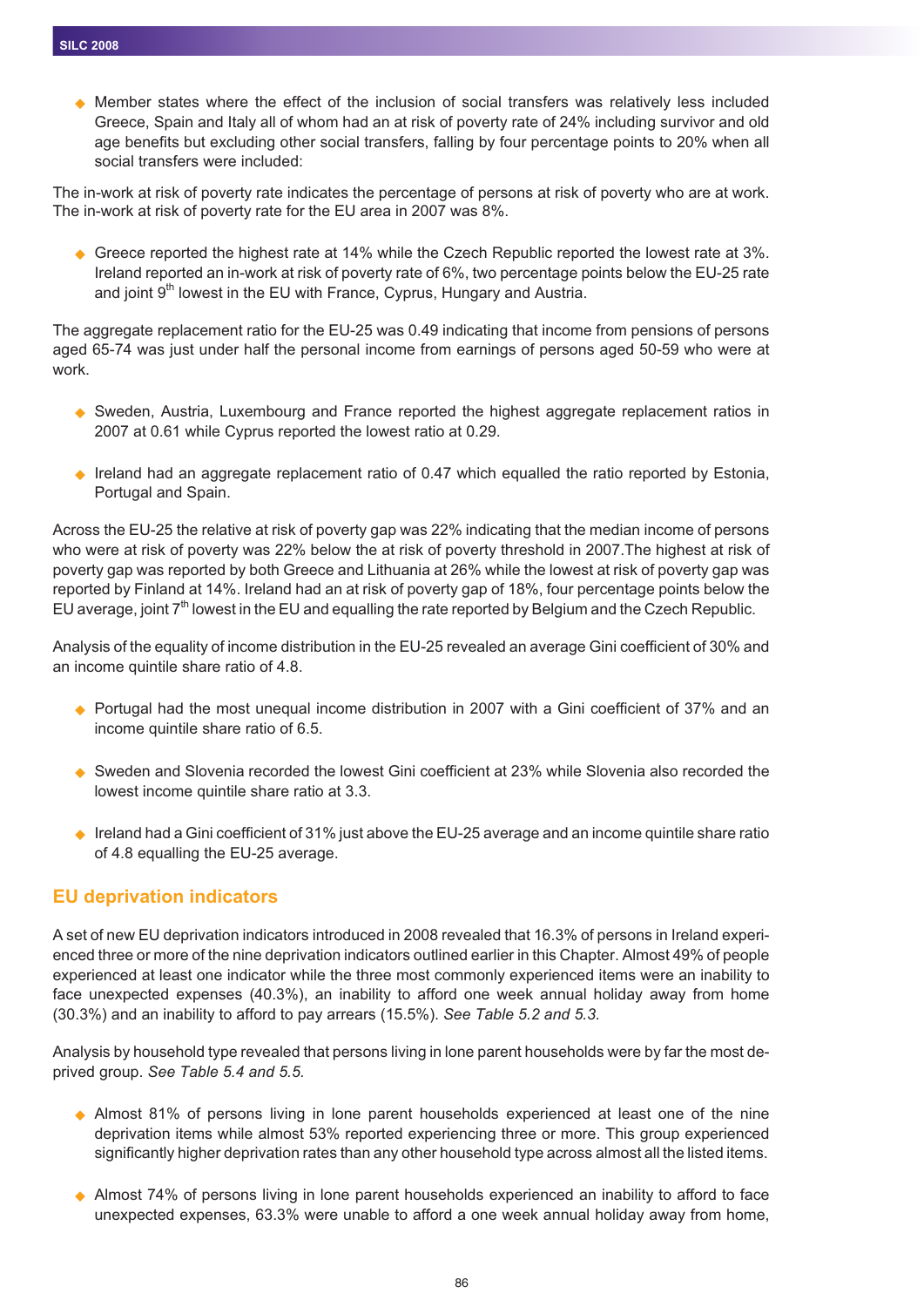42.7% were unable to afford to pay for arrears in bills, 27.7% were unable to afford a telephone and 25.5% were unable to afford a car.

Comparable data for these deprivation indicators for other EU member states was not available at the time of this publication. They are expected to be published by Eurostat in January 2010. See the following link to Eurostat's website for more information:

http://epp.eurostat.ec.europa.eu/portal/page/portal/living\_conditions\_and\_social\_protection/introduction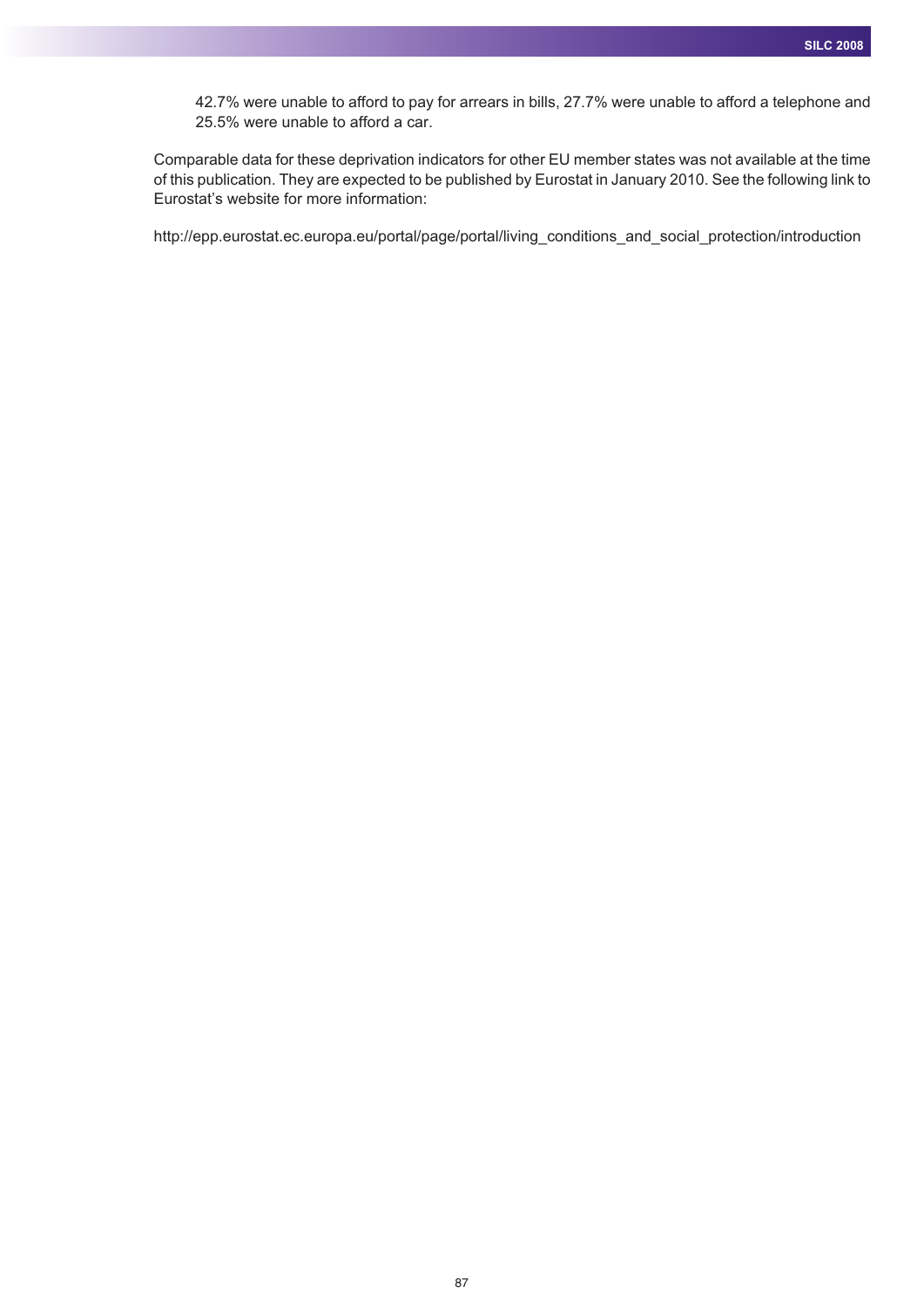Table 5.1 Key indicators of poverty and social exclusion (EU definition of income and equivalence scale) in EU member states<sup>1</sup>, 2007<br>Table 5.1 Key indicators of poverty and social exclusion (EU definition of income a Table 5.1 Key indicators of poverty and social exclusion (EU definition of income and equivalence scale) in EU member states<sup>1</sup>, 2007

| (income quintile<br>4.9<br>4.8<br>3.5<br>5.5<br>6.3<br>6.3<br>3.8<br>4.8<br>5.5<br>4.5<br>6.3<br>5.9<br>4.0<br>53<br>65<br>5.5<br>distribution<br>4.8<br>3.9<br>5.0<br>3.7<br>3.8<br>4.0<br>3.8<br>3.4<br>share ratio)<br>3.7<br><b>Income</b><br>Gini<br>coefficient<br>30<br>25<br>25<br>30<br>35<br>26<br>26<br>28<br>26<br>$\overline{\mathrm{S}}$<br>30<br>26<br>80<br>33<br>$8\overline{3}$<br>32<br>34<br>37<br>23<br>248<br>$\frac{4}{3}$ $\frac{1}{2}$<br>27<br>23<br>33<br>risk of<br>Relative at<br>poverty gap<br><b>2222</b><br>$\overset{\circ}{\bullet}$<br>$\frac{8}{16}$<br>25<br>26<br>$\frac{8}{1}$<br>$\overline{24}$<br>8887<br>$\overline{2}$<br>$\infty$<br>$\infty$<br>$\overline{a}$<br>$\overline{\mathcal{L}}$<br>7220<br>$\frac{1}{2}$<br>$\overline{20}$<br>$\overline{1}$<br>$\frac{1}{4}$<br>23<br>replacement<br>ratio<br>0.48<br>0.49<br>0.49<br>0.39<br>0.49<br>0.29<br>0.38<br>0.40<br>0.58<br>0.45<br>0.40<br>0.47<br>0.50<br>0.42<br>0.58<br>0.44<br>0.44<br>0.47<br>0.61<br>0.47<br>0.54<br>0.46<br>Aggregate<br>0.51<br>0.47<br>0.61<br>0.61<br>0.41<br>0.61<br>$\circ$ $\circ$<br>စ<br>$\infty$ $\infty$<br><b>QOSSSY</b><br>Social transfers<br>$\infty$<br>$\infty$<br>$\infty$<br>$\overline{4}$<br>$\overline{C}$<br>$\overline{a}$<br>$\circ$<br>$\overline{4}$<br>5<br>ဖ<br>S<br>$\infty$<br>$\infty$<br>ෑ<br>4<br>$\mathcal{L}$<br>In work at risk of<br><b>Poverty Rate after</b><br>(60% median income threshold)<br>other<br>26<br>25<br>8 8 3 3 3 8 3 5 5 8 8 9 8 9 8 5 8 5 8 7<br>29<br>Including old-age<br>social transfers<br>26<br>$\frac{20}{27}$<br>$\frac{8}{16}$<br>28<br>30<br>28<br>and survivors'<br>but excluding all<br>$\frac{3}{2}$<br>$\frac{8}{2}$<br>$\frac{6}{5}$<br>$\frac{1}{\sqrt{2}}$<br>$\frac{8}{10}$<br>ő<br>$\frac{8}{5}$<br>$\frac{6}{5}$<br>15<br>ó<br>$\frac{1}{2}$<br>10<br>e,<br>$\overline{20}$<br>$\overline{20}$<br>$\overline{20}$<br>$\frac{1}{2}$<br>$\frac{2}{3}$<br>$\overline{4}$<br>$\tilde{c}$<br>$\tilde{c}$<br>$\frac{3}{2}$<br>17<br>$\overline{4}$<br>$\overline{1}$<br>Including all<br>$\overline{2}$<br>Ξ<br>Ξ<br>social transfers<br>United Kingdom<br>Slovak Republic<br>Czech Republic<br>Luxembourg<br>Netherlands<br>Eurozone <sup>2</sup><br>Lithuania<br>Denmark<br>Germany<br>Slovenia<br>Belgium<br>Hungary<br>Portugal<br>Sweden<br>Region<br>Estonia<br>Finland<br>Greece<br>Ireland<br>Cyprus<br>Austria<br>Poland<br>France<br>EU-25<br>EU-15<br>Latvia<br>Spain<br>Malta<br><b>Italy</b> |  | At risk of poverty rate (Equivalised total disposable income) |  |  | % of individuals |
|--------------------------------------------------------------------------------------------------------------------------------------------------------------------------------------------------------------------------------------------------------------------------------------------------------------------------------------------------------------------------------------------------------------------------------------------------------------------------------------------------------------------------------------------------------------------------------------------------------------------------------------------------------------------------------------------------------------------------------------------------------------------------------------------------------------------------------------------------------------------------------------------------------------------------------------------------------------------------------------------------------------------------------------------------------------------------------------------------------------------------------------------------------------------------------------------------------------------------------------------------------------------------------------------------------------------------------------------------------------------------------------------------------------------------------------------------------------------------------------------------------------------------------------------------------------------------------------------------------------------------------------------------------------------------------------------------------------------------------------------------------------------------------------------------------------------------------------------------------------------------------------------------------------------------------------------------------------------------------------------------------------------------------------------------------------------------------------------------------------------------------------------------------------------------------------------------------------------------------------------------------------------------------------------------------------------------------------------------------------------------------------------------------------------------------------------------------------------------------------------------------------|--|---------------------------------------------------------------|--|--|------------------|
|                                                                                                                                                                                                                                                                                                                                                                                                                                                                                                                                                                                                                                                                                                                                                                                                                                                                                                                                                                                                                                                                                                                                                                                                                                                                                                                                                                                                                                                                                                                                                                                                                                                                                                                                                                                                                                                                                                                                                                                                                                                                                                                                                                                                                                                                                                                                                                                                                                                                                                              |  |                                                               |  |  |                  |
|                                                                                                                                                                                                                                                                                                                                                                                                                                                                                                                                                                                                                                                                                                                                                                                                                                                                                                                                                                                                                                                                                                                                                                                                                                                                                                                                                                                                                                                                                                                                                                                                                                                                                                                                                                                                                                                                                                                                                                                                                                                                                                                                                                                                                                                                                                                                                                                                                                                                                                              |  |                                                               |  |  |                  |
|                                                                                                                                                                                                                                                                                                                                                                                                                                                                                                                                                                                                                                                                                                                                                                                                                                                                                                                                                                                                                                                                                                                                                                                                                                                                                                                                                                                                                                                                                                                                                                                                                                                                                                                                                                                                                                                                                                                                                                                                                                                                                                                                                                                                                                                                                                                                                                                                                                                                                                              |  |                                                               |  |  |                  |
|                                                                                                                                                                                                                                                                                                                                                                                                                                                                                                                                                                                                                                                                                                                                                                                                                                                                                                                                                                                                                                                                                                                                                                                                                                                                                                                                                                                                                                                                                                                                                                                                                                                                                                                                                                                                                                                                                                                                                                                                                                                                                                                                                                                                                                                                                                                                                                                                                                                                                                              |  |                                                               |  |  |                  |
|                                                                                                                                                                                                                                                                                                                                                                                                                                                                                                                                                                                                                                                                                                                                                                                                                                                                                                                                                                                                                                                                                                                                                                                                                                                                                                                                                                                                                                                                                                                                                                                                                                                                                                                                                                                                                                                                                                                                                                                                                                                                                                                                                                                                                                                                                                                                                                                                                                                                                                              |  |                                                               |  |  |                  |
|                                                                                                                                                                                                                                                                                                                                                                                                                                                                                                                                                                                                                                                                                                                                                                                                                                                                                                                                                                                                                                                                                                                                                                                                                                                                                                                                                                                                                                                                                                                                                                                                                                                                                                                                                                                                                                                                                                                                                                                                                                                                                                                                                                                                                                                                                                                                                                                                                                                                                                              |  |                                                               |  |  |                  |
|                                                                                                                                                                                                                                                                                                                                                                                                                                                                                                                                                                                                                                                                                                                                                                                                                                                                                                                                                                                                                                                                                                                                                                                                                                                                                                                                                                                                                                                                                                                                                                                                                                                                                                                                                                                                                                                                                                                                                                                                                                                                                                                                                                                                                                                                                                                                                                                                                                                                                                              |  |                                                               |  |  |                  |
|                                                                                                                                                                                                                                                                                                                                                                                                                                                                                                                                                                                                                                                                                                                                                                                                                                                                                                                                                                                                                                                                                                                                                                                                                                                                                                                                                                                                                                                                                                                                                                                                                                                                                                                                                                                                                                                                                                                                                                                                                                                                                                                                                                                                                                                                                                                                                                                                                                                                                                              |  |                                                               |  |  |                  |
|                                                                                                                                                                                                                                                                                                                                                                                                                                                                                                                                                                                                                                                                                                                                                                                                                                                                                                                                                                                                                                                                                                                                                                                                                                                                                                                                                                                                                                                                                                                                                                                                                                                                                                                                                                                                                                                                                                                                                                                                                                                                                                                                                                                                                                                                                                                                                                                                                                                                                                              |  |                                                               |  |  |                  |
|                                                                                                                                                                                                                                                                                                                                                                                                                                                                                                                                                                                                                                                                                                                                                                                                                                                                                                                                                                                                                                                                                                                                                                                                                                                                                                                                                                                                                                                                                                                                                                                                                                                                                                                                                                                                                                                                                                                                                                                                                                                                                                                                                                                                                                                                                                                                                                                                                                                                                                              |  |                                                               |  |  |                  |
|                                                                                                                                                                                                                                                                                                                                                                                                                                                                                                                                                                                                                                                                                                                                                                                                                                                                                                                                                                                                                                                                                                                                                                                                                                                                                                                                                                                                                                                                                                                                                                                                                                                                                                                                                                                                                                                                                                                                                                                                                                                                                                                                                                                                                                                                                                                                                                                                                                                                                                              |  |                                                               |  |  |                  |
|                                                                                                                                                                                                                                                                                                                                                                                                                                                                                                                                                                                                                                                                                                                                                                                                                                                                                                                                                                                                                                                                                                                                                                                                                                                                                                                                                                                                                                                                                                                                                                                                                                                                                                                                                                                                                                                                                                                                                                                                                                                                                                                                                                                                                                                                                                                                                                                                                                                                                                              |  |                                                               |  |  |                  |
|                                                                                                                                                                                                                                                                                                                                                                                                                                                                                                                                                                                                                                                                                                                                                                                                                                                                                                                                                                                                                                                                                                                                                                                                                                                                                                                                                                                                                                                                                                                                                                                                                                                                                                                                                                                                                                                                                                                                                                                                                                                                                                                                                                                                                                                                                                                                                                                                                                                                                                              |  |                                                               |  |  |                  |
|                                                                                                                                                                                                                                                                                                                                                                                                                                                                                                                                                                                                                                                                                                                                                                                                                                                                                                                                                                                                                                                                                                                                                                                                                                                                                                                                                                                                                                                                                                                                                                                                                                                                                                                                                                                                                                                                                                                                                                                                                                                                                                                                                                                                                                                                                                                                                                                                                                                                                                              |  |                                                               |  |  |                  |
|                                                                                                                                                                                                                                                                                                                                                                                                                                                                                                                                                                                                                                                                                                                                                                                                                                                                                                                                                                                                                                                                                                                                                                                                                                                                                                                                                                                                                                                                                                                                                                                                                                                                                                                                                                                                                                                                                                                                                                                                                                                                                                                                                                                                                                                                                                                                                                                                                                                                                                              |  |                                                               |  |  |                  |
|                                                                                                                                                                                                                                                                                                                                                                                                                                                                                                                                                                                                                                                                                                                                                                                                                                                                                                                                                                                                                                                                                                                                                                                                                                                                                                                                                                                                                                                                                                                                                                                                                                                                                                                                                                                                                                                                                                                                                                                                                                                                                                                                                                                                                                                                                                                                                                                                                                                                                                              |  |                                                               |  |  |                  |
|                                                                                                                                                                                                                                                                                                                                                                                                                                                                                                                                                                                                                                                                                                                                                                                                                                                                                                                                                                                                                                                                                                                                                                                                                                                                                                                                                                                                                                                                                                                                                                                                                                                                                                                                                                                                                                                                                                                                                                                                                                                                                                                                                                                                                                                                                                                                                                                                                                                                                                              |  |                                                               |  |  |                  |
|                                                                                                                                                                                                                                                                                                                                                                                                                                                                                                                                                                                                                                                                                                                                                                                                                                                                                                                                                                                                                                                                                                                                                                                                                                                                                                                                                                                                                                                                                                                                                                                                                                                                                                                                                                                                                                                                                                                                                                                                                                                                                                                                                                                                                                                                                                                                                                                                                                                                                                              |  |                                                               |  |  |                  |
|                                                                                                                                                                                                                                                                                                                                                                                                                                                                                                                                                                                                                                                                                                                                                                                                                                                                                                                                                                                                                                                                                                                                                                                                                                                                                                                                                                                                                                                                                                                                                                                                                                                                                                                                                                                                                                                                                                                                                                                                                                                                                                                                                                                                                                                                                                                                                                                                                                                                                                              |  |                                                               |  |  |                  |
|                                                                                                                                                                                                                                                                                                                                                                                                                                                                                                                                                                                                                                                                                                                                                                                                                                                                                                                                                                                                                                                                                                                                                                                                                                                                                                                                                                                                                                                                                                                                                                                                                                                                                                                                                                                                                                                                                                                                                                                                                                                                                                                                                                                                                                                                                                                                                                                                                                                                                                              |  |                                                               |  |  |                  |
|                                                                                                                                                                                                                                                                                                                                                                                                                                                                                                                                                                                                                                                                                                                                                                                                                                                                                                                                                                                                                                                                                                                                                                                                                                                                                                                                                                                                                                                                                                                                                                                                                                                                                                                                                                                                                                                                                                                                                                                                                                                                                                                                                                                                                                                                                                                                                                                                                                                                                                              |  |                                                               |  |  |                  |
|                                                                                                                                                                                                                                                                                                                                                                                                                                                                                                                                                                                                                                                                                                                                                                                                                                                                                                                                                                                                                                                                                                                                                                                                                                                                                                                                                                                                                                                                                                                                                                                                                                                                                                                                                                                                                                                                                                                                                                                                                                                                                                                                                                                                                                                                                                                                                                                                                                                                                                              |  |                                                               |  |  |                  |
|                                                                                                                                                                                                                                                                                                                                                                                                                                                                                                                                                                                                                                                                                                                                                                                                                                                                                                                                                                                                                                                                                                                                                                                                                                                                                                                                                                                                                                                                                                                                                                                                                                                                                                                                                                                                                                                                                                                                                                                                                                                                                                                                                                                                                                                                                                                                                                                                                                                                                                              |  |                                                               |  |  |                  |
|                                                                                                                                                                                                                                                                                                                                                                                                                                                                                                                                                                                                                                                                                                                                                                                                                                                                                                                                                                                                                                                                                                                                                                                                                                                                                                                                                                                                                                                                                                                                                                                                                                                                                                                                                                                                                                                                                                                                                                                                                                                                                                                                                                                                                                                                                                                                                                                                                                                                                                              |  |                                                               |  |  |                  |
|                                                                                                                                                                                                                                                                                                                                                                                                                                                                                                                                                                                                                                                                                                                                                                                                                                                                                                                                                                                                                                                                                                                                                                                                                                                                                                                                                                                                                                                                                                                                                                                                                                                                                                                                                                                                                                                                                                                                                                                                                                                                                                                                                                                                                                                                                                                                                                                                                                                                                                              |  |                                                               |  |  |                  |
|                                                                                                                                                                                                                                                                                                                                                                                                                                                                                                                                                                                                                                                                                                                                                                                                                                                                                                                                                                                                                                                                                                                                                                                                                                                                                                                                                                                                                                                                                                                                                                                                                                                                                                                                                                                                                                                                                                                                                                                                                                                                                                                                                                                                                                                                                                                                                                                                                                                                                                              |  |                                                               |  |  |                  |
|                                                                                                                                                                                                                                                                                                                                                                                                                                                                                                                                                                                                                                                                                                                                                                                                                                                                                                                                                                                                                                                                                                                                                                                                                                                                                                                                                                                                                                                                                                                                                                                                                                                                                                                                                                                                                                                                                                                                                                                                                                                                                                                                                                                                                                                                                                                                                                                                                                                                                                              |  |                                                               |  |  |                  |
|                                                                                                                                                                                                                                                                                                                                                                                                                                                                                                                                                                                                                                                                                                                                                                                                                                                                                                                                                                                                                                                                                                                                                                                                                                                                                                                                                                                                                                                                                                                                                                                                                                                                                                                                                                                                                                                                                                                                                                                                                                                                                                                                                                                                                                                                                                                                                                                                                                                                                                              |  |                                                               |  |  |                  |
|                                                                                                                                                                                                                                                                                                                                                                                                                                                                                                                                                                                                                                                                                                                                                                                                                                                                                                                                                                                                                                                                                                                                                                                                                                                                                                                                                                                                                                                                                                                                                                                                                                                                                                                                                                                                                                                                                                                                                                                                                                                                                                                                                                                                                                                                                                                                                                                                                                                                                                              |  |                                                               |  |  |                  |
|                                                                                                                                                                                                                                                                                                                                                                                                                                                                                                                                                                                                                                                                                                                                                                                                                                                                                                                                                                                                                                                                                                                                                                                                                                                                                                                                                                                                                                                                                                                                                                                                                                                                                                                                                                                                                                                                                                                                                                                                                                                                                                                                                                                                                                                                                                                                                                                                                                                                                                              |  |                                                               |  |  |                  |
|                                                                                                                                                                                                                                                                                                                                                                                                                                                                                                                                                                                                                                                                                                                                                                                                                                                                                                                                                                                                                                                                                                                                                                                                                                                                                                                                                                                                                                                                                                                                                                                                                                                                                                                                                                                                                                                                                                                                                                                                                                                                                                                                                                                                                                                                                                                                                                                                                                                                                                              |  |                                                               |  |  |                  |
|                                                                                                                                                                                                                                                                                                                                                                                                                                                                                                                                                                                                                                                                                                                                                                                                                                                                                                                                                                                                                                                                                                                                                                                                                                                                                                                                                                                                                                                                                                                                                                                                                                                                                                                                                                                                                                                                                                                                                                                                                                                                                                                                                                                                                                                                                                                                                                                                                                                                                                              |  |                                                               |  |  |                  |
|                                                                                                                                                                                                                                                                                                                                                                                                                                                                                                                                                                                                                                                                                                                                                                                                                                                                                                                                                                                                                                                                                                                                                                                                                                                                                                                                                                                                                                                                                                                                                                                                                                                                                                                                                                                                                                                                                                                                                                                                                                                                                                                                                                                                                                                                                                                                                                                                                                                                                                              |  |                                                               |  |  |                  |
|                                                                                                                                                                                                                                                                                                                                                                                                                                                                                                                                                                                                                                                                                                                                                                                                                                                                                                                                                                                                                                                                                                                                                                                                                                                                                                                                                                                                                                                                                                                                                                                                                                                                                                                                                                                                                                                                                                                                                                                                                                                                                                                                                                                                                                                                                                                                                                                                                                                                                                              |  |                                                               |  |  |                  |

Note:

1 Trends in some member states may be affected by changes in methodology. Note: 1 Trends in some member states may be affected by changes in methodology.

<sup>2</sup> Eurozone consists of EU15 states with the exceptions of Denmark, Sweden and United Kingdom. Eurozone consists of EU15 states with the exceptions of Denmark, Sweden and United Kingdom.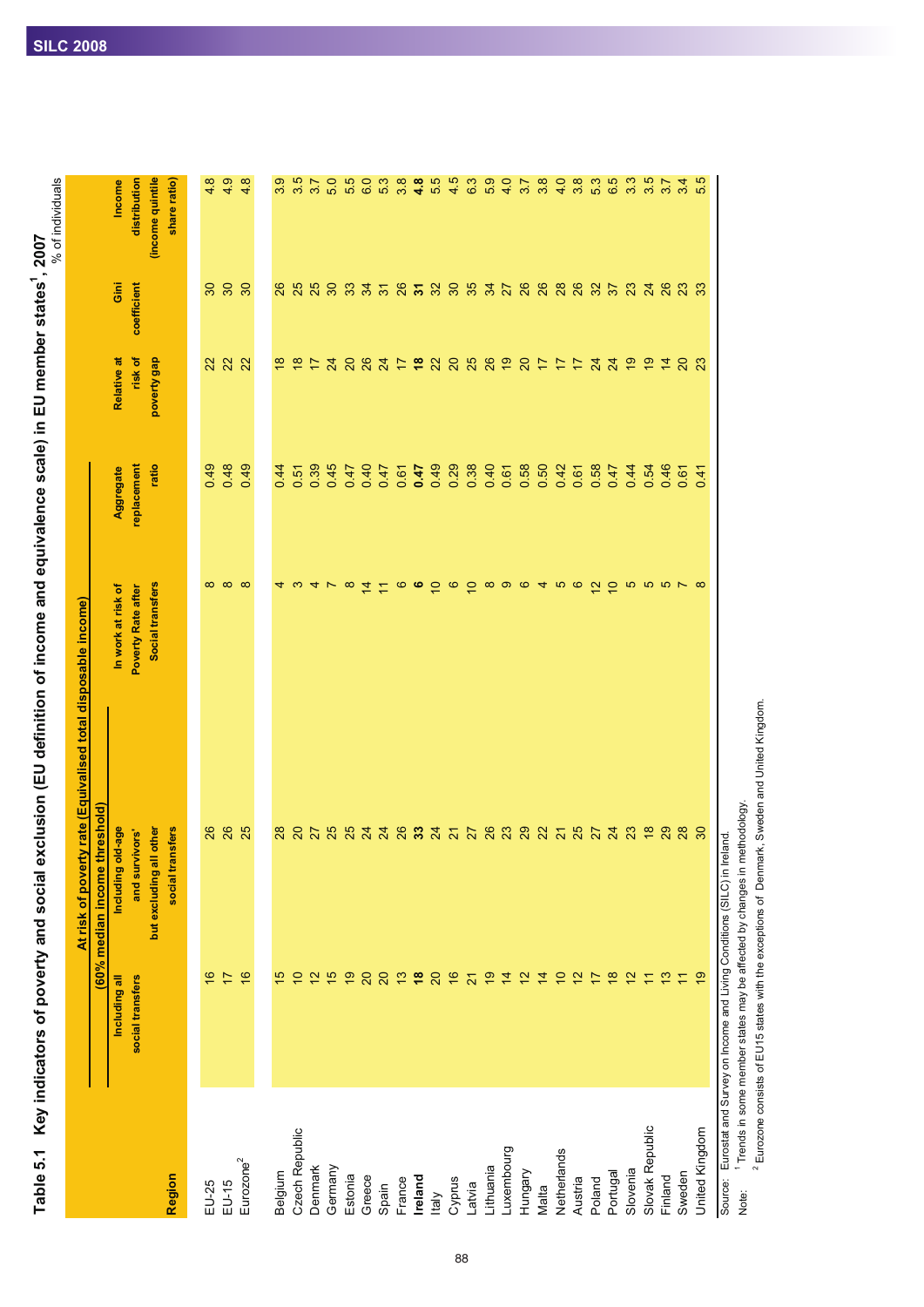**Table 5.2 The number of EU deprivation indicators experienced by individuals in Ireland, 2008**

|                                                     | % of individuals in Ireland |
|-----------------------------------------------------|-----------------------------|
| <b>Number of deprivation indicators experienced</b> | 2008                        |
|                                                     | 51.3                        |
|                                                     | 18.3                        |
| っ                                                   | 14.1                        |
| $3+$                                                | 16.3                        |
| <b>Total</b>                                        | 100.0                       |
|                                                     |                             |

## **Table 5.3 Percentage of the population in Ireland experiencing each type of EU defined deprivation, 2008**

|                                                                                                                                                                                                                                                                                                                                                                                                                   | % of individuals in Ireland                                  |
|-------------------------------------------------------------------------------------------------------------------------------------------------------------------------------------------------------------------------------------------------------------------------------------------------------------------------------------------------------------------------------------------------------------------|--------------------------------------------------------------|
| <b>Deprivation Indicators</b>                                                                                                                                                                                                                                                                                                                                                                                     | 2008                                                         |
| Unable to afford to face unexpected expenses<br>Unable to afford one week annual holiday away from home<br>Unable to afford to pay for arrears (mortgage, rent, bills)<br>Unable to afford a meal with meat, chicken or fish<br>Unable to afford to keep the home adequately warm<br>Unable to afford a washing machine<br>Unable to afford a colour TV<br>Unable to afford a telephone<br>Unable to afford a car | 40.3<br>30.3<br>15.5<br>3<br>3.7<br>0.4<br>0.1<br>7.1<br>8.4 |
|                                                                                                                                                                                                                                                                                                                                                                                                                   |                                                              |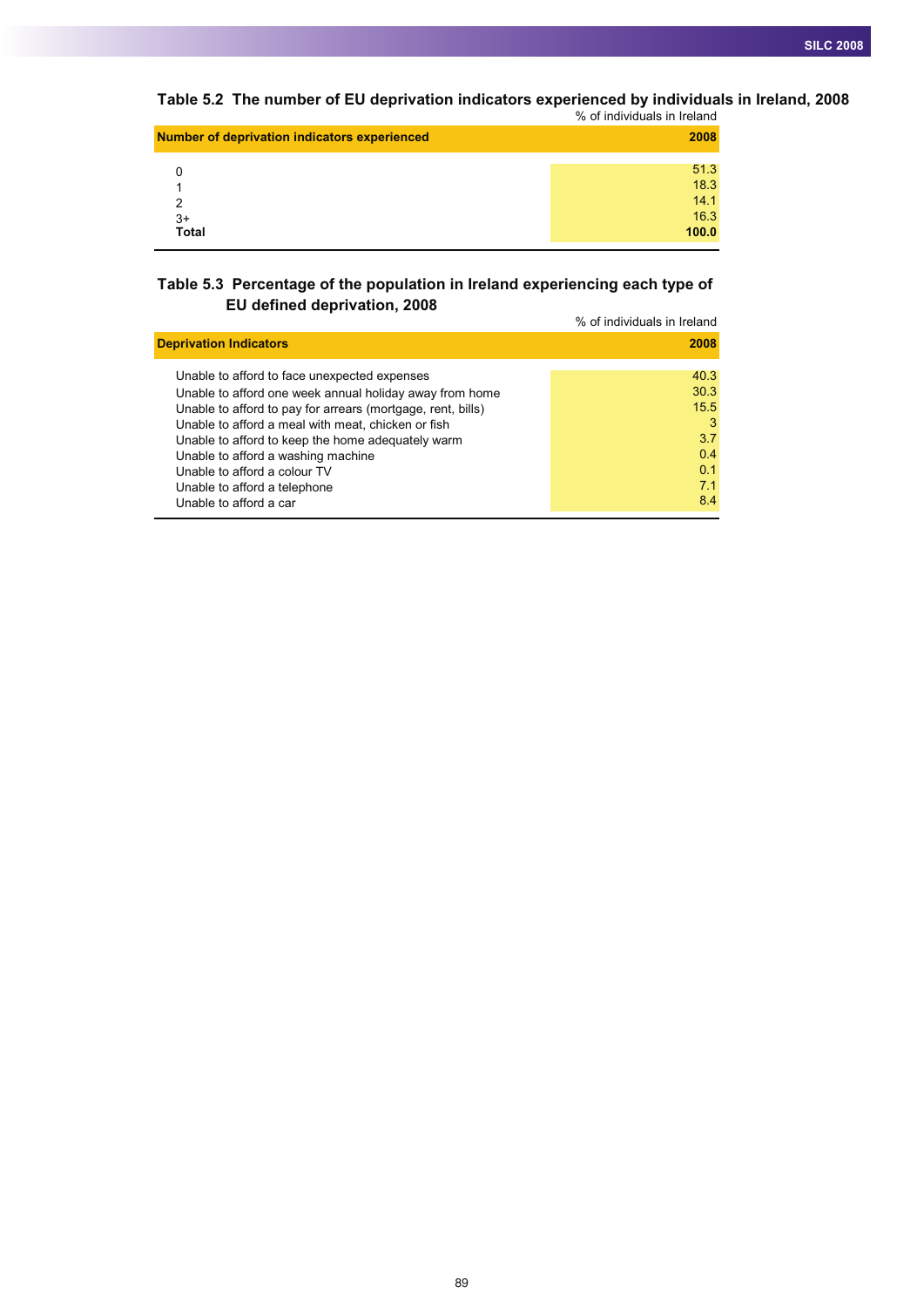# Table 5.4 Percentage of the population in Ireland reporting deprivation (EU definition) by household composition and the number of deprivation items<br>experienced, 2008 Table 5.4 Percentage of the population in Ireland reporting deprivation (EU definition) by household composition and the number of deprivation items **experienced, 2008**

|                                                                    |                                                 |                                      |                                                                      |                                                        |                                                 |                              |                                     |                                         | % of individuals in Ireland            |
|--------------------------------------------------------------------|-------------------------------------------------|--------------------------------------|----------------------------------------------------------------------|--------------------------------------------------------|-------------------------------------------------|------------------------------|-------------------------------------|-----------------------------------------|----------------------------------------|
| experienced (EU definition)<br>deprivation indicators<br>Number of | 1 adult<br>under 18<br>aged 65+,<br>no children | aged <65,<br>no children<br>under 18 | 1 aged 65+,<br>no children<br>under 18<br>1 adult 2 adults, at least | no children<br>under 18<br>2 adults,<br>both aged <65, | under 18<br>no children<br>3 or<br>more adults, | 1 adult,<br>with<br>children | 2 adults,<br>with $1-3$<br>children | households<br>Other<br>children<br>with | <b>Total</b><br>households             |
| 2008                                                               |                                                 |                                      |                                                                      |                                                        |                                                 |                              |                                     |                                         |                                        |
|                                                                    | 44.5                                            |                                      |                                                                      |                                                        |                                                 | 19.3                         |                                     |                                         |                                        |
|                                                                    | <u>ဖ</u><br>23                                  | $45.1$<br>17.1                       | 5 0 1 5 0<br>5 0 1 5 0<br>5 0 1 5                                    | 57.3<br>15.8                                           | 53.5<br>19.2                                    | $12.8$<br>$15.0$             |                                     |                                         | 5 10 11 10<br>5 10 11 10<br>5 10 11 10 |
| $\mathbf{\sim}$                                                    | 22.6                                            | 12.6                                 |                                                                      | 14.5                                                   | 16.6                                            |                              |                                     |                                         |                                        |
| ౘ                                                                  | 9.4                                             | 25.3                                 | 7.8                                                                  | 12.4                                                   | 10.7                                            | 52.9                         | 12.8                                |                                         |                                        |
| Total                                                              | 100.0                                           | 100.0                                | 100.0                                                                | 100.0                                                  | 100.0                                           | 100.0                        | 100.0                               | 100.0                                   | 100.0                                  |

Table 5.5 Percentage of the population in Ireland reporting deprivation (EU definition), by household composition and type of deprivation, 2008<br>Table 5.5 Percentage of the population in Ireland reporting deprivation (EU de Table 5.5 Percentage of the population in Ireland reporting deprivation (EU definition), by household composition and type of deprivation, 2008

% of individuals in Ireland

| <b>Deprivation Indicators</b>                               | 1 adult<br>aged 65+,<br>no<br>children                        | 1 adult<br>aged <65,<br>no<br>children                                                                                                                                                                                               | 2 adults,<br>at least 1<br>aged 65+,<br>no children | 2 adults,<br>both aged<br><65,<br>cochildren | 3 or<br>more adults,<br>no<br>children | 1 adult,<br>with<br>children                                                                                                                                                                                                                                                                                                                                                                                                                                                                                                                        | 2 adults,<br>with<br>1-3<br>children | Other<br>households<br>with<br>children                         | Total<br>households                     |
|-------------------------------------------------------------|---------------------------------------------------------------|--------------------------------------------------------------------------------------------------------------------------------------------------------------------------------------------------------------------------------------|-----------------------------------------------------|----------------------------------------------|----------------------------------------|-----------------------------------------------------------------------------------------------------------------------------------------------------------------------------------------------------------------------------------------------------------------------------------------------------------------------------------------------------------------------------------------------------------------------------------------------------------------------------------------------------------------------------------------------------|--------------------------------------|-----------------------------------------------------------------|-----------------------------------------|
| 2008                                                        |                                                               |                                                                                                                                                                                                                                      |                                                     |                                              |                                        |                                                                                                                                                                                                                                                                                                                                                                                                                                                                                                                                                     |                                      |                                                                 |                                         |
| Unable to afford to face unexpected expenses                |                                                               |                                                                                                                                                                                                                                      |                                                     |                                              |                                        |                                                                                                                                                                                                                                                                                                                                                                                                                                                                                                                                                     |                                      |                                                                 |                                         |
| Unable to afford one week annual holiday away from home     |                                                               |                                                                                                                                                                                                                                      |                                                     |                                              |                                        |                                                                                                                                                                                                                                                                                                                                                                                                                                                                                                                                                     |                                      |                                                                 |                                         |
| Unable to afford to pay for arrears (mortgage, rent, bills) |                                                               |                                                                                                                                                                                                                                      |                                                     |                                              |                                        |                                                                                                                                                                                                                                                                                                                                                                                                                                                                                                                                                     |                                      |                                                                 |                                         |
| Unable to afford a meal with meat, chicken or fish          | q g m q q 4 y 0 0 m<br>a g w q 4 y 0 0 m<br>0 0 w d 4 y 0 0 m | coding coding<br>coding coding coding coding coding coding coding coding coding coding coding coding coding coding coding codin<br>coding coding coding coding coding coding coding coding coding coding coding coding coding coding | s<br>Socient in Society<br>Society                  |                                              |                                        | $\begin{array}{l} 7.67 \rightarrow 0.67 \rightarrow 0.67 \rightarrow 0.67 \rightarrow 0.67 \rightarrow 0.67 \rightarrow 0.67 \rightarrow 0.67 \rightarrow 0.67 \rightarrow 0.67 \rightarrow 0.67 \rightarrow 0.67 \rightarrow 0.67 \rightarrow 0.67 \rightarrow 0.67 \rightarrow 0.67 \rightarrow 0.67 \rightarrow 0.67 \rightarrow 0.67 \rightarrow 0.67 \rightarrow 0.67 \rightarrow 0.67 \rightarrow 0.67 \rightarrow 0.67 \rightarrow 0.67 \rightarrow 0.67 \rightarrow 0.67 \rightarrow 0.67 \rightarrow 0.67 \rightarrow 0.67 \rightarrow 0.$ | アののあてとりる<br>アルトラフトにはある               | 8 8 5 9 9 9 9 0 9 7<br>9 7 9 9 9 9 9 0 9 7<br>9 7 7 7 9 9 0 9 7 | d 8 to w w o o r w<br>a w w o r 4 r r 4 |
| Unable to afford to keep the home adequately warm           |                                                               |                                                                                                                                                                                                                                      |                                                     |                                              |                                        |                                                                                                                                                                                                                                                                                                                                                                                                                                                                                                                                                     |                                      |                                                                 |                                         |
| Unable to afford a washing machine                          |                                                               |                                                                                                                                                                                                                                      |                                                     |                                              |                                        |                                                                                                                                                                                                                                                                                                                                                                                                                                                                                                                                                     |                                      |                                                                 |                                         |
| Unable to afford a colour TV                                |                                                               |                                                                                                                                                                                                                                      |                                                     |                                              |                                        |                                                                                                                                                                                                                                                                                                                                                                                                                                                                                                                                                     |                                      |                                                                 |                                         |
| Unable to afford a telephone                                |                                                               |                                                                                                                                                                                                                                      |                                                     |                                              |                                        |                                                                                                                                                                                                                                                                                                                                                                                                                                                                                                                                                     |                                      |                                                                 |                                         |
| Unable to afford a car                                      |                                                               |                                                                                                                                                                                                                                      |                                                     |                                              |                                        |                                                                                                                                                                                                                                                                                                                                                                                                                                                                                                                                                     |                                      |                                                                 |                                         |

# **SILC 2008**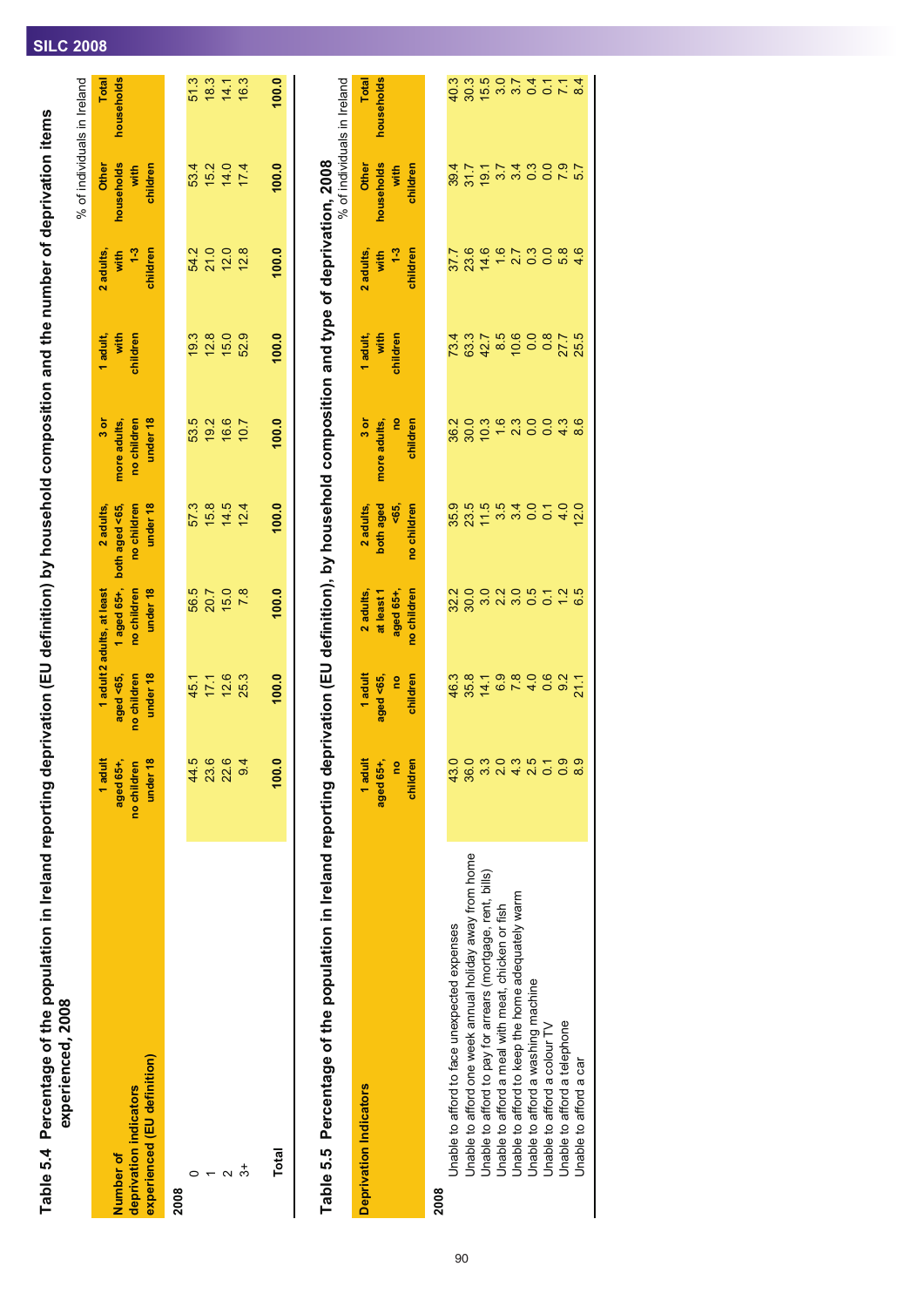# **Appendix 1**

**Sample size**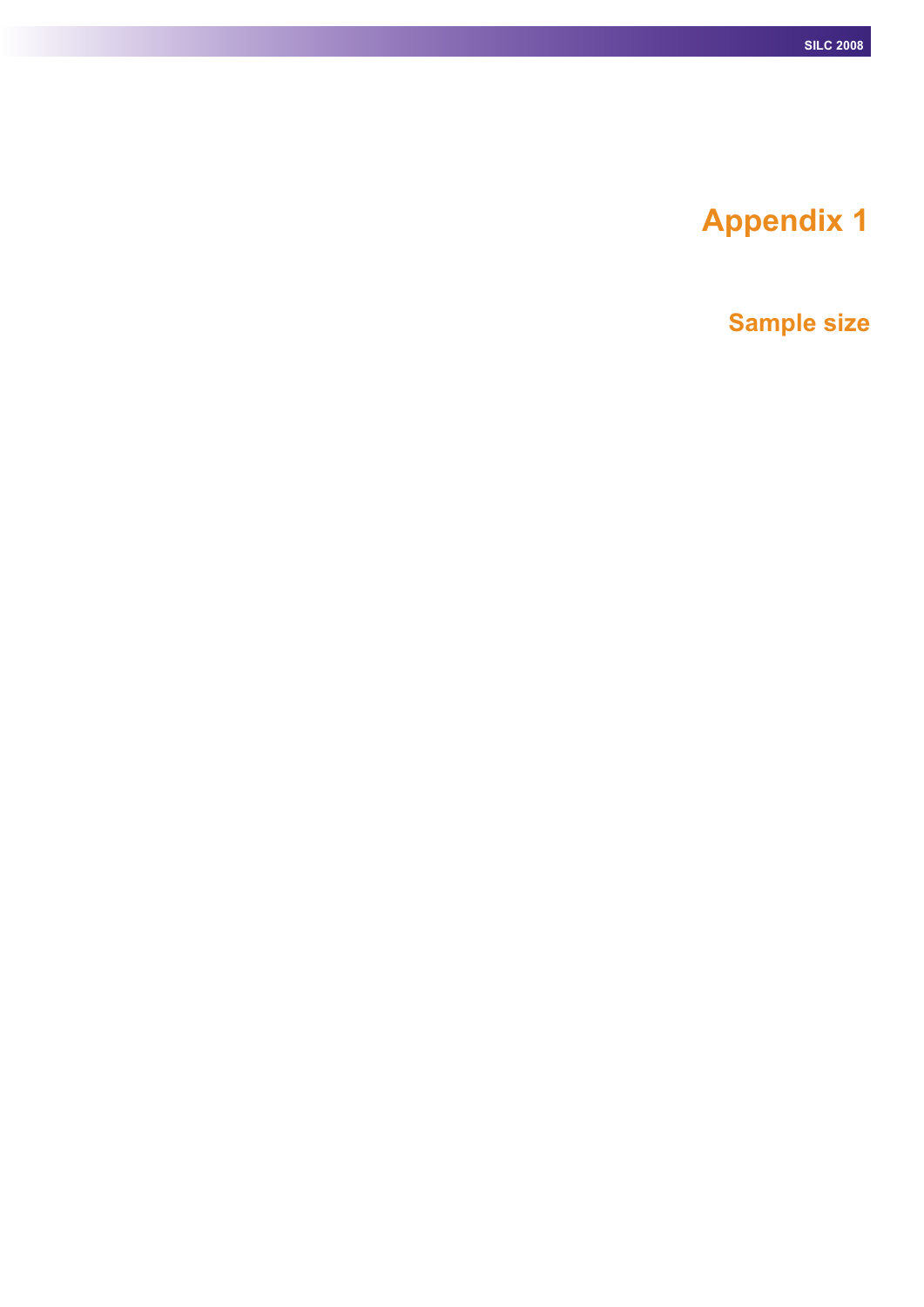# **Table A1 Sample size by demographic characteristics and by year**

| 2007<br>2008<br>13,691<br>12,551<br><b>State</b><br>Sex<br>Male<br>6,613<br>6,079<br>Female<br>7,078<br>6,472<br>Age group<br>$0 - 17$<br>3,202<br>2,801<br>7,011<br>18-64<br>7,597<br>65-74<br>1,532<br>1,478<br>1,261<br>$75+$<br>1,360<br>Principal Economic Status (aged 16 years and over)<br>4,536<br>At work<br>5,096<br>Unemployed<br>401<br>490<br>803<br>Student<br>723<br>Home duties<br>2,295<br>2,121<br>Retired<br>1,643<br>1,586<br>557<br>558<br>Not at work due to illness or disability<br>Highest education level attained (aged 16 years and over)<br>Primary or below<br>3,143<br>2,926<br>Lower secondary<br>2,084<br>1,898<br>Higher secondary<br>2,402<br>2,199<br>758<br>Post leaving cert<br>746<br>852<br>Third level non degree<br>770<br>Third level degree or above<br>1,535<br>1,473<br><b>Household composition</b><br>1 adult aged 65+, no children under 18<br>1,058<br>907<br>724<br>1 adult aged <65,no children under 18<br>673<br>1,802<br>2 adults, at least 1 aged 65+, no children under 18<br>1,742<br>2 adults, both aged <65, no children under 18<br>1,340<br>1,440<br>3 or more adults, no children aged under 18<br>2,019<br>1,648<br>1 adult with children<br>728<br>783<br>2 adults with 1-3 children<br>3,604<br>3,338<br>Other households with children<br>2,316<br>2,120<br>Number of persons at work in the household<br>$\pmb{0}$<br>3,992<br>3,904<br>1<br>4,222<br>3,978<br>$\overline{2}$<br>4,244<br>3,644<br>$3+$<br>1,233<br>1,025<br><b>Tenure status</b><br>Owner-occupied<br>11,210<br>10,225<br>Rented at the market rate<br>865<br>780<br>1,616<br>Rented at below the market rate or rent free<br>1,546<br><b>Urban/rural location</b><br>Urban areas<br>8,597<br>7,760<br>Rural areas<br>5,094<br>4,791<br>Region<br><b>Border</b><br>1,402<br>1,332<br>Midland<br>790<br>685<br>1,160<br>929<br>West<br>3,700<br>Dublin<br>3,322<br>Mid-East<br>1,386<br>1,183<br>Mid-West<br>1,347<br>1,316<br>South-East<br>1,532<br>1,401<br>South-West<br>2,374<br>2,383 | rable AT Sample size by demographic characteristics and by year | Number of individuals |
|----------------------------------------------------------------------------------------------------------------------------------------------------------------------------------------------------------------------------------------------------------------------------------------------------------------------------------------------------------------------------------------------------------------------------------------------------------------------------------------------------------------------------------------------------------------------------------------------------------------------------------------------------------------------------------------------------------------------------------------------------------------------------------------------------------------------------------------------------------------------------------------------------------------------------------------------------------------------------------------------------------------------------------------------------------------------------------------------------------------------------------------------------------------------------------------------------------------------------------------------------------------------------------------------------------------------------------------------------------------------------------------------------------------------------------------------------------------------------------------------------------------------------------------------------------------------------------------------------------------------------------------------------------------------------------------------------------------------------------------------------------------------------------------------------------------------------------------------------------------------------------------------------------------------------------------------------------------------------------------------------------------------------------|-----------------------------------------------------------------|-----------------------|
|                                                                                                                                                                                                                                                                                                                                                                                                                                                                                                                                                                                                                                                                                                                                                                                                                                                                                                                                                                                                                                                                                                                                                                                                                                                                                                                                                                                                                                                                                                                                                                                                                                                                                                                                                                                                                                                                                                                                                                                                                                  |                                                                 |                       |
|                                                                                                                                                                                                                                                                                                                                                                                                                                                                                                                                                                                                                                                                                                                                                                                                                                                                                                                                                                                                                                                                                                                                                                                                                                                                                                                                                                                                                                                                                                                                                                                                                                                                                                                                                                                                                                                                                                                                                                                                                                  |                                                                 |                       |
|                                                                                                                                                                                                                                                                                                                                                                                                                                                                                                                                                                                                                                                                                                                                                                                                                                                                                                                                                                                                                                                                                                                                                                                                                                                                                                                                                                                                                                                                                                                                                                                                                                                                                                                                                                                                                                                                                                                                                                                                                                  |                                                                 |                       |
|                                                                                                                                                                                                                                                                                                                                                                                                                                                                                                                                                                                                                                                                                                                                                                                                                                                                                                                                                                                                                                                                                                                                                                                                                                                                                                                                                                                                                                                                                                                                                                                                                                                                                                                                                                                                                                                                                                                                                                                                                                  |                                                                 |                       |
|                                                                                                                                                                                                                                                                                                                                                                                                                                                                                                                                                                                                                                                                                                                                                                                                                                                                                                                                                                                                                                                                                                                                                                                                                                                                                                                                                                                                                                                                                                                                                                                                                                                                                                                                                                                                                                                                                                                                                                                                                                  |                                                                 |                       |
|                                                                                                                                                                                                                                                                                                                                                                                                                                                                                                                                                                                                                                                                                                                                                                                                                                                                                                                                                                                                                                                                                                                                                                                                                                                                                                                                                                                                                                                                                                                                                                                                                                                                                                                                                                                                                                                                                                                                                                                                                                  |                                                                 |                       |
|                                                                                                                                                                                                                                                                                                                                                                                                                                                                                                                                                                                                                                                                                                                                                                                                                                                                                                                                                                                                                                                                                                                                                                                                                                                                                                                                                                                                                                                                                                                                                                                                                                                                                                                                                                                                                                                                                                                                                                                                                                  |                                                                 |                       |
|                                                                                                                                                                                                                                                                                                                                                                                                                                                                                                                                                                                                                                                                                                                                                                                                                                                                                                                                                                                                                                                                                                                                                                                                                                                                                                                                                                                                                                                                                                                                                                                                                                                                                                                                                                                                                                                                                                                                                                                                                                  |                                                                 |                       |
|                                                                                                                                                                                                                                                                                                                                                                                                                                                                                                                                                                                                                                                                                                                                                                                                                                                                                                                                                                                                                                                                                                                                                                                                                                                                                                                                                                                                                                                                                                                                                                                                                                                                                                                                                                                                                                                                                                                                                                                                                                  |                                                                 |                       |
|                                                                                                                                                                                                                                                                                                                                                                                                                                                                                                                                                                                                                                                                                                                                                                                                                                                                                                                                                                                                                                                                                                                                                                                                                                                                                                                                                                                                                                                                                                                                                                                                                                                                                                                                                                                                                                                                                                                                                                                                                                  |                                                                 |                       |
|                                                                                                                                                                                                                                                                                                                                                                                                                                                                                                                                                                                                                                                                                                                                                                                                                                                                                                                                                                                                                                                                                                                                                                                                                                                                                                                                                                                                                                                                                                                                                                                                                                                                                                                                                                                                                                                                                                                                                                                                                                  |                                                                 |                       |
|                                                                                                                                                                                                                                                                                                                                                                                                                                                                                                                                                                                                                                                                                                                                                                                                                                                                                                                                                                                                                                                                                                                                                                                                                                                                                                                                                                                                                                                                                                                                                                                                                                                                                                                                                                                                                                                                                                                                                                                                                                  |                                                                 |                       |
|                                                                                                                                                                                                                                                                                                                                                                                                                                                                                                                                                                                                                                                                                                                                                                                                                                                                                                                                                                                                                                                                                                                                                                                                                                                                                                                                                                                                                                                                                                                                                                                                                                                                                                                                                                                                                                                                                                                                                                                                                                  |                                                                 |                       |
|                                                                                                                                                                                                                                                                                                                                                                                                                                                                                                                                                                                                                                                                                                                                                                                                                                                                                                                                                                                                                                                                                                                                                                                                                                                                                                                                                                                                                                                                                                                                                                                                                                                                                                                                                                                                                                                                                                                                                                                                                                  |                                                                 |                       |
|                                                                                                                                                                                                                                                                                                                                                                                                                                                                                                                                                                                                                                                                                                                                                                                                                                                                                                                                                                                                                                                                                                                                                                                                                                                                                                                                                                                                                                                                                                                                                                                                                                                                                                                                                                                                                                                                                                                                                                                                                                  |                                                                 |                       |
|                                                                                                                                                                                                                                                                                                                                                                                                                                                                                                                                                                                                                                                                                                                                                                                                                                                                                                                                                                                                                                                                                                                                                                                                                                                                                                                                                                                                                                                                                                                                                                                                                                                                                                                                                                                                                                                                                                                                                                                                                                  |                                                                 |                       |
|                                                                                                                                                                                                                                                                                                                                                                                                                                                                                                                                                                                                                                                                                                                                                                                                                                                                                                                                                                                                                                                                                                                                                                                                                                                                                                                                                                                                                                                                                                                                                                                                                                                                                                                                                                                                                                                                                                                                                                                                                                  |                                                                 |                       |
|                                                                                                                                                                                                                                                                                                                                                                                                                                                                                                                                                                                                                                                                                                                                                                                                                                                                                                                                                                                                                                                                                                                                                                                                                                                                                                                                                                                                                                                                                                                                                                                                                                                                                                                                                                                                                                                                                                                                                                                                                                  |                                                                 |                       |
|                                                                                                                                                                                                                                                                                                                                                                                                                                                                                                                                                                                                                                                                                                                                                                                                                                                                                                                                                                                                                                                                                                                                                                                                                                                                                                                                                                                                                                                                                                                                                                                                                                                                                                                                                                                                                                                                                                                                                                                                                                  |                                                                 |                       |
|                                                                                                                                                                                                                                                                                                                                                                                                                                                                                                                                                                                                                                                                                                                                                                                                                                                                                                                                                                                                                                                                                                                                                                                                                                                                                                                                                                                                                                                                                                                                                                                                                                                                                                                                                                                                                                                                                                                                                                                                                                  |                                                                 |                       |
|                                                                                                                                                                                                                                                                                                                                                                                                                                                                                                                                                                                                                                                                                                                                                                                                                                                                                                                                                                                                                                                                                                                                                                                                                                                                                                                                                                                                                                                                                                                                                                                                                                                                                                                                                                                                                                                                                                                                                                                                                                  |                                                                 |                       |
|                                                                                                                                                                                                                                                                                                                                                                                                                                                                                                                                                                                                                                                                                                                                                                                                                                                                                                                                                                                                                                                                                                                                                                                                                                                                                                                                                                                                                                                                                                                                                                                                                                                                                                                                                                                                                                                                                                                                                                                                                                  |                                                                 |                       |
|                                                                                                                                                                                                                                                                                                                                                                                                                                                                                                                                                                                                                                                                                                                                                                                                                                                                                                                                                                                                                                                                                                                                                                                                                                                                                                                                                                                                                                                                                                                                                                                                                                                                                                                                                                                                                                                                                                                                                                                                                                  |                                                                 |                       |
|                                                                                                                                                                                                                                                                                                                                                                                                                                                                                                                                                                                                                                                                                                                                                                                                                                                                                                                                                                                                                                                                                                                                                                                                                                                                                                                                                                                                                                                                                                                                                                                                                                                                                                                                                                                                                                                                                                                                                                                                                                  |                                                                 |                       |
|                                                                                                                                                                                                                                                                                                                                                                                                                                                                                                                                                                                                                                                                                                                                                                                                                                                                                                                                                                                                                                                                                                                                                                                                                                                                                                                                                                                                                                                                                                                                                                                                                                                                                                                                                                                                                                                                                                                                                                                                                                  |                                                                 |                       |
|                                                                                                                                                                                                                                                                                                                                                                                                                                                                                                                                                                                                                                                                                                                                                                                                                                                                                                                                                                                                                                                                                                                                                                                                                                                                                                                                                                                                                                                                                                                                                                                                                                                                                                                                                                                                                                                                                                                                                                                                                                  |                                                                 |                       |
|                                                                                                                                                                                                                                                                                                                                                                                                                                                                                                                                                                                                                                                                                                                                                                                                                                                                                                                                                                                                                                                                                                                                                                                                                                                                                                                                                                                                                                                                                                                                                                                                                                                                                                                                                                                                                                                                                                                                                                                                                                  |                                                                 |                       |
|                                                                                                                                                                                                                                                                                                                                                                                                                                                                                                                                                                                                                                                                                                                                                                                                                                                                                                                                                                                                                                                                                                                                                                                                                                                                                                                                                                                                                                                                                                                                                                                                                                                                                                                                                                                                                                                                                                                                                                                                                                  |                                                                 |                       |
|                                                                                                                                                                                                                                                                                                                                                                                                                                                                                                                                                                                                                                                                                                                                                                                                                                                                                                                                                                                                                                                                                                                                                                                                                                                                                                                                                                                                                                                                                                                                                                                                                                                                                                                                                                                                                                                                                                                                                                                                                                  |                                                                 |                       |
|                                                                                                                                                                                                                                                                                                                                                                                                                                                                                                                                                                                                                                                                                                                                                                                                                                                                                                                                                                                                                                                                                                                                                                                                                                                                                                                                                                                                                                                                                                                                                                                                                                                                                                                                                                                                                                                                                                                                                                                                                                  |                                                                 |                       |
|                                                                                                                                                                                                                                                                                                                                                                                                                                                                                                                                                                                                                                                                                                                                                                                                                                                                                                                                                                                                                                                                                                                                                                                                                                                                                                                                                                                                                                                                                                                                                                                                                                                                                                                                                                                                                                                                                                                                                                                                                                  |                                                                 |                       |
|                                                                                                                                                                                                                                                                                                                                                                                                                                                                                                                                                                                                                                                                                                                                                                                                                                                                                                                                                                                                                                                                                                                                                                                                                                                                                                                                                                                                                                                                                                                                                                                                                                                                                                                                                                                                                                                                                                                                                                                                                                  |                                                                 |                       |
|                                                                                                                                                                                                                                                                                                                                                                                                                                                                                                                                                                                                                                                                                                                                                                                                                                                                                                                                                                                                                                                                                                                                                                                                                                                                                                                                                                                                                                                                                                                                                                                                                                                                                                                                                                                                                                                                                                                                                                                                                                  |                                                                 |                       |
|                                                                                                                                                                                                                                                                                                                                                                                                                                                                                                                                                                                                                                                                                                                                                                                                                                                                                                                                                                                                                                                                                                                                                                                                                                                                                                                                                                                                                                                                                                                                                                                                                                                                                                                                                                                                                                                                                                                                                                                                                                  |                                                                 |                       |
|                                                                                                                                                                                                                                                                                                                                                                                                                                                                                                                                                                                                                                                                                                                                                                                                                                                                                                                                                                                                                                                                                                                                                                                                                                                                                                                                                                                                                                                                                                                                                                                                                                                                                                                                                                                                                                                                                                                                                                                                                                  |                                                                 |                       |
|                                                                                                                                                                                                                                                                                                                                                                                                                                                                                                                                                                                                                                                                                                                                                                                                                                                                                                                                                                                                                                                                                                                                                                                                                                                                                                                                                                                                                                                                                                                                                                                                                                                                                                                                                                                                                                                                                                                                                                                                                                  |                                                                 |                       |
|                                                                                                                                                                                                                                                                                                                                                                                                                                                                                                                                                                                                                                                                                                                                                                                                                                                                                                                                                                                                                                                                                                                                                                                                                                                                                                                                                                                                                                                                                                                                                                                                                                                                                                                                                                                                                                                                                                                                                                                                                                  |                                                                 |                       |
|                                                                                                                                                                                                                                                                                                                                                                                                                                                                                                                                                                                                                                                                                                                                                                                                                                                                                                                                                                                                                                                                                                                                                                                                                                                                                                                                                                                                                                                                                                                                                                                                                                                                                                                                                                                                                                                                                                                                                                                                                                  |                                                                 |                       |
|                                                                                                                                                                                                                                                                                                                                                                                                                                                                                                                                                                                                                                                                                                                                                                                                                                                                                                                                                                                                                                                                                                                                                                                                                                                                                                                                                                                                                                                                                                                                                                                                                                                                                                                                                                                                                                                                                                                                                                                                                                  |                                                                 |                       |
|                                                                                                                                                                                                                                                                                                                                                                                                                                                                                                                                                                                                                                                                                                                                                                                                                                                                                                                                                                                                                                                                                                                                                                                                                                                                                                                                                                                                                                                                                                                                                                                                                                                                                                                                                                                                                                                                                                                                                                                                                                  |                                                                 |                       |
|                                                                                                                                                                                                                                                                                                                                                                                                                                                                                                                                                                                                                                                                                                                                                                                                                                                                                                                                                                                                                                                                                                                                                                                                                                                                                                                                                                                                                                                                                                                                                                                                                                                                                                                                                                                                                                                                                                                                                                                                                                  |                                                                 |                       |
|                                                                                                                                                                                                                                                                                                                                                                                                                                                                                                                                                                                                                                                                                                                                                                                                                                                                                                                                                                                                                                                                                                                                                                                                                                                                                                                                                                                                                                                                                                                                                                                                                                                                                                                                                                                                                                                                                                                                                                                                                                  |                                                                 |                       |
|                                                                                                                                                                                                                                                                                                                                                                                                                                                                                                                                                                                                                                                                                                                                                                                                                                                                                                                                                                                                                                                                                                                                                                                                                                                                                                                                                                                                                                                                                                                                                                                                                                                                                                                                                                                                                                                                                                                                                                                                                                  |                                                                 |                       |
|                                                                                                                                                                                                                                                                                                                                                                                                                                                                                                                                                                                                                                                                                                                                                                                                                                                                                                                                                                                                                                                                                                                                                                                                                                                                                                                                                                                                                                                                                                                                                                                                                                                                                                                                                                                                                                                                                                                                                                                                                                  |                                                                 |                       |
|                                                                                                                                                                                                                                                                                                                                                                                                                                                                                                                                                                                                                                                                                                                                                                                                                                                                                                                                                                                                                                                                                                                                                                                                                                                                                                                                                                                                                                                                                                                                                                                                                                                                                                                                                                                                                                                                                                                                                                                                                                  |                                                                 |                       |
|                                                                                                                                                                                                                                                                                                                                                                                                                                                                                                                                                                                                                                                                                                                                                                                                                                                                                                                                                                                                                                                                                                                                                                                                                                                                                                                                                                                                                                                                                                                                                                                                                                                                                                                                                                                                                                                                                                                                                                                                                                  |                                                                 |                       |
|                                                                                                                                                                                                                                                                                                                                                                                                                                                                                                                                                                                                                                                                                                                                                                                                                                                                                                                                                                                                                                                                                                                                                                                                                                                                                                                                                                                                                                                                                                                                                                                                                                                                                                                                                                                                                                                                                                                                                                                                                                  |                                                                 |                       |
|                                                                                                                                                                                                                                                                                                                                                                                                                                                                                                                                                                                                                                                                                                                                                                                                                                                                                                                                                                                                                                                                                                                                                                                                                                                                                                                                                                                                                                                                                                                                                                                                                                                                                                                                                                                                                                                                                                                                                                                                                                  |                                                                 |                       |
|                                                                                                                                                                                                                                                                                                                                                                                                                                                                                                                                                                                                                                                                                                                                                                                                                                                                                                                                                                                                                                                                                                                                                                                                                                                                                                                                                                                                                                                                                                                                                                                                                                                                                                                                                                                                                                                                                                                                                                                                                                  |                                                                 |                       |
|                                                                                                                                                                                                                                                                                                                                                                                                                                                                                                                                                                                                                                                                                                                                                                                                                                                                                                                                                                                                                                                                                                                                                                                                                                                                                                                                                                                                                                                                                                                                                                                                                                                                                                                                                                                                                                                                                                                                                                                                                                  |                                                                 |                       |
|                                                                                                                                                                                                                                                                                                                                                                                                                                                                                                                                                                                                                                                                                                                                                                                                                                                                                                                                                                                                                                                                                                                                                                                                                                                                                                                                                                                                                                                                                                                                                                                                                                                                                                                                                                                                                                                                                                                                                                                                                                  |                                                                 |                       |
|                                                                                                                                                                                                                                                                                                                                                                                                                                                                                                                                                                                                                                                                                                                                                                                                                                                                                                                                                                                                                                                                                                                                                                                                                                                                                                                                                                                                                                                                                                                                                                                                                                                                                                                                                                                                                                                                                                                                                                                                                                  |                                                                 |                       |
|                                                                                                                                                                                                                                                                                                                                                                                                                                                                                                                                                                                                                                                                                                                                                                                                                                                                                                                                                                                                                                                                                                                                                                                                                                                                                                                                                                                                                                                                                                                                                                                                                                                                                                                                                                                                                                                                                                                                                                                                                                  |                                                                 |                       |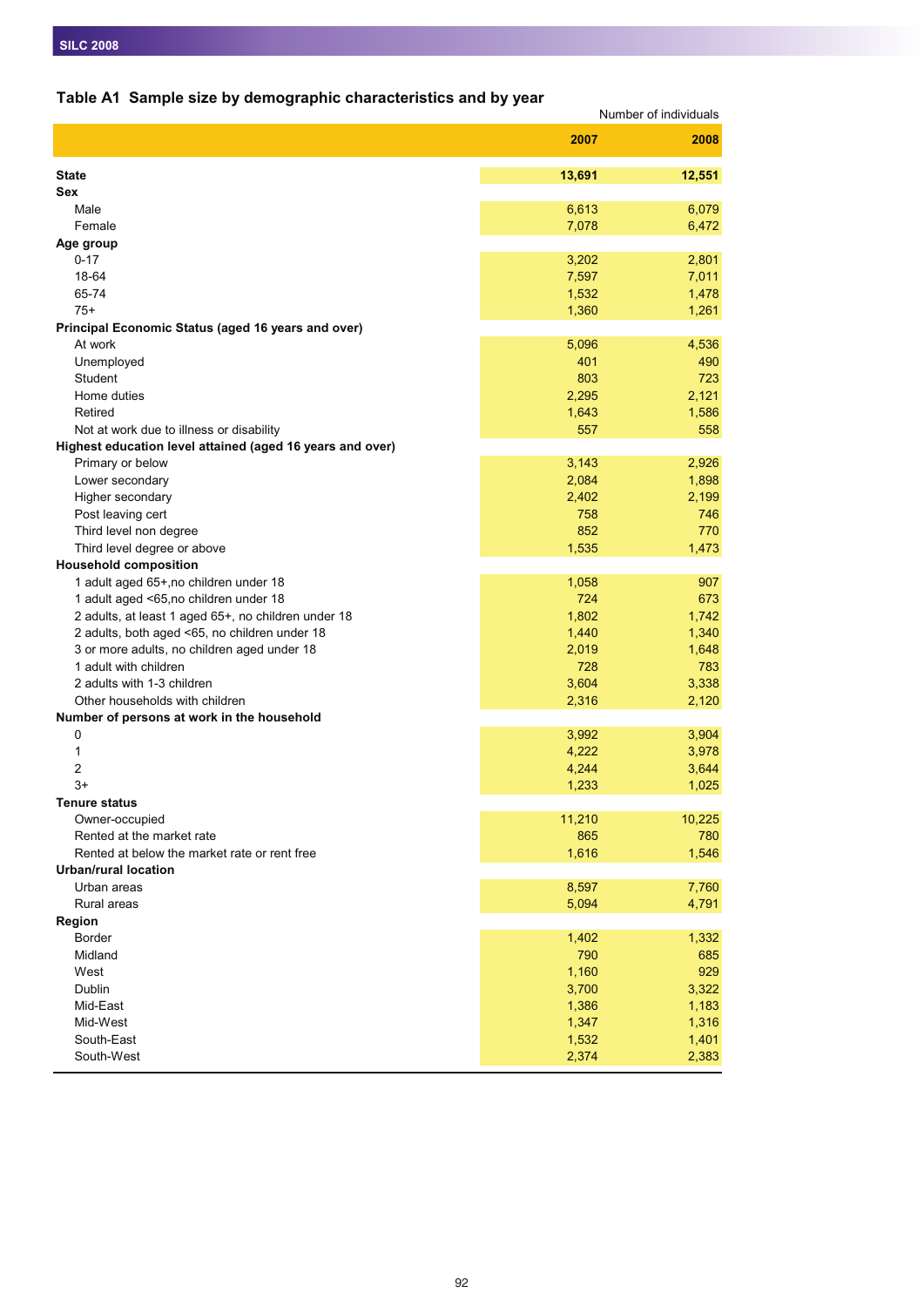|                                   |        |        | Number of individuals |
|-----------------------------------|--------|--------|-----------------------|
|                                   | 2006   | 2007   | 2008                  |
| <b>State</b>                      | 14,634 | 13,691 | 12,551                |
| <b>Medical card</b>               |        |        |                       |
| Yes                               | 5,567  | 5,476  | 5,055                 |
| <b>No</b>                         | 9,067  | 8,215  | 7,496                 |
| <b>Private medical insurance</b>  |        |        |                       |
| Yes                               | 7,002  | 6,605  | 6,049                 |
| <b>No</b>                         | 7,632  | 7,086  | 6,502                 |
| Covered by either medical card    |        |        |                       |
| or private medical insurance      |        |        |                       |
| Yes                               | 11,677 | 11,024 | 10,087                |
| No                                | 2,957  | 2,667  | 2,464                 |
| Population aged 16 years and over | 11,479 | 10,892 | 10,116                |
| Chronic illness or health problem |        |        |                       |
| Yes                               | 3,591  | 3,446  | 3,125                 |
| No                                | 7,888  | 7,446  | 6,991                 |
| <b>Limited activity</b>           |        |        |                       |
| Strongly limited                  | 912    | 839    | 749                   |
| Limited                           | 1,906  | 1,768  | 1,800                 |
| Not limited                       | 8,661  | 8,285  | 7,567                 |
| <b>Health Status</b>              |        |        |                       |
| Very good                         | 4,657  | 4,437  | 4,024                 |
| Good                              | 4,402  | 4,230  | 4,030                 |
| Fair                              | 1,962  | 1,871  | 1,733                 |
| Bad/very bad                      | 458    | 354    | 329                   |
| <b>Smoker</b>                     |        |        |                       |
| Yes                               | 2,690  | 2,461  | 2,272                 |
| No                                | 8,789  | 8,431  | 7,844                 |

# **Table A2 Sample size by health characteristics and by year**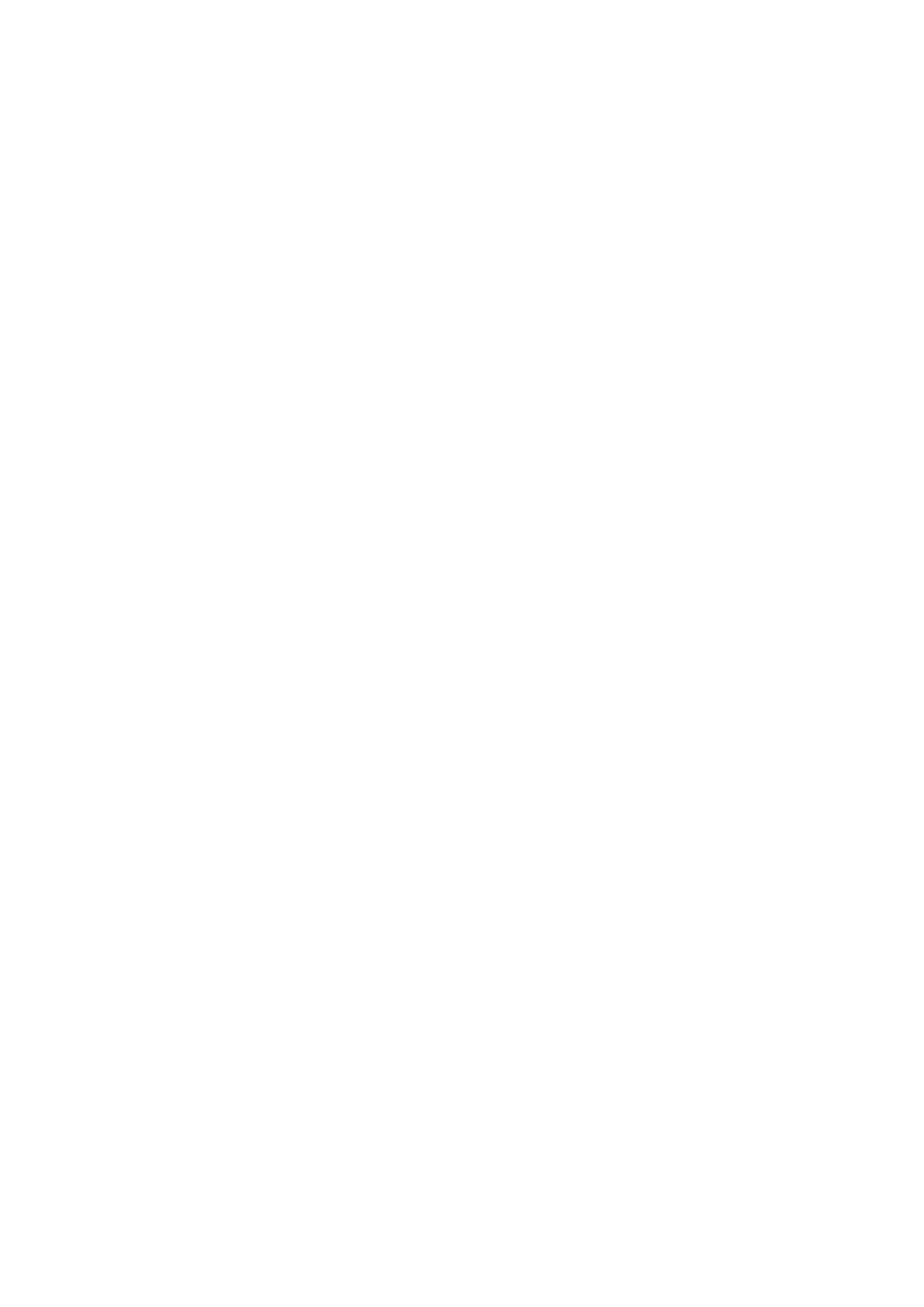# **Appendix 2**

# **Background notes**

#### **Purpose of Survey**

The primary focus of SILC is the collection of information on the income and living conditions of different types of households in Ireland, in order to derive indicators on poverty, deprivation and social exclusion. It is a voluntary (for potential respondents) survey of private households. It is carried out under EU legislation (Council Regulation No 1177/2003) and commenced in Ireland in June 2003. This report presents results from the survey based on data collected in the period November 2007 to December 2008.

#### **Reference Period**

Information is collected continuously throughout the year, with up to 130 households surveyed each week to give a total sample of 5,000 to 6,000 households in each year. In 2008, the achieved sample size was 5,247 households and 12,551 individuals. The income reference period for SILC is the 12 months prior to date of interview. Therefore the income reference period of this report is November 2006 to December 2008.

#### **Data Collection**

Information is collected from all household members on laptop computers, using Computer-Assisted Personal Interview (CAPI) software.

#### **Sample Design**

A two-stage sample design was used. This comprised of a first stage sample of 2,600 blocks (or small areas) selected at county level to proportionately represent eight strata reflecting population density. Each block was selected to contain, on average, 75 dwellings.

The eight population density stratum groups used were as follows:

- 1 Cities
- 2 Suburbs of cities
- 3 Mixed urban/rural areas bordering on the suburbs of cities
- 4 Towns and their environs with populations of 5,000 or over (large urban)
- 5 Mixed urban/rural areas bordering on the environs of larger towns
- 6 Towns and their environs with a population of 1,000 to 5,000 (other urban)
- 7 Mixed urban/rural areas
- 8 Rural areas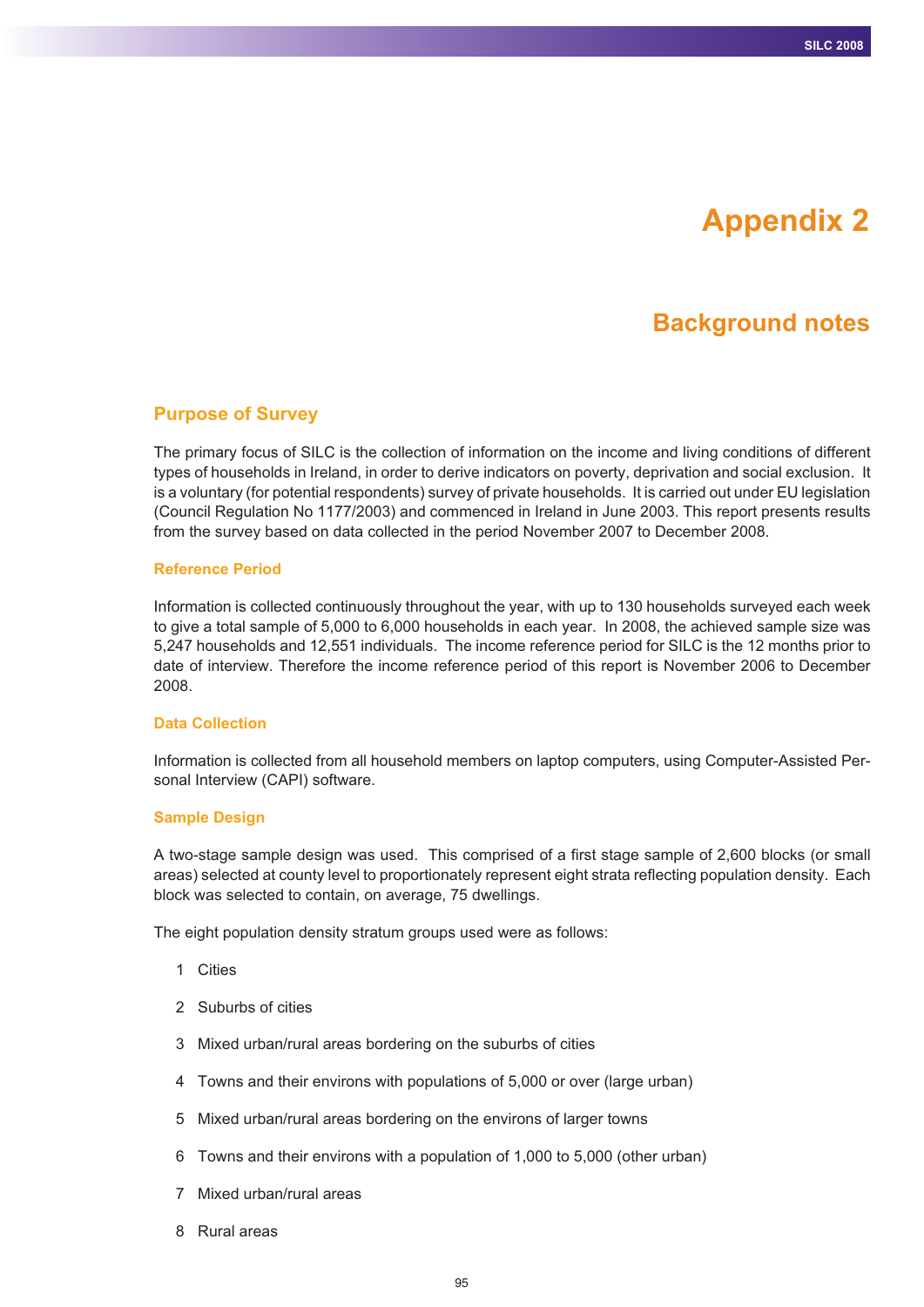The second stage of sampling involved the random selection of sample and substitute households for each block. In cases where interviewers could not secure an interview from the sample household, they systematically approached up to three substitute households (in the same block as the sample household), in order to secure a SILC interview. In this manner variations in response by region were controlled.

#### **Weighting**

The first step in the weighting procedure is the calculation of the household design weights. This is the inverse proportion to the probability with which the household was sampled. For SILC, the probability of the selection of a household is based on two elements; the probability of the selection of a block and the probability of selection of a household within that block. The design weights were calculated separately for each wave.

The first step in the weighting procedure is the calculation of the household design weights. This is the inverse proportion to the probability with which the household was sampled. For SILC, the probability of the selection of a household is based on two elements; the probability of the selection of a block and the probability of selection of a household within that block. The design weights were calculated separately for each wave.

For cross-sectional or 'wave 1' households (who entered the sample in 2008), the design weights were calculated as above and adjusted so as to be proportional to the 2008 sample as a whole. No adjustment was made for non-response as substitutions were made for non-responding households.

For longitudinal households (waves 2, 3, 4), base weights were calculated by firstly adjusting the personal weights from the previous year for non-response. The Weight Share Method was then applied to calculate a base weight for the household. These design weights were then adjusted so as to be proportional to the 2008 sample as a whole.

In accordance with Eurostat recommendation, CALMAR (type of software) is used to calculate the household cross-sectional weights. Benchmark information is used to gross up the data to population estimates. The benchmark estimates are based on:

- ◆ Sex: Individual population estimates are generated from population projections from census data. Age is broken down into four categories: 0-14, 15-34, 35-64 and 65 and over.
- ◆ Region: Household population estimates in each of the eight NUTS3 regions are generated using Quarterly National Household Survey (QNHS) data.
- $\blacklozenge$  Household composition: Household composition estimates are also generated from the QNHS. The following categories are used:
	- ◆ One adult, no children
	- ◆ Two adults, no children
	- ◆ Three or more adults, no children
	- ◆ One adult, one or more children
	- ◆ Two adults, one to three children
	- $\blacklozenge$ Other households with children

Due to the "integrative" calibration method, the personal weight generated in CALMAR is equal to the household weight. Because there is no individual non-response within a household, the weights for personal cross-sectional respondents aged 16 and over are the same as the overall personal weight.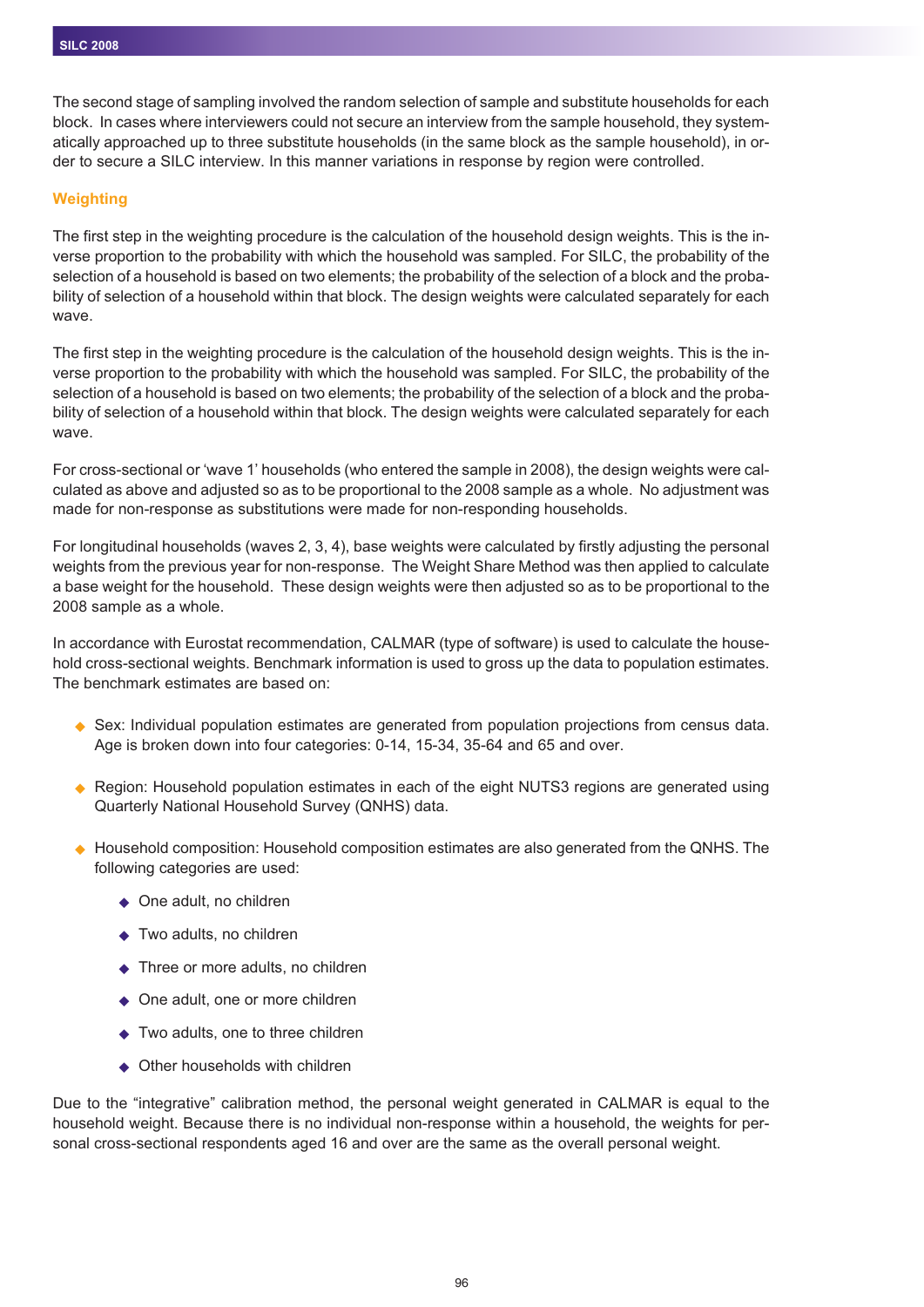#### **Definitions of income**

There are two definitions of income (EU definition and national definition) referred to in this release, the components of which are outlined below. Some key differences between EU and national definitions are:

- ◆ The EU definition of gross income does not include income from 'private pensions'. These are defined as private schemes fully organised by the individual, where contributions are at the discretion of the contributor independently of their employers or the state. Thus, 'private pensions' does not include occupational or state pensions.
- All contributions to pension plans, except for those to private pension plans as defined above, are deducted from gross income when calculating disposable income under the EU definition. No pension contributions of any kind are deducted from gross income in the calculation of disposable income for national purposes.
- ◆ Employer's social insurance contributions are included in the national definition of income. They are deducted from gross income in the calculation of net income. They are not included in any EU calculations of income. Employer's social insurance contributions include contributions to private health insurance and life assurance schemes.
- ◆ The EU definition of income does not include the value of goods produced for own consumption.

**Gross income:** Income details are collected at both a household and individual level in SILC. In analysis, each individual's income is summed up to household level and in turn added to household level income components to calculate *gross household income*. The components of gross household income are:

#### **Direct Income:**

- ◆ Employee income:
	- ◆ Gross employee cash or near cash income
	- ◆ Gross non-cash employee income
- ◆ Employer's social insurance contributions (not included in EU definition)
- ◆ Gross cash benefits or losses from self-employment
- ◆ Other direct income:
	- ◆ Value of goods produced for own consumption (not included in EU definition)
	- ◆ Pension from individual private plans (not included in EU definition)
	- ◆ Income from rental of property or land
	- ◆ Regular inter-household cash transfers received
- ◆ Interests, dividends, profit from capital investments in unincorporated business
	- ◆ Income received by people aged under 16

#### **Social Transfers:**

- ◆ Unemployment benefits
- Old-age benefits (note that this includes all occupational pensions and other such social welfare payments to those aged 65 and over)
- ◆ Family/children related allowances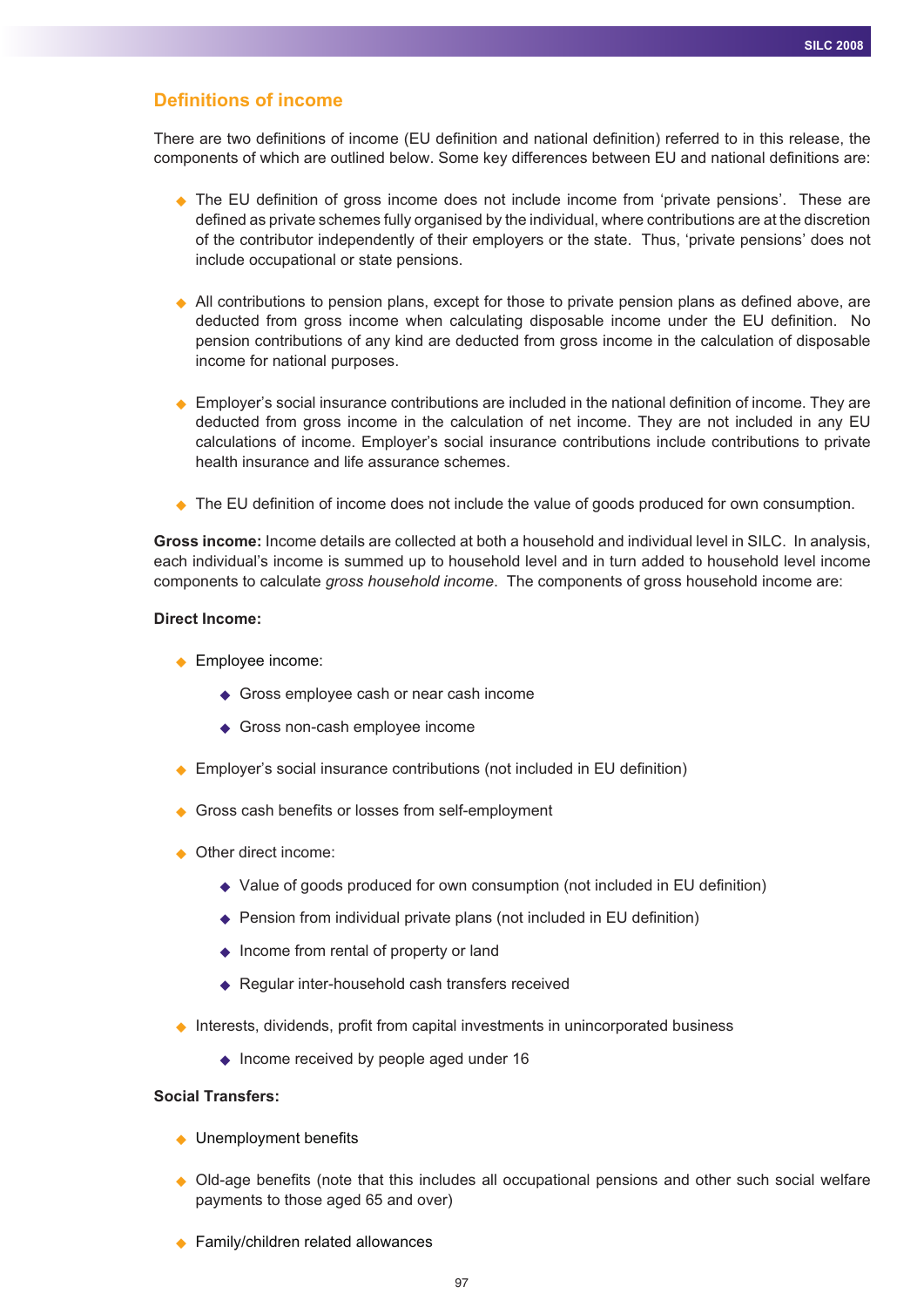- $\bullet$ Housing allowances
- ◆ Other social transfers
	- ◆ Survivors' benefits
	- ◆ Sickness benefits
	- ◆ Disability benefits
	- ◆ Education-related allowances
	- ◆ Social exclusion not elsewhere classified

**Disposable income:** Tax and social insurance contributions are also summed to household level and subtracted from the gross household income to calculate the *total disposable household income*. The components of disposable household income are gross household income less:

- ◆ Employer's social insurance contributions (not included in EU definition)
- ◆ Regular inter-household cash transfer paid
- ◆ Tax on income and social insurance contributions (National definition of income does deduct any pension contributions. EU definition deducts contributions to state and occupational pensions)

**Equivalence scales:** Equivalence scales are used to calculate the equivalised household size in a household. Although there are numerous scales, we focus on the national scale in this report. The national scale attributes a weight of 1 to the first adult, 0.66 to each subsequent adult (aged 14+ living in the household) and 0.33 to each child aged less than 14. The weights for each household are then summed to calculate the equivalised household size.

#### Example:

A household consists of 5 people: 2 adults and 3 children. The National scale gives a weight of 1 to the first adult and 0.66 to each subsequent adult (aged 14+) living in the household, and 0.33 to each child. Thus, this household's *equivalised household size* is 1 + 0.66 + 0.33 + 0.33 + 0.33 = 2.65.

**Equivalised income:** Disposable household income is divided by the equivalised household size to calculate equivalised disposable income for each individual, which essentially is an approximate measure of how much of the income can be attributed to each member of the household. This equivalised income is then applied to each member of the household.

#### Example:

If a household has a total disposable income of €50,000 and the equivalised household size is 2.65, the equivalised income for this household is €18,868. This income is applied to each member of the household.

#### **Impact of equivalence scales**

Although equivalisation of income is very important in the calculation of poverty indicators, there is no consensus internationally on what the correct equivalence scale is or how it should be derived. The use of different scales can have a substantial impact on poverty rates for particular sub-groups. However, according to research, sensitivity analyses suggest that while the level and, in particular, the composition of income poverty are affected by the use of different equivalence scales, trends over time and rankings across countries are much less affected by the type of scale selected.

#### **Laeken indicators**

In 2001 the Laeken European Council endorsed the first set of 18 common statistical indicators for social inclusion, which will allow monitoring in a comparable way of member states' progress towards agreed EU objectives regarding poverty and social exclusion. They cover four dimensions of social exclusion: financial poverty, employment, health and education.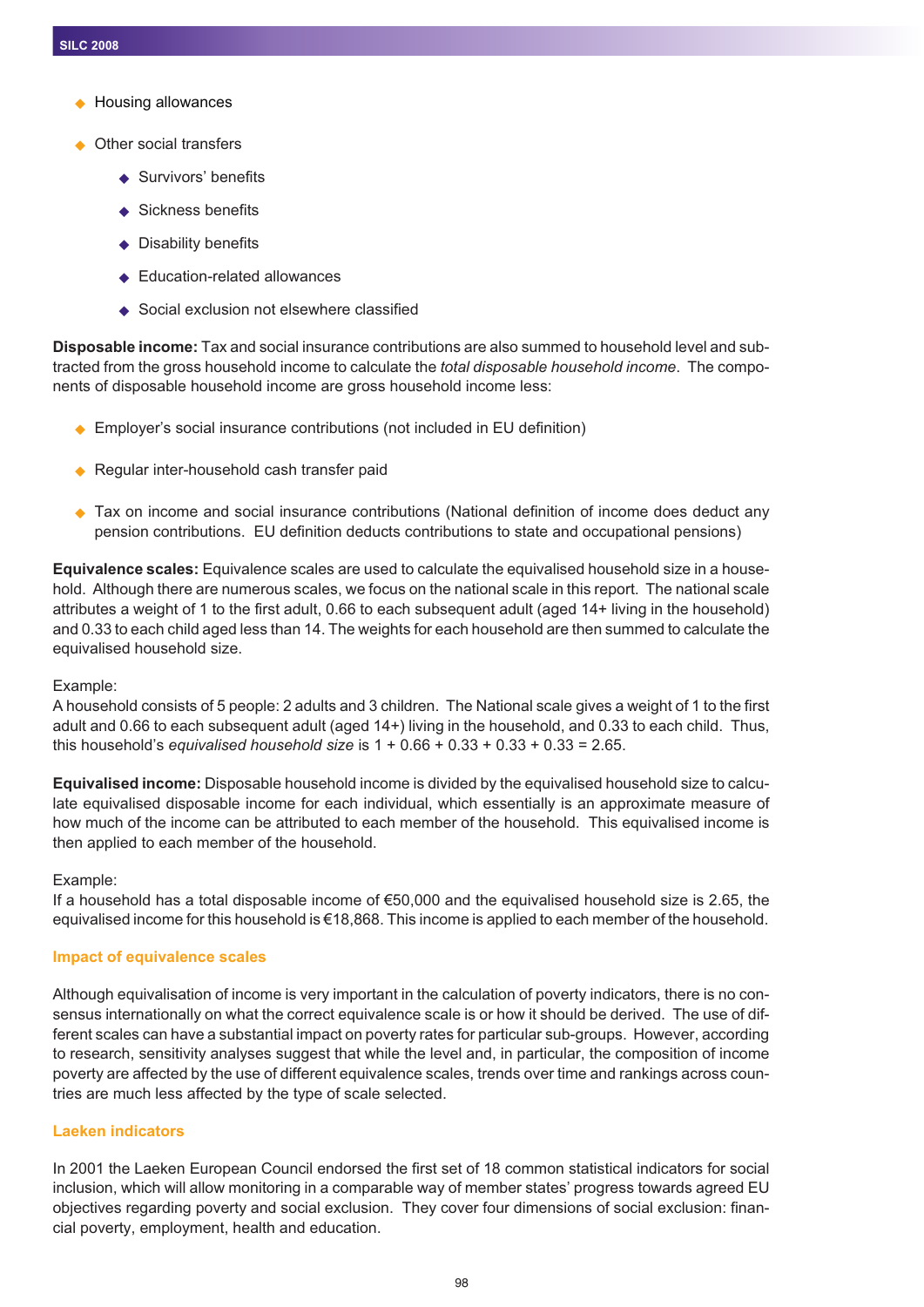The Laeken indicators are:

- ◆ At risk of poverty rate by various classifications
- ◆ Inequality of income distribution: S80/S20 quintile share ratio
- ◆ At persistent risk of poverty rate by gender (60% median)
- ◆ Relative at risk of poverty gap
- ◆ Regional cohesion (dispersion of regional employment rates)
- Long term unemployment rate
- ◆ Persons living in jobless households
- ◆ Early school leavers not in education or training
- ◆ Life expectancy at birth
- ◆ Self-defined health status by income level
- ◆ Dispersion around the at risk of poverty threshold
- ◆ At risk of poverty rate anchored at a moment in time
- ◆ At risk of poverty rate before social transfers by gender
- ◆ Inequality of income distribution: Gini coefficient
- ◆ At persistent risk of poverty rate by gender (50% median)
- Long term unemployment share
- ◆ Very long term unemployment rate
- ◆ Persons with low educational attainment

#### **Some Laeken definitions**

**At risk of poverty rate:** This is the share of persons with an equivalised income below a given percentage (usually 60%) of the national median income. It is also calculated at 40%, 50% and 70% for comparison. The rate is calculated by ranking persons by equivalised income from smallest to largest and the median or middle value is extracted. Anyone with an equivalised income of less than 60% of the median is considered *at risk of poverty at a 60% level.*

**Inequality of income distribution (S80/S20 quintile share ratio):** This is the ratio of total equivalised income received by the 20% of persons with the highest income (top quintile) to that received by the 20% of persons with the lowest income (lowest quintile).

**Relative at risk of poverty gap:** This is the difference between the median equivalised income of persons below the at risk of poverty threshold and the at risk of poverty threshold, expressed as a percentage of the at risk of poverty threshold. The purpose of the indicator is to measure how far below the poverty threshold the median income of people at risk of poverty is. The closer the median income is to the threshold the smaller the percentage will be.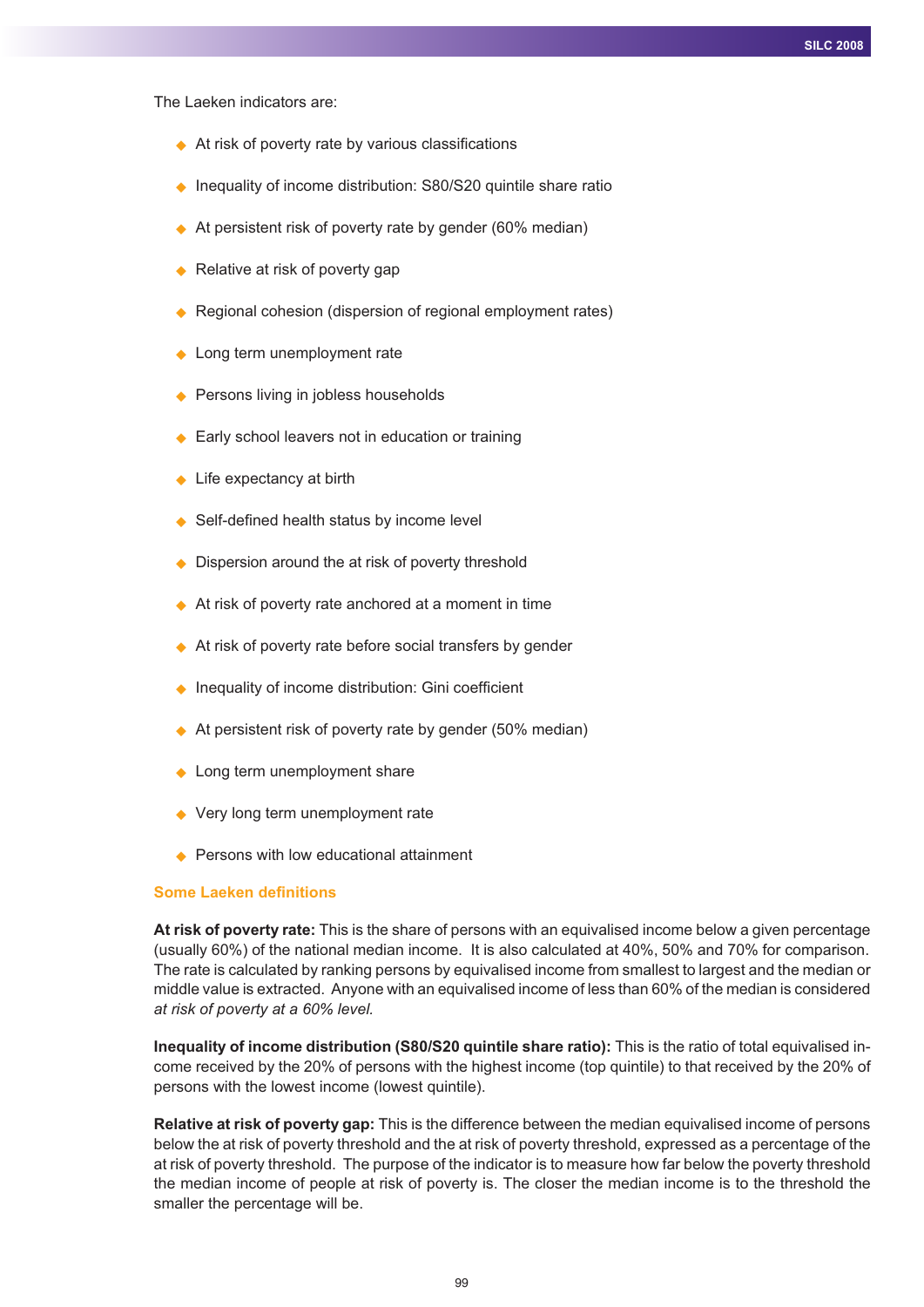Note in previous Living in Ireland Survey (LIIS) publications (source ESRI) the at risk of poverty gap was calculated on the basis of the mean income of those at risk of poverty rather than the median, which is the basis for the calculation in SILC.

**At risk of poverty rate before social transfers:** This indicator is calculated based on two alternative measures of equivalised income. The first calculates equivalised income as the total disposable household income including old-age and survivors' benefits but excluding all other social transfers. The second excludes all social transfers. Any person with an equivalised income before social transfers of less than 60% of the median **after** social transfers is considered at risk of poverty before social transfers (i.e. the same threshold is used for calculating the rate before and after social transfers).

**Gini coefficient:** This is the relationship between cumulative shares of the population arranged according to the level of income and the cumulative share of total income received by them. If there was perfect equality (i.e. each person receives the same income) the Gini coefficient would be 0%. A Gini coefficient of 100% would indicate there was total inequality and the entire national income was in the hands of one person.

**At risk of poverty rate anchored at a moment in time:** For a given year n, the "at risk of poverty rate anchored at a moment in time" is the share of the population whose income in a given year is below a risk of poverty threshold calculated in the standard way for a previous base year and then up-dated for inflation. The purpose of this indicator is to get some indication of the changes in 'absolute poverty' over time. In this publication the threshold for 2005 is adjusted in line with inflation for each year 2006-2008.

In Ireland, SILC is a continuous survey with an income reference period of 12 months prior to date of interview. Consequently the reference period varies from one respondent to another depending on the date of interview. This generates a 'floating' income reference period for the income data. An individual interviewed in January of a year n would have a reference period of January to December n–1, with a central point of July n–1. A person interviewed in December of year n would have a reference period of December of year n–1 to November of year n and a central point of June of year n. In order to calculate the index for the base year, the average over the central points of the relevant period was taken. That is:

| <b>Month</b>  | <b>CPI</b> | <b>Month</b>  | <b>CPI</b> | <b>Month</b>  | <b>CPI</b> | <b>Month</b>  | <b>CPI</b> |
|---------------|------------|---------------|------------|---------------|------------|---------------|------------|
| $Jul-04$      | 108.7      | $Jul-05$      | 111.3      | $Jul-06$      | 116        | $Jul-07$      | 121.658    |
| Aug-04        | 109.3      | Aug-05        | 111.8      | Aug-06        | 116.8      | Aug-07        | 122.248    |
| $Sep-04$      | 109.4      | $Sep-05$      | 112.7      | Sep-06        | 117.2      | Sep-07        | 122.602    |
| $Oct-04$      | 109.5      | $Oct-05$      | 112.8      | $Oct-06$      | 117.2      | $Oct-07$      | 122.72     |
| <b>Nov-04</b> | 109.7      | <b>Nov-05</b> | 112.6      | <b>Nov-06</b> | 117.6      | <b>Nov-07</b> | 123.428    |
| $Dec-04$      | 109.8      | $Dec-05$      | 112.5      | $Dec-06$      | 118        | Dec-07        | 123.546    |
| $Jan-05$      | 108.9      | $Jan-06$      | 112.2      | $Jan-07$      | 117.9      | $Jan-08$      | 122.956    |
| $Feb-05$      | 109.8      | $Feb-06$      | 113.4      | Feb-07        | 118.9      | Feb-08        | 124.49     |
| $Mar-05$      | 110.1      | $Mar-06$      | 113.9      | Mar-07        | 119.7      | Mar-08        | 125.67     |
| Apr-05        | 110.6      | Apr-06        | 114.8      | Apr-07        | 120.6      | Apr-08        | 125.788    |
| $May-05$      | 111        | $May-06$      | 115.3      | $May-07$      | 121.1      | Mar-08        | 126.732    |
| $Jun-05$      | 111.3      | $Jun-06$      | 115.6      | $Jun-07$      | 121.4      | $Jun-08$      | 127.322    |
| Average:      | 109.8      | Average:      | 113.2      | Average:      | 118.5      | Average:      | 124.1      |

From 2005 to 2008, interviews were conducted over full years, resulting in the following monthly indices:

The threshold for 2005 (the base year) was  $\epsilon$ 10,057. The threshold for each other year was calculated as follows:

- Threshold(2005)=€10,057
- $\bullet$ Threshold(2006)=€10,057/109.8417\*113.2417= €10,368.3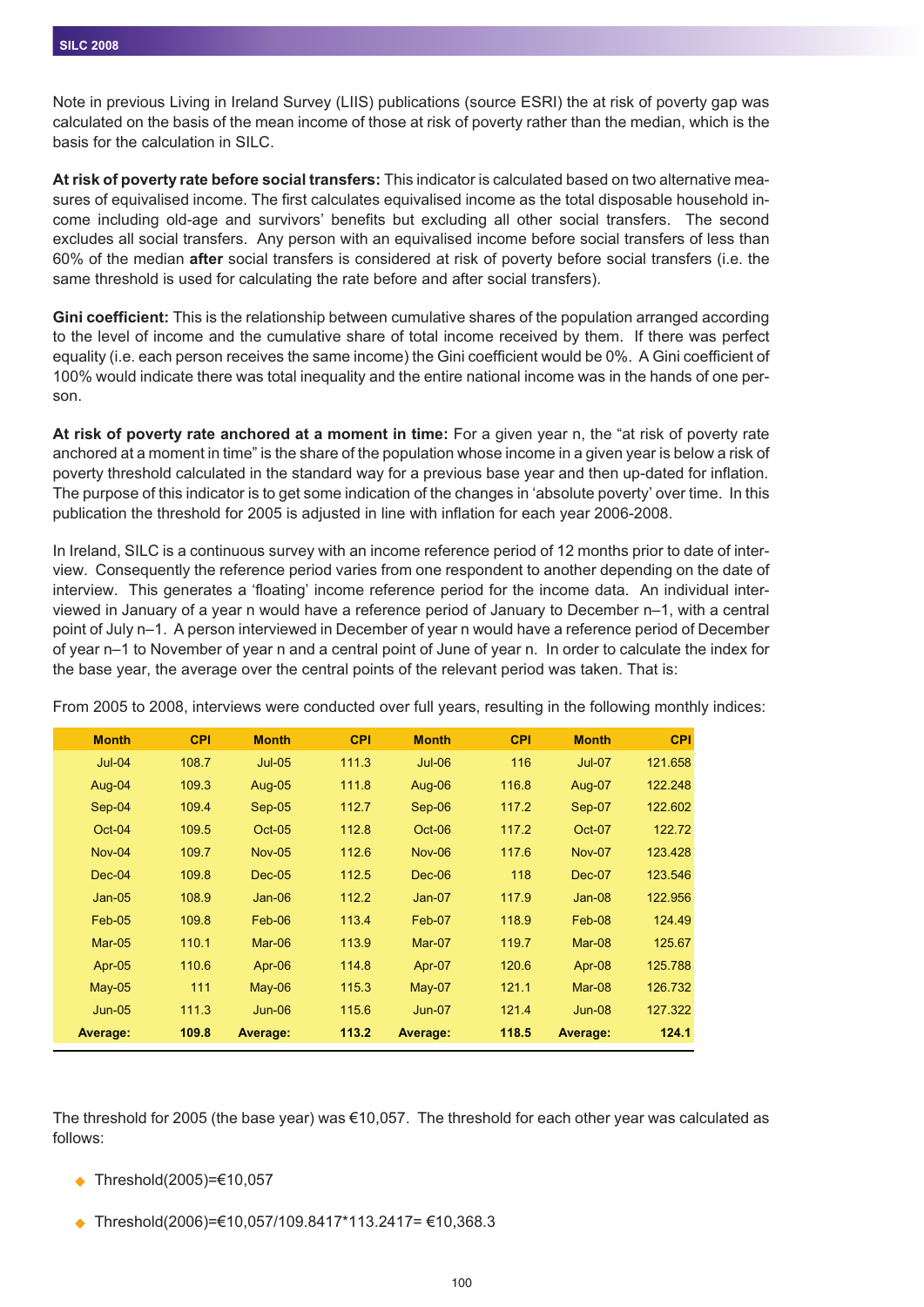- Threshold(2007)=€10,057/109.8417\*118.5333=€10,852.79
- Threshold(2008)=€10,057/109.8417\*124.0967=€11,362.17

The at risk of poverty rate anchored in 2005 in a given year is the proportion of the population in that given year with an equivalised income below the corresponding threshold above.

## **National Anti-Poverty Strategy (NAPS) indicators**

At a national level, data from the SILC is used to monitor and evaluate progress towards achieving the targets set out in the National Anti-Poverty Strategy (NAPS). The NAPS was initiated by the Government after the 1995 United Nations Social Summit in Copenhagen, Denmark. The strategy, launched in 1997, sets out the extent of poverty, identifies the main themes, and formulates strategic responses to combat poverty in Ireland. The strategic aims of the NAPS fall into five key areas:

- ◆ Educational disadvantage
- ◆ Unemployment
- Income adequacy
- ◆ Disadvantaged urban areas
- ◆ Rural poverty

The key NAPS indicator derived from SILC is the consistent poverty measure, which combines relative income measures with a lack of what are considered to be basic resources. Originally the NAPS referred to the calculation of the threshold as 60% of the **mean** equivalised income, but it is now generally accepted that 60% of the **median** is a more appropriate method.

#### **Consistent poverty**

The consistent poverty measure looks at those persons who are defined as being at risk of poverty and assesses the extent to which this group may be excluded and marginalised from participating in activities which are considered the norm for other people in society. The identification of the marginalised or deprived is currently achieved on the basis of a set of eleven basic deprivation indicators:

- 1. Two pairs of strong shoes
- 2. A warm waterproof overcoat
- 3. Buy new (not second-hand) clothes
- 4. Eat a meal with meat, chicken, fish (or vegetarian equivalent) every second day
- 5. Have a roast joint or its equivalent once a week
- 6. Had to go without heating during the last year through lack of money
- 7. Keep the home adequately warm
- 8. Buy presents for family or friends at least once a year
- 9. Replace any worn out furniture
- 10.Have family or friends for a drink or meal once a month
- 11.Have a morning, afternoon or evening out in the last fortnight for entertainment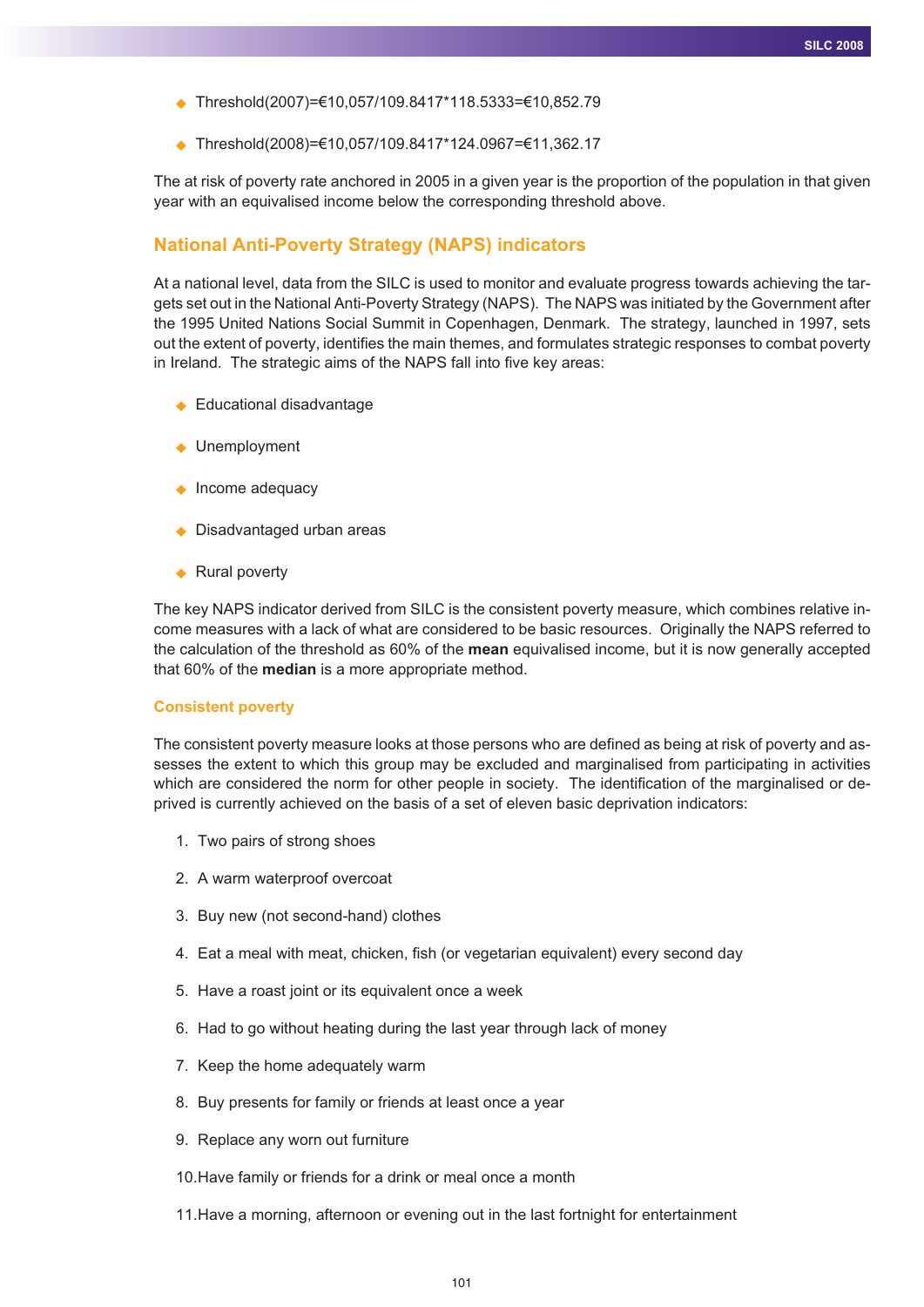An individual is defined as being in 'consistent poverty' if they are:

- ◆ Identified as being at risk of poverty and
- Living in a household deprived of two or more of the eleven basic deprivation items listed above (Note that it is enforced deprivation that is relevant in this context. For example, a household may not have a roast once a week. The household is classified as deprived of this basic indicator only if the reason they didn't have it was because they could not afford it).

## **Further information**

#### **Statistical significance**

All estimates based on sample surveys are subject to error, some of which is measurable. Where an estimate is statistically significantly different from another estimate it means that we can be 95% confident that differences between those two estimates are not due to sampling error.

#### **Principal Economic Status Classification**

Results are available using the Principal Economic Status (PES) classification, which is also used in the Quarterly National Household Survey (QNHS) and the Census of Population. The PES classification is based on a combination of questions in which respondents aged 16 or over are asked what their usual situation is with regard to employment and their responses are categorised as follows:

- $\blacklozenge$  At work
- ◆ Unemployed
- ◆ Student
- ◆ Engaged on home duties
- ◆ Retired
- ◆ Unable to work due to illness or disability

#### **Number of people at work in the household**

A person is defined as 'at work' based on their PES response as above.

#### **Household reference person**

The household reference person is the person in the household considered responsible for the accommodation. If two people are considered responsible, the elder of the two is defined as the household reference person.

#### **Household composition**

For the purposes of deriving household composition, a child was defined as any member of the household aged 17 or under. Households were analysed as a whole, regardless of the number of family units within the household. The categories of household composition are:

- ◆ 1 adult aged 65+, no children under 18
- ◆ 1 adult aged <65, no children under 18
- ◆ 2 adults at least 1 aged 65+, no children under 18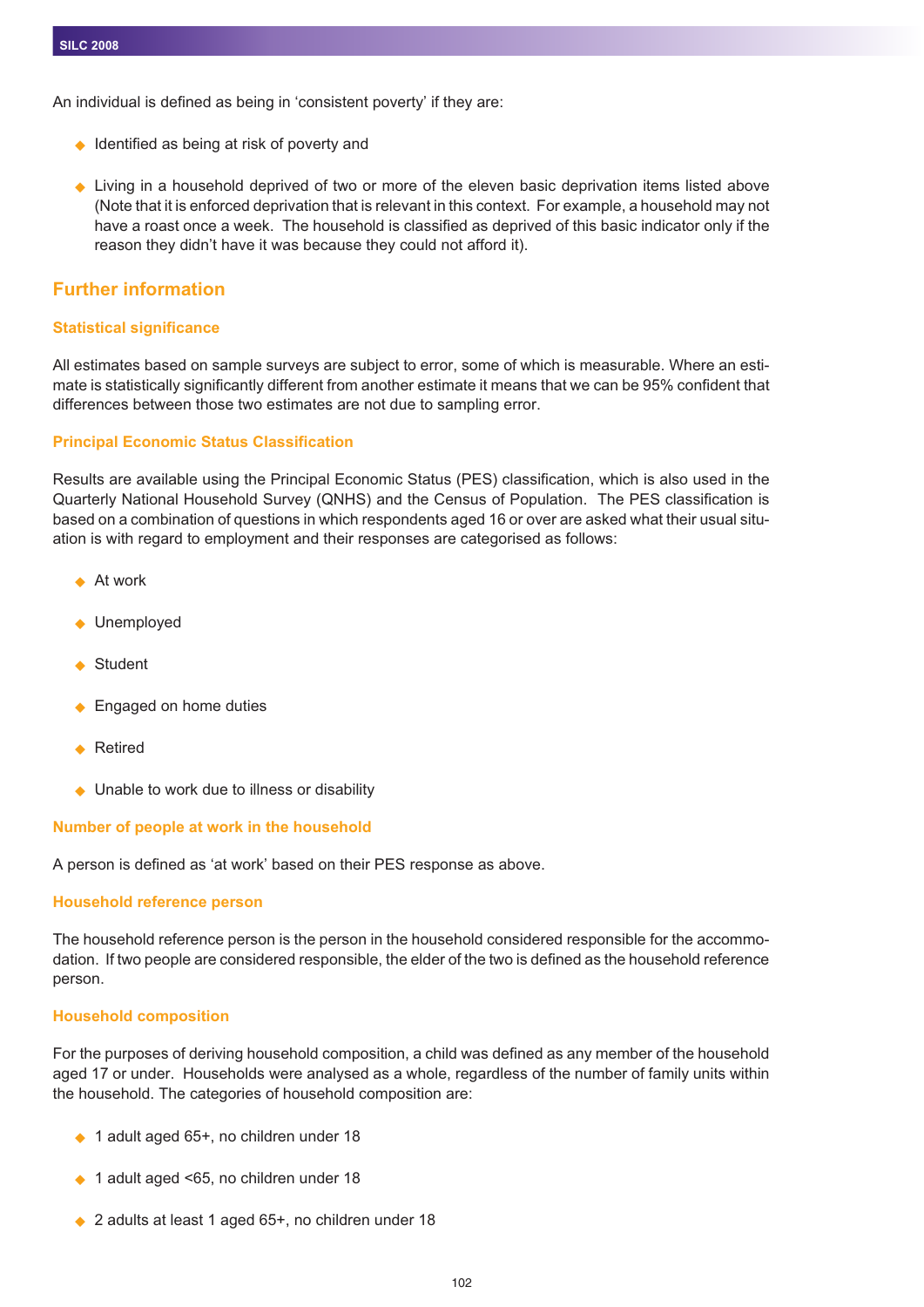- ◆ 2 adults, both aged <65, no children under 18
- ◆ 3 or more adults, no children aged under 18
- $\rightarrow$  1 adult, with children
- ◆ 2 adults with 1-3 children
- ◆ Other households with children

#### **Tenure status**

Tenure status refers to the nature of the accommodation in which the household resides. Responses are classified into the following three categories;

- Owner-occupied
- ◆ Rented at the market rate
- ◆ Rented at below the market rate or rent free

#### **Urban/rural location**

As previously stated, during sample design, the country is divided up into 8 strata based on population density. These areas are further classified into urban and rural areas as follows:

- ◆ Urban
	- ◆ Cities
	- ◆ Suburbs of cities
	- ◆ Mixed urban/rural areas bordering on the suburbs of cities
	- ◆ Towns and their environs with populations of 5,000 or over (large urban)
	- ◆ Mixed urban/rural areas bordering on the environs of larger towns
	- ◆ Towns and their environs with a population of 1,000 to 5,000 (other urban)
- ◆ Rural
	- ◆ Mixed urban/rural areas
	- ◆ Rural areas.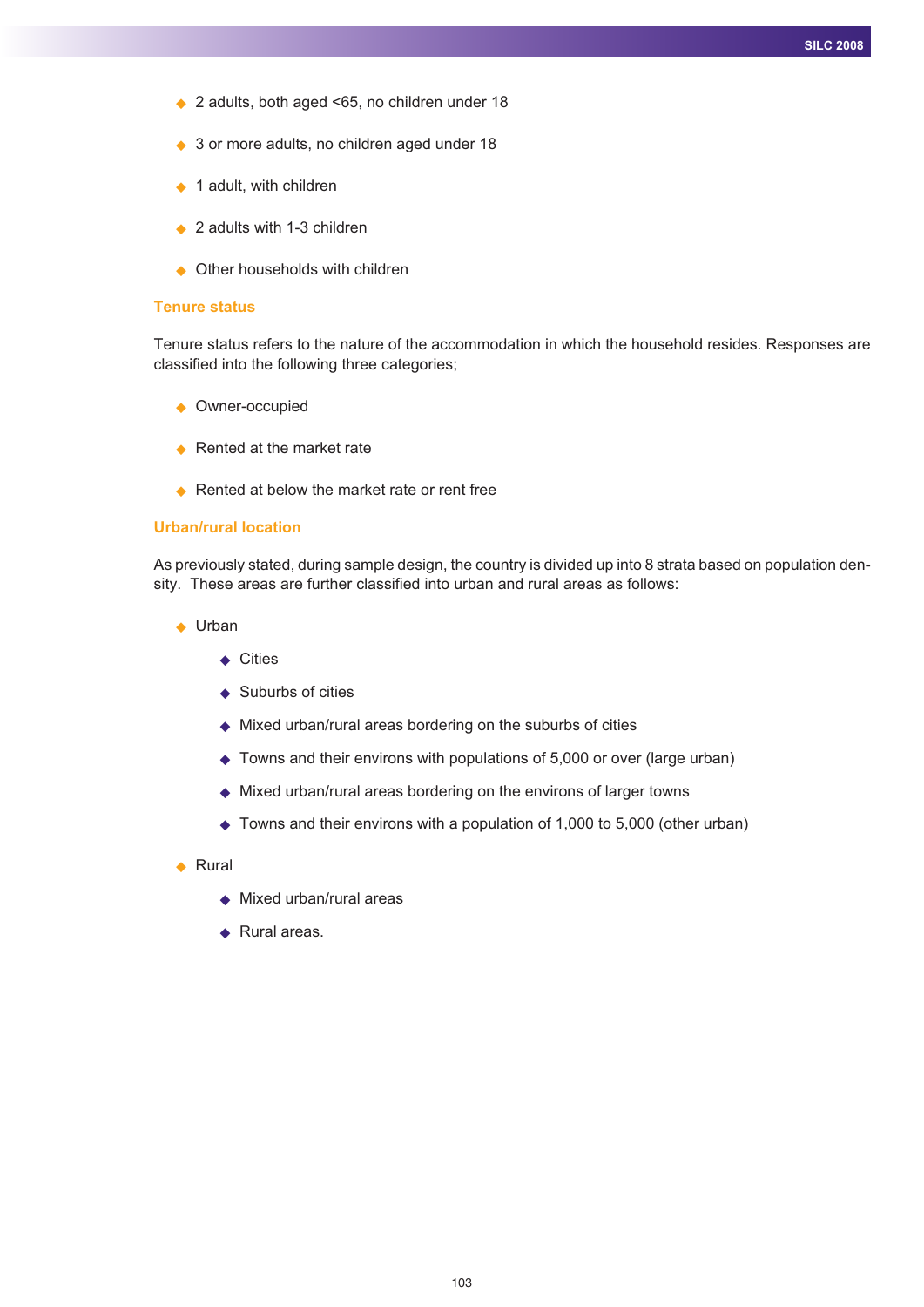#### **Regions**

The regional classifications in this release are based on the NUTS (Nomenclature of Territorial Units) classification used by Eurostat. The NUTS3 regions correspond to the eight Regional Authorities established under the Local Government Act, 1991 (Regional Authorities) (Establishment) Order, 1993, which came into operation on 1 January 1994. The NUTS2 regions, which were proposed by Government and agreed by Eurostat in 1999, are groupings of the NUTS3 regions. The composition of the regions is set out below.

| <b>Border, Midland and</b><br><b>Western NUTS2 Region</b> |                                                  |                          | <b>Southern and Eastern</b><br><b>NUTS2 Region</b>                                         |  |  |  |
|-----------------------------------------------------------|--------------------------------------------------|--------------------------|--------------------------------------------------------------------------------------------|--|--|--|
| <b>Border</b>                                             | Cavan<br>Donegal<br>Leitrim<br>Louth<br>Monaghan | <b>Dublin</b>            | Dublin<br>Dun Laoghaire-Rathdown<br>Fingal<br>South Dublin                                 |  |  |  |
|                                                           | Sligo                                            | Mid-East                 | Kildare<br>Meath                                                                           |  |  |  |
| <b>Midland</b>                                            | Laoighis<br>Longford                             |                          | Wicklow                                                                                    |  |  |  |
|                                                           | Offaly<br>Westmeath                              | Mid-West                 | Clare<br>Limerick City<br><b>Limerick County</b>                                           |  |  |  |
| West                                                      | Galway City<br><b>Galway County</b>              |                          | North Tipperary                                                                            |  |  |  |
|                                                           | Mayo<br>Roscommon                                | <b>South-East Carlow</b> | Kilkenny<br>South Tipperary<br><b>Waterford City</b><br><b>Waterford County</b><br>Wexford |  |  |  |
|                                                           |                                                  |                          |                                                                                            |  |  |  |

**South-West**Cork City Cork County Kerry

#### **Time Series**

Times series data for all tables in this publication are available on our website: www.cso.ie

#### **SILC Modules**

Since 2005, special focus has been put on a different topic relating to poverty and/or social exclusion within SILC each year. Modules will be repeated after a period of time such as the intergenerational transmission of poverty Modules that have been published to date and future modules are listed below.

#### **Modules published:**

#### **Year Module**

- 2005 Intergenerational transmission of poverty
- 2006 Community involvement
- 2007 Housing

#### **Future modules are as follows:**

#### **Year Module**

- 2008 Over-indebtedness and financial exclusion
- 2009 Deprivation
- 2010 Intra-household sharing of resources
- 2011 Intergenerational transmission of poverty

The following information on SILC statistics is available on the CSO website www.cso.ie.: a full set of time series tables, additional data in relation to SILC modules, methodology details and questionnaires. Special analyses can also be requested by emailing Labour@cso.ie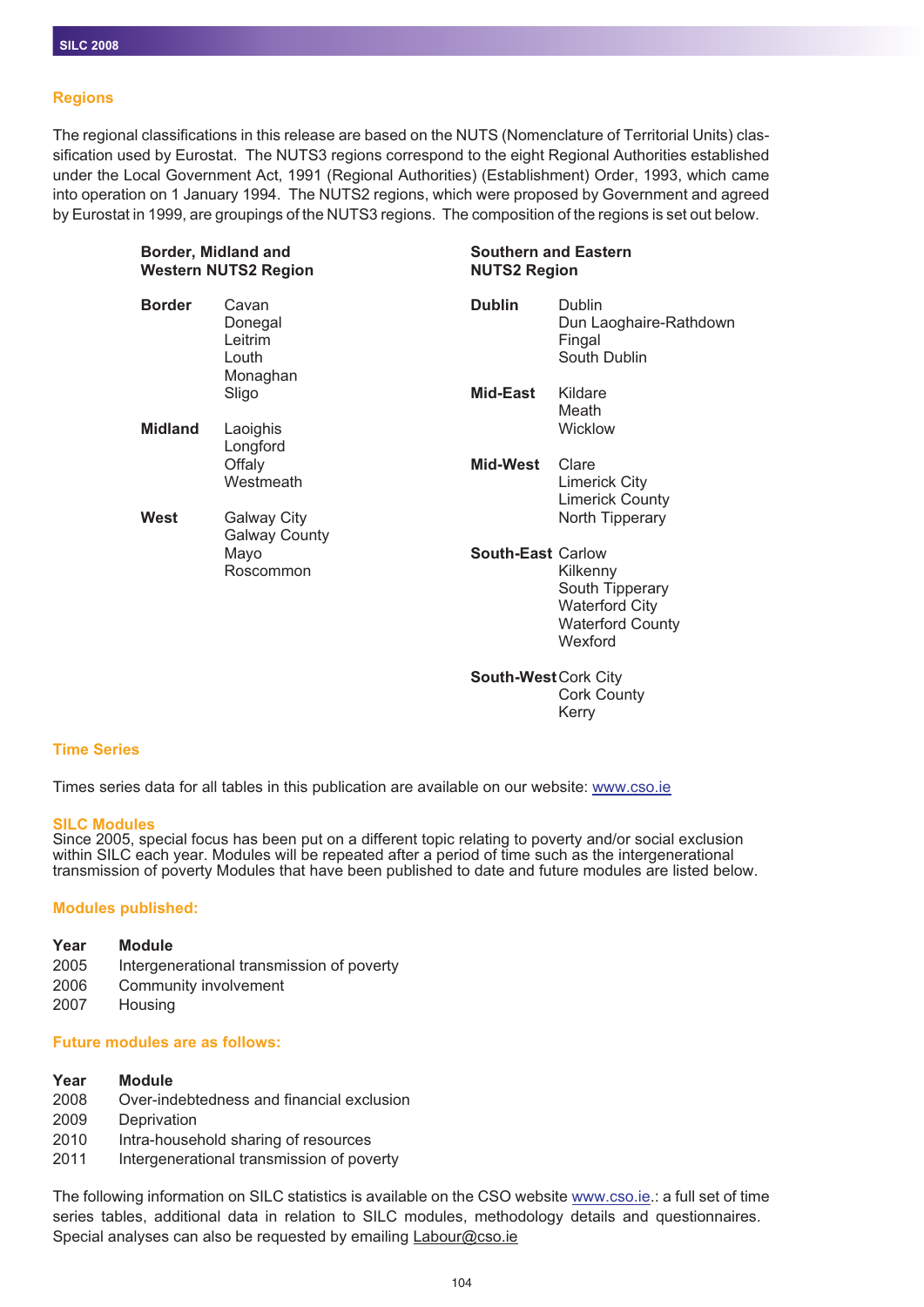# **Appendix 3**

# **Regression analysis**

Regression analysis was run on SILC 2008 data to establish which socio-demographic characteristics were associated with each of the key indicators. Five separate models were constructed and the dependent variable in each model is outlined below:

- 1. Household disposable income.
- 2. Equivalised disposable income (individual).
- 3. At risk of poverty rate.
- 4. Deprivation rate (persons experiencing two or more deprivation items).
- 5. Consistent poverty rate.

The independent variables included in each model were as follows:

#### **Table 3a List of independent variables used**

| <b>Household level</b>                    | <b>Head of household</b>                                                             | Individual level (models 2,3,4 and 5<br>only)            |
|-------------------------------------------|--------------------------------------------------------------------------------------|----------------------------------------------------------|
|                                           |                                                                                      |                                                          |
| Tenure                                    | Age of the head of household                                                         | Age                                                      |
| Urban or rural location                   | Education level of the head of<br>household                                          | <b>Sex</b>                                               |
| Region (NUTS 3 level)                     | Principal Economic Status of the head<br>of household                                | <b>Principal Economic Status</b>                         |
| <b>Household Composition</b>              | Education level (highest level of<br>education achieved) of the head of<br>household | Education level (highest level of<br>education achieved) |
| Number of people at work in the household |                                                                                      | Health status (models 3, 4 and 5 only)                   |
| Household Income (Model 4 only)           |                                                                                      | Chronic illness (models 3,4 and 5)                       |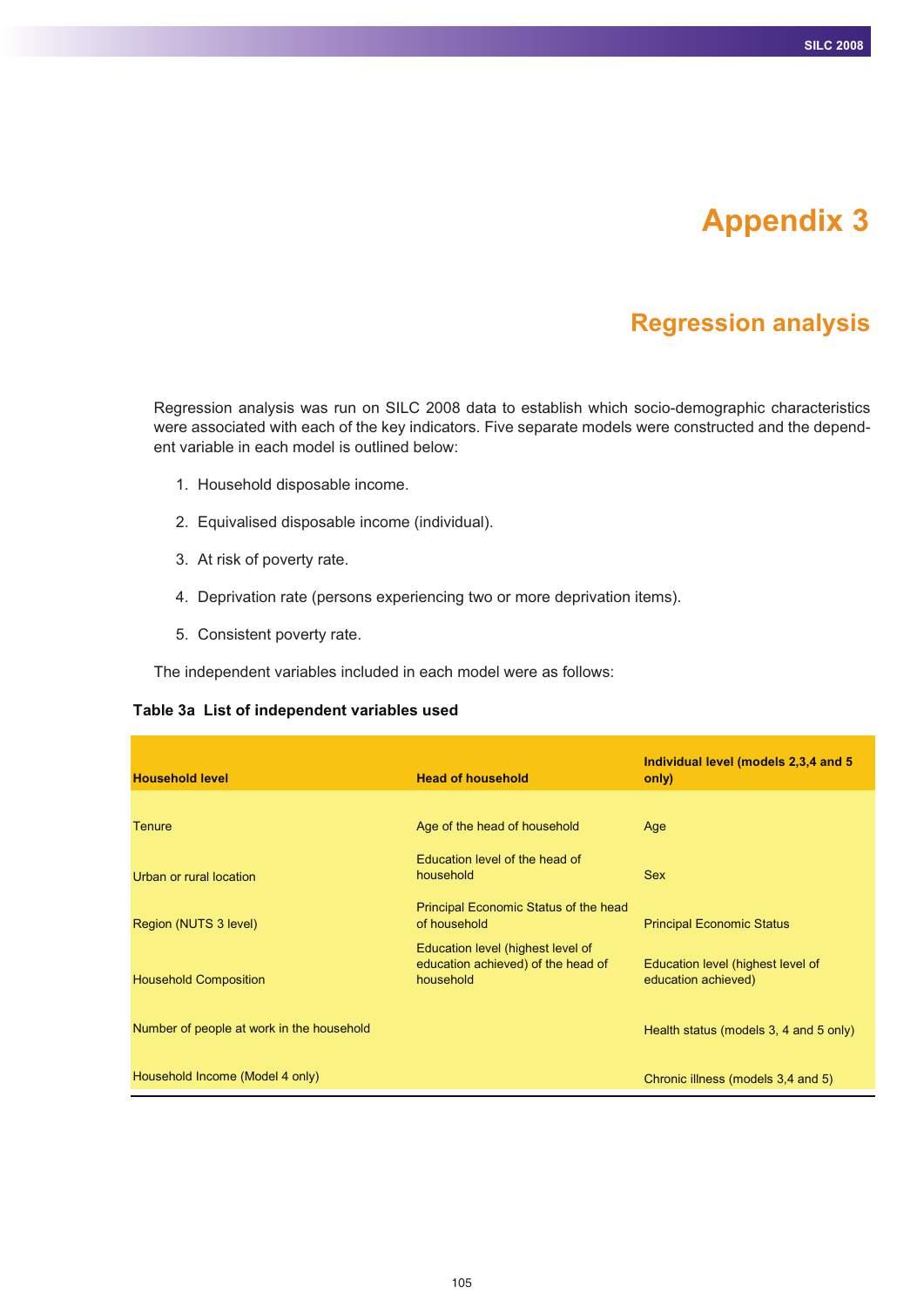#### **Models 1 and 2: Household and equivalised disposable income**

As income is a continuous variable linear regression was used to assess which socio-demographic characteristics were associated with the level of income received by the individual or household. Two separate models were constructed and a list of the variables that were found to be significant in determining the level of income of the household or individual are outlined in *Table 2b*. R-squared values of 0.61 and 0.44 were achieved for model 1 and model 2 respectively; indicating that 61% and 44% of the variation in income was explained by model 1 and 2 respectively.

#### **Models 3, 4 and 5: At risk of poverty rate, deprivation rate and consistent poverty rate**

Logistic regression was used to assess which socio-demographic characteristics were associated with a person being at risk of poverty, deprived of two or more material items or in consistent poverty. Logistic regression was used in this case as the dependent variables were categorical variables. In logistic regression a base model must be selected for each model. The following base model was selected for each of the three models:

| $\bullet$ Sex:                                              | Female                                    |
|-------------------------------------------------------------|-------------------------------------------|
| • Sex of the head of household:                             | Female                                    |
| $\bullet$ Age:                                              | $0 - 17$                                  |
| • Age of head of household:                                 | $18 - 25$                                 |
| • Highest level of education achieved:                      | Primary or below                          |
| • Highest level of education achieved of head of household: | Primary or below                          |
| • Principal Economic Status:                                | Unemployed                                |
| • Principal Economic Status of head of household:           | Unemployed                                |
| $\bullet$ Tenure:                                           | Rented below the market rate or rent free |
| • Urban-rural location:                                     | Rural                                     |
| • Region:                                                   | South-West                                |
| • Household Composition:                                    | Lone parent household                     |
| • Number of persons at work in the household:               | No person at work                         |
| • Health status:                                            | Very bad                                  |
| • Chronic illness:                                          | Has chronic illness                       |
| $\bullet$ Income (model 4 only):                            | Bottom income decile                      |

Each of the three models achieved r-squared values of between 0.29 and 0.39 indicating that between 29% and 39% of the variation in each dependent variable was explained by the model. A list of the variables included in each model and whether they were significant factors in determining the likelihood a person was at risk of poverty, was deprived of two or more material items or was in consistent poverty is outlined in *Table 3b*.